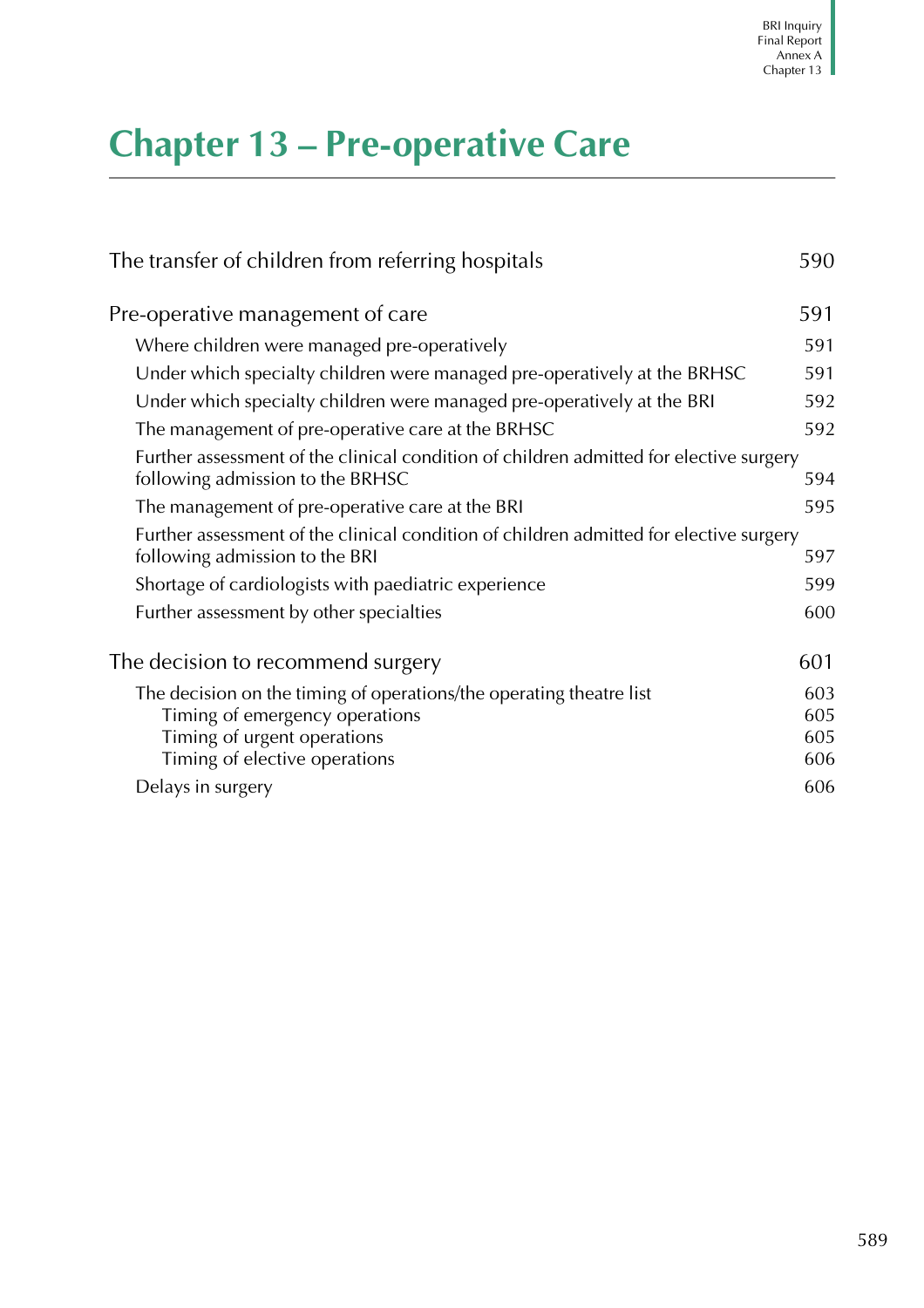#### BRI Inquiry Final Report Annex A Chapter 13

## <span id="page-1-0"></span>The transfer of children from referring hospitals

- **1** The detail of the way in which children came to be referred and transferred to Bristol from outreach clinics and generally is set out earlier in Chapter 10 and Chapter 11.
- **2** Dr Hyam Joffe and Dr Stephen Jordan, consultant cardiologists, explained that during the period of the Inquiry's Terms of Reference, children would be transferred from referring hospitals to the BRHSC where they were admitted and evaluated.1
- **3** Dr Jordan told the Inquiry:

'Occasionally, where it proved quite impossible to admit the infant to BRHSC a cardiologist would go (with an echo-machine if necessary), to an outlying hospital to see the infant and start the process of diagnosis and treatment.'2

**4** However, the general procedure was that, prior to the transfer, the referring clinician would discuss the child's condition by telephone with one of the Bristol cardiologists who were available on a 24-hour basis<sup>3</sup> and would explain the practicalities of the transfer. Dr Jordan told the Inquiry:

'The usual procedure throughout this time was that the referring paediatrician and the cardiologist would discuss the patient's condition by phone and a decision would be made as to the best method of transfer. (In addition, any other treatment, such as the start of prostaglandin infusion or a dopamine infusion, could be considered.) In most cases transfer was with the infant being accompanied by one of the referring paediatric team, usually a senior registrar, and an experienced nurse. If the infant was already on a ventilator it could be that this team, plus one of the local anaesthetists, would bring the infant, but more usually the BRHSC would send a team, usually with a consultant anaesthetist and a senior nurse and a transport incubator with a ventilator would go from Bristol to collect the infant (sometimes described as a "scoop"). In addition, the neonatal unit at St Michael's Hospital across the road also had a "scoop" facility and in case of difficulty they would send their team for new born infants ...

'In most instances the transfer was by ambulance, which was reasonably quick as most of the referring hospitals were very close to the M5/M4 network. Patients from Truro more commonly came by air ambulance … to be met by an ambulance. The sophistication of this transfer service increased over the years concerned. In particular we gave increasing attention to stabilising the infant as far as possible

<sup>1</sup> Although Dr Joffe explained: 'Prior to the opening of the BCH cardiac catheterisation laboratory in 1987, a few babies were initially examined by a paediatric cardiologist in the Bristol maternity units, i.e. Southmead or Bristol Maternity hospitals, and then transferred ...' See WIT 0097 0295 Dr Joffe

<sup>2</sup> WIT 0099 0039 Dr Jordan

<sup>3</sup> WIT 0097 0295 Dr Joffe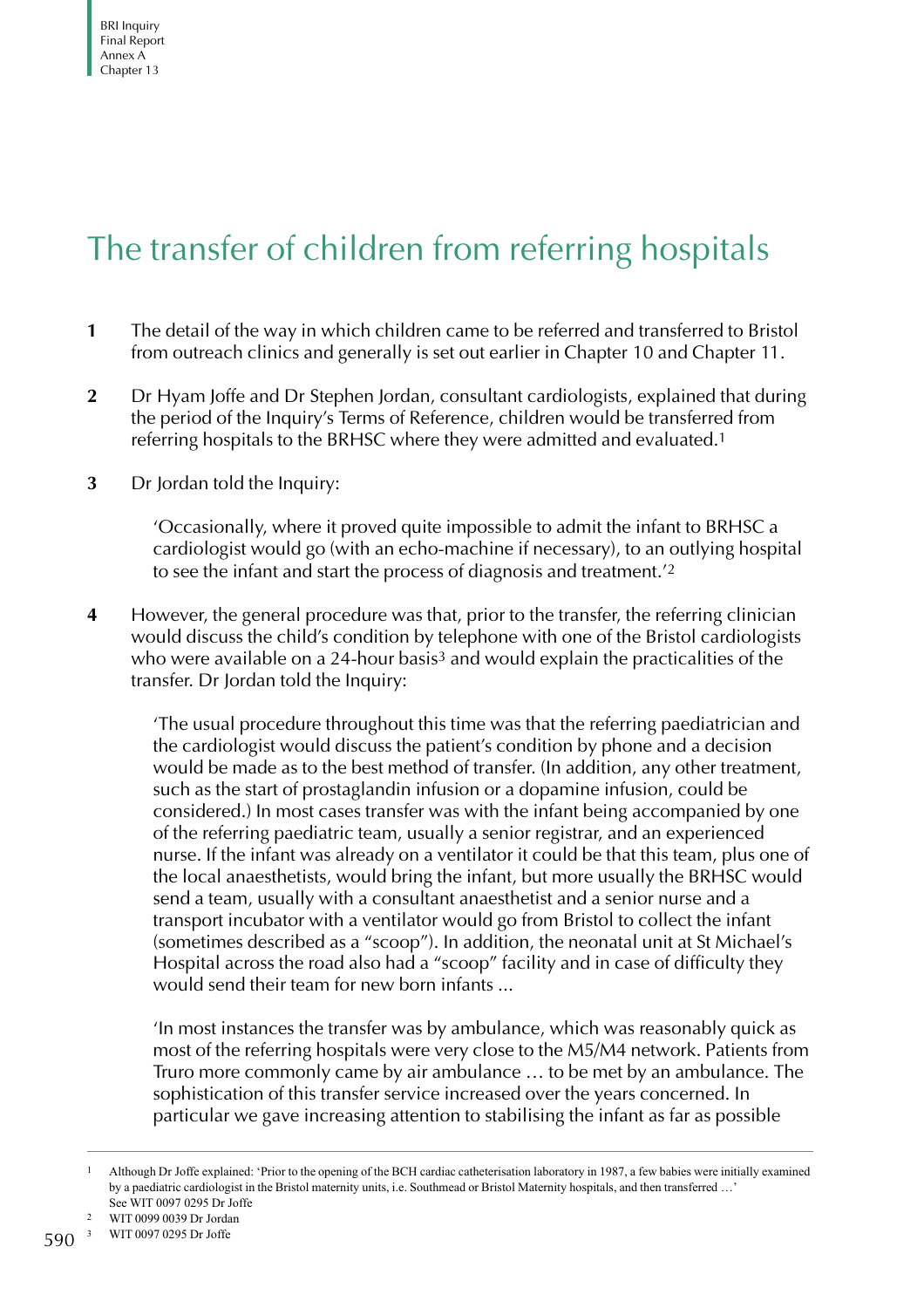before transfer. Occasionally a cardiologist went with the "scoop" team, but this potentially left a period of several hours without cover in Bristol and the cardiologist probably had less to contribute than an anaesthetist.'4 5

**5** Dr John Laband, a junior doctor at the BRHSC from November 1994 to January 1995, confirmed in a letter to the Inquiry:

'We were the first contact with medical staff for parents of babies undergoing heart surgery, the patients first being admitted to the Children's Hospital before being transferred to the Bristol Royal Infirmary usually over the weekend.'6

## <span id="page-2-0"></span>Pre-operative management of care

## <span id="page-2-1"></span>**Where children were managed pre-operatively**

**6** Dr Joffe explained:

'Children who were acutely ill were managed pre-operatively in the Children's Hospital … ill children who required open-heart surgery were transferred from the BCH to the BRI the previous evening or on the morning of the operation … those children who were not unduly ill, and were at home, were called off the waiting list for elective surgery. They were admitted directly to the BCH for closed-heart operations and to the BRI for open-heart operations, about three days before the date of surgery.'7

## <span id="page-2-2"></span>**Under which specialty children were managed pre-operatively at the BRHSC**

- **7** Mr Wisheart told the Inquiry that those children who were waiting for closed-heart operations at the BRHSC '… were admitted to and managed in the BRHSC by the cardiologists and the surgeons jointly'.8
- **8** Dr Joffe told the Inquiry that BRHSC patients for elective surgery '… were admitted under the paediatric cardiac surgeons'; and children who were acutely ill '… were managed pre-operatively in the Children's Hospital under the paediatric cardiology department. Those who required closed-heart surgery at BCH remained under the

<sup>4</sup> WIT 0099 0039 Dr Jordan

<sup>&</sup>lt;sup>5</sup> Dr Joffe explained: 'A specialised intensive care ambulance based at the paediatric intensive care unit ... at BCH, and staffed by intensivists, only became available after 1995'. See WIT 0097 0295 – 0296 Dr Joffe

<sup>6</sup> INQ 0042 0004; letter from Dr Laband

<sup>7</sup> WIT 0097 0296 Dr Joffe

<sup>8</sup> WIT 0120 0126 Mr Wisheart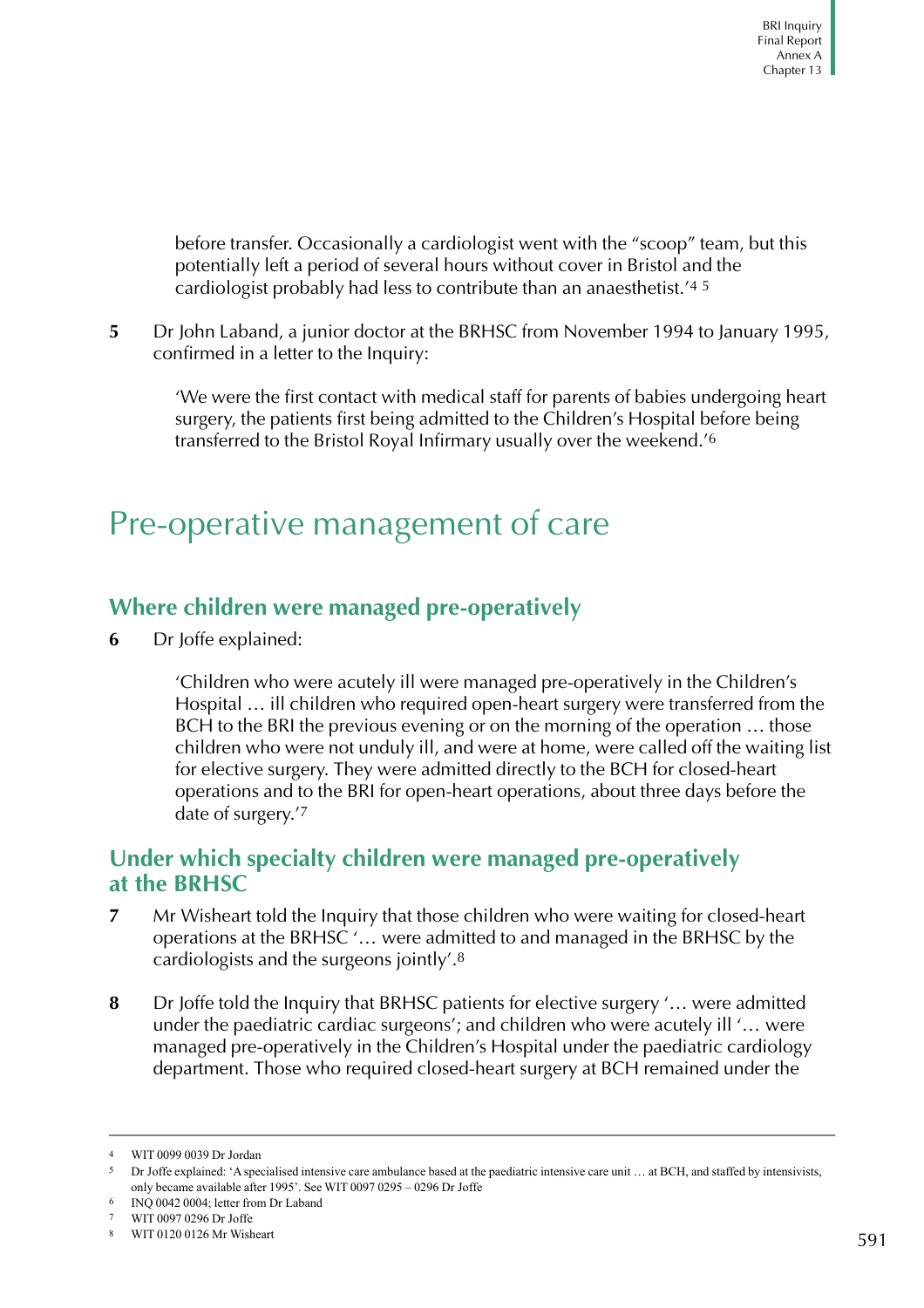paediatric cardiologists until the day of the operation, although the cardiac surgeons liaised with us regarding treatment and the timing of surgery.'9

**9** Dr Jordan told the Inquiry:

'Although sometime earlier it was traditional for all patients at the Children's Hospital to be admitted formally under a paediatrician, during the period in question the cardiac patients were admitted under the care of a cardiologist. The clerking and immediate care was by paediatric SHO [senior house officer], of which two or three had duties with one of the cardiologists. We also used the consultants and senior registrars in paediatrics to help with any non-cardiological problems.'10

**10** Mr Wisheart told the Inquiry that emergency or urgent patients were generally admitted to and cared for pre-operatively at the Children's Hospital: '… their preoperative management was by the cardiologists but became joint care once the referral to surgery had been made'.11

## <span id="page-3-0"></span>**Under which specialty children were managed pre-operatively at the BRI**

- **11** Mr Wisheart explained that elective patients were admitted to and cared for pre-operatively in the BRI under the joint care of cardiologists and surgeons: '… but there was a greater surgical contribution due to the fact that the paediatric cardiologists did most of their work at the BRHSC'.12
- **12** Julia Thomas, Clinical Nurse Manager of the Cardiac Unit,13 told the Inquiry that on arrival at the BRI, if a child was very ill, he would either go straight to theatre or to the ICU, but otherwise would be admitted to the nursery for pre-operative care: '… once at the BRI, the children were under the care of the consultant paediatric cardiac surgeon, but care was also the responsibility of the multi-disciplinary team involving relevant medical specialties and nursing staff'.14

## <span id="page-3-1"></span>**The management of pre-operative care at the BRHSC**

**13** In relation to the pre-operative care of children at the BRHSC, Dr Jordan explained that sick infants would be nursed in the paediatric ICU established in 1985:

'The unit was managed medically by a group consisting of the paediatric cardiologists, anaesthetists and Dr [Professor] Fleming from St Michael's Hospital, acting as a paediatric intensivist. The paediatric senior registrars ("SRs") and SHOs

<sup>9</sup> WIT 0097 0296 Dr Joffe

<sup>10</sup> WIT 0099 0039 – 0040 Dr Jordan

<sup>11</sup> WIT 0120 0126 Mr Wisheart

<sup>12</sup> WIT 0120 0126 Mr Wisheart

<sup>13</sup> From 1988–1992, now a G grade Sister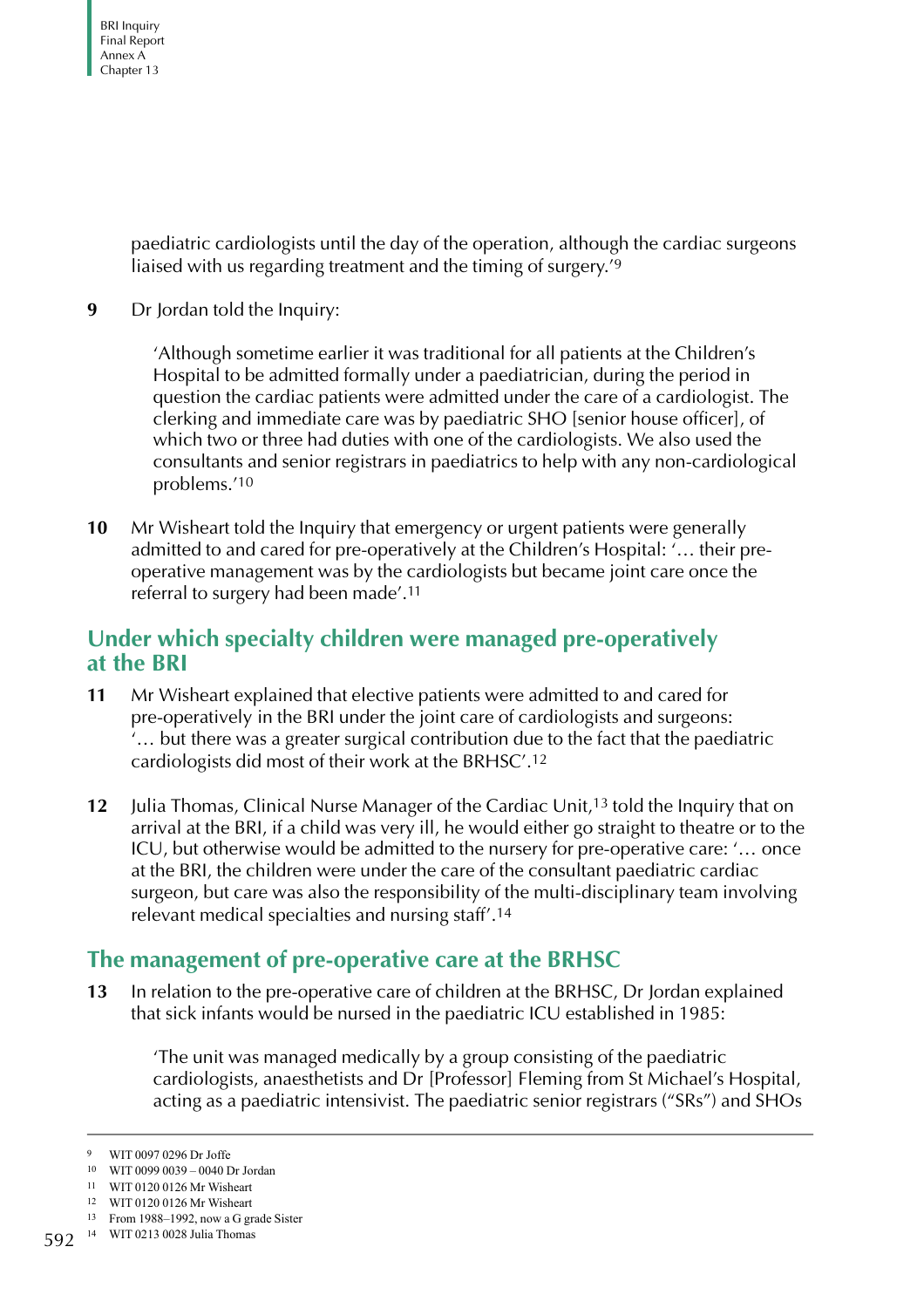also contributed. Latterly specific parts of paediatric SHO posts were devoted to the ITU but prior to that one or more SHOs at any one time combined work there with other duties. For the last few years, I believe that Dr Hughes, one of the anaesthetists, was in administrative charge.

'The main amount of regular attendance was at two fixed rounds each day, 8:30 and 17:30 (including Saturdays, Sundays and Bank Holidays) at which we made every effort to see that at least one cardiologist was present. There was usually a consultant and SR anaesthetists and the paediatric SR on call for that day. Dr Fleming also came regularly. In addition there were the SHOs with responsibility on the unit. The paediatric consultants did not usually come on these rounds but attended later, fitting in with their other duties, as did the paediatric surgeons. Obviously, if there was a cardiological problem at other times the cardiologist would be called and we were able almost always to ensure that the duty cardiologist was in the hospital or available from home.

'Although they operated at the BRHSC on a regular basis (every Monday morning and some Wednesdays, all day) and saw their patients on return to the ITU from theatre, the cardiac surgeons were less often available than the cardiologists. Initially some decisions such as when to remove chest drains were left to the surgeons, but increasingly were taken by cardiologists or other staff (there were no cardiac surgical junior staff at BRHSC) … We also, from an early stage, had echocardiography available and this was useful not only for diagnostic purposes but also to guide treatment for example by assessing left ventricular performance or pulmonary hypertension. This of course also applied to non-cardiac patients nursed on the unit to whose management the cardiologists also made a contribution.'15

**14** Dr Jordan told the Inquiry about the equipment and staff available to the cardiologists to enable them to care for patients, including the management of pre-operative care:

'From 1987 onwards we had proper diagnostic equipment for angiography and echo-cardiography.'16

**15** Dr Joffe told the Inquiry:

'In the early 1980s, children were catheterised in the BRI which, apart from having to transfer a child from BCH and back, was inappropriate for children. The angiography equipment was uniplane which meant that twice the number of contrast injections was required to obtain all the necessary views. The cardiac catheterisation suite which opened in the BCH in 1987 was "state of the art" at that stage, and functioned well until 1995.

'We struggled to acquire suitable echo-cardiography equipment during the early 1980s and it was only through the financial support of charitable organisations that

<sup>15</sup> WIT 0099 0040 Dr Jordan

<sup>16</sup> WIT 0099 0043 Dr Jordan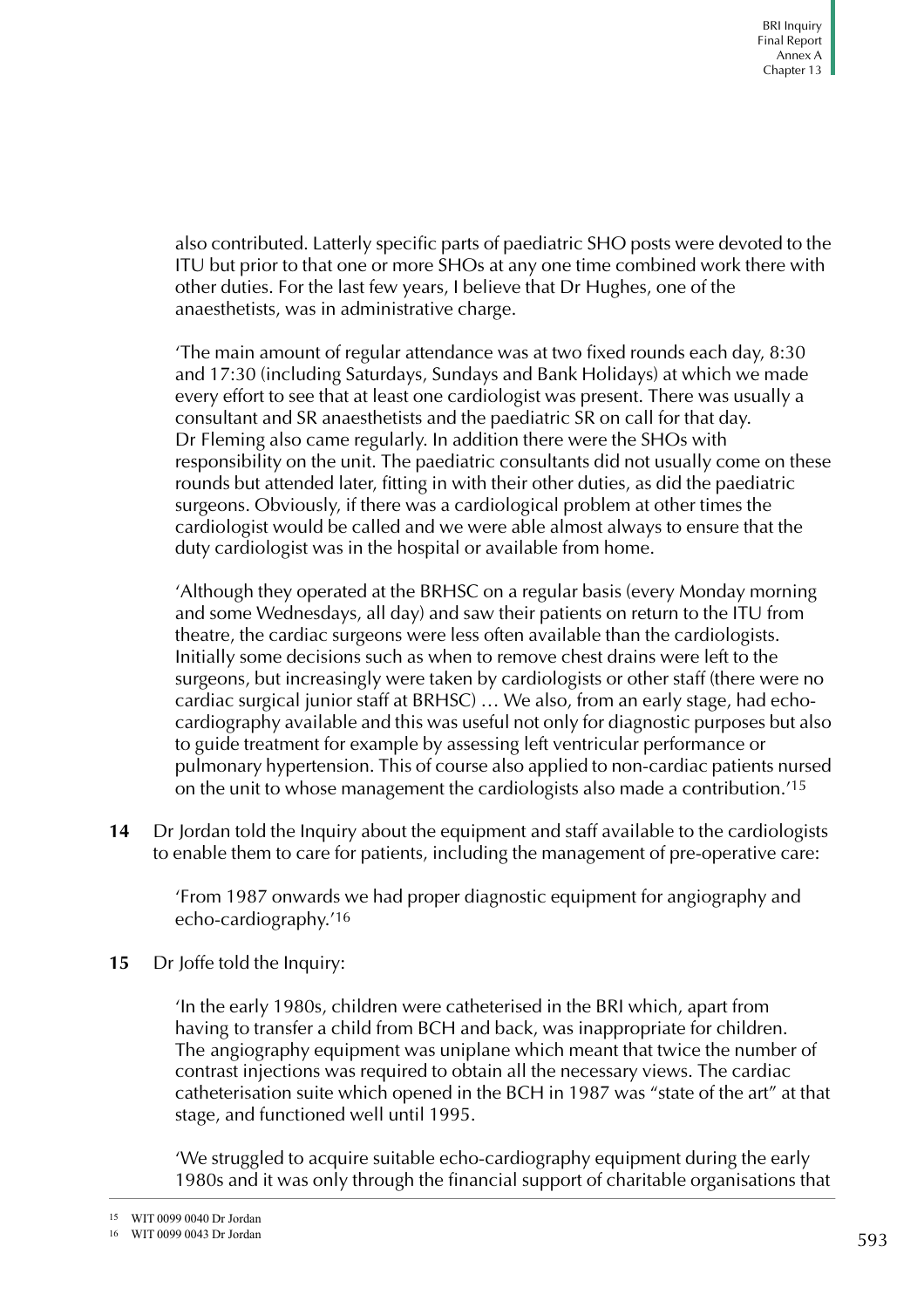we were able to purchase a 2D echo-cardiography machine in about 1984, and a second in about 1989. The situation improved after Trust status, when we acquired our third machine, in lieu of the outmoded first apparatus. We were always short of cardiac technological staff and, throughout 1984 to 1995, we shared technicians with the adult cardiac catheterisation service at the BRI. It was only in this way that we could ensure that, for emergency catheterisation after hours, there would be someone on call who was familiar with the BCH equipment.

'The paediatric cardiologists performed all echo-cardiography procedures themselves until the late 1980s, when we were able to appoint our first echocardiographic technician with financial help from the paediatric oncology department for whom we provided a regular service. In the early 1980s, the paediatric cardiologists reported on all angiograms as part of the cardiac catheterisation reports. This was taken over by Dr Wilde, consultant cardiac radiologist in the mid-1980s and his overall advice and assistance was most welcome. By the early 1990s he became overwhelmed by the demands of adult cardiology and was no longer able to participate in the angiographic procedures himself, but still reported on the angiograms.'17

### <span id="page-5-0"></span>**Further assessment of the clinical condition of children admitted for elective surgery following admission to the BRHSC**

16 Dr Joffe told the Inquiry that children admitted to the BRHSC for elective closed-heart surgery:

'… would be under the care of Mr Wisheart or Mr Dhasmana. However, these patients would be assessed by one or other of the consultant paediatric cardiologists during their twice daily ward round, which reviewed medical and pre- and post-operative surgical patients as a routine.'18

**17** Mr Dhasmana said:

'These patients were admitted by the paediatric SHO attached to the cardiology team, and were also examined by the paediatric cardiologists during their ward round and, of course, I would be seeing patients and parents again before surgery … anaesthetists also saw patients as part of their pre-operative check-up.'19

**18** Mr Wisheart explained:

'The pre-operative assessment is usually done to confirm the original diagnosis and the absence of any intercurrent illness in an elective patient. One was always conscious of the possibility of the development and evolution of sequelae of the congenital abnormality in elective patients. Between 1984–1995 this possibility

<sup>17</sup> WIT 0097 0306 – 0307 Dr Joffe

<sup>18</sup> WIT 0097 0296 – 0297 Dr Joffe 19 WIT 0084 0066 Mr Dhasmana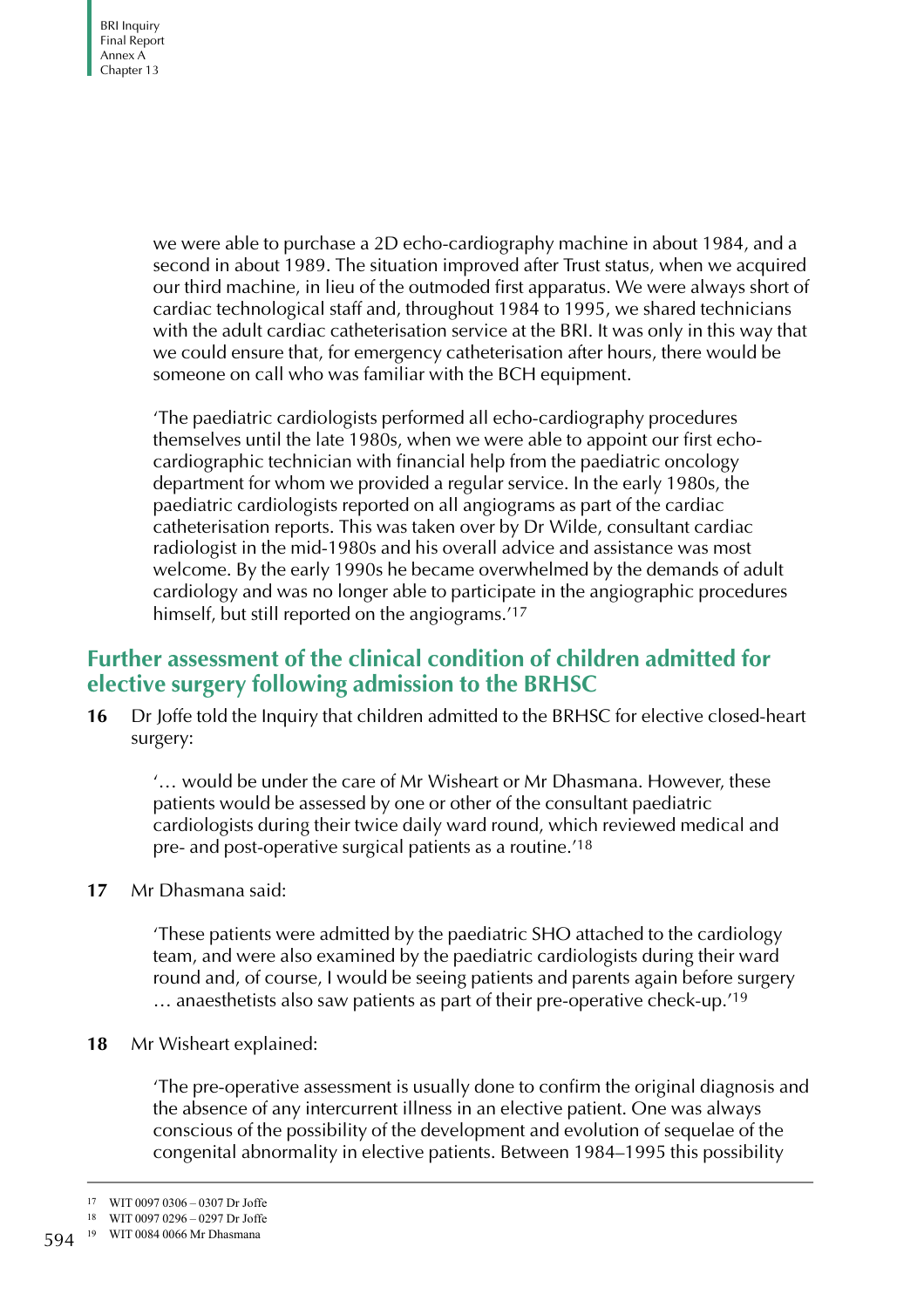was generally of decreasing significance which I believe is due to the fact that children were being operated on at an increasingly early age.'20

#### **19** Mr Wisheart said that these patients admitted to the BRHSC:

'… were reassessed both by the consultants and the junior doctors within paediatric cardiology and also by the consultant and the registrar in paediatric cardiac surgery. The child was assessed by the anaesthetists, but this would probably be for the first time.'21

### <span id="page-6-0"></span>**The management of pre-operative care at the BRI**

- **20** Children were generally admitted to Ward 5A at the BRI for elective surgery two days prior to their operation, having been transferred from the BRHSC. If the case was an emergency, children were admitted to the ward more quickly, or in some cases directly to theatre, depending on their condition and availability of ICU beds.22
- **21** The usual routine once on the ward was for the children to be clerked on admission by the SHO, who would examine the child and take a full medical history, request tests such as X-rays and bloods. The surgeon and the anaesthetist saw the child and parents pre-operatively, usually a day before surgery, when they would assess the clinical state of the child.23
- **22** Sister Julia Thomas told the Inquiry:

'The admitting nurse was responsible for welcoming the child and family to the unit. The pre-operative screening for infection was carried out by the nurse on admission. This included nose/throat swabs, urine samples and observations of temperature.'24

Observations of blood pressure and heart rate were taken and the child was measured and weighed.25

- **23** Julia Thomas said that the parents of the child were always involved in the preoperative care and encouraged to stay with the child at all times before the operation. The child was prepared for theatre by the parents, who gave them two baths using anti-bacterial soap, and a hair wash.26
- **24** She continued in her evidence to say that pre-operative talks were given to the parents and to the child. A book was produced by the nursery staff for the parents to read, with

<sup>20</sup> WIT 0120 0149 Mr Wisheart

<sup>21</sup> WIT 0120 0127 Mr Wisheart

<sup>22</sup> WIT 0114 0075 Fiona Thomas

<sup>23</sup> WIT 0114 0075 Fiona Thomas

<sup>24</sup> WIT 0213 0032 Julia Thomas

<sup>25</sup> WIT 0213 0033 Julia Thomas

<sup>26</sup> WIT 0213 0033 Julia Thomas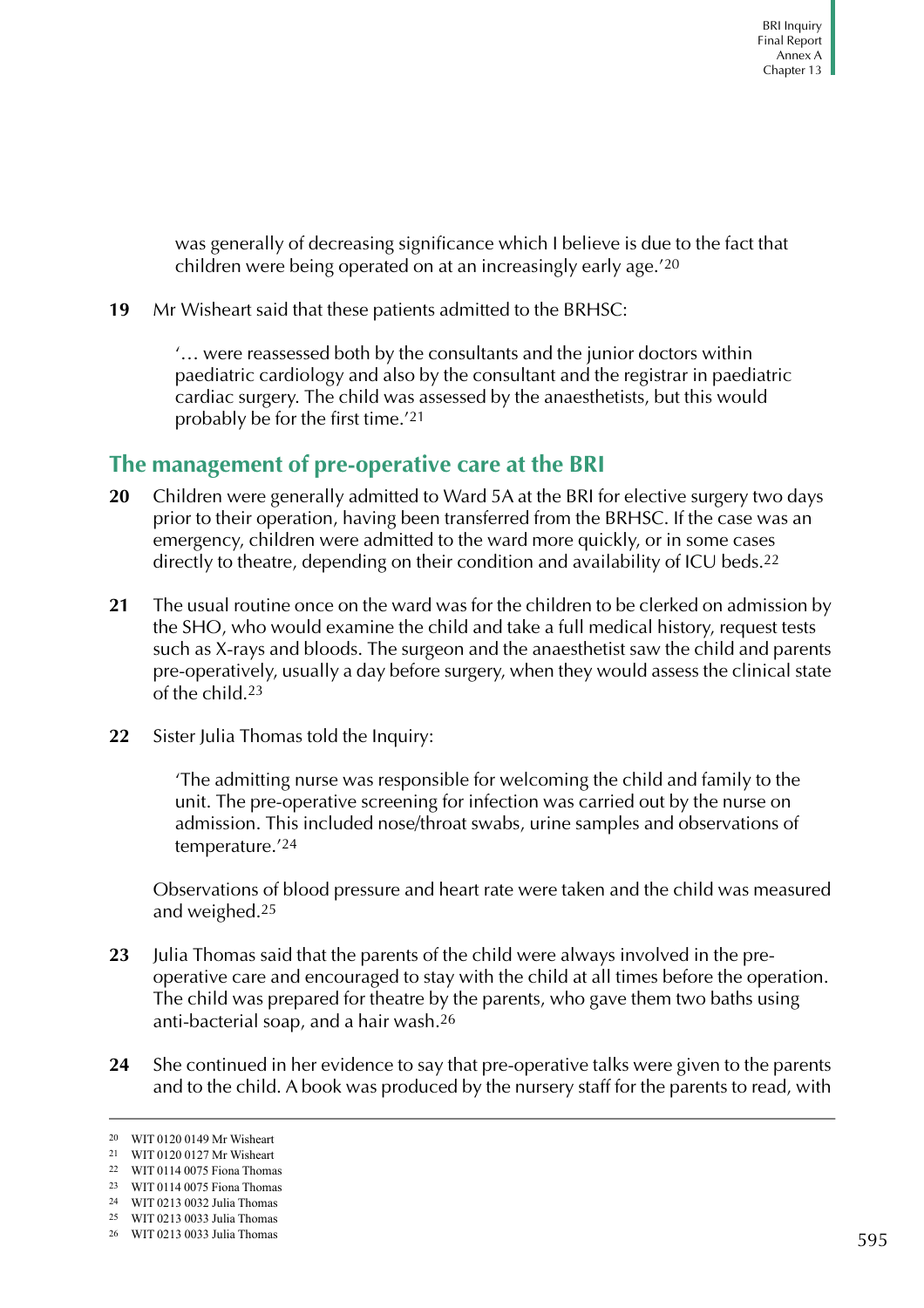their child if appropriate, written in simple language with illustrative pictures.27 The admission paperwork included a full discussion with the family about the child's likes, dislikes, fears, interests, etc.28

- **25** The parents were taken to see the ICU and the equipment was explained to them. They were encouraged to stay with their child at all times pre-operatively, and accompany them on their visits to other departments for electrocardiograms (ECGs) and X-rays, etc.29 The family was always seen by a physiotherapist pre-operatively to explain treatment, and they were also seen by one of the nurse counsellors, Miss Helen Stratton or Mrs Helen Vegoda.30
- **26** An oral pre-medication was given to the child prior to surgery. The children painted their own operation gown with the play leader.<sup>31</sup> A nurse who knew the family accompanied the child to theatre. The parents were also able to accompany their child to theatre, although some consultant anaesthetists did not encourage the parents to go into the anaesthetic room.32
- **27** Mr Wisheart told the Inquiry:

'The nurses cared for the patients from the moment of their admission and made their own assessment in the period to surgery. If they found anything that they considered could be of importance to us they would always let the medical staff know. They had their own discussions with the parents and the families about the operation, about intensive care and other aspects of the patient's likely course.'33

**28** Mr Wisheart went on:

'The physiotherapists play a very important role in the post-operative care of the patient. In order to do so they always saw the patients prior to surgery and made their own assessment at that time. They also undertook pre-operative physiotherapy and would have their own conversations with parents and families.'34

<sup>27</sup> WIT 0213 0033 Julia Thomas

<sup>28</sup> WIT 0213 0033 Julia Thomas

<sup>29</sup> WIT 0213 0033 Julia Thomas

<sup>30</sup> WIT 0213 0033 Julia Thomas

<sup>31</sup> WIT 0213 0033 Julia Thomas

<sup>32</sup> WIT 0213 0033 Julia Thomas

<sup>33</sup> WIT 0120 0150 Mr Wisheart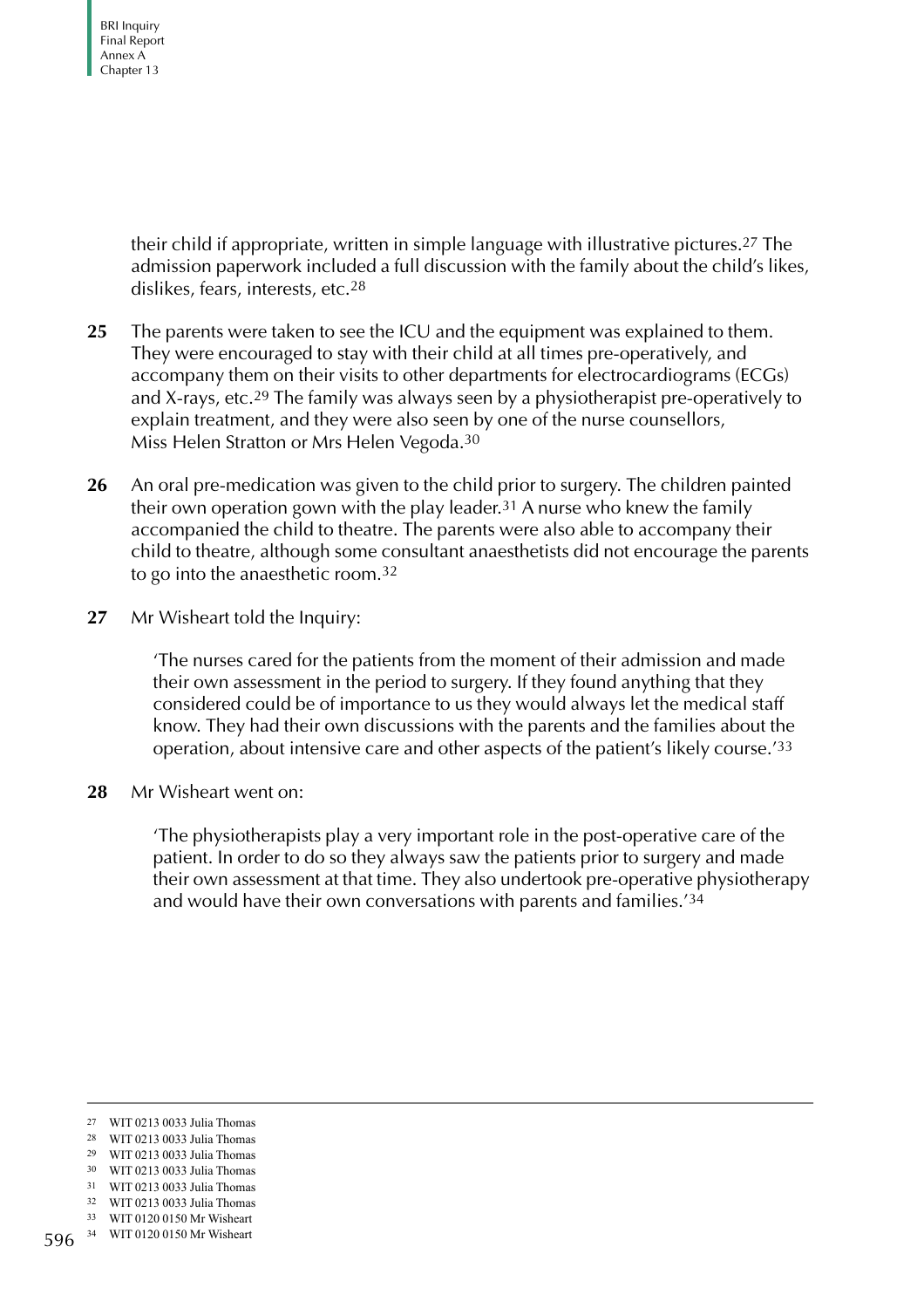## <span id="page-8-0"></span>**Further assessment of the clinical condition of children admitted for elective surgery following admission to the BRI**

**29** In relation to children admitted for elective surgery to the BRI, Mr Wisheart confirmed that these patients would be reassessed following admission:

'… the consultant surgeon had always seen the patients before and their status would be reassessed by the senior house officer, by the registrar and by the consultant. They were reassessed by the consultant paediatric cardiologist when he visited Ward 5. The anaesthetic registrar and the consultant would assess them; this would be for the first time and would not be a reassessment.'35

#### **30** Mr Dhasmana explained:

'The pre-operative preparation included a clinical examination of the child as a whole and heart and lungs in particular. Blood tests included haematology, biochemistry, clotting study and for X-matching. The bacteriology tests included swabs taken from nose, throat or any other suspicious areas … ECG and chest X-rays were taken and patch tests for allergy to tapes and antiseptic solution were performed. A 2-D echo examination was repeated, if indicated. Suitability of the child for surgery was examined by at least three members of the medical team, admitting doctor, myself in all cases and a member of the anaesthetic team, during the pre-operative check-up and also by the nursing staff. Common causes for the postponement of routine operations were evidence of cold and other chest infections. Paediatric Cardiologists also used to see these patients. I would definitely ask for a Cardiologist's opinion if I felt that there was some change in the child's condition that required cardiological reassessment.'36

**31** However, Dr Jordan and Dr Joffe told the Inquiry of the limitations on the cardiologists' involvement in pre-operative assessment or re-assessment at the BRI. Dr Joffe told the Inquiry:

'Because of their heavy workload with limited junior staff support … and the difficulties imposed by the split site … it was not possible for the consultant paediatric cardiologists to play much of a role in the immediate pre-operative assessment and post-operative care in the BRI.'37

<sup>35</sup> WIT 0120 0127 Mr Wisheart

<sup>36</sup> WIT 0084 0066 Mr Dhasmana

<sup>37</sup> WIT 0097 0297 Dr Joffe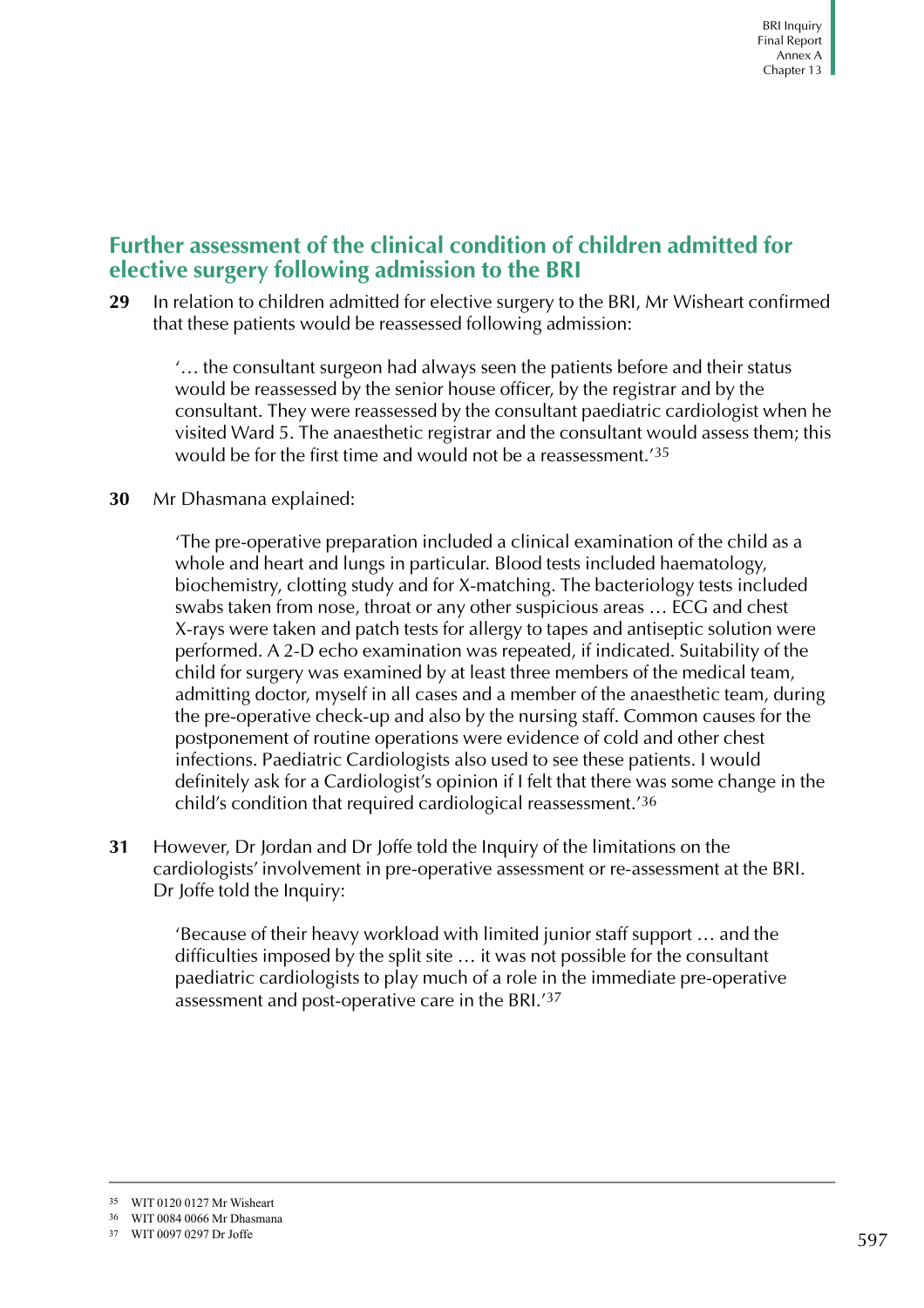#### **32** This was confirmed by Dr Jordan who told the Inquiry that reassessment following admission:

'… was not always easy as far as the cardiologists were concerned as the children were admitted direct to Ward 5 at the BRI. Operation lists were produced at the end of the previous month but were subject to change according to the need to deal with emergencies and the availability of post-operative ITU beds in the BRI ward 5. I tried to see admissions of all patients the day before operation, but since there was no formal arrangement for this I often got to Ward 5 to find that the child had been sent off with his parents into town, having had his routine tests done. I was not encouraged to write anything in the notes to say that I had seen the patient. Clearly, if there was anything which I noted which suggested that the decision to operate should be reviewed, I would make every effort to contact the surgeon concerned. In practice this was unusual, but did occur on a few occasions. It should also be noted that the pre-op catheters … and echo results … would be at the Children's Hospital. It was possible for me or one of the radiologists (particularly Dr Wilde) to carry out a further echo-cardiogram if this was indicated. This became easier once the Heart Circle had provided money for an echo machine to be kept on the ward.'38

#### **33** Dr Joffe stated:

'The majority of patients admitted to BRI for non-urgent open-heart surgery (a) would have been assessed fully, with echo-cardiography if necessary, either at BCH outpatients department or at a peripheral clinic, prior to the operation; and/or (b) would not have required further assessment of the cardiac status following comprehensive diagnostic investigations even a year before surgery, if the condition was known not to deteriorate in the medium term … an exception would be those patients without symptoms but with potentially progressive pulmonary vascular obstructive disease, who comprised a small minority of all open-heart operations. However, repeat clinical, radiological, electro-cardiographic and even echo-cardiographic examination in these cases would have been unlikely to establish whether a patient had changed from an operable to an inoperable state. I believe the only way to confirm the then current haemodynamic situation would have been to repeat the cardiac catheterisation study – or perform a lung biopsy. Even these investigations, of course, as is widely recognised in the field, are by no means infallible.'39

<sup>38</sup> WIT 0099 0040 – 0041 Dr Jordan 39 WIT 0097 0297 – 0298 Dr Joffe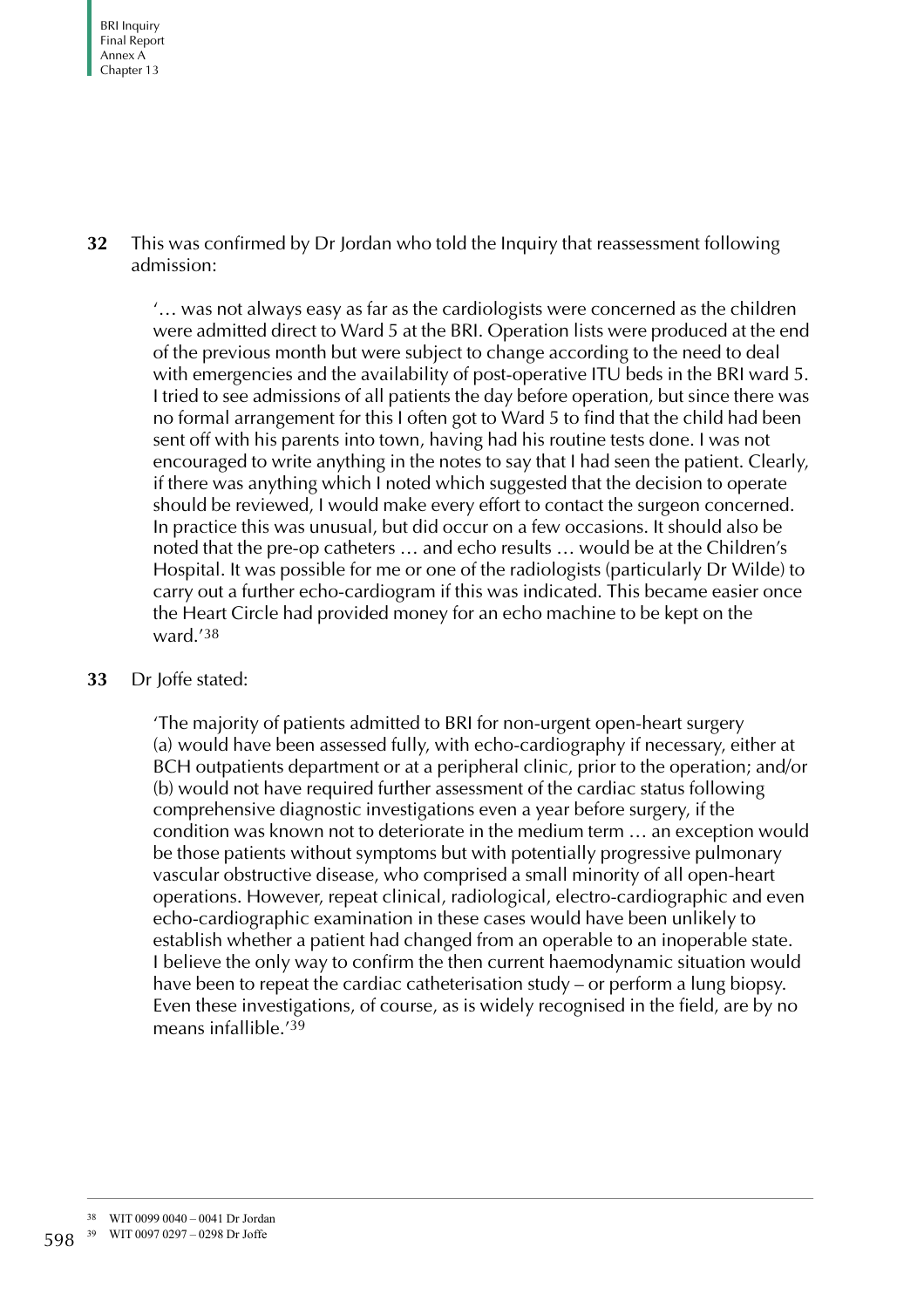**34** Dr Jordan told the Inquiry:

'We did set out originally to look at the next weeks' operations in terms of reviewing the catheter and echo data at one of the combined (Monday or Wednesday) meetings with the surgeons, but since they did not manage to get to more than 50% of these at best, and there was often a backlog of recent investigations to discuss with them, this soon fell by the wayside.'40

## <span id="page-10-0"></span>**Shortage of cardiologists with paediatric experience**

- **35** In 1988 a joint working party of the British Cardiac Society (BCS) and the Royal College of Physicians of London (RCP) was set up as a result of what they called 'a perceived crisis in consultant staffing in paediatric cardiology in the United Kingdom' to look at the causes of the problems and make recommendations for the future. Their report41 described the situation which confronted the profession in 1987 and 1988 as 'very worrying'.
- **36** Asked why it was that this particular crisis had arisen at that time, Dr Robert Swanton, President of the BCS, commented:

'I cannot tell you very much about it. I was aware there was a shortage of Senior Registrars in paediatric cardiology at that time. The paper goes on to point out that they will not be able to fill further consultant posts and suggests making proleptic appointments to allow continuing training in the consultant grade.

'Why that shortage of Senior Registrars occurred, I do not know. I think it was obviously manpower planning problems. We were dealing at that time with a very small specialty in its own right, anyway, and I think manpower planning obviously was a big problem at that stage.'42

**37** Specifically concerning the situation in the South West, Dr Swanton said:

'I think part of the problem was the shortage of large hospitals in this part of the country. I mean, I do not know the area terribly well, but as it stands at the moment, in Cornwall there is one large unit in Truro and then, coming more in this direction, we have Plymouth. There are just those two units. Until recently, Plymouth did not have cardiac surgery and this city was the only centre for cardiac surgery in the whole of the South West of the country.

'The population is certainly big enough to justify it, but for some reason the development did not occur. Whether that was a local issue amongst the physicians, I just do not know, but it is still a problem, as I said earlier, in other parts of the country at the moment. There are big geographical holes in cardiac service

<sup>40</sup> WIT 0099 0041 Dr Jordan

<sup>41</sup> BPCA 0001 0001 – 0004; *'British Heart Journal'* 1992; 68: 630–3

<sup>42</sup> T7 p. 7–8 Dr Swanton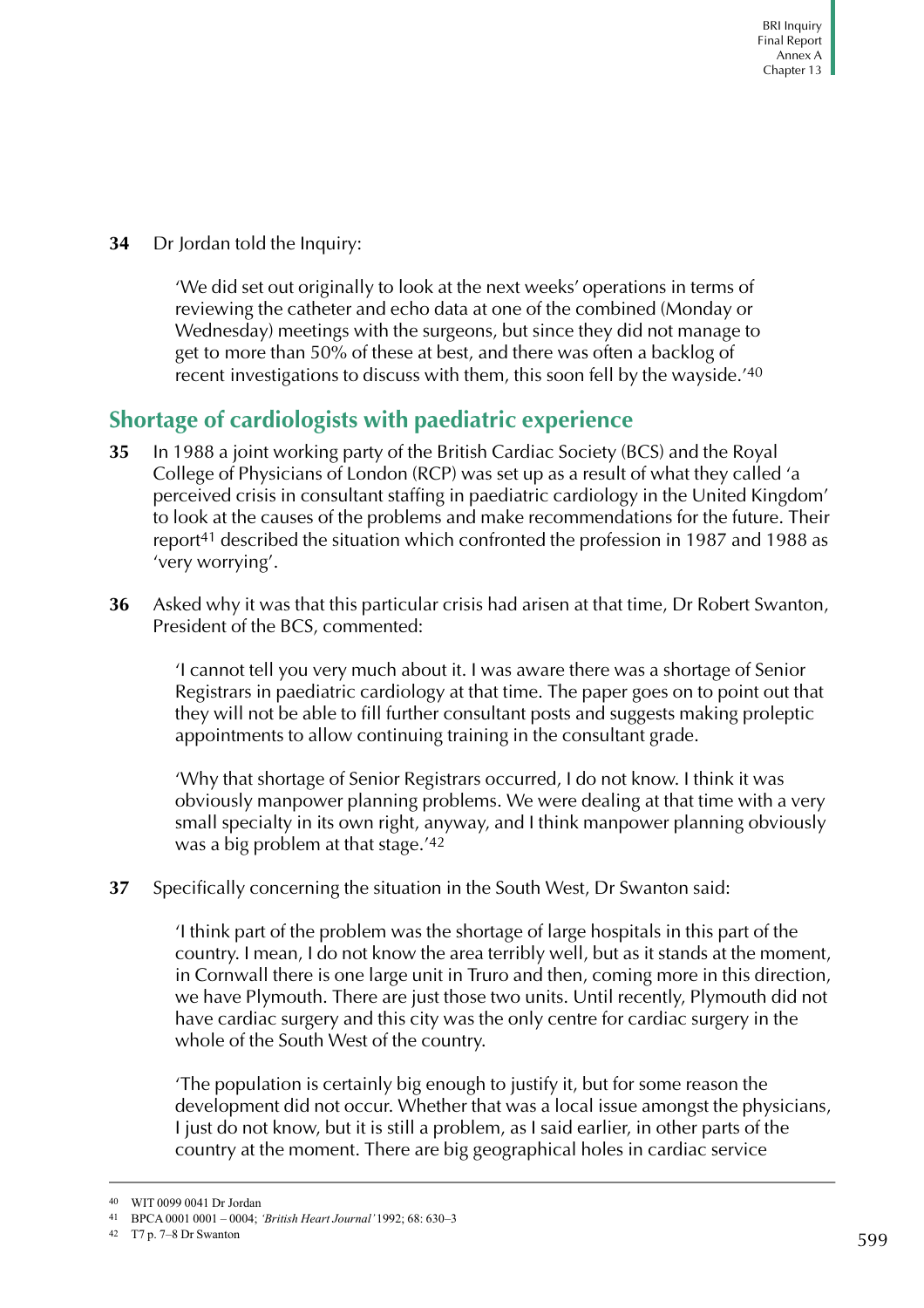provision in the country. I do not want you to feel that the South West is alone by any means. There are huge black holes still.'43

**38** The 'British Heart Journal' published its fifth biennial survey, 'Staffing in cardiology in the United Kingdom 1988',44 which stated that:

'The United Kingdom, with Ireland, has fewer cardiologists than all other European countries with reliable figures.'45

- **39** This shortage was reflected in Bristol, where the situation up to 1987 was that only two cardiologists, Dr Joffe and Dr Jordan, were carrying out the whole of the cardiological workload between them. The appointment of Dr Martin to consultant cardiologist at that time was proleptic. He was appointed to the position with six months of his training in paediatrics to complete before he could become a paediatric cardiologist.46
- **40** Mr Wisheart commented on the situation:

'Q. So we have difficulty in attracting a paediatric cardiologist in the 1980s — there may have been a shortage of them nationally, we have been told.

'A. I would not be able to say off-the-cuff when there were shortages, but I think they would be able to recognise that in a very small specialty, there can be problems of attracting trainees into it and having trainees ready for consultant posts at the irregular intervals when they become available. It is quite difficult. I think that was a problem for paediatric cardiology.'47

## <span id="page-11-0"></span>**Further assessment by other specialties**

**41** Dr Stephen Pryn, consultant anaesthetist at the UBHT, told the Inquiry about the involvement of anaesthetists in pre-operative care:

'I always visited the patient on the afternoon or evening prior to surgery. I attempted to coincide my visit with the child's parents or guardians, although this was not always possible. I did not see it as my role, nor did I have the experience, to reassess the patient's cardiac condition with a view to determining whether the proposed operation was still indicated, nor whether this was the optimum time for the surgical intervention … during the visit I assessed the general medical fitness of the patient, reviewed the medication being taken, and assessed any specific anaesthetic problems. I developed an anaesthetic care plan in my mind and

<sup>43</sup> T7 p. 52 Dr Swanton

<sup>44</sup> *'British Heart Journal'* 1989; 62: 482–7

<sup>45</sup> BCS 0001 0018; *'British Heart Journal'* 1989; 62: 482–7

<sup>46</sup> T84 p. 100–1 Mr Dhasmana 47 T40 p. 82 Mr Wisheart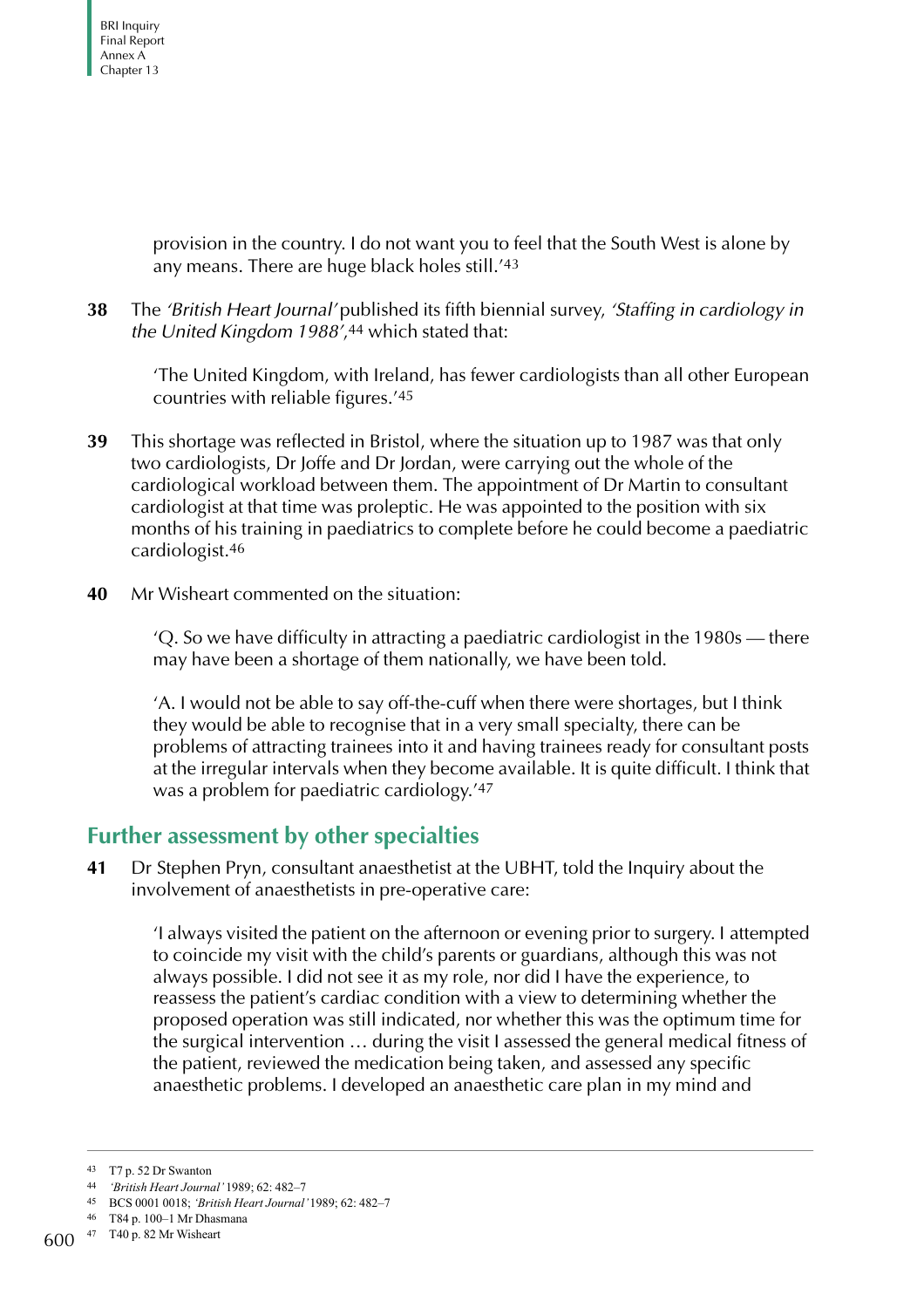explained to the parents the basics of my plan for pre-operative starvation, premedication, anaesthetic induction, invasive monitoring and intensive care.'48

#### **42** Dr Pryn said:

'As an anaesthetist, I respected the experience and authority of the surgeons. If I saw a child pre-operatively and I thought that the child was not optimally fit for anaesthesia and surgery because, for example, of a chest infection, I would go and discuss the case with the consultant surgeon concerned. Having expressed concerns that I had, I appreciated that the surgeon had to balance the risks of delaying surgery with the risk of proceeding, and that the final decision had to be made by him.'49

**43** Mr Eamonn Nicholson, clinical perfusionist, told the Inquiry:

'Perfusionists generally were not involved pre-operatively, save to visit the wards pre-operatively to review the patient's history from the records and to identify anything unusual which might affect the choice of equipment for perfusion … the pre-operative assessment and preparation did not involve perfusionists at the relevant time, but this has changed since Mr Pawade [consultant paediatric surgeon] came.'50

**44** Mrs Mona Herborn, Sister in Cardiac Theatres at the BRI, explained that: 'Theatre staff had no input into pre-operative assessment of patients.'51

## <span id="page-12-0"></span>The decision to recommend surgery

- **45** The Inquiry heard that decisions about the type and timing of surgery and which surgeon was to operate were generally made following discussion in the joint cardiology/cardiac surgery meetings which were held twice weekly at the BRHSC catheterisation laboratory (Mondays at 8:00 am and Wednesday lunchtimes).
- **46** Mr Wisheart explained:

'These were essentially meetings between the cardiologists, the cardiac surgeons and the cardiac radiologist, but which frequently included the paediatric counsellor together with nurses and radiographers who worked in the catheterisation laboratory. From time to time an anaesthetist attended but this was not common. Where consultants were present, as far as possible, their juniors

<sup>48</sup> WIT 0341 0016 Dr Pryn

<sup>49</sup> WIT 0341 0010 Dr Pryn

<sup>50</sup> WIT 0489 0053 Mr Nicholson

<sup>51</sup> WIT 0255 0031 Mrs Herborn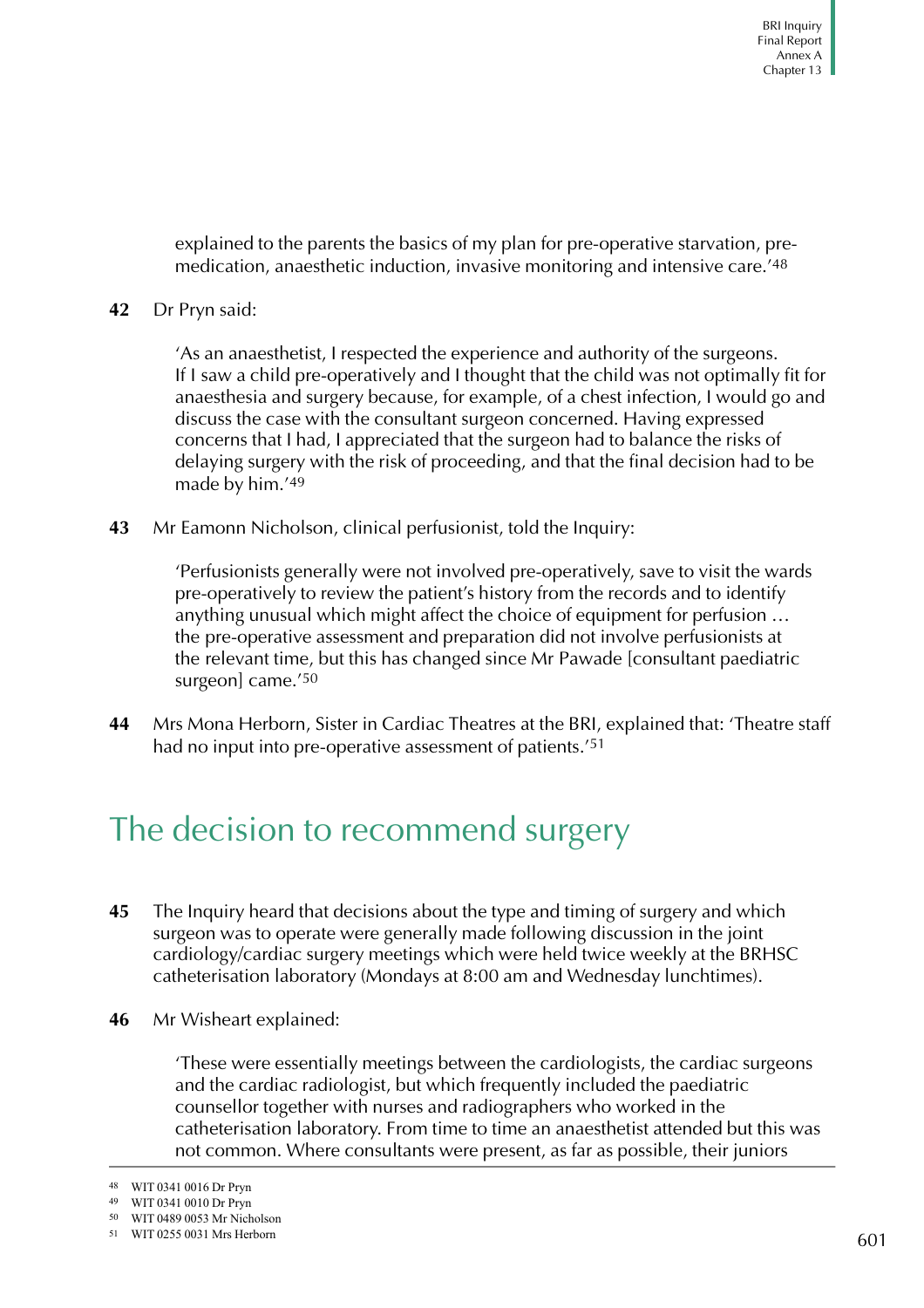would attend also … The paediatric cardiologist responsible for [the] child would indicate to which surgeon the referral was being made. He would then present the case, giving an account of the clinical history, the findings on examination …'52

#### **47** Mr Wisheart said:

'In order to reach a decision there would then be a discussion which might primarily be between the referring cardiologist and the surgeon to whom the patient is referred but which would actively include all the others attending the meeting … the anaesthetists were not usually involved in this initial decisionmaking process and I think they would generally not regard it as being within their area of specialised expertise.'53

#### **48** Mr Wisheart commented that the joint meetings:

'… sought to make plans for the operation and also to foresee any additional features that would need to be taken into account during the procedure. This was recorded in the note of the meeting. If any additional features or developments came to light between the investigation and the operation, then the cardiologist would of course inform the surgeon.

'It was important that the anaesthetists, the nurses and the perfusionists should know what procedure was likely to be undertaken and what special features would be associated with any particular patient. I would expect our colleagues to be familiar with the patient's notes and all the expected details of the operation. If there were any special points affecting anaesthesia, perfusion or scrub nurses, then the surgeon would draw their attention to it prior to the operation. Having said that, it was relatively rare that such a discussion would be needed because all parties were used to working together and were familiar with each others' practice.

'Immediately prior to surgery, the patient was reviewed clinically, from the point of view of their present condition and the possibility of there being any intercurrent illness. The investigations were also reviewed. If such a review led to any new questions or any possible new interpretations of the data, then that would be discussed by the cardiologists, and/or cardiac radiologist and the paediatric cardiac surgeon as appropriate. The management of medication prior to surgery was agreed between us. There was not a meeting in the days or the week prior to surgery when all members of the team met together to discuss the details. However, the surgeon's team of registrar and SHO would discuss the details of all of these patients immediately prior to surgery.'54

<sup>52</sup> WIT 0120 0128 Mr Wisheart. However, of the decision to refer to one surgeon or the other, Dr Jordan said that this '… was largely a function of which surgeon happened to be present, although there were some procedures, particularly the arterial switch, where it had been decided that only one surgeon (i.e. Mr Dhasmana) would carry out all operations.' See WIT 0099 0041 Dr Jordan

<sup>53</sup> WIT 0120 0129 – 0130 Mr Wisheart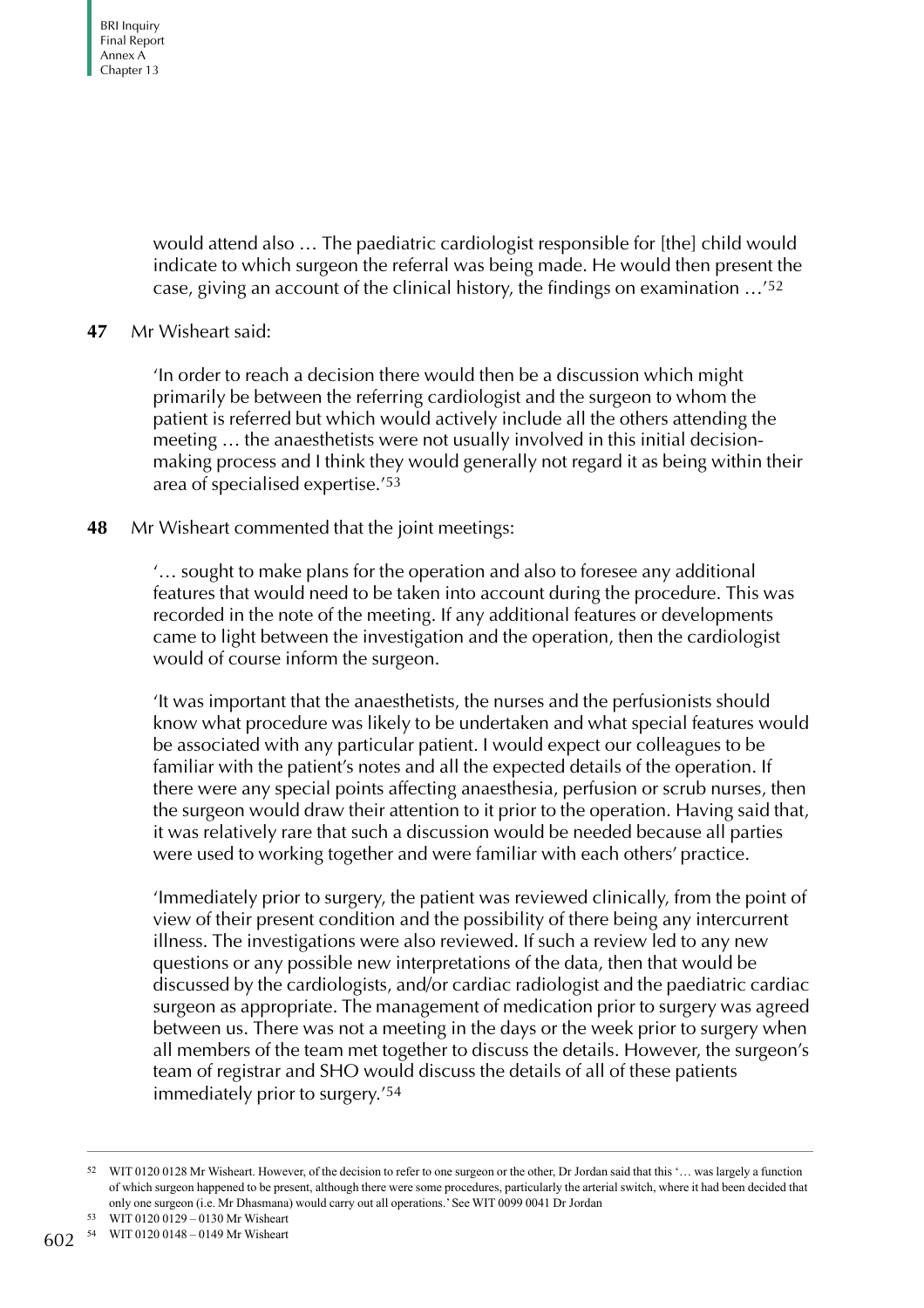**49** Mr Dhasmana stated:

'… that it was the cardiologist's responsibility to refer their patients for the type of surgery and for the choice of a particular surgeon. However, it could have been influenced at the joint meeting …'55

**50** Dr Jordan said that the decision whether or not to operate and when:

'… was the final decision of the surgeon, but it was very unusual for there to be any disagreement on the treatment. More commonly discussions centred on whether other investigations were necessary and the exact timing of the operation. While we could together agree on the optimum timing the surgeon was the only one who controlled the waiting lists.'56

**51** However, Mr Wisheart's view was that:

'… to assign any "ultimate" responsibility to an individual is not appropriate to this process, which is based on discussion, debate and the agreement of a minimum of two people, before the referral can proceed. The answer to the question who carries ultimate responsibility therefore, cannot be one individual but must be at least two, namely the cardiologist and the surgeon, but it could be argued that it actually lies with the larger team.'57

- **52** If differences of opinion between the clinicians could not be resolved after discussion or it was agreed that further advice was required or that the patient should be referred to another centre, the cardiologist or the cardiac surgeon would make a referral.
- **53** In the case of urgent patients where decisions could not wait until the next Monday or Wednesday meeting, Mr Wisheart explained:

'The cardiologist will call the surgeon receiving paediatric cardiac emergencies on that day, and they would meet, possibly with the radiologist, see the patient and review the investigations. They would then decide what in their view was the appropriate course of action.'58

## <span id="page-14-0"></span>**The decision on the timing of operations/the operating theatre list**

**54** The Inquiry heard that the joint meetings would discuss the category to which each patient should be assigned: elective, urgent or emergency.59 The timing of surgery was then dependent on the theatre lists.

<sup>55</sup> WIT 0084 0067 Mr Dhasmana

<sup>56</sup> WIT 0099 0041 Dr Jordan

<sup>57</sup> WIT 0120 0132 – 0133 Mr Wisheart

<sup>58</sup> WIT 0120 0130 – 0131 Mr Wisheart

<sup>59</sup> WIT 0120 0134 Mr Wisheart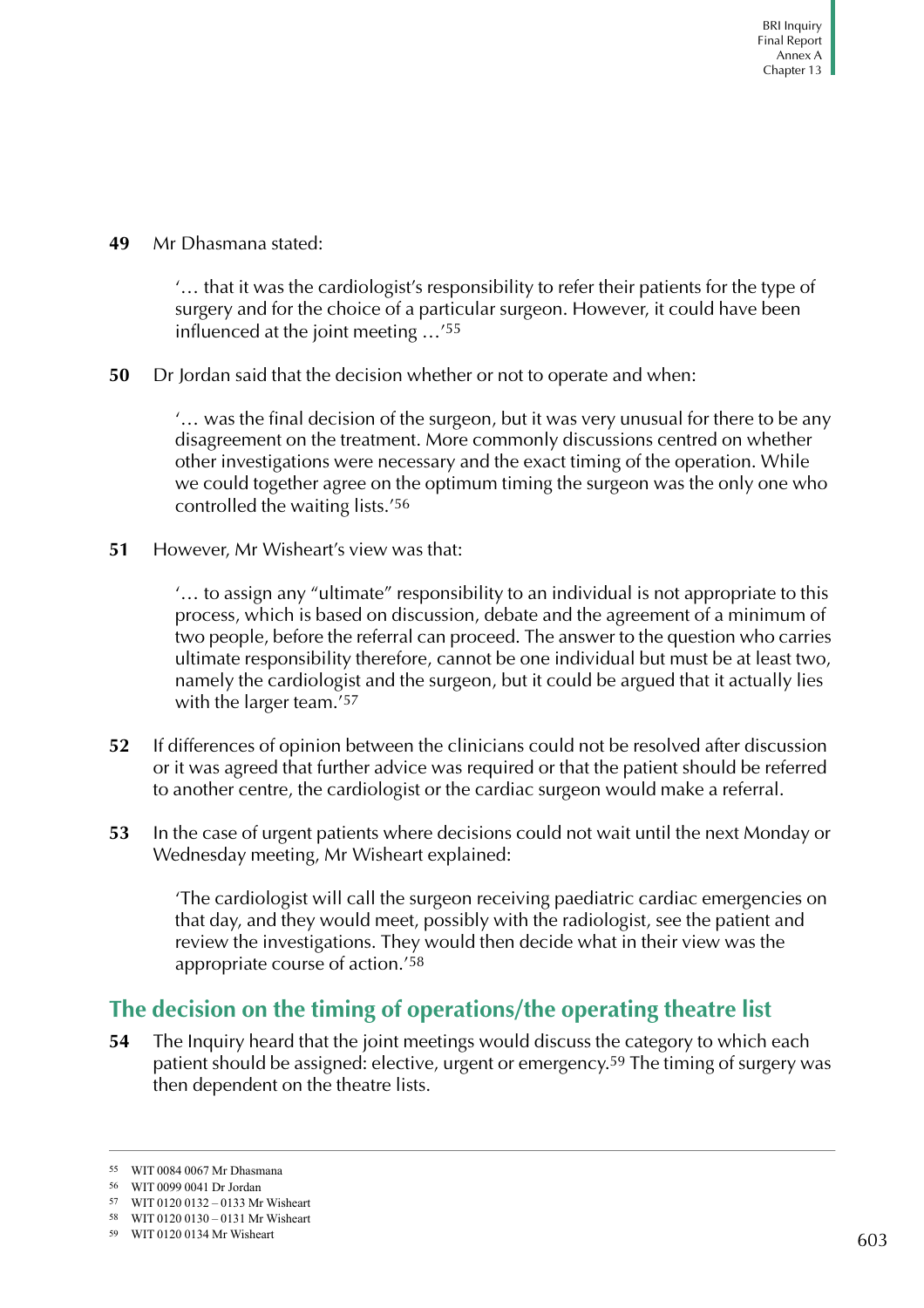**55** Dr Jordan felt that the timing of the surgery was in the hands of the surgeons, although:

> 'The cardiologists did continue to see patients on the surgical waiting list and would remind the surgeons of patients who appeared to be waiting too long.'60

**56** Dr Jordan told the Inquiry that the timing of operations:

'… was entirely dependent on the waiting lists and the surgeon's assessment of urgency … in addition, it did also relate to the availability of paediatric trained nurses and the length of stay of children and infants already operated, some of whom stayed for over two weeks in ITU … certainly some patients, particularly those with AVSD [Atrio-Ventricular Septal Defect] and pulmonary hypertension in whom it was intended that operation should take place within one to two weeks, had to wait that number of months, or even longer.'61

- **57** Dr Jordan stated that the organisation and management of theatre lists was the responsibility of the surgeons at both the BRI and BRHSC.62
- **58** Dr Joffe agreed with Dr Jordan that the organisation and management of theatre lists was entirely in the hands of the surgeons.
- **59** Dr Joffe told the Inquiry that at the joint meetings:

'The paediatric cardiologists would … always give their perception of the urgency of the required intervention … The surgeons made the decisions about the timing of surgery.'63

**60** Dr Joffe added:

'… the patients are discussed in detail at joint meetings of cardiac surgeons and paediatric cardiologists and others and decisions are jointly come to in the vast majority of cases. Then the patient is either accepted or not, usually accepted, by one or other surgeon and then the patient's name goes on to a surgeon's list, not on the waiting list yet but an acceptance that the surgeon will see the family in outpatients and it is at that time, once the surgeon has had an opportunity to discuss the details of the risks with the families, that they effectively go on to the waiting list.

'So there would be a time period between the joint meeting which itself usually occurred within two to three weeks or so of the cardiac catheter study, if one is done or otherwise on the basis of the echo-cardiographic findings, the paediatric

<sup>60</sup> WIT 0099 0042 Dr Jordan

<sup>61</sup> WIT 0099 0042 Dr Jordan

<sup>62</sup> WIT 0099 0042 Dr Jordan 63 WIT 0097 0301 Dr Joffe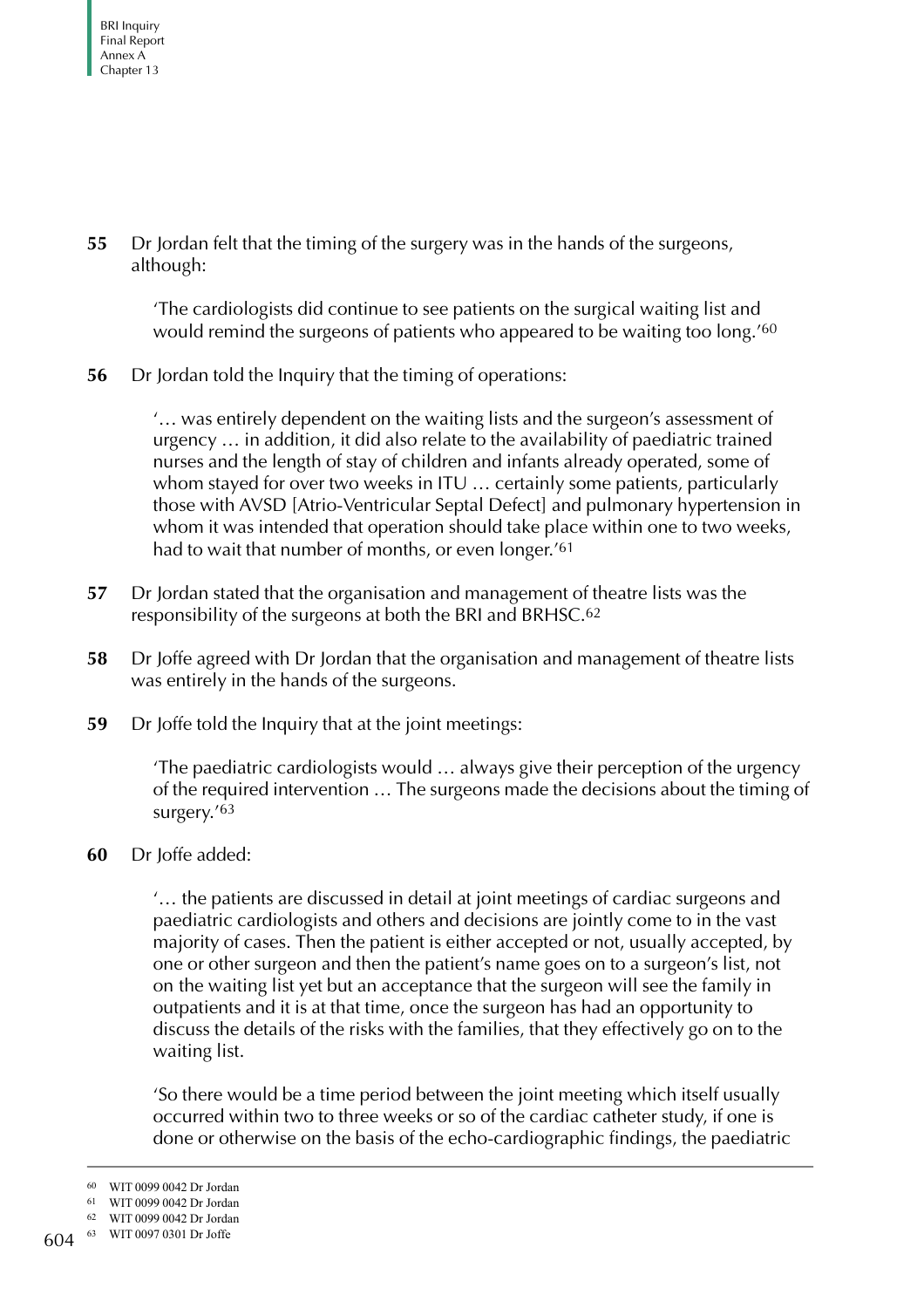cardiologists would put that patient into the list for discussion, so there is a short period of delay there inevitably in the system and then once the surgeon has accepted the patient after seeing the family, [the patient] goes on to their waiting list '64

**61** Mr Wisheart commented on the organisation and management of the theatre lists:

'Mr Dhasmana and I operated on children according to a consistent programme, and on days when cardiac anaesthetists were present … The operating plan for each month was made in the previous month; some gaps would be left so that emergencies could be accommodated … in selecting patients from the waiting lists for each month's operating programme I normally reviewed all the children on the waiting list. I would then select six or seven children for the operating programme. The selection would be based on the urgency which had been assigned to the patient and the length of time they had been waiting already. Any other features of note would be taken into account …'65

**62** Mr Wisheart explained:

'If it is either urgent or emergency, then arrangements will be made at that point for the operation to be carried out.'66

#### <span id="page-16-0"></span>Timing of emergency operations

**63** In relation to emergency cases, Dr Joffe said:

'There were rarely problems with regard to the timing of an operation for patients requiring an emergency procedure … a theatre slot could always be arranged at the BRI for these patients, even if it meant cancelling a previously booked adult case. Quite often, these operations would be fitted in over the weekends.'67

**64** Mr Dhasmana confirmed that emergency patients would be operated on:

'Whenever required, out of hours, in the night or over weekends.'68

#### <span id="page-16-1"></span>Timing of urgent operations

**65** Mr Wisheart provided a 'working definition' of the urgent category, namely:

'… that the patient had to be operated on before they left hospital. Occasionally it would have included patients who were well enough to leave hospital, but nevertheless needed to be operated on within the next week or two.'69

<sup>64</sup> T90 p. 81 Dr Joffe

<sup>65</sup> WIT 0120 0135 Mr Wisheart

<sup>66</sup> WIT 0120 0134 Mr Wisheart

<sup>67</sup> WIT 0097 299–300 Dr Joffe

<sup>68</sup> WIT 0084 0067 Mr Dhasmana

<sup>69</sup> WIT 0120 0137 Mr Wisheart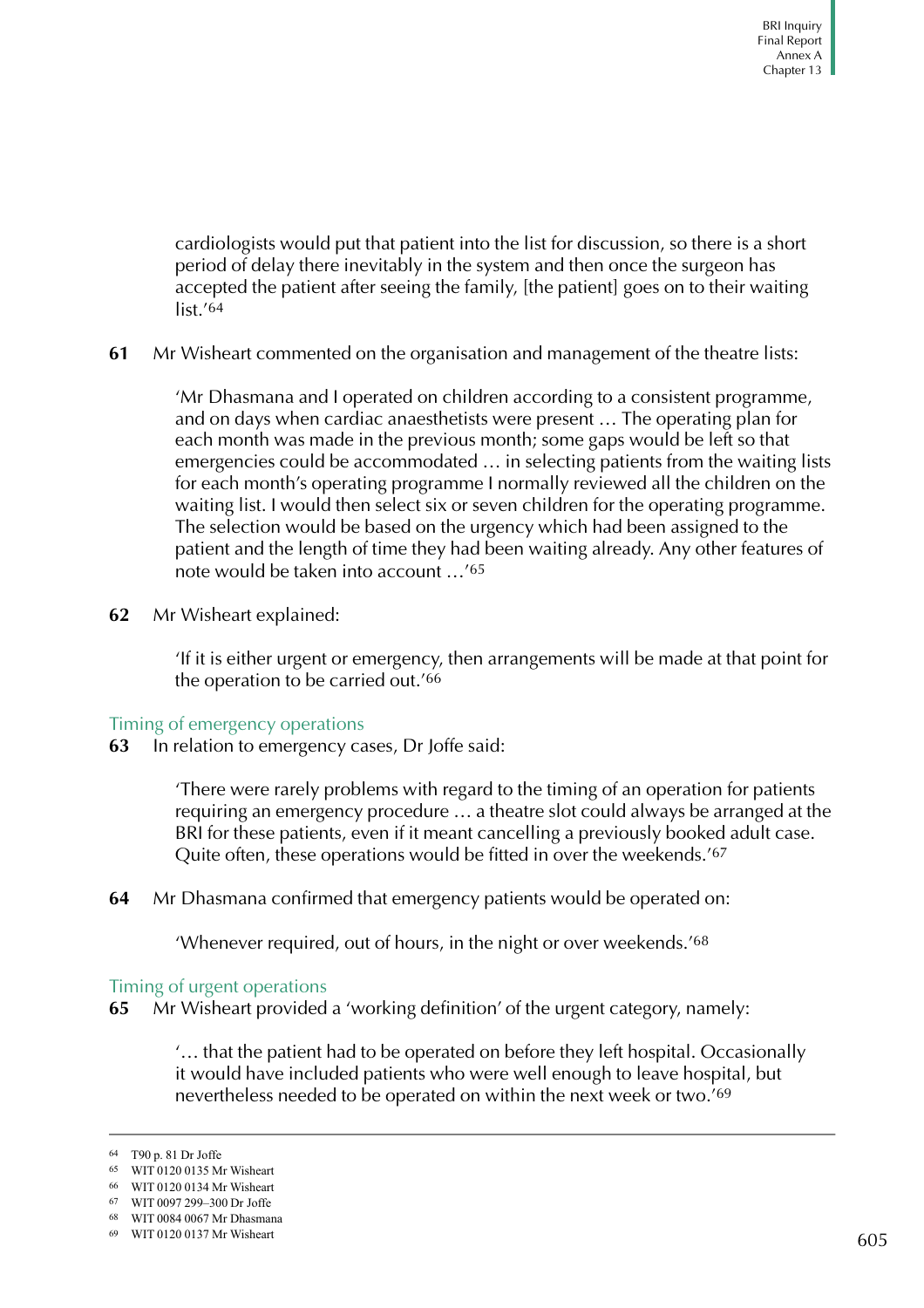#### **66** Mr Dhasmana told the Inquiry:

'I would also tell parents, in the group of patients which were categorised as urgent/semi urgent, when to expect surgery. They could ring nearer the time to find out if the operation was on schedule or not. This would also serve as a reminder regarding the state of urgency … I would also tell parents to take the child to their doctor or referring clinician if there were any changes in the patient's clinical condition. The GP and/or cardiologist would also remind me of the urgency. I used to leave a slot empty each week to accommodate an urgent case or any other patient, I had been informed of deteriorating while waiting for surgery.'70

#### <span id="page-17-1"></span>Timing of elective operations

**67** Mr Wisheart said:

'If the operation is an elective one then a view is needed as to whether the operation should be in one month, three months, six months, one year or whenever. The arrangements will be made to see the family in the outpatients, and if the family accepts the advice which is offered to them, then the patient's name is placed on the surgeon's waiting list. The parents were informed in a broad way of when the operation was expected to take place. In practice, these estimates were not always accurate. The paediatric cardiologist continued to see the patient in his outpatient clinic … he would keep the surgeon informed of any new development or change in the patient's condition that might influence the timing of surgery. The surgeon, when he made his monthly operating programme, determined the exact date of the proposed operation for each patient.'71

## <span id="page-17-0"></span>**Delays in surgery**

- **68** Dr Joffe said: 'We were aware that there were constraints at times due to insufficient beds or nurses'72 in carrying out operations at the BRI. However, he stated that emergency cases were normally dealt with within 24 hours.73
- **69** Dr Jordan said:

'There were certainly continuing and important delays. For example, from about 1990 onwards we were trying to investigate all babies with Down syndrome [sic] and AVSD or large VSD [Ventricular Septal Defect] by three to four months in the expectation that they would then get their surgery within four to six weeks, but they often had to wait that number of months before an operation could actually take place. How much this affected the outcome, is a matter for speculation, but the general view for pulmonary hypertensive patients was that any delay would increase the risks.'74

<sup>70</sup> WIT 0084 0067 Mr Dhasmana

<sup>71</sup> WIT 0120 0134 Mr Wisheart

<sup>72</sup> WIT 0097 0302 Dr Joffe

<sup>73</sup> WIT 0097 0301 Dr Joffe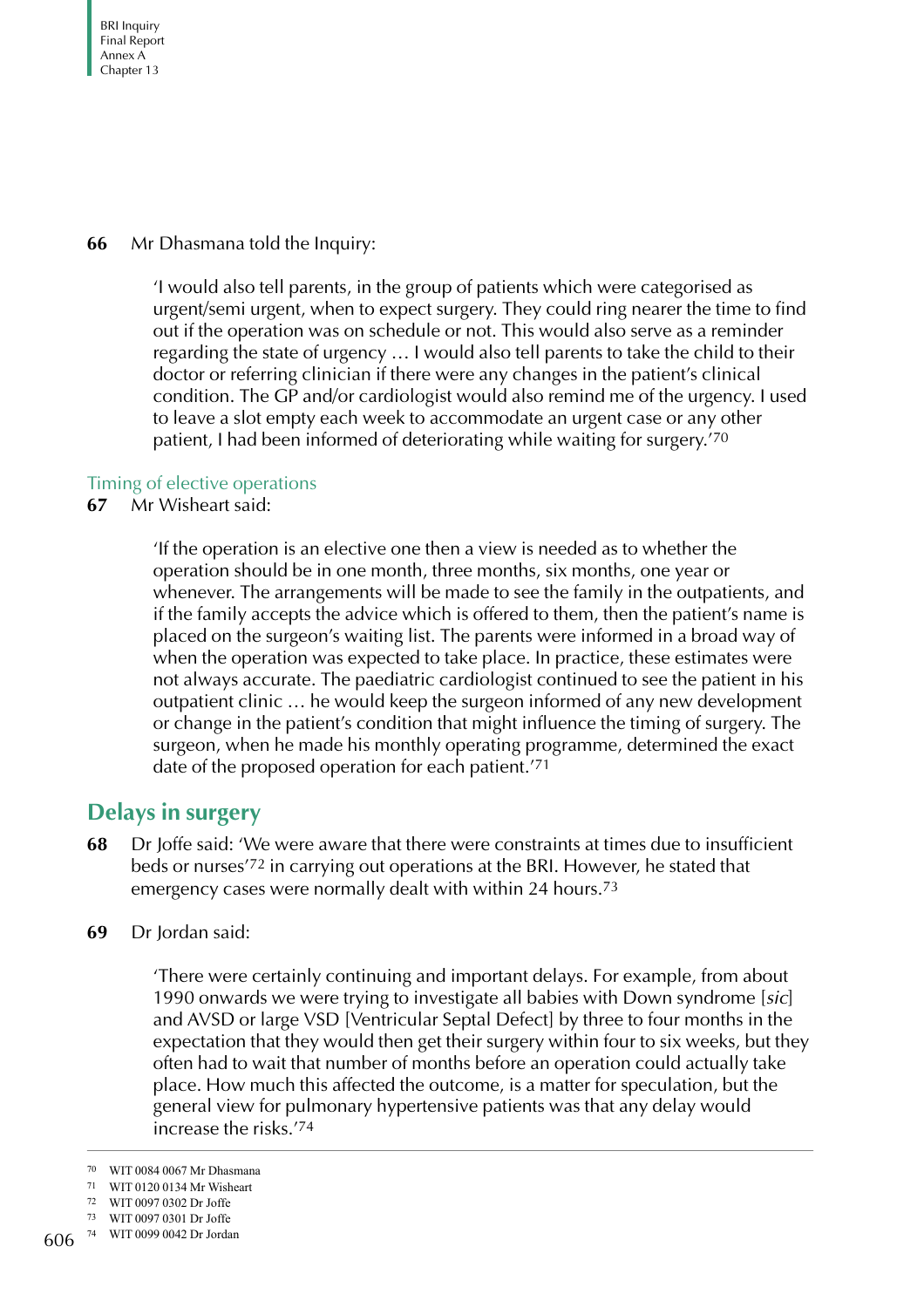**70** Dr Joffe commented on the delays in the urgent group of patients. He told the Inquiry that these were patients:

'… for whom surgery was not so critical as to need an operation within about 24 hours, but who could deteriorate in the course of weeks or months. This group included patients who became increasingly cyanosed; and infants with large communicating defects and left to right shunts, causing high pulmonary blood flows and severe heart failure. Despite intensive treatment with appropriate medication, these babies remained breathless, could not feed adequately, and failed to thrive. They were often hospitalised at BCH for many weeks while awaiting surgery. Also in this group were infants with pulmonary hypertension, as occurs particularly with complete atrio-ventricular septal defects, typically in babies with Down's syndrome.'75

**71** Dr Joffe continued:

'The concern about those who were deeply cyanosed or in persistent heart failure was that they might not be in optimal general condition for surgery. This could lead to difficulties at operation and in the immediate post-operative phase.'76

**72** Of the urgent patients Mr Wisheart said:

'In many ways these patients offered us the greatest problem because they neither had the emergency status that clearly took priority over everybody else nor could they simply wait. We would normally seek to schedule them in the next gap in our operating programme (we did leave gaps for urgent and emergency cases). Of course the gaps were not usually available at the right time. In that event, either the urgent patient had to wait a little longer or else he had to replace a patient who was expecting surgery with all the disappointment for that family.'77

**73** Mr Wisheart said:

'We did our best within the facilities available to us to ensure that children were operated on at the appropriate time. It should be remembered that for the many patients the "appropriate time" would have spanned quite a long period … we were not in the position where we had a facility with sufficient spare capacity to be able to deal with every child when he or she presented.'78

<sup>75</sup> WIT 0097 0300 Dr Joffe

<sup>76</sup> WIT 0097 0302 Dr Joffe

<sup>77</sup> WIT 0120 0137 Mr Wisheart

<sup>78</sup> WIT 0120 0138 Mr Wisheart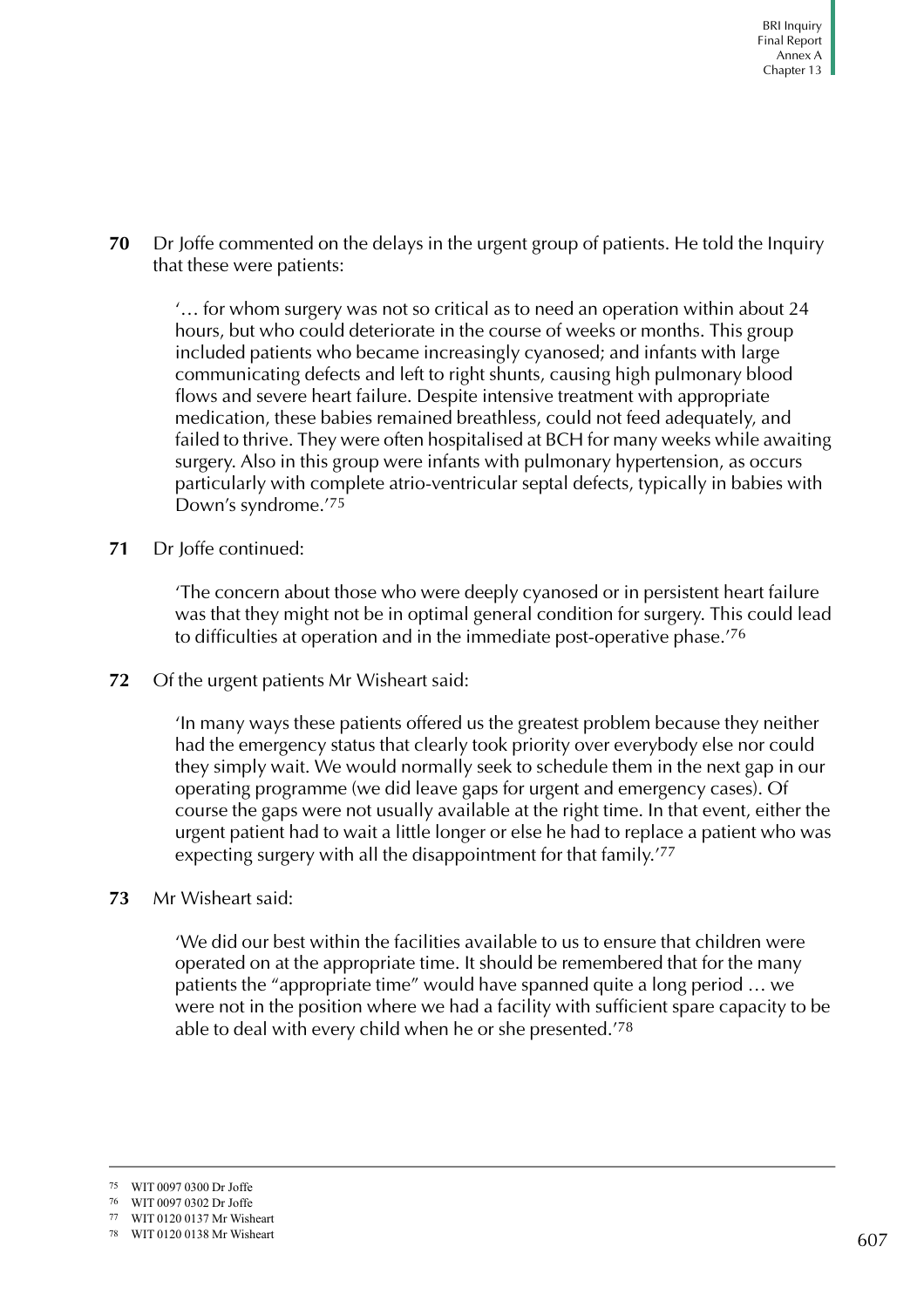**74** Mr Wisheart explained:

'It was my practice to give a broad indication when we would like to do the operation so that the parents and families can plan ahead … We tried to operate at the predicted time, but certainly did not always succeed.'79

- **75** He explained that operations would have to be postponed if there was no ICU bed available, there was a shortage of nurses, and there was an emergency or, rarely, a shortage of blood for transfusion. Every effort would be made by members of the team to overcome these problems. If they could be overcome then the work would be done and the patient would be operated on. If they could not be overcome safely, then it would be dangerous and not in the patient's best interests to proceed.80
- **76** Dr Joffe, commenting on delays in respect of non-urgent cases, said that such cases:

'… would often be delayed beyond the anticipated date for surgery because of competition with the long adult waiting list. On the other hand, the long-term outcome for these patients would usually not be any different, even after delays of several months.'81

**77** Dr Laband, a junior doctor at the BRHSC from November 1994 to January 1995, stated in a letter to the Inquiry:

'It was a generally held view among the medical staff that these babies were held in the waiting list for far too long and were in a much weaker condition than they need have been.'82

**78** Mr Wisheart said:

'… patients having elective operations sometimes had to wait a considerable time for surgery, perhaps longer than predicted at the outset. For the great majority this was not of critical importance, but for some it may have been of significance.<sup>'83</sup>

**79** Mr Dhasmana estimated that elective surgery patients could wait for eight to nine months before surgery and sometimes longer if they were moved in order to accommodate more urgent cases.84

<sup>79</sup> WIT 0120 0139 Mr Wisheart

<sup>80</sup> WIT 0120 0140 Mr Wisheart

<sup>81</sup> WIT 0097 0300 Dr Joffe

<sup>82</sup> INQ 0042 0004; letter from Dr Laband

<sup>83</sup> WIT 0120 0142 Mr Wisheart 84 WIT 0084 0067 Mr Dhasmana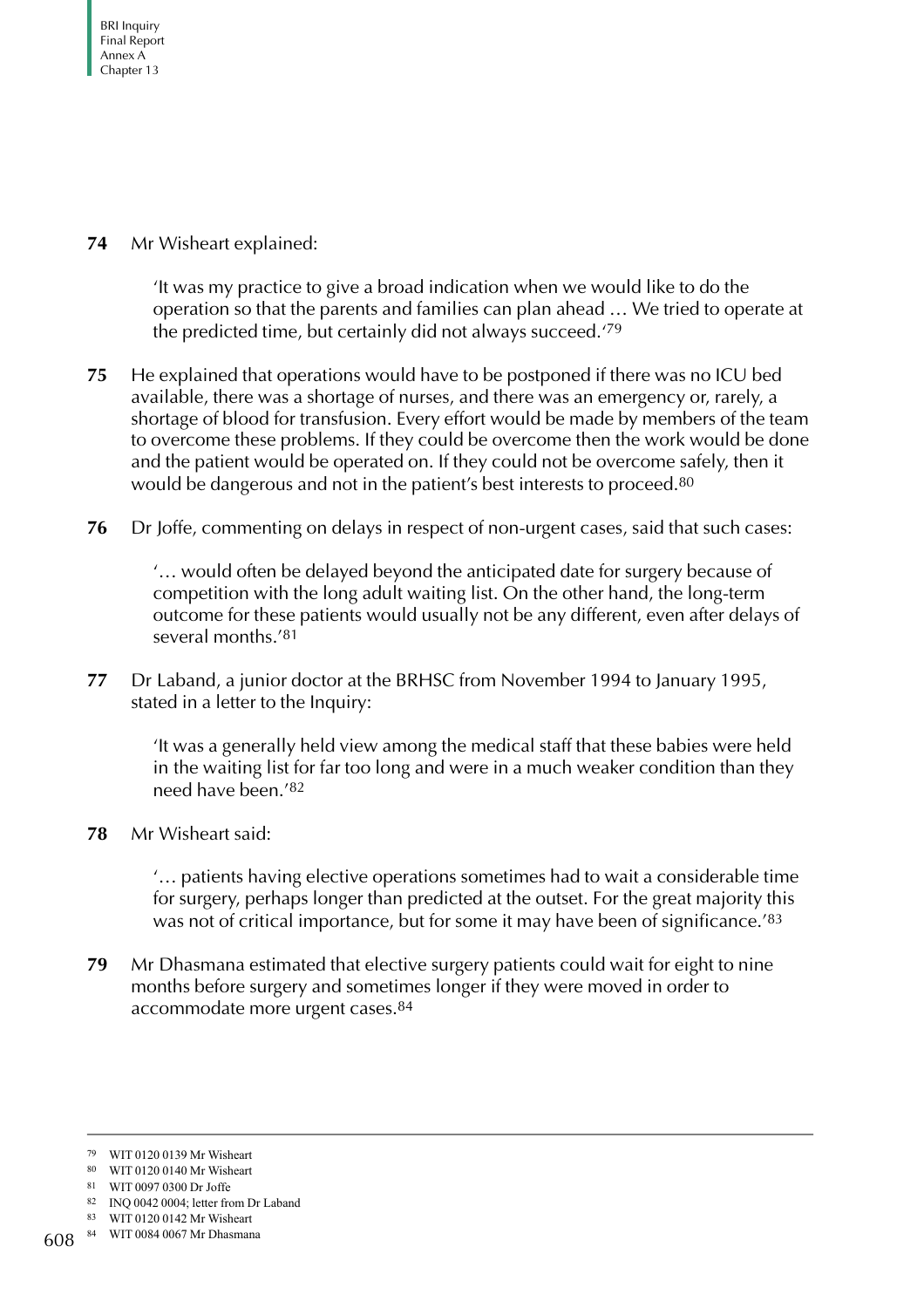**80** Mr Dhasmana commented on whether operations were carried out at the appropriate time. He told the Inquiry:

'… every clinician worries about the waiting list and the known fact that a patient may deteriorate over this period. Ideally there should not be a waiting list for any patient, but resources are limited and the clinician has to prioritise amongst his patients on the basis of clinical criterion … there were targets to be attained for the number of Coronary Arterial Surgery so there was unwritten competition between adults and paediatrics. Some of our colleagues, practising with adults only, used to get unhappy with the prospect of ITU beds getting "clogged" by paediatric patients. Mr Wisheart and myself used to make some adjustments to our operating programme so that not more than three major paediatric operations were carried out in one week … The availability of beds in ITU also played an important role in the scheduling of both adult and paediatric operations. Similarly, the availability of anaesthetists was a factor in my scheduling of paediatric operations. During the mid to late 80s Dr Masey and Dr Burton were the main anaesthetists dealing with infants and neonates. The situation improved in the 1990s with the appointment of Dr Underwood and Dr Pryn enabling us to operate on infants more frequently. Additionally, the availability of nurses capable of dealing with children was also a known factor … the situation could get worse if there was leave of absence due to sickness amongst this small core of nurses in the ITU or in the operating theatres.'85

- **81** Mr Dhasmana felt that the operations were at a time 'that was not ideal, but most probably appropriate in the circumstances, with limitations in the resources.'86
- **82** Mr Wisheart commented on the waiting lists:

'In the situation in which we found ourselves where most months we would have liked to operate on twice as many patients as we were able to do, it was unfortunately essential to establish priorities amongst patients who were ready for surgery.'87

87 WIT 0120 0137 Mr Wisheart

<sup>85</sup> WIT 0084 0067 – 0068 Mr Dhasmana

<sup>86</sup> WIT 0084 0068 Mr Dhasmana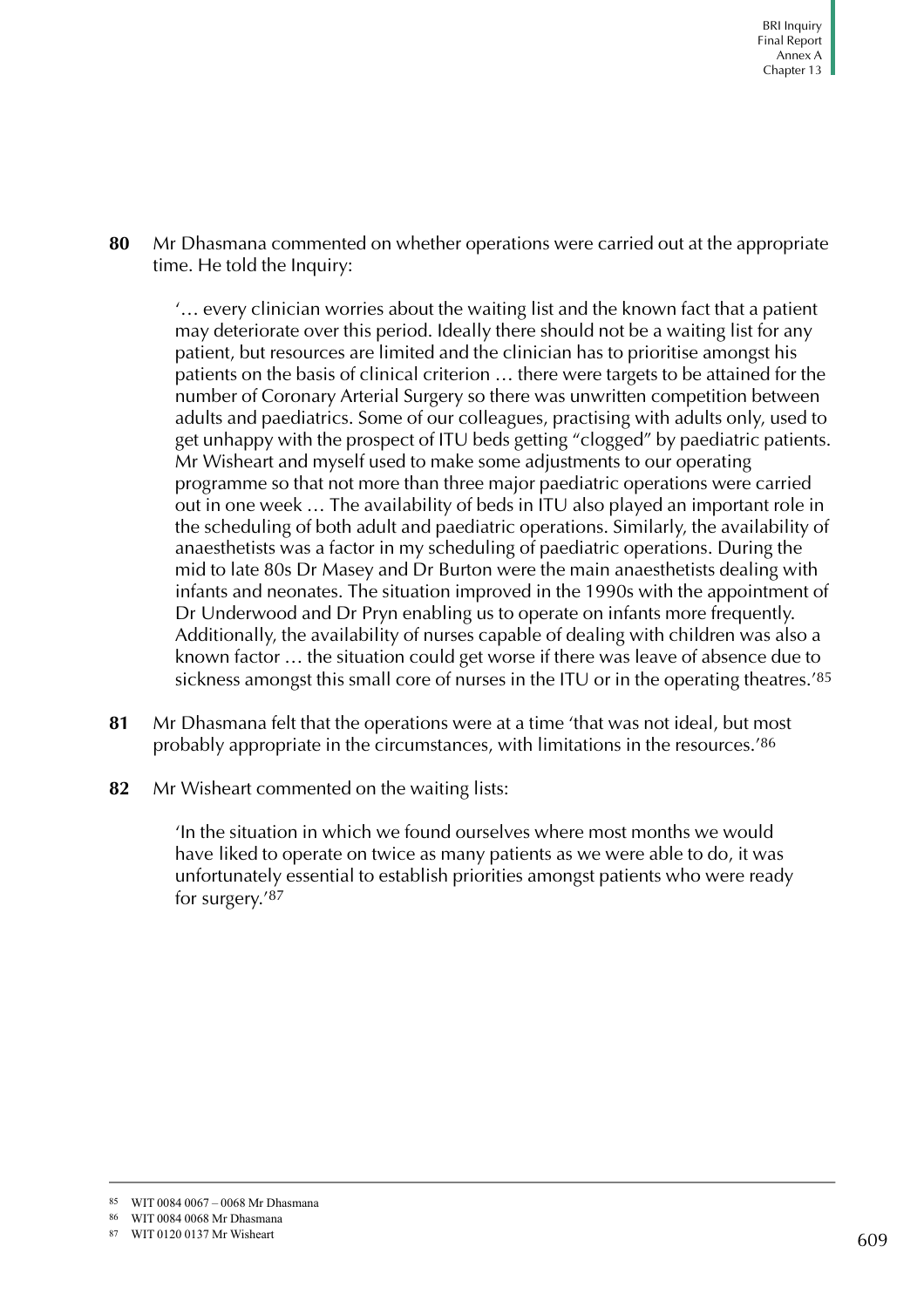#### **83** Julia Thomas said:

'There were occasions when the intensive care beds were occupied by seriously ill patients and other cases had to be cancelled … this situation was improved by the expansion of the intensive care beds to eight, and the provision of seven high dependency beds, in 1988. This allowed the less complicated of the adult cases to be "fast tracked" in the high dependency unit, thus leaving the ITU beds available for more seriously ill patients. Occasionally, nursing staff shortages, mainly due to sickness, caused the closure of an ITU bed. There were also occasions when theatre staff sickness caused cases to be cancelled. This also happened when theatre staff had been working during the night on emergency cases, as the first morning case was then postponed. This had a knock-on effect on the theatre list for the rest of the day.'88

**84** Mrs Herborn explained the organisation and management of theatre lists:

'A monthly meeting would take place between surgeons where the monthly theatre list would be made. This was passed to the theatre sister who would arrange the theatre staff duty roster around the theatre list. However, each list would invariably undergo a multitude of alterations. These may have been due to a shortage of beds in the ITU, a more urgent/emergency case being presented, or the fact that because an operation had overrun the previous day, there was no scrub nurse or anaesthetic assistant available to assist that morning's operation. Daily theatre lists were compiled by the Senior House Officer in cardiac surgery and sent to us the afternoon before. These were more detailed than the monthly lists so that theatre staff were able to prepare the theatres according to the type of operation to be undertaken.'89

**85** Mr Wisheart also explained that late referral for surgery, whether by a general practitioner, paediatrician or paediatric cardiologist, would be a reason for the operation taking place later than might have been desirable.90

<sup>88</sup> WIT 0213 0031 Julia Thomas

<sup>89</sup> WIT 0255 0029 – 0030 Mrs Herborn 90 WIT 0120 0142 Mr Wisheart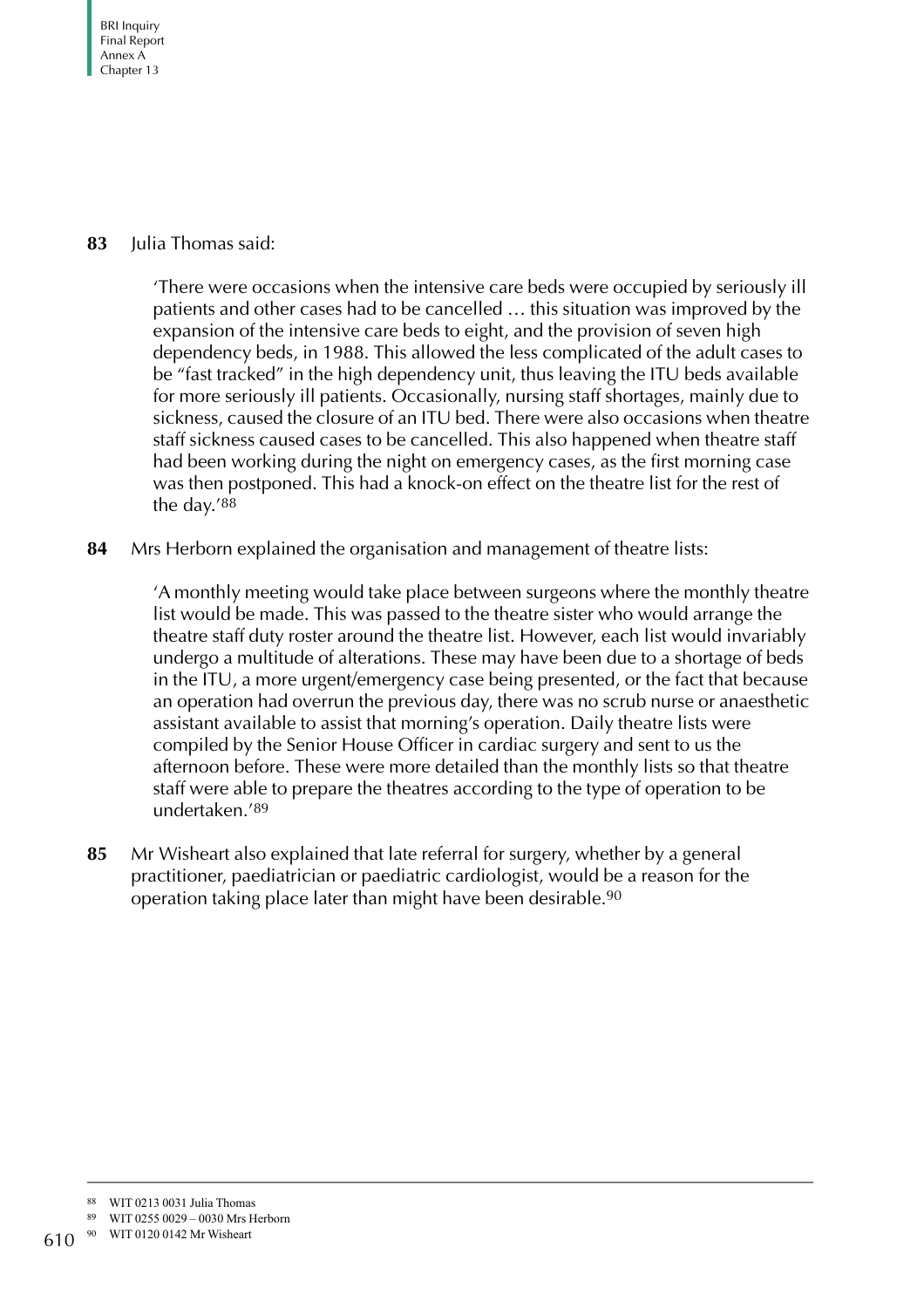# **Chapter 14 – Care in the Operating Theatre and the 'Learning Curve'**

| Introduction                                           | 612        |
|--------------------------------------------------------|------------|
| Care in the operating theatre                          | 612        |
| The operating theatre team                             | 612        |
| The role of the surgeons                               | 616        |
| The role of the theatre nurses                         | 621        |
| Performance of the team: a surgeon's perspective       | 621        |
| Management of the theatre nurses                       | 624        |
| The role of the perfusionists                          | 626        |
| The role of the anaesthetists                          | 629        |
| The role of the cardiologists                          | 632        |
| The 'learning curve'                                   | 632        |
| Introduction                                           | 632        |
| New procedures                                         | 633        |
| The approach to a new procedure                        | 634        |
| Defining the 'learning curve'                          | 638        |
| Managing the 'learning curve'                          | 640        |
| Retraining                                             | 643        |
| The Arterial Switch procedure                          | 644        |
| The 'learning curve' and the Arterial Switch procedure | 644<br>646 |
| The Arterial Switch programme at Bristol               | 649        |
| Mr Dhasmana's visits to Mr Brawn in Birmingham         |            |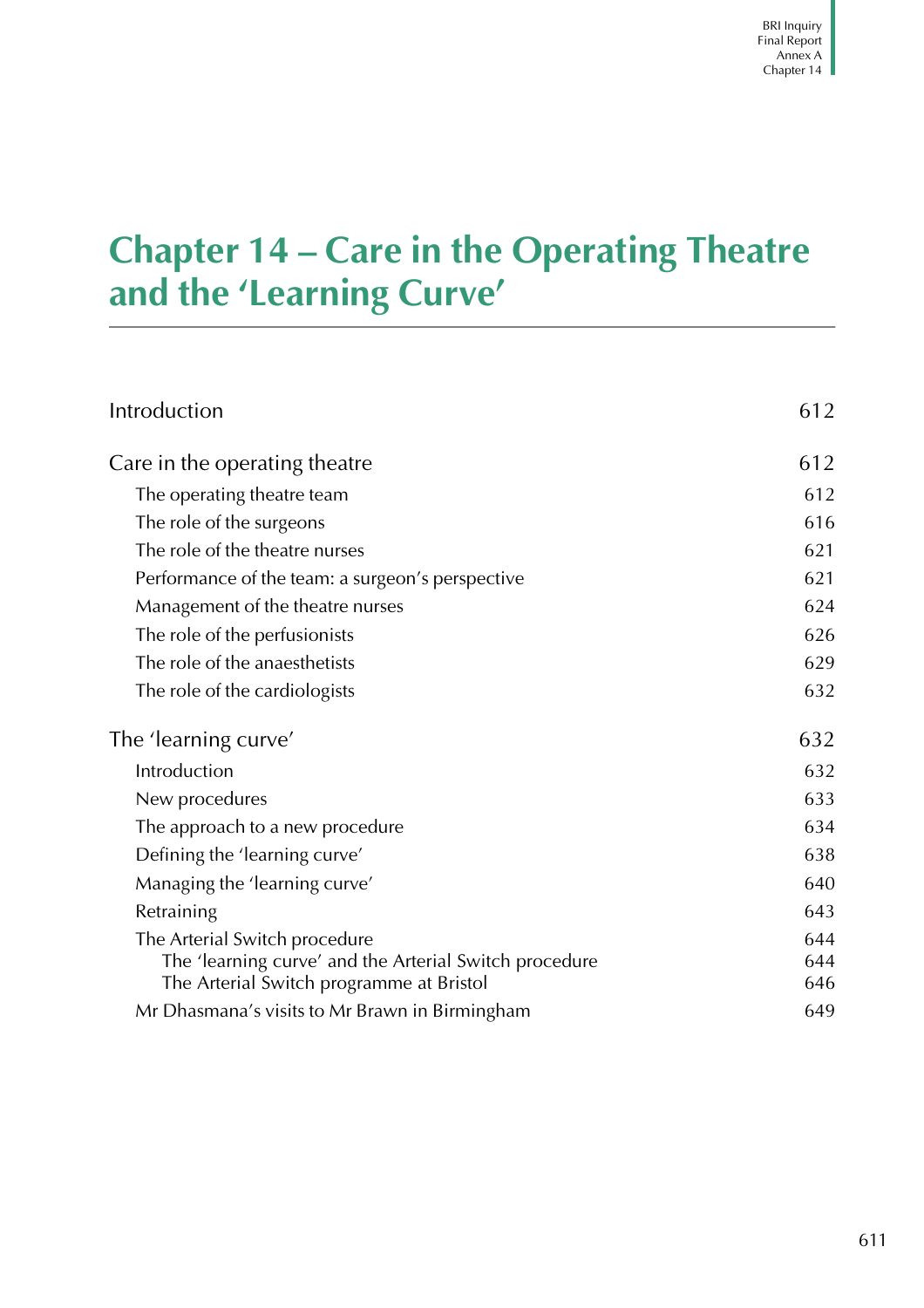## <span id="page-23-0"></span>Introduction

- **1** This chapter is in two separate but connected parts, 'Care in the operating theatre' and 'The "learning curve"'.
- **2** The first part deals with the full operating team in theatre and focuses on the roles of the various contributors to patient care in the operating environment.
- **3** The second part considers the 'learning curve' that surgeons have to manage in order to carry out new procedures and improve techniques and skills for the benefit of patients. It also specifically considers the Arterial Switch procedure.

## <span id="page-23-1"></span>Care in the operating theatre

## <span id="page-23-2"></span>**The operating theatre team**

**4** Mr James Wisheart, consultant cardiac surgeon, explained:

'… the team in the operating theatre is made up of:

'(i) the anaesthetists, who normally include consultants, either senior registrars or registrars and the anaesthetic nurse;

'(ii) the surgeon, together with his senior registrar or registrar and senior house officer;

'(iii) the nurses who scrub to assist the surgeon and to be the "runner"1 in the operating theatre (and the anaesthetic nurse);

'(iv) the perfusionists who operate the cardio-pulmonary bypass equipment.'2

Or 'circulating nurse'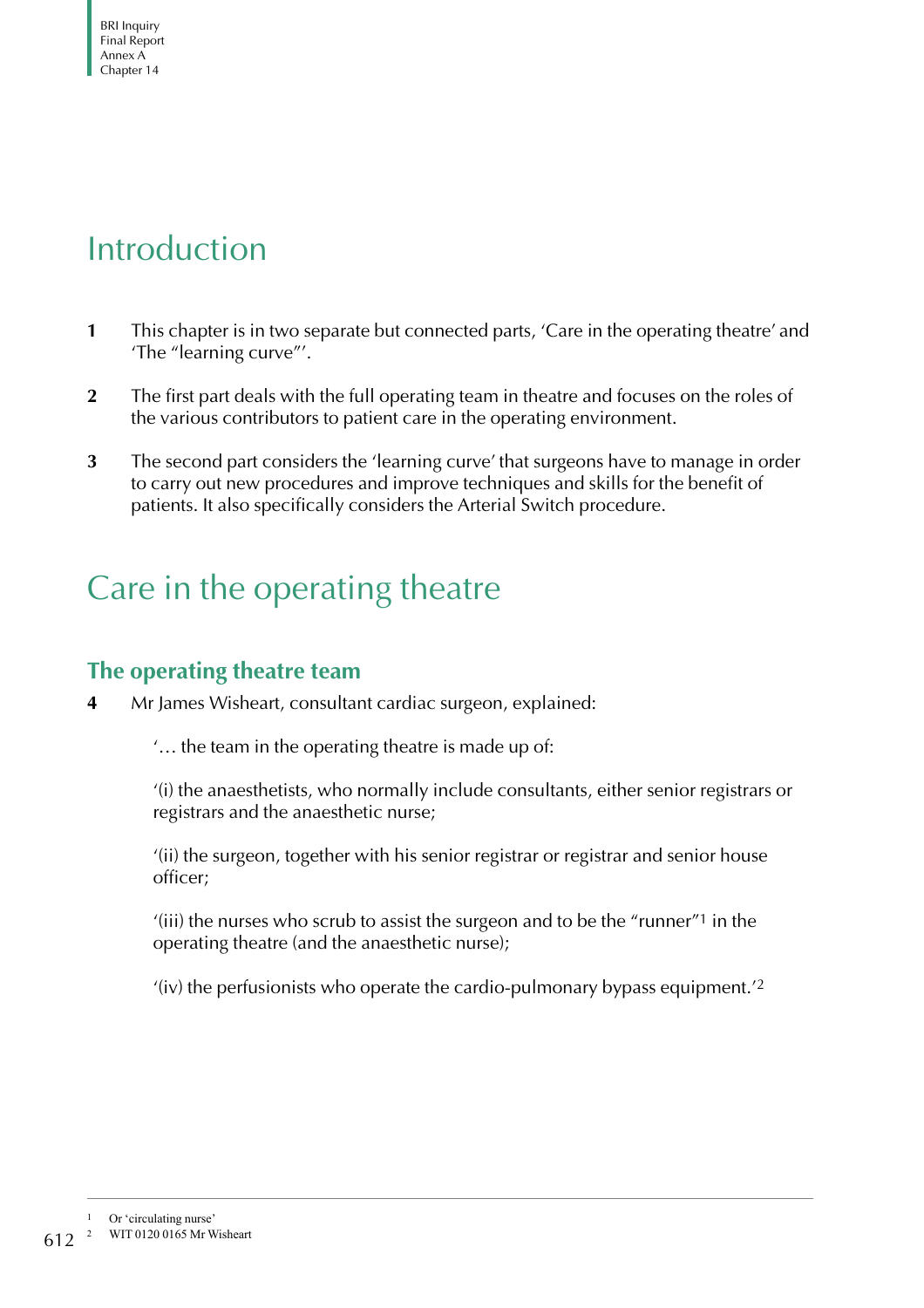- **5** Mr Janardan Dhasmana, consultant cardiac surgeon, identified the members of the operating theatre team as being the surgeons, anaesthetists, nurses, perfusionists, supporting laboratory staff and technicians.3
- **6** Mr Wisheart explained how a particular team would be brought together for an operation. He said that the patient was referred to a surgeon and placed on his waiting list and would then be scheduled for an operation on a day when it was known that a paediatric cardiac anaesthetist would be working:

'When the nursing team sees the operating programme it plans the allocation of its members to particular operations, and a nurse who is experienced in the work for children will be allocated to this paediatric procedure.

'Similarly an anaesthetic nurse who has experience with children will be allocated to assist the anaesthetist.

'The perfusionists will similarly allocate one of their members to carry out this perfusion and one to assist them. The assistant may be either more junior or more senior than the person who is actually undertaking the perfusion.'4

<sup>3</sup> WIT 0084 0070 Mr Dhasmana

<sup>4</sup> WIT 0120 0166 Mr Wisheart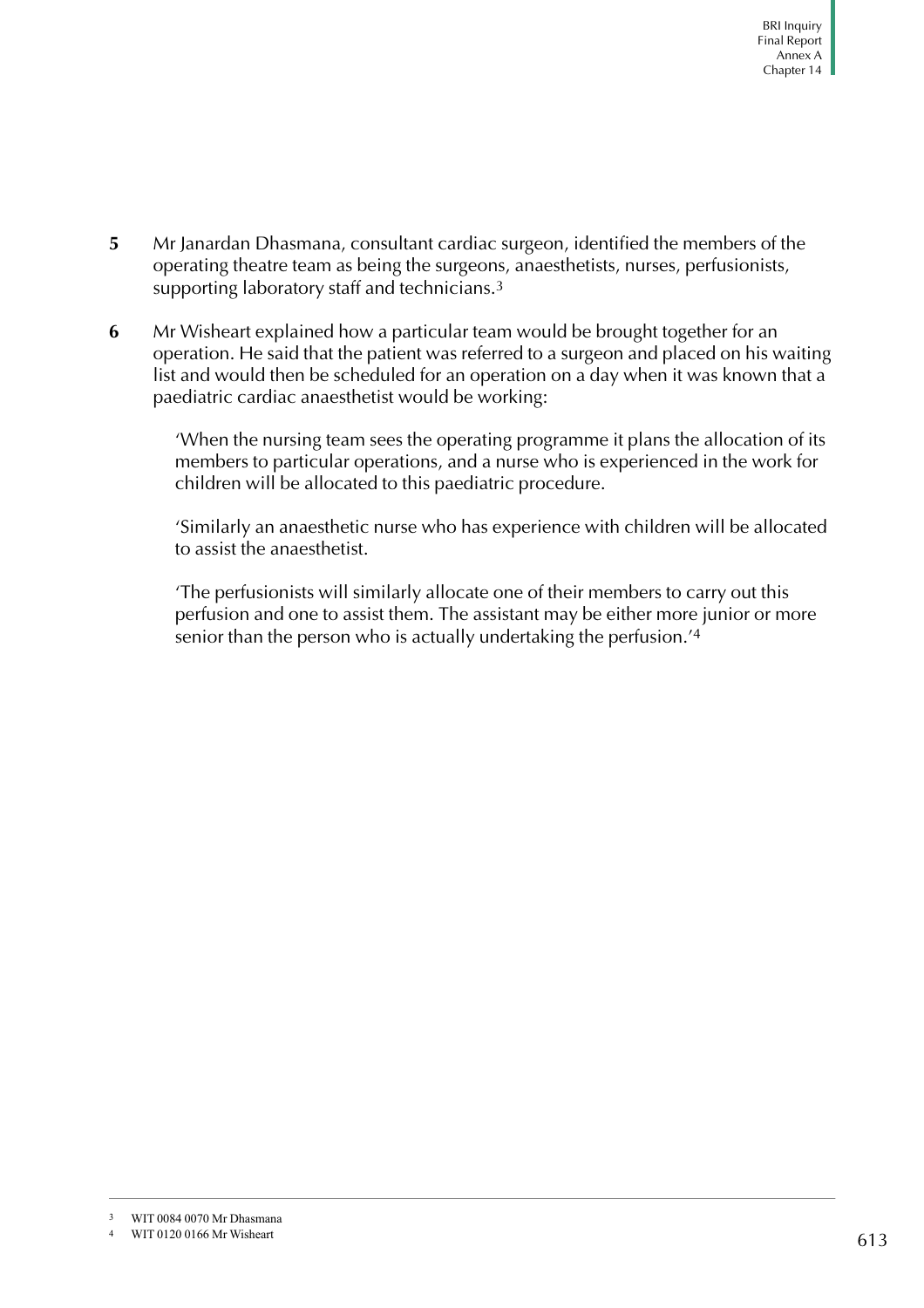### **7** Mr Wisheart explained the involvement of the various teams in the various phases of an operation in the form of a table:5

| <b>Phase of the</b><br><b>Operation</b>               | <b>Anaesthetic</b><br><b>Team</b>                              | <b>Surgical Team</b>                                                     | <b>Nursing Team</b>         |                                               | <b>Perfusionists</b>                     |
|-------------------------------------------------------|----------------------------------------------------------------|--------------------------------------------------------------------------|-----------------------------|-----------------------------------------------|------------------------------------------|
|                                                       |                                                                |                                                                          | Anaesthetic<br><b>Nurse</b> | <b>Scrub Nurse</b>                            |                                          |
| $1)$ In the<br>Anaesthetic Room                       | $+$                                                            | Standby                                                                  | $+$                         | Preparing                                     | Preparing                                |
| 2) Moving into<br><b>Operating Theatre</b>            | $+$                                                            | Registrar present in<br>Theatre, Consultant<br>on standby                | $+$                         | Preparation<br>complete,<br>ready to<br>Begin | Preparing                                |
| 3) Preparing for<br>Cardio Pulmonary<br><b>Bypass</b> | $+$                                                            | Usually done by<br>Registrar, sometimes<br>the Consultant &<br>Registrar | $+$                         | $+$                                           | Standing by                              |
| 4) On Cardio<br>Pulmonary bypass                      | Consultant may<br>take break for<br>coffee, Registrar<br>stays | $\begin{array}{c} + \end{array}$                                         | $+$ or $-$                  | $+$                                           | $+$                                      |
| 5) Coming off<br>Cardio Pulmonary<br><b>Bypass</b>    | Consultant<br>$returns +$                                      | $+$                                                                      | $+$                         | $+$                                           | $+$                                      |
| 6) Closing the chest                                  | The Consultant<br>and/or the<br>Registrar                      | The Consultant and/<br>or the Registrar                                  | $+$ or $-$                  | $+$                                           | Initially standing<br>by then tidying up |

Note: + indicates that the whole team is actively participating in this phase of the operation.

+ or – indicates this person or group in the team need be less fully committed during this phase of operation. 29/06/99

#### **8** Mr Dhasmana commented on Mr Wisheart's table:

'I have nothing more to add, except for supporting his statement that every team was an integral part of the whole service and communication and co-ordination between different teams was essential in order to achieve successful outcomes.'6

5 WIT 0120 0168 Mr Wisheart. The table does not refer to the actual conduct of the surgery

614 6 WIT 0084 0070 Mr Dhasmana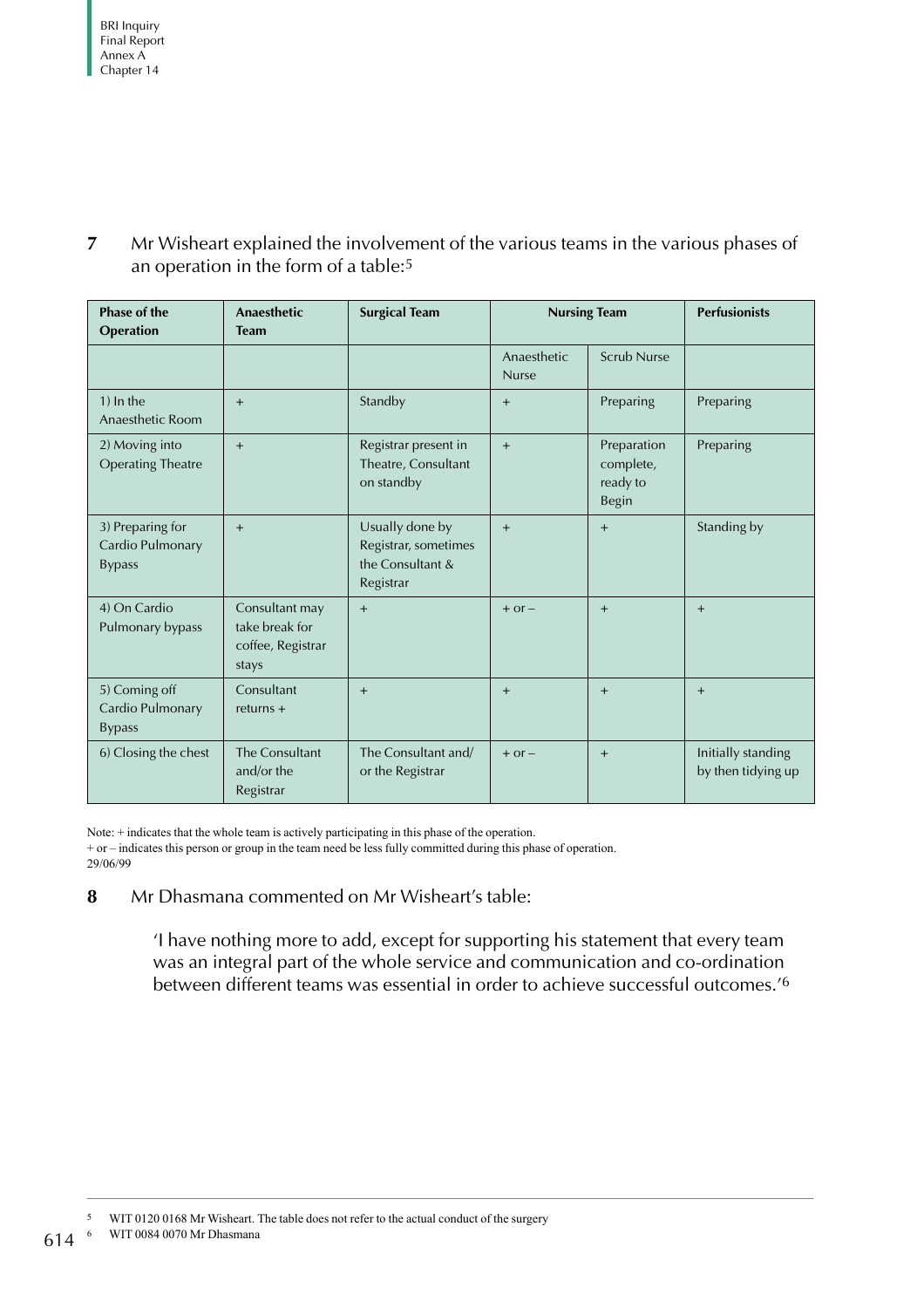**9** Mr Wisheart also set out those factors that he thought affected the performance of the team in the operating theatre. These included:

'Mundane issues such as the absolute necessity for punctuality, openness and honesty … Each individual member of the Team must have prepared for the operation and should anticipate the problems and needs that could arise.'7

**10** Mr Wisheart commented on the hours of work. He said:

'The theatre nurses contracts provided for a stated number of hours per week. In cardiac surgery the nurses also provided on call cover at nights and weekends. If they worked extra hours attempts were made to "give back" those hours.

'Perfusionists worked in a similar way, but were paid for overtime hours.

'Junior doctors contractual arrangements evolved during the period 1984–1995. Initially there was no specified number of hours of work; later it was limited to 80 hours a week and still further on to 56 hours a week as a target. In cardiac surgery vigorous efforts were made to comply with these regulations but we did not always succeed.

'Consultants contracts do not specify any particular number of hours per week.8

'There were occasions when personnel were tired but I believe their performance in the operating theatre remained at a high level.'9

<sup>7</sup> WIT 0120 0171 Mr Wisheart

<sup>8</sup> This may convey a misleading impression. The Inquiry has received advice that from 1984 until 1st April 1991, the National Health Service (Remuneration and Conditions of Service) Regulations 1974 provided for the remuneration and conditions of service of officers employed by a Health Authority or Special Health Authority. These 'officers' included doctors**.** Forty-four hours were contracted for (11 sessions of four hours' notional duration). With effect from 1st April 1991, the National Health Service (Remuneration and Conditions of Service) Regulations 1991 were made, which, amended only in respect of the definition of authority, to take account of changes made by the Health Authorities Act 1995, and in respect of the power of Authorities to determine remuneration where there was no recognised negotiating body, continue to the present.

Where a full-time consultant or Associate Specialist appointment is made, it may be held on one of two bases: whole time or 'maximum parttime'. Both are '… expected to devote substantially the whole of their professional time to their duties in the NHS'. A maximum part-time practitioner is paid ten-elevenths of the whole time salary, and has a minimum work commitment equivalent to ten notional half-days. It appears to follow that a consultant contracts for 11 sessions per week, each session being of a notional four hours' duration. 'Employing authorities' (i.e. Trusts) may offer part-time appointments to be held by consultants and associate specialists.

A staff grade of hospital practitioner contracts for a minimum average work commitment of 10 sessions a week, each session being equivalent to four hours' work *plus* a liability to deputise for absent colleagues who are on annual and study leave, or for no more than two weeks where other forms of leave have been taken or a vacancy has been unfilled. In addition, the staff grade practitioner commits to undertake 'such exceptional irregular commitments outside normally rostered duties as are essential for continuity of patient care; and … exceptionally, duty in occasional emergencies and unforeseen circumstances.' Junior doctors (SR, R, SHO and HO grades) contract for 40 standard hours per week, plus 'such further hours … as are agreed with the employing authority' subject to certain controls. Those controls in the 1995 edition introduced a provision that 'as soon as practicable the maximum average contracted hours of duty for practitioners working on on-call rotas' should not exceed 83 per week, including handovers at the start and finish of duty periods. There are other provisions restraining the average contracted hours 'in hard-pressed posts', and preventing any period of continuous duty being longer than 32 hours during the week and 56 at weekends, and for a minimum period of time off every three weeks.

WIT 0120 0173 Mr Wisheart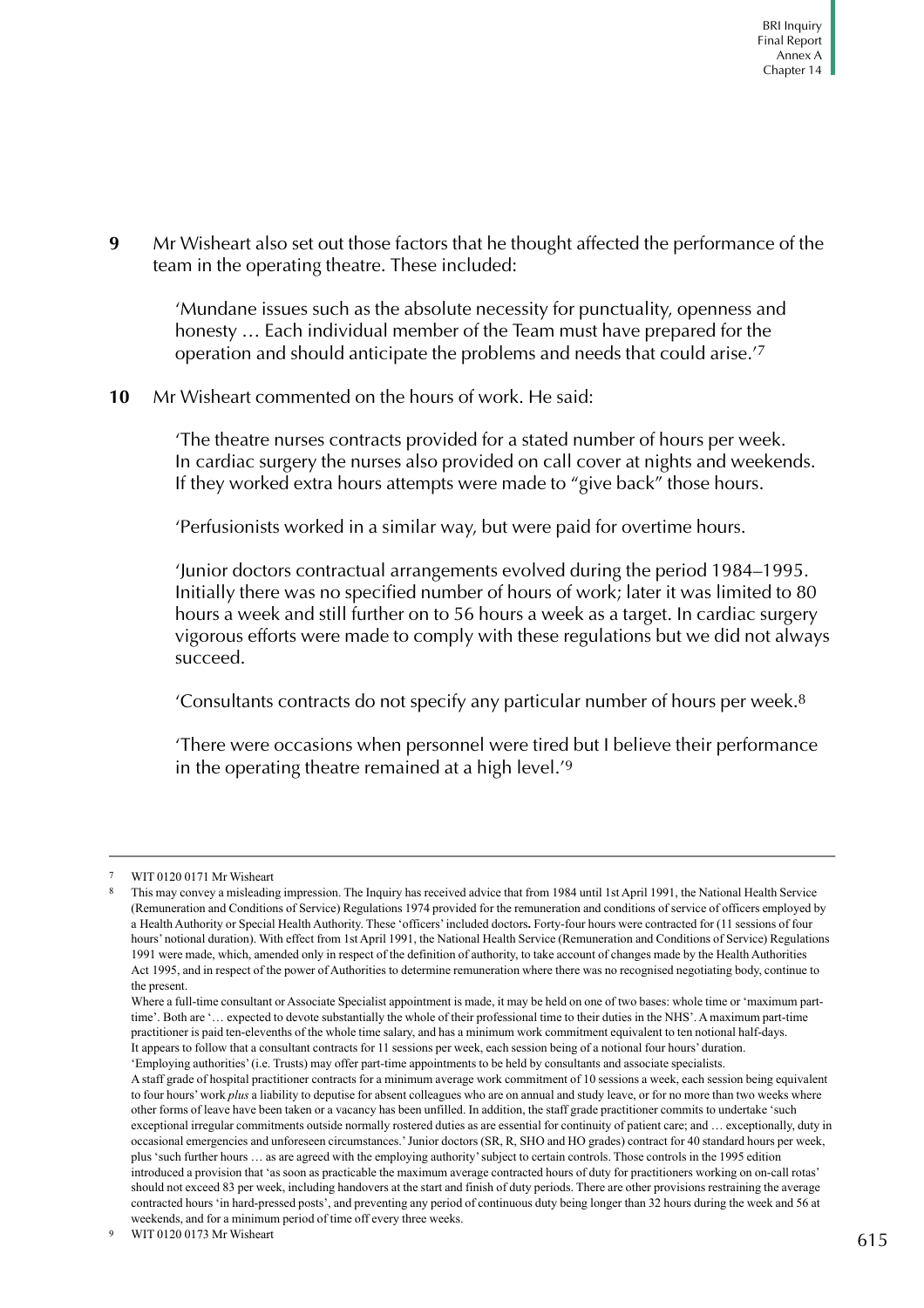## <span id="page-27-0"></span>**The role of the surgeons**

**11** Mr Wisheart told the Inquiry:

'In the operating theatre the surgeon is the lead figure and has the ability to determine the prevailing atmosphere.'10

**12** Mr Wisheart stated:

'The anaesthetic team will consist normally of a consultant, a Senior Registrar or Registrar and a nurse. In addition to their own internal communications they need to maintain a good level of communication with the surgeons and with the perfusionists and finally with the laboratory. As the surgeons, perfusionists and anaesthetists know each other, these communications do not need to involve lengthy conversations …

'The surgeons need to maintain a good level of communication with the anaesthetist, with the scrub nurse and with the perfusionists. Again, because the parties know each other, many of these communications may be unspoken. This is particularly the case with an experienced and efficient scrub nurse, who anticipates the needs of the surgeon …

'[The anaesthetic nurse's] work is chiefly with the anaesthetic doctors, but he or she will frequently have a role of keeping the Ward informed of the progress of the operation and from time to time will interact with the nurse who is the "runner"…

'[The scrub nurse] relates most closely and importantly to the operating surgeon and his team, but she also interacts frequently and importantly with the nurse who is the "runner" who provides the scrub nurse with any instruments, disposables, implants or other equipment, which she may need. The scrub nurse has some interactions with the perfusion team with regard to the provision of disposables which the surgeon uses in establishing cardio pulmonary bypass.'11

**13** Dr Stephen Pryn, consultant in anaesthesia and intensive care, said of Mr Wisheart and Mr Dhasmana in the following exchange:

'A. They were never in theatre scrubbed ready to go when we came in from the anaesthetic room. Quite often, especially with Mr Wisheart's cases, the child would be anaesthetised on the operating table, the case would be started by his Senior Registrar, and the Senior Registrar would then get ready to place the lines to go on to bypass and the operation would then stop, as the nurses madly phoned around to try and find where Mr Wisheart was and ask him to come down, and we would basically be twiddling our thumbs for quite a long time before we could progress.

10 WIT 0120 0170 Mr Wisheart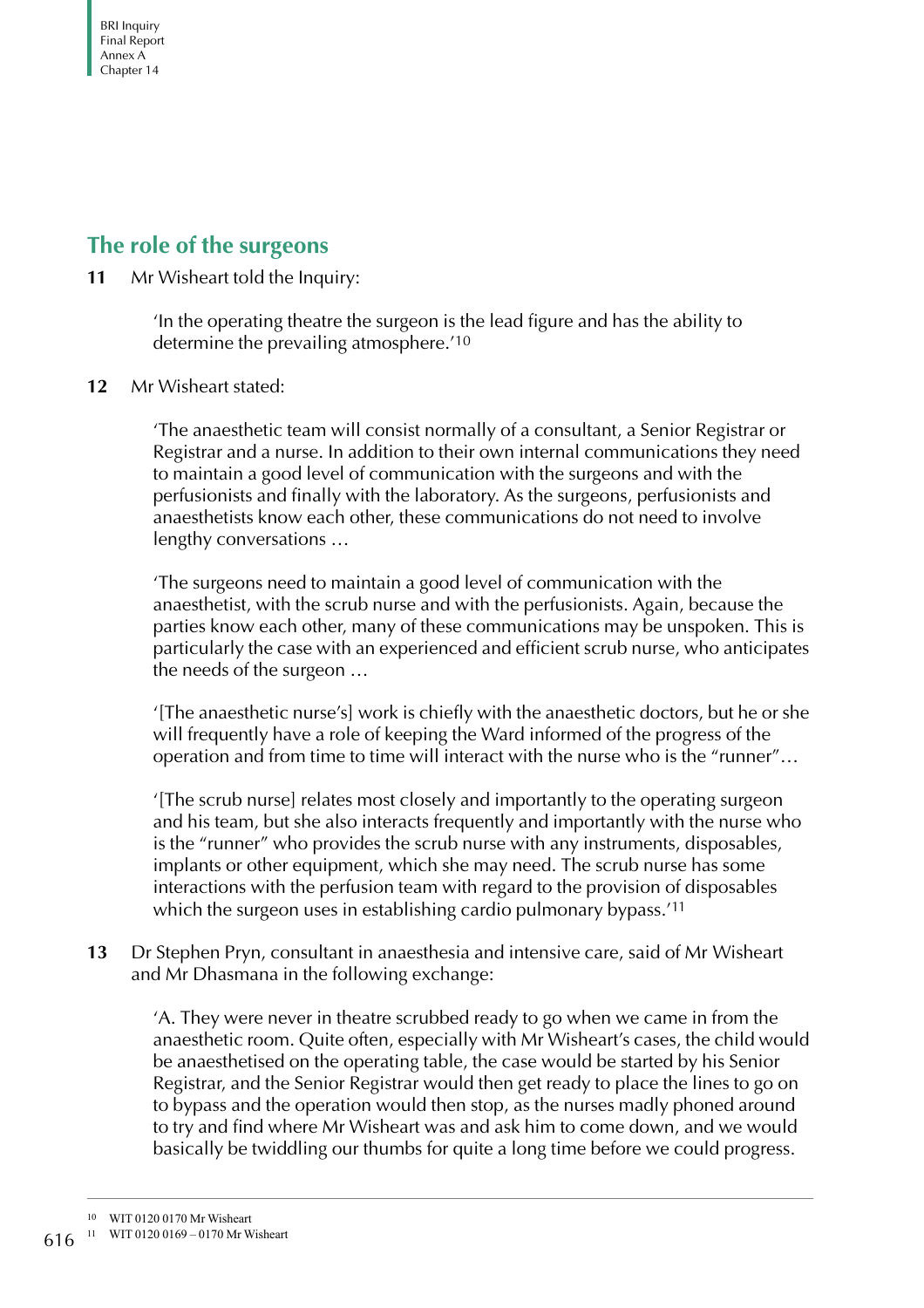'Q. Quite a long time?

'A. Maybe half an hour. That never happened with Mr Pawade.12

'Q. What about Mr Dhasmana? Had that been a problem with him?

'A. He was not present when we brought the cases into theatres, but he was often present at the start or shortly after the start of surgery, so not so much a problem waiting to go on bypass with him.'13

**14** Mrs Kay Armstrong, Cardiac Theatre Sister at the BRI, stated in her written evidence to the Inquiry:

'Weekly meetings also took place between theatre sister, manager, surgeon, anaesthetist and perfusionist to discuss day to day problems, including the punctuality of surgeons. This was a big issue because we would bring a patient into theatre, anaesthetised. They would then be prepared for surgery by the registrar ready for the consultant surgeon to put them on bypass. However, there would sometimes be a long wait before the Consultant arrived which I felt was dangerous. Mr Wisheart was the main offender. Mr Dhasmana would usually come when he was asked.'14

She later continued:

'We were often kept waiting for a surgeon to appear in theatre despite several attempts to inform him that the registrar had the patient ready to go on bypass.'15

**15** Mr Wisheart commented in his written reply:

'There is a practical problem in that the time taken to anaesthetise and place the patient on by-pass was extremely variable, and could range from a little over one hour up to three hours. I was always in the hospital at or immediately after 0800, but did not feel that I could simply spend the time waiting in the theatre suite. Therefore I sought to do something useful waiting to be called when needed.'16

He also stated:

'In order to be in theatre when needed I expected to be called a sufficient time ahead to enable me to get to theatre, change and scrub. This did not always happen and I do recall asking to be called earlier on quite a number of occasions …

<sup>12</sup> Consultant paediatric surgeon from 1995

<sup>13</sup> T72 p. 113 Dr Pryn

<sup>14</sup> WIT 0132 0009 Mrs Armstong

<sup>15</sup> WIT 0132 0014 Mrs Armstrong

<sup>16</sup> WIT 0132 0067 Mr Wisheart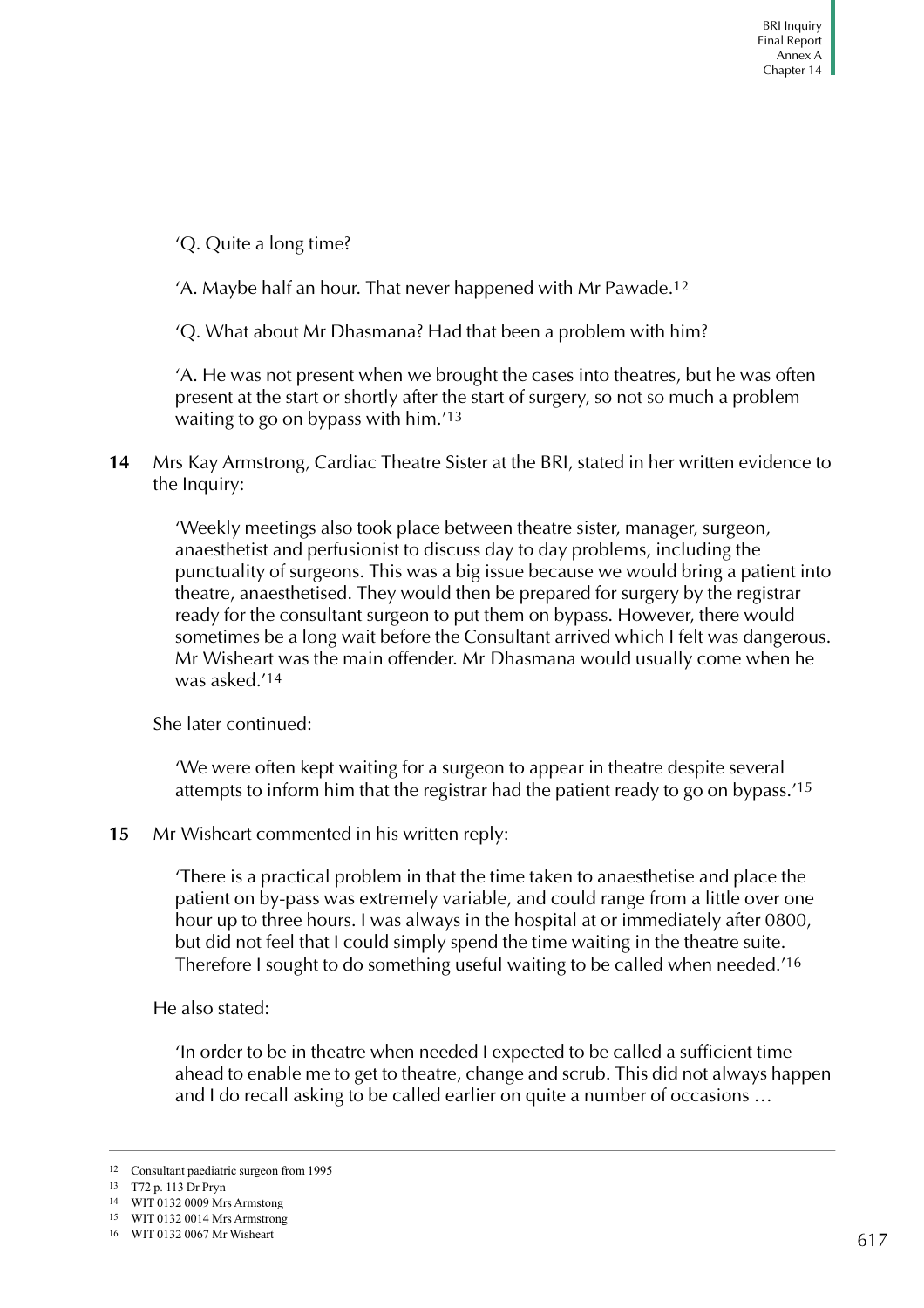'If this was perceived to be a major issue, it was not drawn to my attention at the time in those terms by either the nursing or anaesthetic staff.'17

#### **16** This issue was further explored with Mrs Armstrong in the following exchange:

'A. The variability in time should have nothing to do with it. The point is that we would never send for the surgeons until we were ready for them to come. When we sent, it was how quickly they responded to us sending for them.

'Q. But the variability, the length of time it took to put the patient on bypass is completely irrelevant because the surgeon would always be there before the patient began to go on bypass?

'A. Yes, but not before – when I say "put the patient on bypass", there is a good half an hour's surgery that takes place before that.

'Q. I do not think we are at odds.

'A. (To the Panel): You understand, yes? So someone else opens the patient up. Someone else may well put the "purse strings" in. When we are at the point when the heparin is being given and we are putting the "purse strings" into the patient, then we would call for Mr Wisheart or Mr Dhasmana to come to theatre to put the patient on bypass.

'Mr Dhasmana would always come straightaway, but Mr Wisheart would take some time to come and we would often need to call him two, maybe three times.

'Q. Who would call the surgeon?

'A. Whoever was the circulating nurse on that day.

'Q. How much warning would a surgeon reasonably need, do you think, to be told and able to get to the theatre and change and get himself ready?

'A. I would think they would need 10 to 15 minutes.

'Q. So do you understand Mr Wisheart's comment …?

'A. No. I do not feel that the time taken in the anaesthetic room is relevant because we would not send for him until we were ready for him.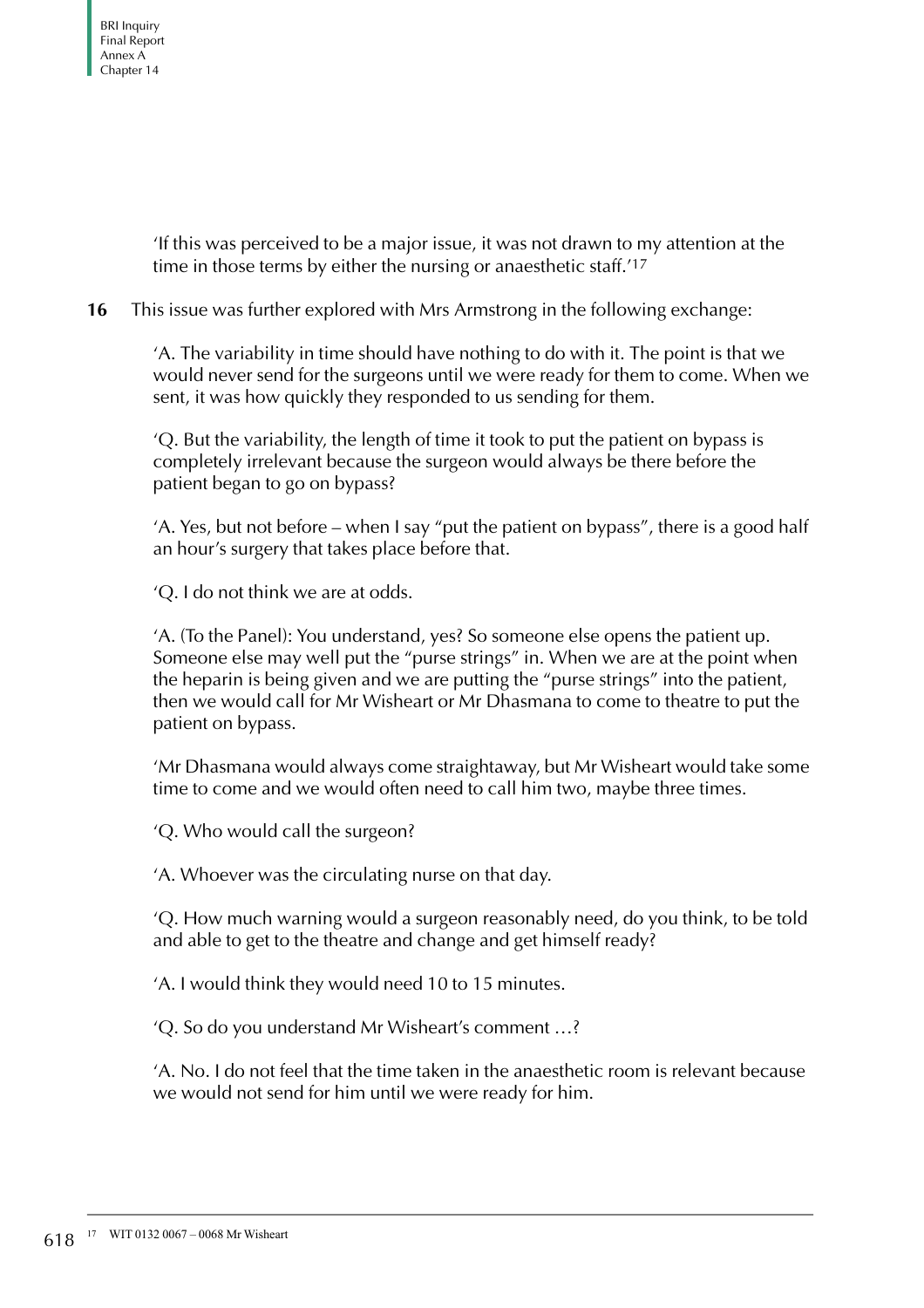'Q. He does say ... that if this was perceived to be a major issue, nobody told him that it was a major issue?

'A. It was brought up frequently at the meetings. We used to have meetings where there was myself or Sister Herborn, the theatre manager. There would be the chief perfusionist and Mr Wisheart and punctuality was often on the agenda.

'Q. So he is wrong about that?

'A. I believe him to be wrong about that.'18

**17** Mr Dhasmana commented in writing on Mrs Armstrong's statement that he 'would usually come when he was asked':

'I feel that this is a vague statement and may impart unfairly on me. In cases of complex and other major paediatric operations and in all emergency operations, I would always be waiting for the patient to arrive in the theatre from the anaesthetic room ... However, during many routine adult operations, some paediatrics like ASD and isolated VSD and [a] few other paediatric operations in older children the senior or experienced Registrar would start the case and I would then be called in when it was ready to go on bypass. I would like to add that this is a common practice in adult cardiac surgery amongst cardiac units in the UK.'19

**18** Mrs Armstrong commented further in the following exchange:

'A. He [Mr Dhasmana] was always present in theatre if we had an emergency such as a dissection or something like a TAVPD … Our instructions were to bleep him when the patient was brought into theatre. Those were always our instructions. We would bleep him. He would respond to his bleep, and then he would come to theatre. That process would probably take between 15 and 20 minutes.

- 'Q. Just a little longer than the time-frame you mentioned a moment ago?20
- 'A. That is correct. I did say that Mr Dhasmana would usually come when asked.
- 'Q. You say Mr Wisheart was the chief offender?
- 'A. That is correct.'21

<sup>18</sup> T59 p. 62–4 Mrs Armstrong

<sup>19</sup> WIT 0132 0024 Mr Dhasmana; see Chapter 3 for an explanation of clinical terms

<sup>20</sup> '10 to 15 minutes'; T59 p. 63 Mrs Armstrong

<sup>21</sup> T59 p. 64–5 Mrs Armstrong; see Chapter 3 for an explanation of clinical terms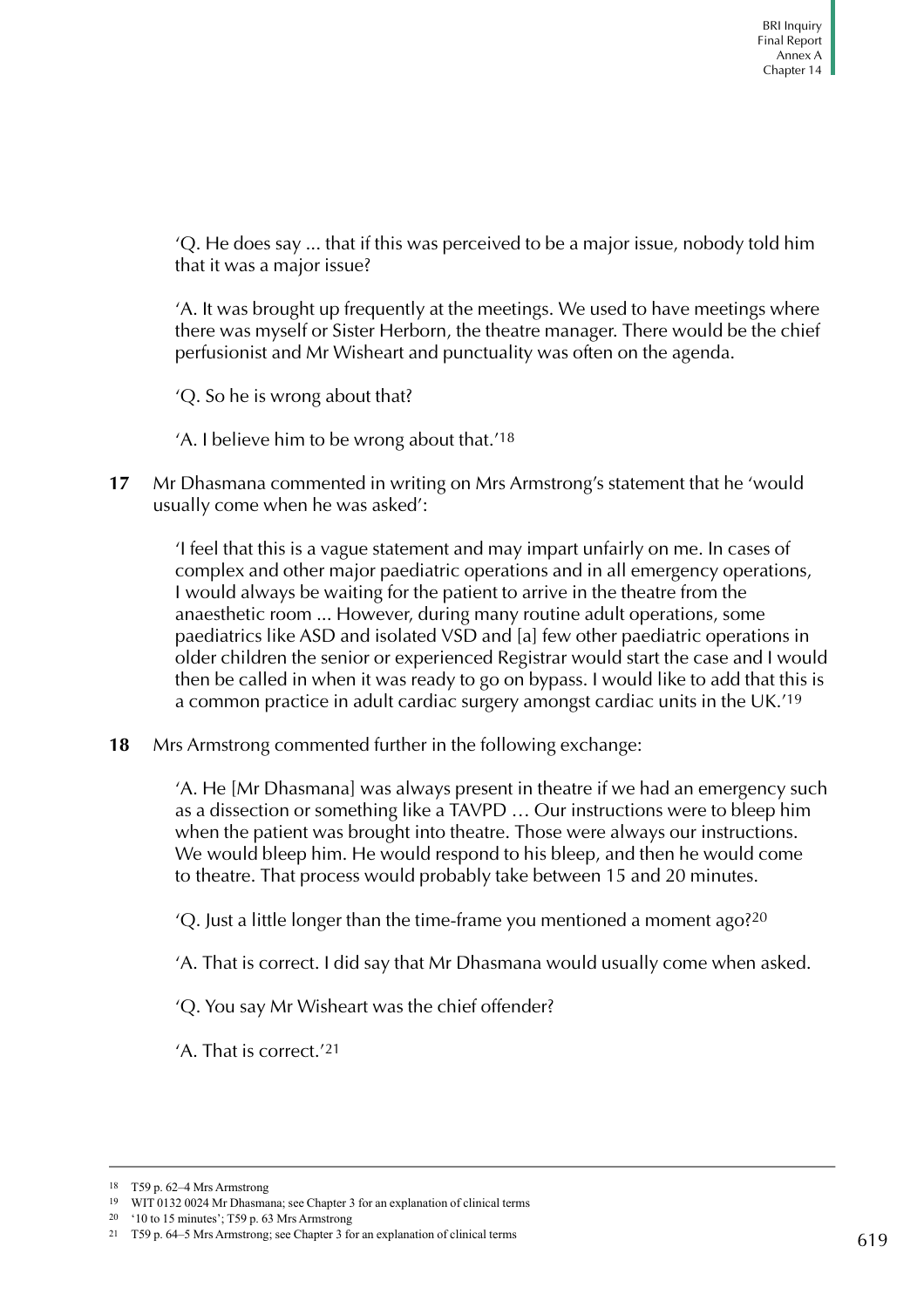**19** Mr Wisheart told the Inquiry subsequently that there were occasions when a surgeon was late arriving in theatre.22 He explained his approach:

'So I, in general, sought to use the time some other way and asked the theatre to inform me in good time so I could stop what I was doing, change, scrub and join the operation.

'The problem that seemed to arise is that when they informed me they really wanted me in 10 minutes rather than in 20, if I may put it that way. I am not saying I was never at fault myself in any other way, but that was a common issue and it arises directly out of this sort of background; how long does it take to get going, and one never knew.'23

**20** Mr Wisheart was asked by Counsel to the Inquiry in the following exchange:

'Q. ... if it is the case that it was a late call by the theatre to you when you were quite appropriately doing something else, can you help with why the comment should be directed more at you than at him [Mr Dhasmana] because one would have thought that it ought to have been equal?

'A. I cannot comment. I mean I cannot contribute anything to that, I am sorry.'24

**21** Dr Sally Masey, consultant anaesthetist, told the Inquiry about the organisation of the theatre in the following exchange:

'Q. In the theatre there was a change, was there not, in 1994 in the organisation of the theatre in that surgical assistants were appointed?

'A. Two part-time surgical assistants were appointed, but I do not know the date.

'Q. Why was that change made?

'A. I do not know the reason why the change was made.

'Q. What was the professed reason for it?

'A. I cannot recollect professed reasons — reasons given for it, but I can think of reasons why this move was made.

<sup>22</sup> T93 p. 125–6 Mr Wisheart

<sup>23</sup> T93 p. 126 Mr Wisheart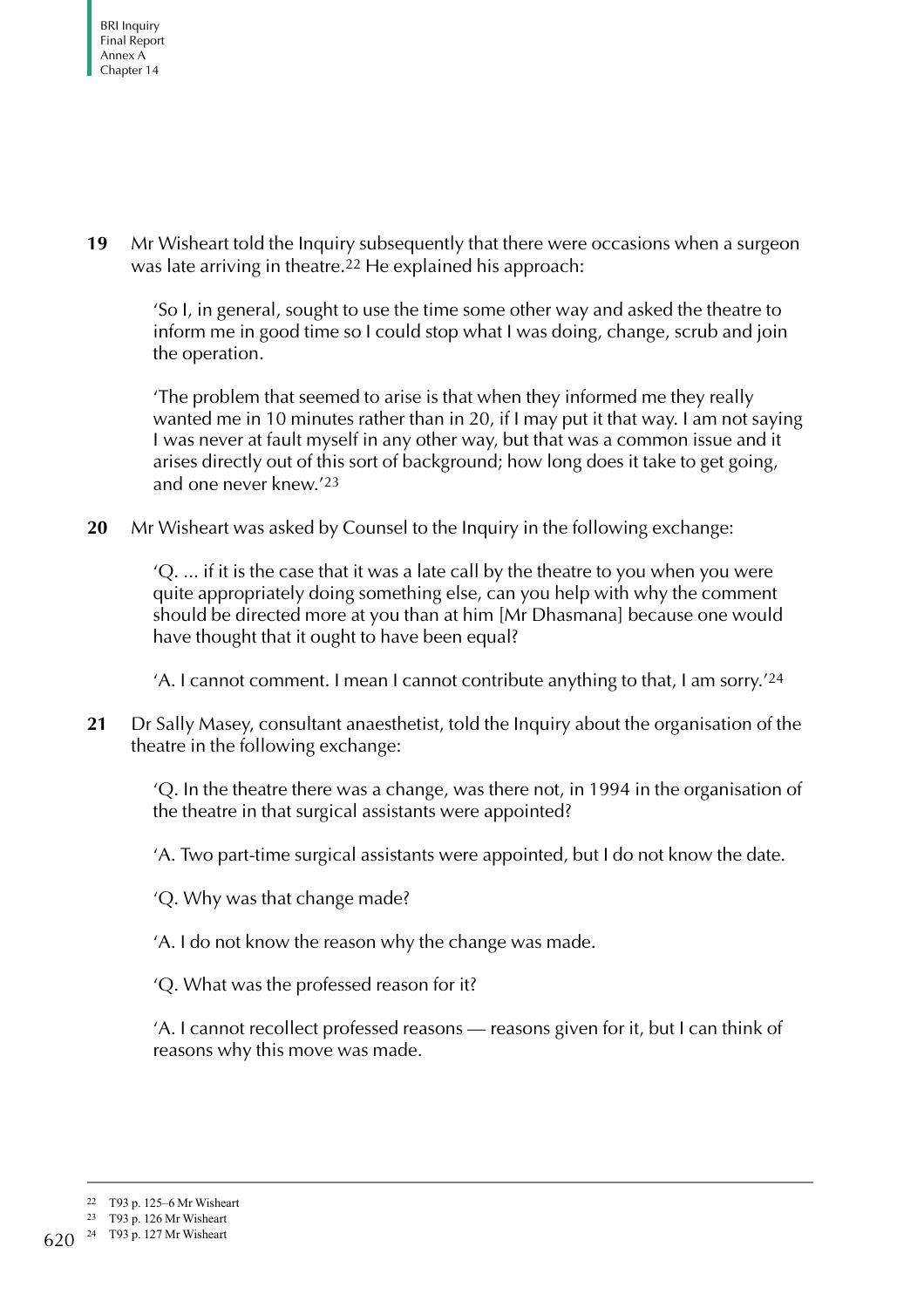'Q. What would they be?

'A. The reason would be that the surgical assistants would be able to perform operative tasks that at that time were being performed by surgical Senior House Officers. This would free up those SHOs for other duties, if these duties could be performed by surgeons' assistants.

'Q. What was your attitude to this change …?

'A. I felt it was a positive move.'25

## <span id="page-32-0"></span>**The role of the theatre nurses**

**22** The theatre staff were made up of Registered General Nurses (RGNs), State Enrolled Nurses (SENs) or Operation Department Practitioners (ODPs). In 1994 it was decided to have separate teams of anaesthetic and scrub nurses so that the anaesthetists were working with the same staff to provide continuity.<sup>26</sup> Prior to this the staff were multi-skilled and worked on the scrub side and also in the anaesthetic room.27

### <span id="page-32-1"></span>**Performance of the team: a surgeon's perspective**

**23** Mr Dhasmana discussed teamwork in the operating theatre and the way in which operations at Bristol were conducted as compared with those he had witnessed in Birmingham when he went to observe the consultant paediatric cardiac surgeon, Mr Brawn, in the following exchange:

'Q. What was it about his team that was better than your team?

'A. Well, he had a dedicated paediatric cardiac surgical assistant in a way. My assistant, even though he could be a Senior Registrar, may not be a dedicated paediatric cardiac surgical assistant, may not have seen that many paediatric cardiac surgical cases and I have no other option but to take his assistance at that time to help me.

'So in a way he would not automatically move in the same way or anticipate my move as it was being done in Birmingham. Similarly, nurses in Birmingham, they had almost everything ready on the table. They knew when he was going to require a suture, it was almost as if he is not looking, he is just doing that, he is getting it.

'I used to really say in theatre that "we are not running a relay service here" because that is what I was noticing. Most of the time I am saying "4 O" then somebody else is in 4 O then somebody is getting from there and obviously by that time I would look at what is happening and this is all distracting.

<sup>25</sup> T74 p. 33 Dr Masey

<sup>26</sup> WIT 0132 0006; Mrs Armstrong stated that she enrolled on the anaesthetic course in 1993 in preparation for this split

<sup>27</sup> WIT 0132 0006 Mrs Armstrong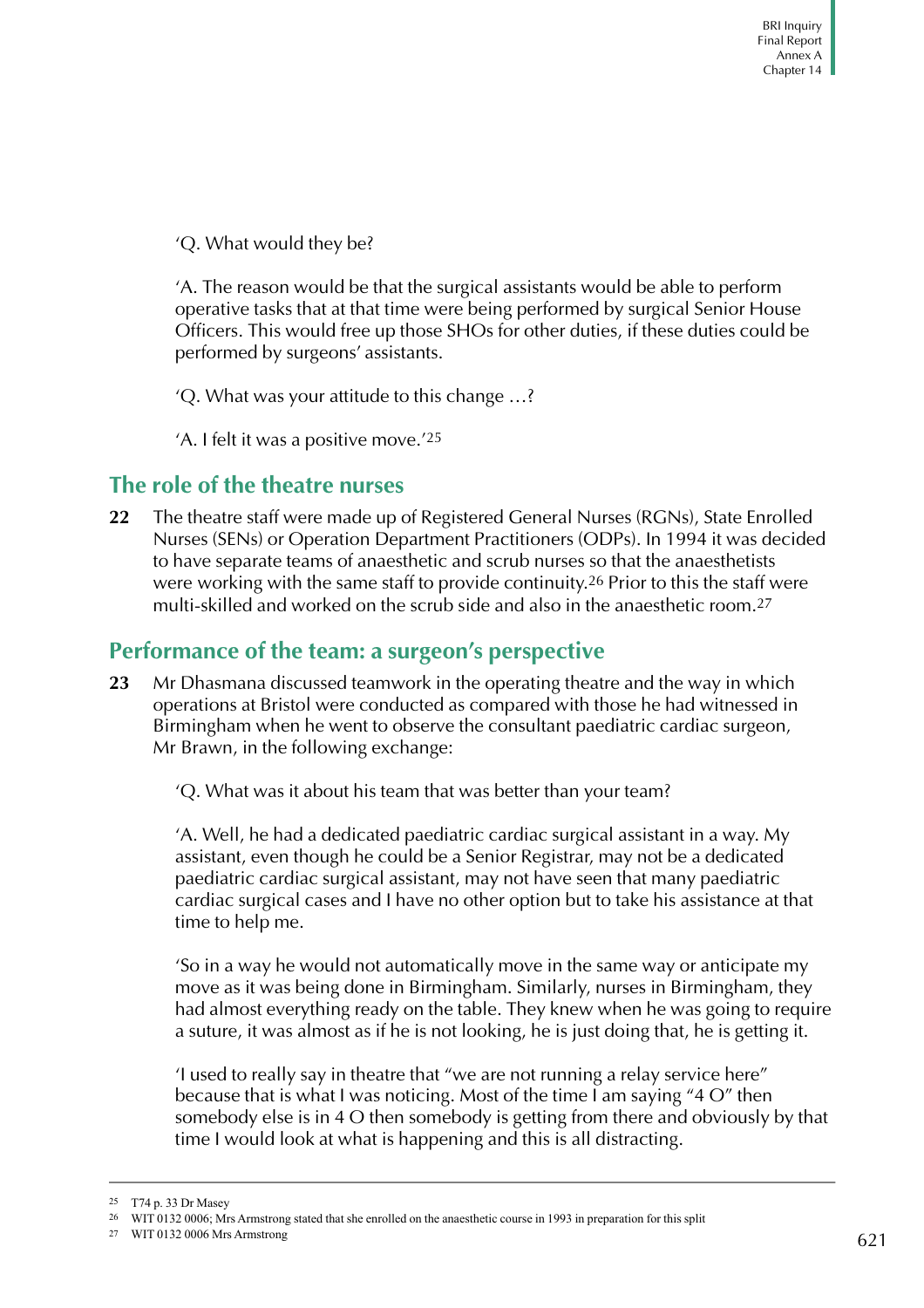'That was one of the problems, that sometimes some of the nurses in theatre were very uncomfortable with me because I did not like that type of — it is not service to me, I thought it is service to the patient, and that was lacking and I think it was lacking because these nurses were on the same day dealing with an elderly gentleman, another person where probably such things do not matter that much at the time, but here it did.

'Q. Again you are picking up I think on two or three factors there: one is that the consequence of having a "relay" operation, one person turning to another to another to another, is a further delay in the time it would take you to complete your operation?

'A. That is correct, sir.

'Q. Secondly, it indicates that if you needed something very quickly you might have to wait for it and that is not a good thing?

'A. That is correct, sir.

'Q. Thirdly, it indicates, does it, that you reacted to the nurses, telling them off for running a relay operation for the reasons you have explained, which I think you have told us sometimes affected the atmosphere in the theatre?

'A. I am aware of that.

'Q. If you have an atmosphere in an operating theatre I suppose that the whole team does not function quite so well; it is inevitable, is it not?

'A. By "atmosphere" I do not really mean it should be pleasant with music going and all these things. I feel it should be professional and I felt it is not professional that, you know, things are not there. I mean the list is already out, you know what we are going to do. In a way it should be professionally ready for you and that is where my in a way criticism was.

'As far as the pleasantness is concerned, I was very pleasant outside operating time, but during the operating time, I did not want chit-chat, I wanted things done and that somehow was not popular with many nurses.

'Q. So for the reasons you have given, you could be cross and irritable in the operating theatre, could you?

'A. I never realised that I could be, but yes, it would be seen that way.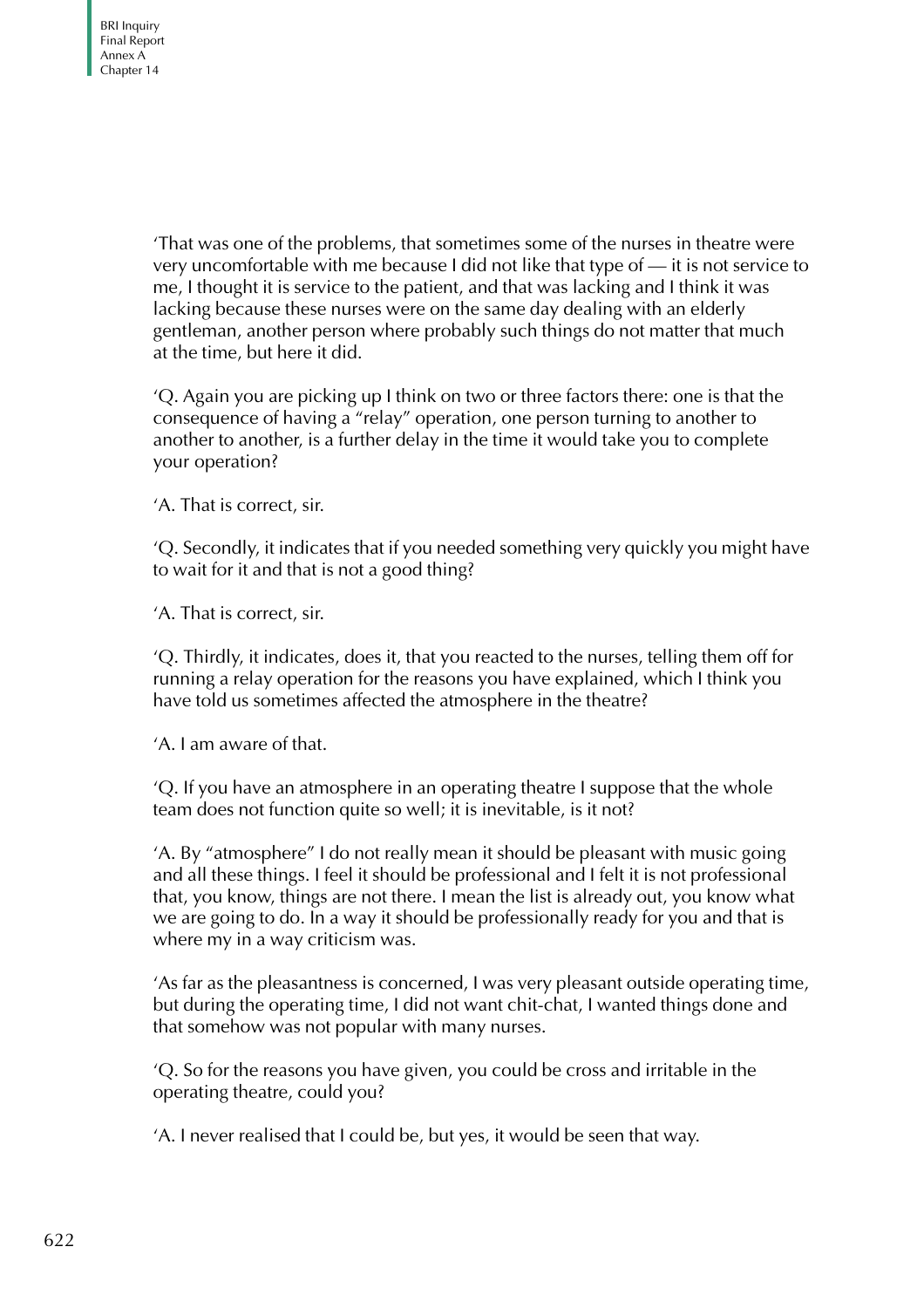'Q. If you were telling nurses off for a relay operation as you have described it, your need to do that would be a distraction, would it, of you from focusing upon the particular job that you had to do with the patient?

'A. I think when one uses the word "telling off", it sounds harsher than what it really was. I do not think I was "telling off" because when you are telling off that means you had stopped doing things, what you were really doing. I was not stopped from doing anything really, I was just in a way hurrying up, if you like. It could be seen that way, or it could be interpreted, but I did not realise I was telling anybody off.

'Q. But you said you found it distracting?

'A. To me, yes, because I am operating here, looking at this, and then I ask for a suture and it is not there. So it is not there. I look this way and you have got magnification on all those things, all focused. Then you go back on there, it takes a little time, a millisecond, but you have gone out from there. To me, especially when you are doing a very minute vessel, I think it is a little bit — you know.

'But I did have actually a few nurses who were very good and mostly they used to work with me and I had no problem with that.'28

**24** Mrs Armstrong commented in the following exchange:

'Q. Did you ever have the impression that excessive work was taking its toll on the surgeons?

'A. I think occasionally, particularly with Mr Dhasmana, I would know when he was tired because his temper would deteriorate.'29

- **25** The nursing establishment in the operating theatre for each case comprised three nurses: an anaesthetic nurse-assistant, a scrub nurse and a circulating nurse. In addition there was an allocated Sister-in-charge, although the Sister ordinarily filled one of these roles and was rarely supernumerary.30 Each member of the team had their own specific tasks to perform in assisting the medical staff, although each was also aware of what the other members of the team were doing so that they were able to cover for each other.31
- **26** Mrs Mona Herborn, a cardiac theatre sister at the BRI, explained each of the three nursing roles as follows in her written evidence to the Inquiry:

'As a scrub nurse one stands next to the main surgeon performing the operation, to anticipate what equipment the surgeon will need at the various stages in the

<sup>28</sup> T85 p. 12–15 Mr Dhasmana

<sup>29</sup> T59 p. 31 Mrs Armstrong

<sup>30</sup> WIT 0132 0041 Mrs Armstrong

<sup>31</sup> WIT 0132 0042 Mrs Armstrong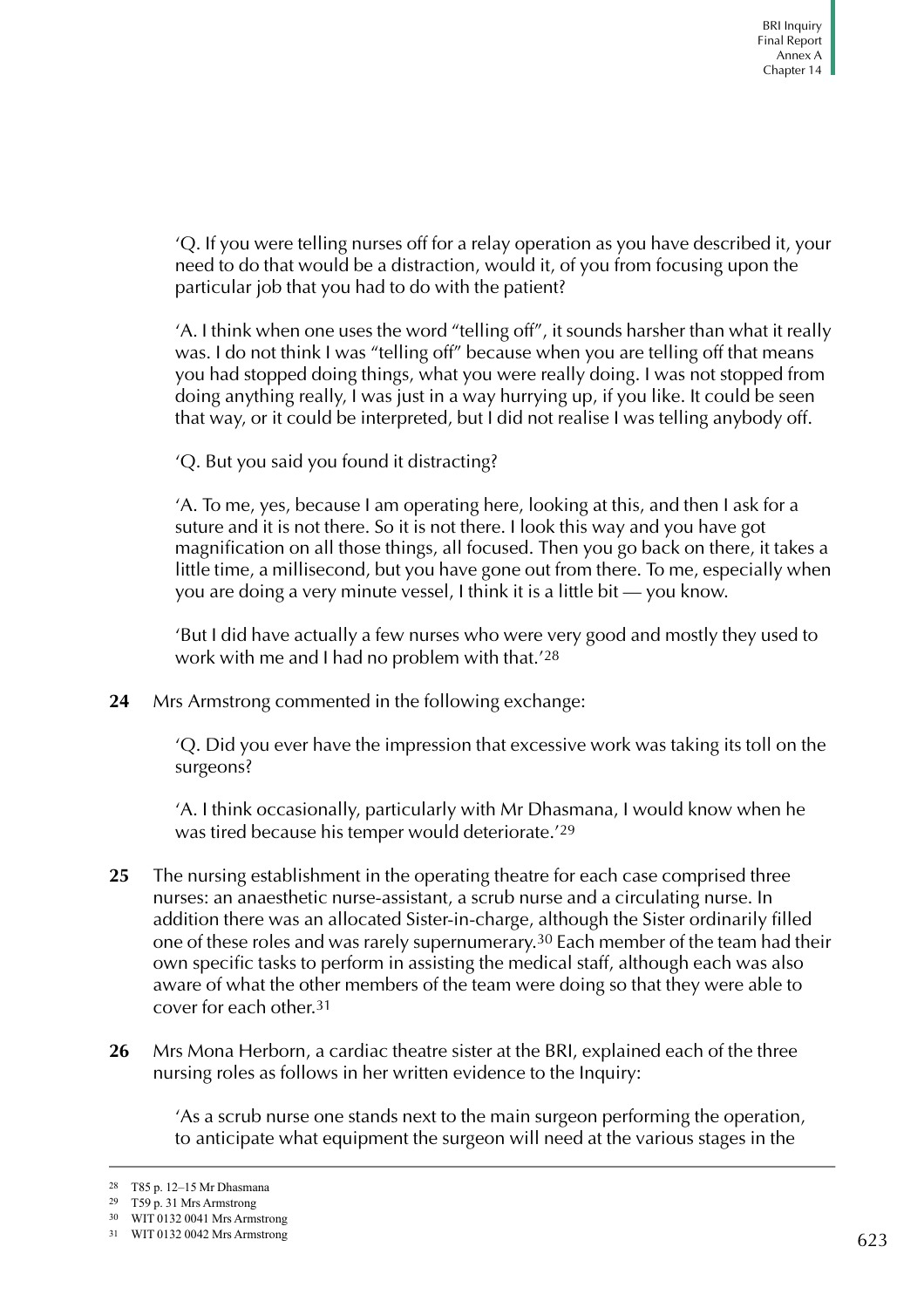procedure, and hands it to him. As scrub nurse one needs to have a thorough knowledge of the operation being performed and be able to anticipate what equipment will be required. There is no time limit on the training to become a scrub nurse, which is carried out on the job and under the close supervision of an experienced scrub nurse.

'As an anaesthetic assistant one prepares the anaesthetics room which involves checking all equipment, laying out the required drugs and monitoring equipment. When ready, one calls for the patient, checks the patient's identity etc. The patient has usually been given a pre-med on the ward. An anaesthetic assistant's main role is concerned with the general safe keeping of the patient on the operating table.

'Once the operation starts the anaesthetic assistant has time to return to the anaesthetic room and tidy up, to get ready for the next patient. The patient is left in the care of the anaesthetist who stays with the patient at all times. The anaesthetic assistant is at the call of the anaesthetist if he needs any further equipment, for example syringe pumps or drugs. If there are any problems with the equipment during the operation it is the anaesthetics assistant who sorts it out or calls the necessary help to sort it out. At the end of the operation the anaesthetic assistant informs the ICU that the patient is about to arrive and ensures that the patient's notes, blood form, blood bags and all things that have come with the patient or been acquired during the operation go to the ICU with them ...

'As a "runner" one has to know all the aspects of what is going on and is usually interchangeable with the scrub nurse in terms of skills and experience. The runner's role is to give the scrub nurse anything extra required that is not on the trolley, for example more sutures. The circulating nurse has to be quick on her feet.'32

## <span id="page-35-0"></span>**Management of the theatre nurses**

- **27** Mrs Armstrong33 was Staff Nurse in the cardiac theatre at the BRI from October 1984, being promoted to Sister in 1986. The Cardiac Theatre Sisters34 managed the day-today running of the theatres and were responsible to the Theatre Nursing Officer, who in turn was responsible to the Director of Nursing Services.35
- **28** In 1984, the Director of Nursing Services was Miss Janet Gerrish and the Theatre Nursing Officer was Miss L MacKenzie. Mrs Armstrong explained that in the following years leading up to 1995 the management structure changed frequently and often with little warning, and that the cardiac theatre had six different managers over this period.36 After Miss Gerrish left in October 1991, Mrs Armstrong said that the nursing

<sup>32</sup> WIT 0255 0001 – 0002 Mrs Herborn

<sup>33</sup> Cardiac Theatre Sister at the BRHSC October 1984–1988

<sup>34</sup> There were three G grade Cardiac Theatre Sisters

<sup>35</sup> WIT 0132 0003 Mrs Armstrong

<sup>624&</sup>lt;sup>36</sup> Mrs Armstrong listed these managers in order as Alison Whiting, Gill Kelly, Lesley Salmon, Julia Thomas, Fiona Thomas and Rachel Ferris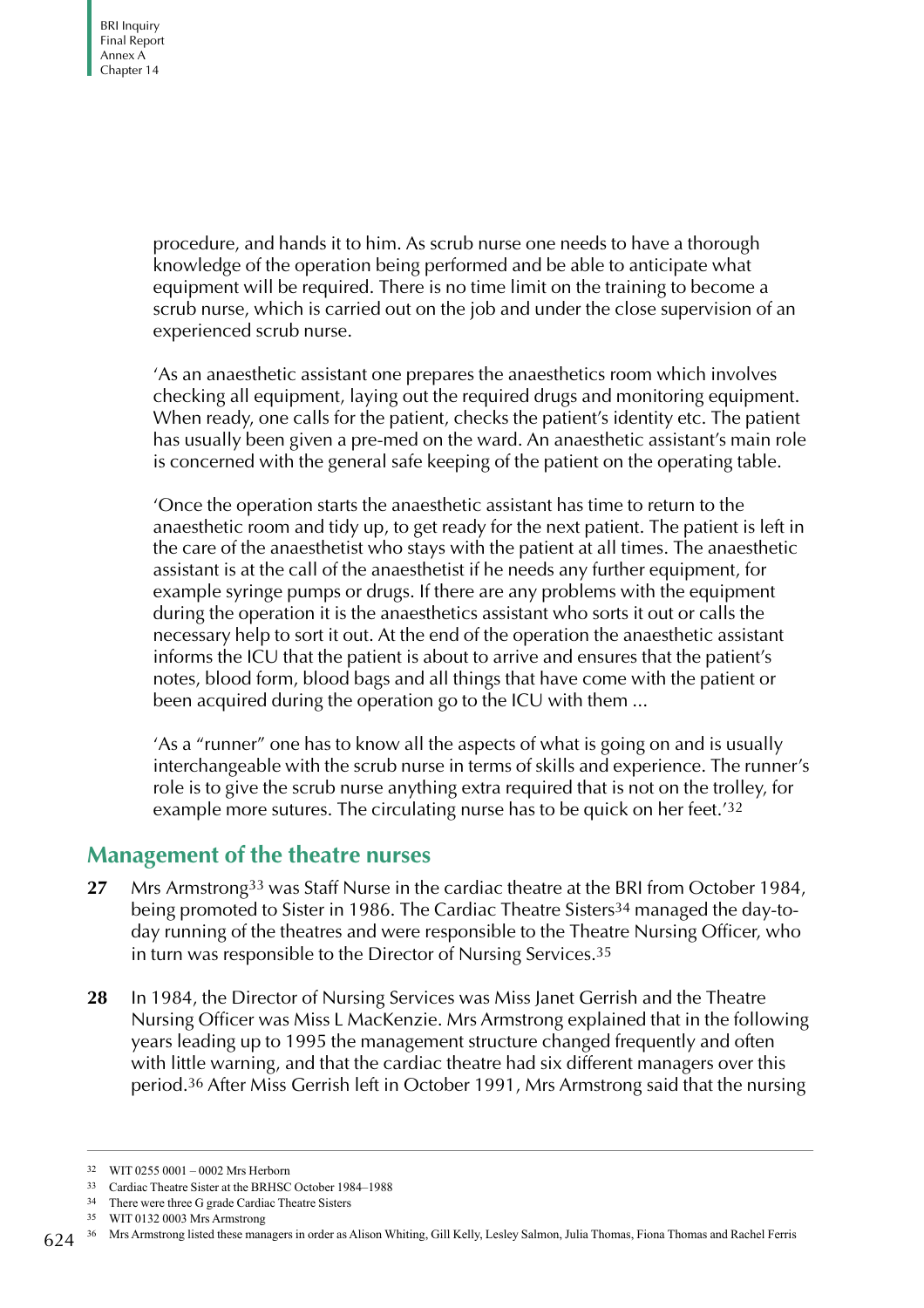staff felt that there was no one at management level specifically designated to take account of and be responsible for nurses' interests. Miss Gerrish's role was subsumed into a general management post and the post of Director of Nursing Services came to an end.37

**29** She explained further in her oral evidence:

'When Julia Thomas first took over the cardiac unit as Nurse Manager, she actually did not have theatre under her at that point, so for some time, we had Lesley Salmon. First we had Gill Kelly and then Lesley Salmon, then Julia was made responsible for us as well. So in that time I had to answer to all of those people.'38

She continued:

'On a daily basis, we would be answerable to the Nurse Manager. If there were any issues which we were not happy with or she was not happy with, that would be dealt with by the General Manager.'39

- **30** In 1991, Lesley Salmon as Associate General Manager for Cardiac Surgery delegated the job of managing the cardiac theatres to one of the ICU Sisters. Mrs Armstrong stated that it was very difficult to run theatres at that time and to be managed by someone who did not understand how theatres worked. She gave the example that they were being asked to work shift patterns that were unworkable.40 This had an effect on the staffing levels and on recruitment to theatres.<sup>41</sup>
- **31** Mrs Armstrong said that as a Sister it was essentially her responsibility to run the cardiac theatres. This included staffing, both recruitment and training; daily organisation of the running of the theatre lists; maintenance and ordering of equipment and stores; health and safety, by, for example, providing a safe environment for the patients and everyone working in theatres.42
- **32** The budget was managed by the Nursing Manager and was not the responsibility of the Theatre Sisters.43
- **33** After the Directorate of Cardiac Services was set up in 1993, the structure of linemanagement became Clinical Director to Cardiac Services Manager to Cardiac Theatre Manager. The Cardiac Theatre Sisters still had no control over their theatre budget or staffing numbers.44

<sup>37</sup> WIT 0132 0004 Mrs Armstrong

<sup>38</sup> T59 p. 5 Mrs Armstrong

<sup>39</sup> T59 p. 5 Mrs Armstrong

<sup>40</sup> The shift patterns would involve theatre continuing past the scheduled finishing time of 5.00 pm often until 7.00 or 8.00 pm

<sup>41</sup> WIT 0132 0004 Mrs Armstrong

<sup>42</sup> WIT 0132 0005 Mrs Armstrong

<sup>43</sup> WIT 0132 0005 Mrs Armstrong

<sup>44</sup> WIT 0132 0009 Mrs Armstrong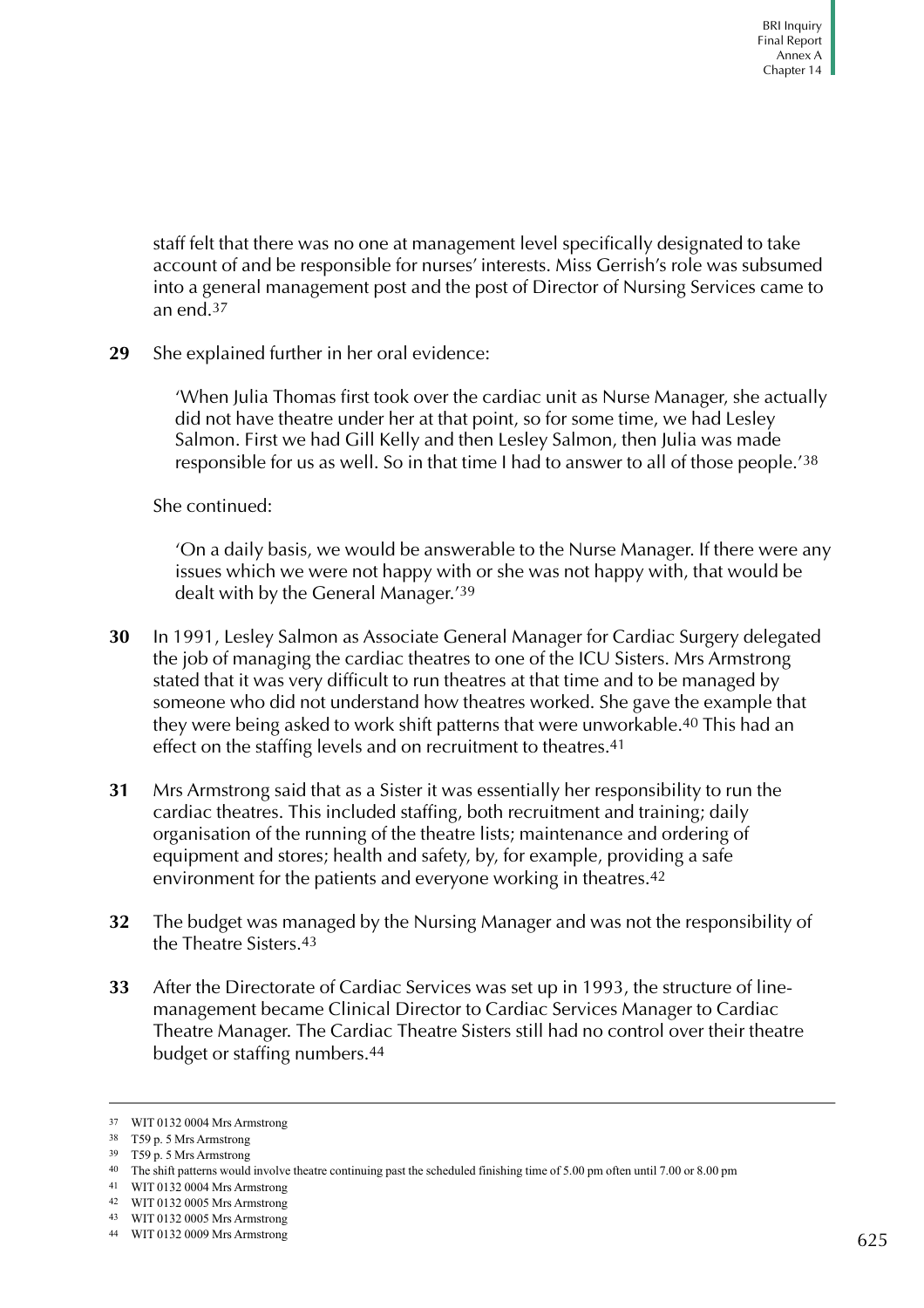- **34** The co-ordination of the staff team was the responsibility of the Sister in charge for that day. On rare occasions, if there was no Sister on duty, this responsibility fell to the most senior member of staff on duty, who would liaise with the Theatre Manager if there were any issues with which they felt unable to deal.45
- **35** Mrs Armstrong stated that the nature of work in the theatre makes it essential to work well as a team. She said that this was often made difficult, however, by poor communication from members of the surgical staff. She gave as an example that:

'… it was a regular occurrence to be told at the start of the day that we would be cancelling a case due to the lack of an ICU bed yet carry on and operate on that patient later in the day. This would cause confusion particularly if staff had been relocated to other duties'.46

## **The role of the perfusionists**

**36** Mr Edward Caddy was the Chief Clinical Perfusionist at the BRI until his retirement in June 1994. He told the Inquiry that he began working at the BRI as a Theatre Technician in 1964/65:

'I started by making various pieces of equipment including oxygenators for theatre as none of the equipment used in open heart surgery was made in the UK, everything was imported from the United States and Europe. My engineering training came in useful for this.'47

**37** Mr Caddy explained the role of the perfusionist:

'A perfusionist sets up and is responsible for the heart/lung machine in its complete assembly of sterile parts, together with its management during open heart surgery.

'Pre-operatively, the perfusionist will need to know the weight of the patient, this is especially critical in babies. The weight will determine the flow rates of the heart/ lung machine thereby the size of the oxygenator to be selected for that operation. The perfusionist will also need to know the blood chemistry of the patient, so that the machine can be primed correctly … It is then the perfusionist's job to maintain circulation to the rest of the body and to keep the patient's body at a temperature decided by the surgeon.'48

<sup>45</sup> WIT 0132 0011 Mrs Armstrong

<sup>46</sup> WIT 0132 0014 Mrs Armstrong

<sup>47</sup> WIT 0143 0001 Mr Caddy 48 WIT 0143 0003 Mr Caddy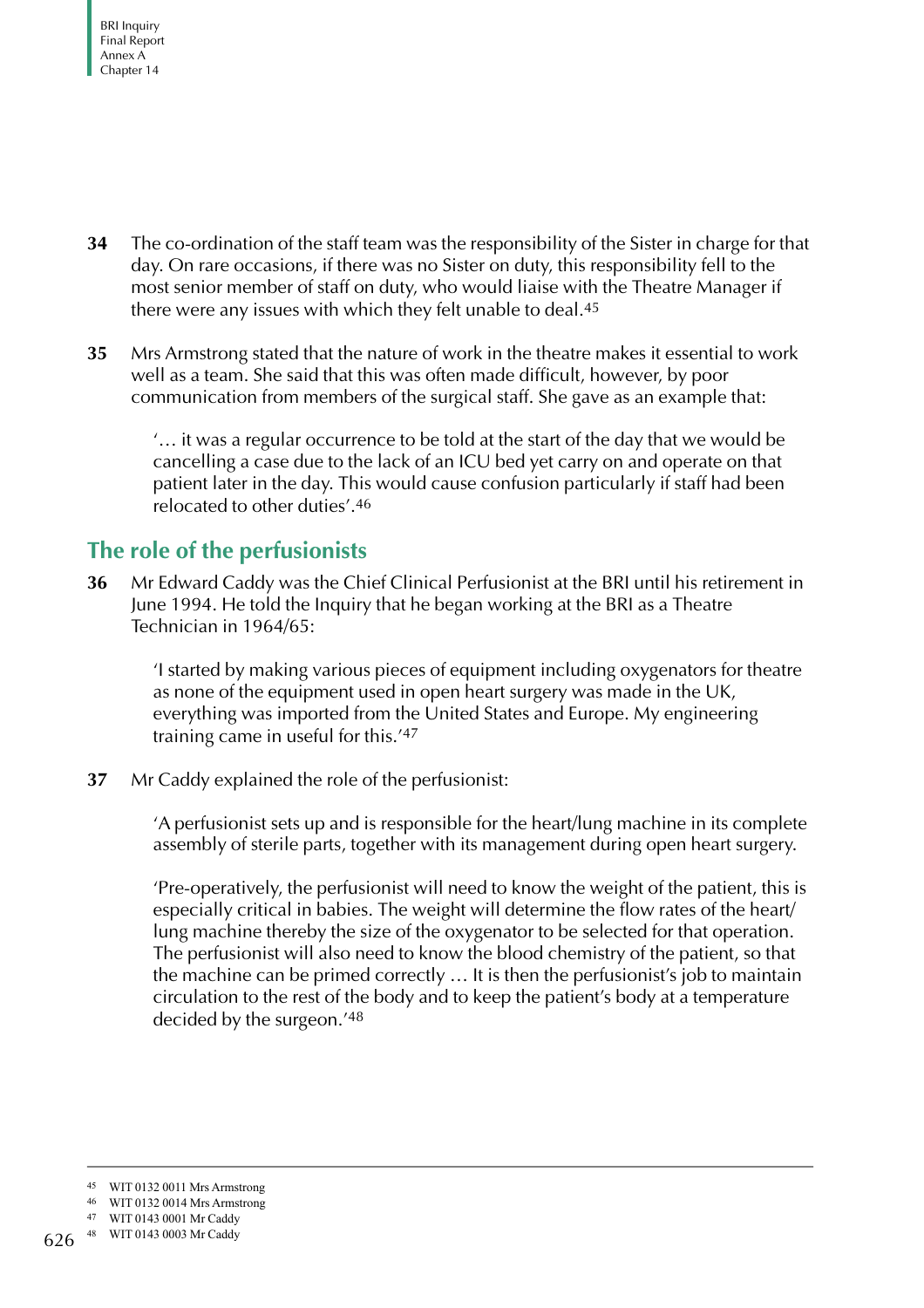'Once the surgeon has completed his repair work, he will de-air the heart, which is a very important procedure. I remember that James Wisheart was very good at this. I would say he was meticulous.

'The surgeon will then ask the perfusionist to rewarm the body to normal temperature, when the heart may restart on its own. Otherwise, the DC defibrillator49 will be used to start the heart.'50

**38** Mr Caddy told the Inquiry:

'Throughout the period 1984–1995, my team would generally consist of 3 or 4 senior perfusionists and 1 student. In theatre, I would be working with the assistance of one of the perfusionists from my team; there would also be 2 anaesthetists (consultant and senior registrar) and 2 surgeons (consultant and senior registrar) present, together with a scrub nurse and nurse runner(s).'51

**39** Of the perfusionists, Mr Wisheart said:

'Perfusionists have as their chief role the operation of cardio pulmonary bypass (the heart lung machine). This is the equipment without which open heart surgery cannot be performed. It maintains life for the time necessary to do whatever surgical procedure is being done within the heart … It maintains life by doing the work of the lungs … adding oxygen to the blood and also by doing the work of the heart … by pumping the blood around the body. The delivery of oxygenated blood to all the organs of the body is essential to maintain life. Thus [it] will be seen that the role of the perfusionist is of vital importance.'52

**40** Mr Wisheart also explained the role of the perfusionists as members of the team:

'The perfusionists relate chiefly to the anaesthetists and the surgeons who both need to be aware of how the procedure of cardio pulmonary bypass is progressing. The perfusionist in turn needs to be aware of how the surgery is progressing so that he can take the appropriate steps in operating his equipment. He also needs to know if the anaesthetist is going to perform any manoeuvres, which might affect with [sic] the performance of cardio pulmonary bypass by influencing the vascular control of the circulation. The perfusionist will need frequent information from the laboratory. Finally the perfusionist will interact with the scrub nurse to a limited degree, in terms of the provision of disposables for cardio pulmonary bypass and possibly some of the implantable material which the surgeon will wish to use.'53

<sup>49</sup> A device used to apply an electrical shock via paddles to the chest wall

<sup>50</sup> WIT 0143 0004 Mr Caddy

<sup>51</sup> WIT 0143 0005 Mr Caddy

<sup>52</sup> WIT 0120 0163 – 0164 Mr Wisheart

<sup>53</sup> WIT 0120 0170 Mr Wisheart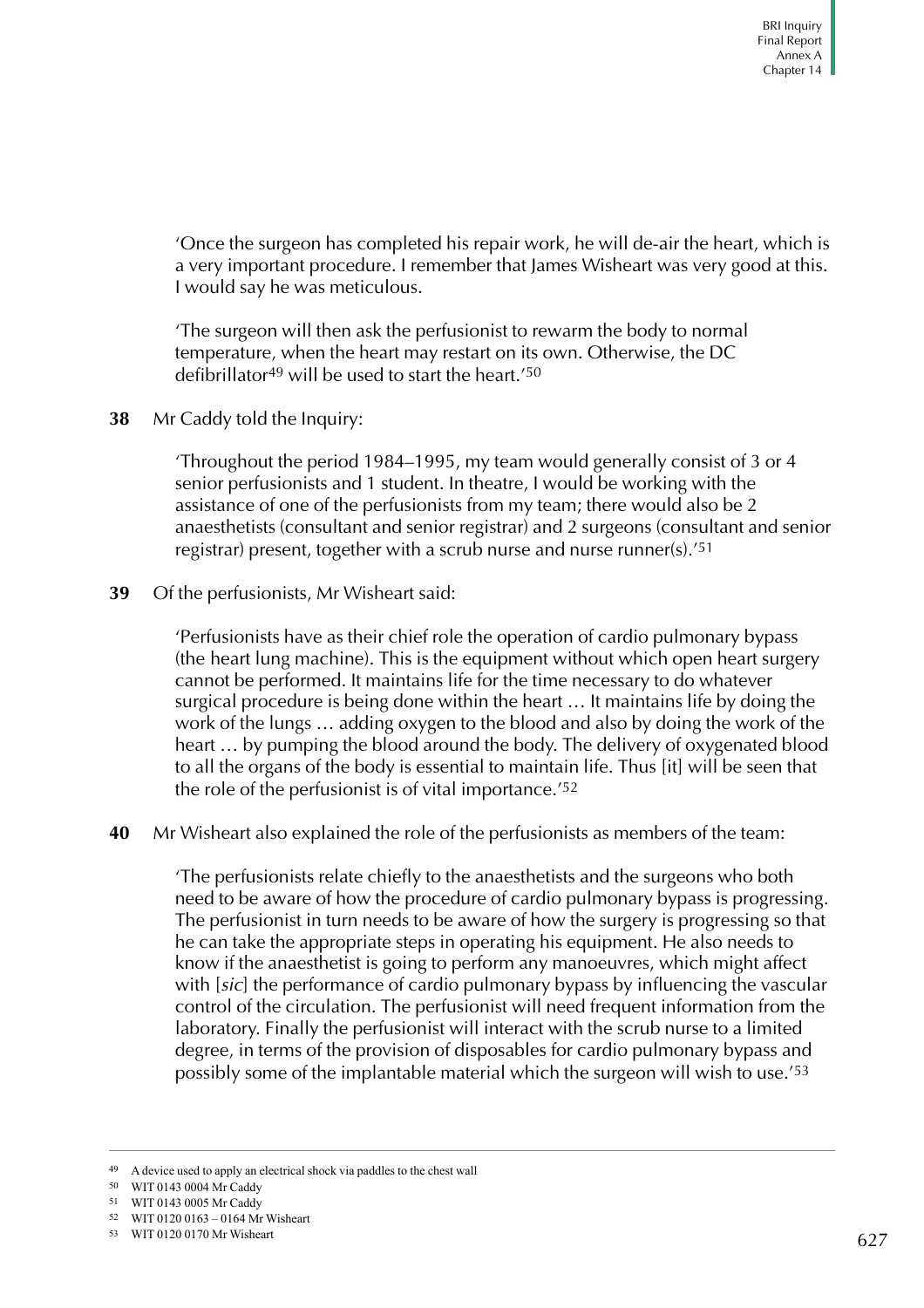**41** Of Mr Wisheart, Mr Caddy said:

'I had known Mr Wisheart since he came to Bristol in 1976. We had a very good professional working relationship. I saw Mr Wisheart frequently in theatre … I always felt that he was courteous and reasonable. For example, if I persuaded him that operating lists should be rearranged to accommodate absence of perfusion staff during a holiday period so as to avoid over-burdening the remaining staff, then he would … rearrange the lists.'54

**42** Mr Eamonn Nicholson, who started work at the BRI as a clinical perfusionist in 1988, told the Inquiry:

'The Perfusion Department remained very separate from the other theatre staff. The perfusionists had their own coffee-room, separate from other theatre staff …'55

**43** Mr Nicholson said:

'I joined Mr D Caddy and Mr L Lawrence, his deputy, in 1988. There were 4 other perfusionists in the team then, apart from myself. Mr Lawrence and 1 other are still with the Department … Since 1988, the number in the team has grown due to the increased workload. Two theatres require 3 perfusionists on duty.'56

**44** As to the way in which the various specialties worked together, Mr Nicholson said:

'… I have no knowledge, on the extent of collaboration between the nurses and clinicians. The nursing staff appeared to work well with the cardiac surgeons, but in my view they had limited power in the overall running of the operating list. There was sometimes conflict over the length of the time some operations took and the consequence it had, of keeping staff working late. If the first operation took much longer than expected, a decision had to be made whether to cancel the second, which caused conflict between nursing staff and the cardiac surgeons.

'The working relationship between the perfusionists, surgeons and anaesthetists was similar to what I had been used to at Guy's. There is and has to be a cohesion between all three with good communication. My impression was that there was, and still is, good inter professional communication. The nursing staff (scrub team) does not really have a great deal of input with the duties of the perfusionists and anaesthetists, but is more concerned with assisting the surgeon. Having said this there was, and still is, good communication between the scrub nurse and perfusionist concerning the types of cannulae, connections, and other perfusion related equipment, which might be needed.'57

<sup>54</sup> WIT 0143 0019 Mr Caddy

<sup>55</sup> WIT 0489 0002 Mr Nicholson

<sup>56</sup> WIT 0489 0004 Mr Nicholson

<sup>57</sup> WIT 0489 0006 – 0007 Mr Nicholson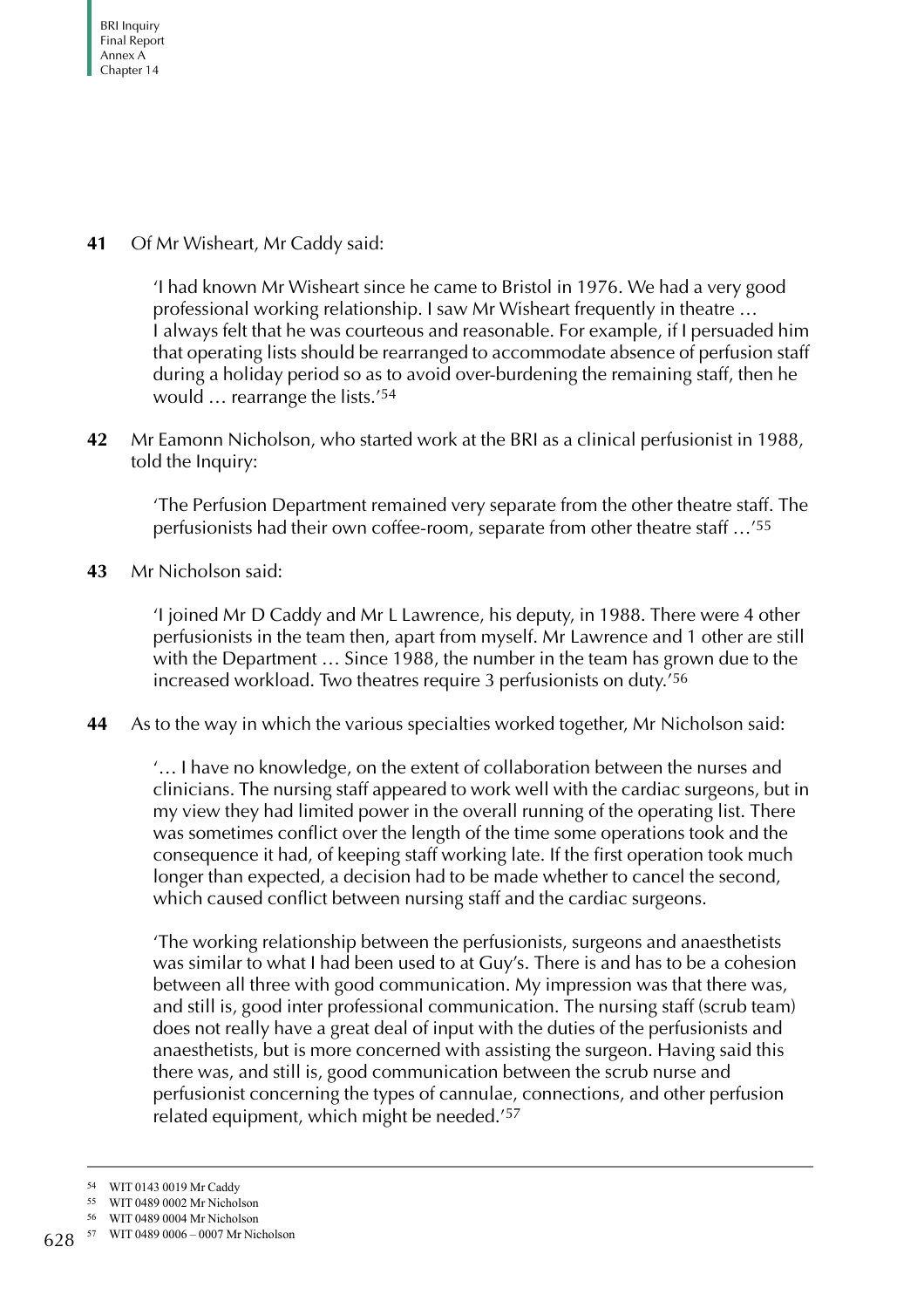## **The role of the anaesthetists**

**45** Dr Duncan Macrae also referred to the collaboration necessary in the operating theatre between the anaesthetists, the perfusionists and the surgeon:

'I think it [perfusion] is a shared responsibility between the perfusion technician, who is usually a scientist who has been trained to look after the circuitry and to understand the physiology of the heart-lung machine; but also it is a shared responsibility between that technician, the surgeon who is doing the plumbing side of things, putting the pipes in the appropriate blood vessels, and the anaesthetist who has overall responsibility for the physiology of the rest of the body whilst the heart is being looked at and operated on by the surgeons.

'So all three team members have a role to play in the overall conduct of perfusion. I think the most important thing about perfusion is that there is a proper structure and protocol in place, which all of those three elements will bind to. You asked me specifically about the role of the anaesthetist, and I think that that, in particular, is to help the perfusionist to interpret the blood gas levels, particularly the levels of oxygen and so on, in the blood during the bypass and the level of acid that builds up, and help him to manage that; to help the perfusionist to control blood pressure so it is not too low and not too high, because we know that in both of those situations that if there is a lot of blood coming back because the perfusion is not good, the surgeon may not be able to do the operation as quickly and as efficiently as possible. So there is that aspect of making the surgeon's job easier and also protecting the patient.

'So it is very much a team effort. If the surgeon has not put the pipes in or has put in a tube that is too small, the bypass may not be adequate. The perfusionist will say, "I cannot get enough flow". The anaesthetist will say that the oxygen levels are low or the acid levels are high.

'So all three must interact. It is not possible, for that category, to say really perfusion equals perfusionist; perfusion equals all three of those elements.'58

**46** Dr Michael Scallan, consultant anaesthetist, commented further on the anaesthetist's role in the following exchange:

'Q. What is the responsibility of the anaesthetist if acidosis has occurred?

'A. There are two things. One is to try and prevent its development and that is to try and maintain an adequate perfusion, the need for circulatory arrest, the need for low flow may prevent that at a particular time. The other thing is to correct the acidosis when it develops, to give appropriate medication to reverse the acidosis.'59

<sup>58</sup> T71 p. 95–7 Dr Macrae

<sup>59</sup> T75 p. 75–6 Dr Scallan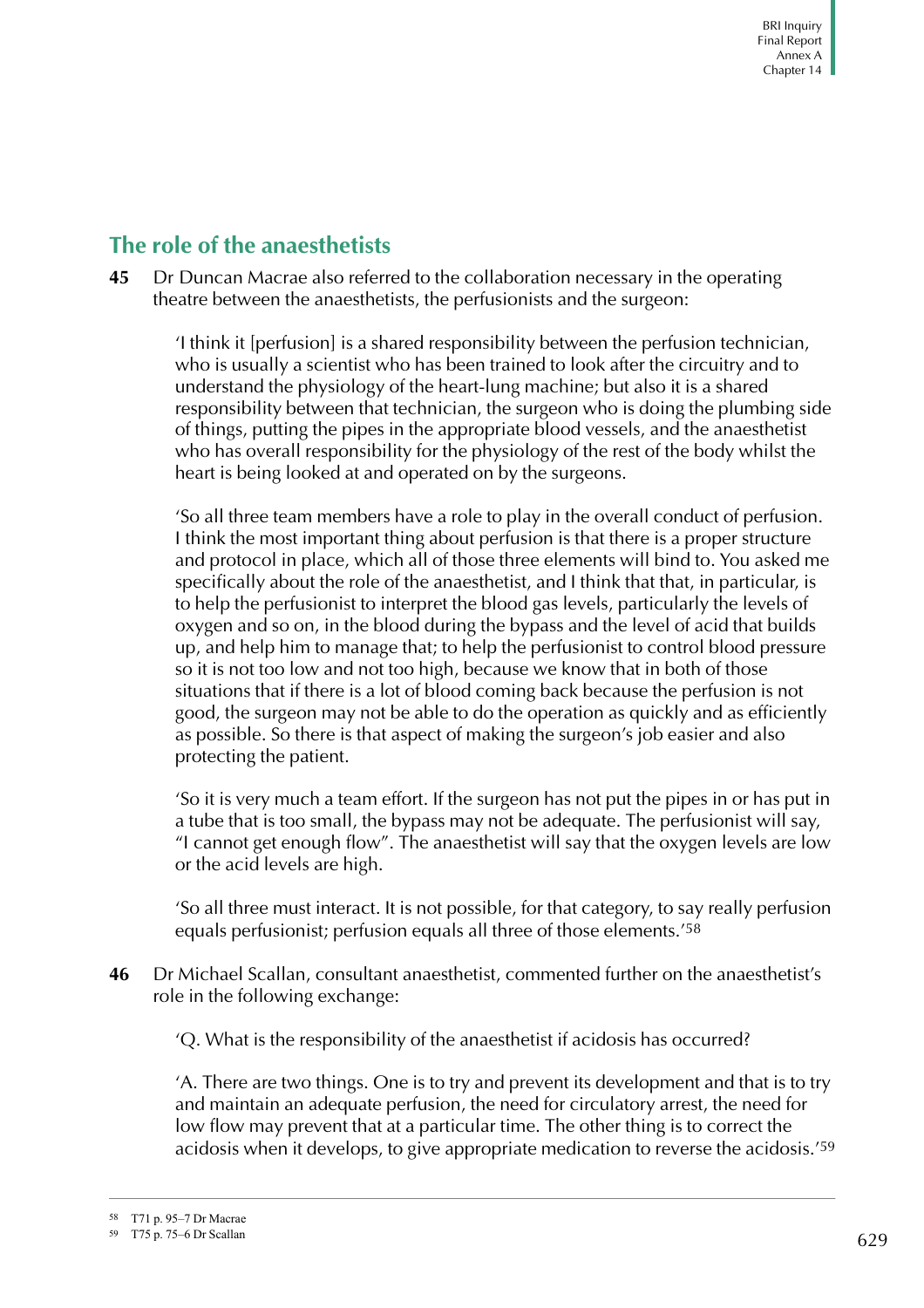**47** Dr Scallan went on:

'A lot of the work of perfusionists is dedicated to [the anaesthetist], but he will work with the anaesthetist and will discuss difficulties such as acidosis and what to do about it. The ultimate responsibility must be with the anaesthetist and with the surgeon.'60

**48** Dr Scallan said that whether the perfusionist would make changes himself, for example, in order to correct acidosis, or wait for a prompt from the anaesthetist, would largely depend on the local arrangement.<sup>61</sup> Dr Underwood<sup>62</sup> commented that:

'In our department the perfusionists are fairly autonomous, although I agree with Dr Scallan they obviously work along with the anaesthetists in maintaining the perfusion of the patient during the operation.

'They also receive a lot of instruction from the surgeon who must have certain conditions in order to complete the operation, so that my perception is not that the perfusionist works for the anaesthetist in any sense, but would indeed work with the anaesthetist in many aspects.'63

**49** Dr Peter Hutton was appointed as a Clinical Lecturer in the Department of Anaesthesia at the University of Bristol in 1982. This post carried honorary Senior Registrar status. He recalled that:

'… junior anaesthetists were well supervised by consultant anaesthetists. Towards the end of my training there were some non-bypass cases … which I did alone but all paediatric bypass cases had a consultant present throughout or at least in the next theatre. All those cases which I did undertake "solo" were first discussed with a consultant who was always present in the hospital during the procedure.

'I cannot ever remember having any difficulty contacting consultants when they were on call or getting them in when appropriate.'64

**50** Counsel to the Inquiry elicited the following information about the function of an anaesthetist from Dr Masey in the following exchange:

'A. In the anaesthetic room, when the child was brought into the anaesthetic room the child would be accompanied by a ward nurse and quite often by one or other or both parents. In the anaesthetic room would be a consultant anaesthetist, quite often a trainee anaesthetist and an anaesthetic assistant.

<sup>60</sup> T75 p. 78 Dr Scallan

<sup>61</sup> T75 p. 78 Dr Scallan

<sup>62</sup> Dr Susan Underwood, consultant anaesthetist at the BRI since 1991

<sup>63</sup> T75 p. 79 Dr Underwood

 $630$  <sup>64</sup> INQ 0042 0002; letter to the Inquiry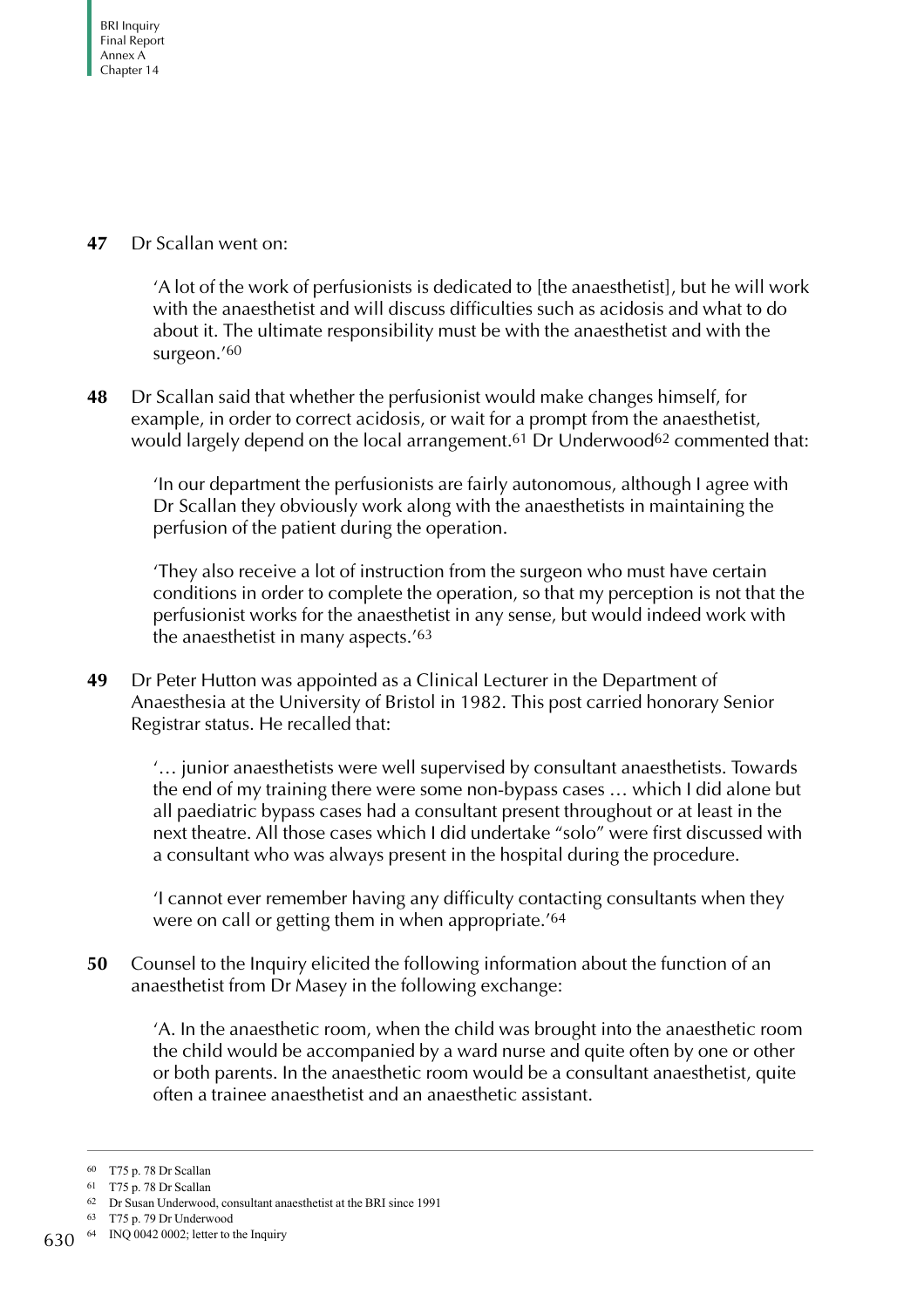- 'Q. Okay. The patient would be anaesthetised?
- 'A. The patient would be anaesthetised.
- 'Q. And then taken to theatre?
- 'A. The patient would be taken into the operating theatre.
- 'Q. Which would be next door?
- 'A. Which is next door.'65
- **51** Dr Underwood commented in her oral evidence about the absence of the anaesthetist from the theatre during a period for which the patient is on bypass. She said:

'This is not ideal and in the climate of the time, meant a choice on the part of the anaesthetist between those patients upstairs [in the ITU] and downstairs [in the theatre]. On occasion, the ward round did not get done because the patient in theatre needed the anaesthetist, but it was more common, as I wrote in my statement, <sup>66</sup> to do the ward round at that time.<sup>'67</sup>

**52** Dr Scallan was asked whether, in his experience, the choice was a common one for an anaesthetist, to have to choose between doing a ward round or seeing a patient who required attention in the ICU, and remaining in theatre during bypass. He replied:

'Yes, this dilemma did certainly arise. I have certainly experienced it myself. During the course of cardio pulmonary bypass it is undoubtedly a period when the demands on the anaesthetist are less, because a lot of the responsibility is dedicated to the perfusionist, and the anaesthetist does not leave the patient unattended; if the senior is not there, a junior anaesthetist would be present.'68

**53** On this matter Dr Pryn said:

'I found it difficult and very stressful to look after sick patients on CICU69 when I was at the same time anaesthetising for cardiac operations. Often I would have to leave my patient in theatre with a trainee anaesthetist while I went to CICU to assess patients. If I was the on call anaesthetist on a Monday, I would wait until my patient in theatre was safely established on cardiopulmonary bypass before visiting CICU for a complete ward round.'70

<sup>65</sup> T74 p. 35–6 Dr Masey

<sup>66</sup> WIT 0318 0007 Dr Underwood

<sup>67</sup> T75 p. 79–80 Dr Underwood

<sup>68</sup> T75 p. 80 Dr Scallan

<sup>69</sup> Cardiac intensive care unit

<sup>70</sup> WIT 0341 0030 Dr Pryn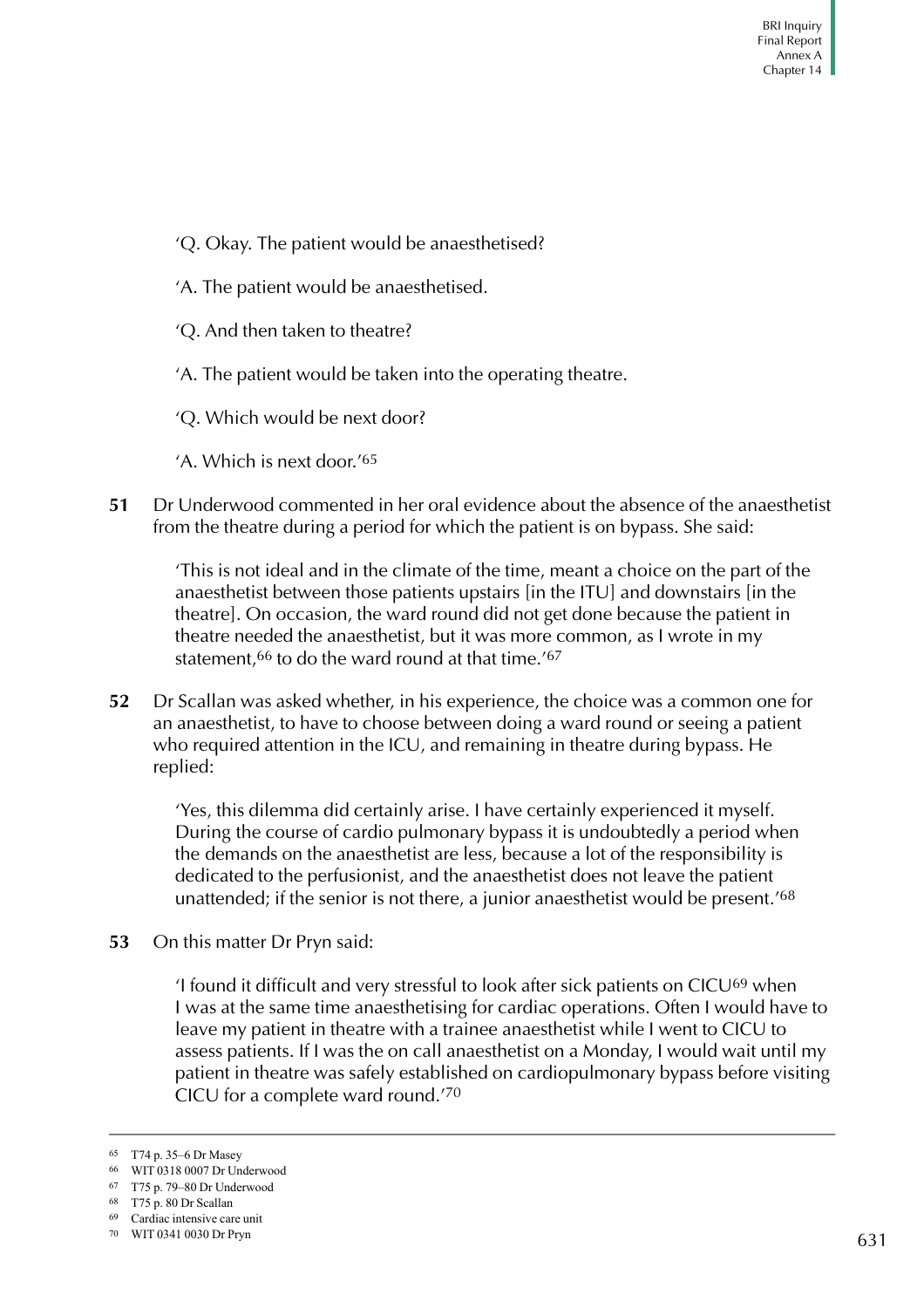## **The role of the cardiologists**

- **54** The cardiologists also had a role, albeit limited, in surgery at the BRI and were sometimes called to theatre. As in the case of pre- and post-operative care (dealt with in [Chapter 13](#page-0-0) and [Chapter 15](#page-64-0) their involvement was affected by the split site: the fact that they were based at the BRHSC, whilst open-heart surgery was performed at the BRI.
- **55** Of the involvement of the cardiologists in theatre, Dr Underwood told the Inquiry that it was her impression that on occasion the surgeons were surprised by some of the anatomy that they found once surgery had begun. Her evidence included this exchange:

'Q. On occasion? How often can you remember that happening?

'A. I would put it in the "from time to time" rather than "regularly".

'Q. When that happened, was it ever a response to call for the cardiologist to come over and have a look?

'A. That was rarer; partly the physical problem of coming from one hospital to another, but certainly, cardiologists did come to theatre on occasion.'71

## The 'learning curve'

## **Introduction**

- **56** The focus of this part of the chapter is the approach adopted by the surgical team, and particularly the surgeons, to new procedures, and how surgeons became competent at a procedure. Reference will be made to what in evidence to the Inquiry was described as the 'learning curve', the adverse effects of this and how this might be overcome.
- **57** By way of illustration, we will focus on the Arterial Switch programme72 in Bristol, as this was a new procedure introduced within the period of the Inquiry's Terms of Reference.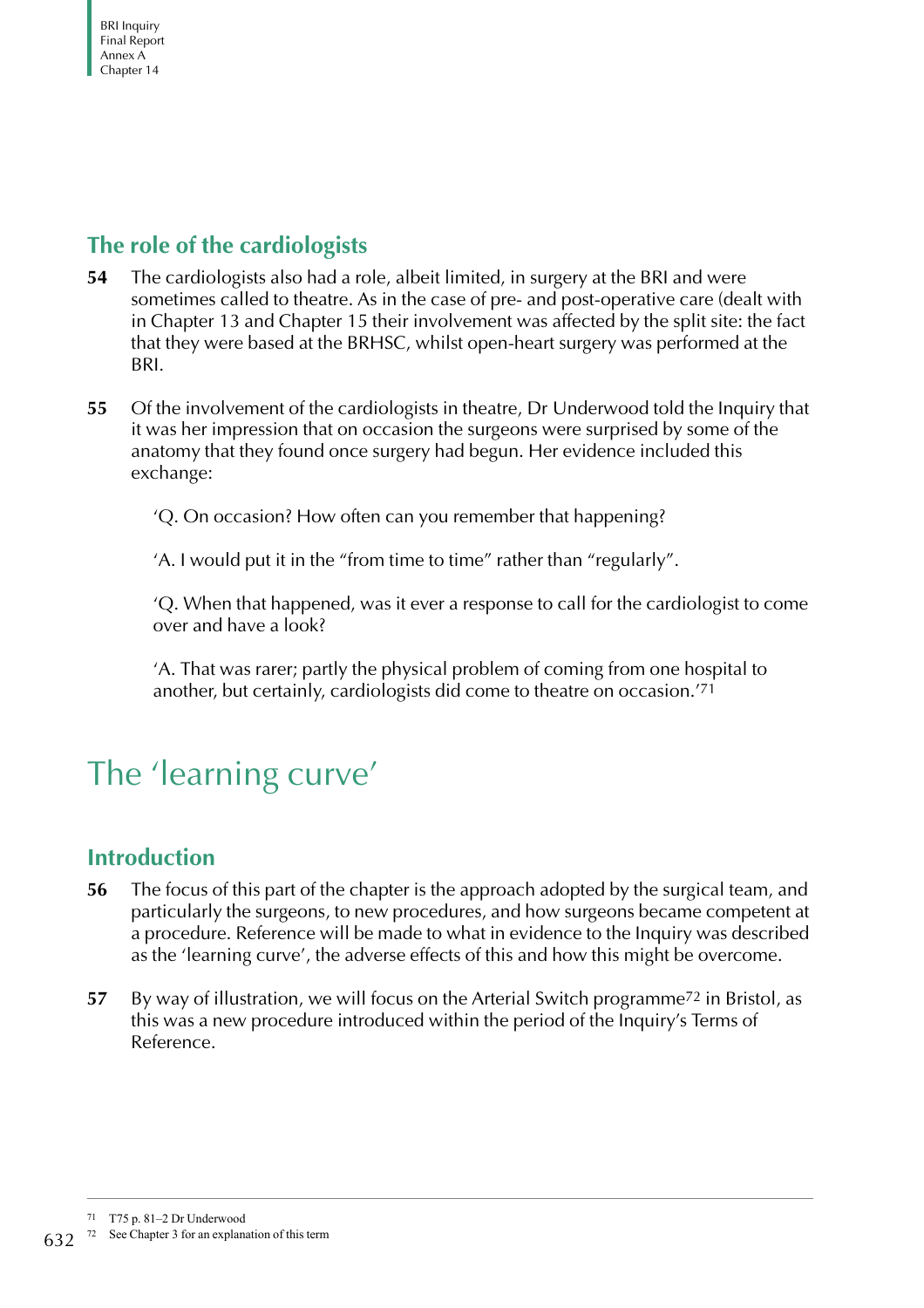## **New procedures**

**58** Referring to new procedures Mr Wisheart, in his written evidence to the Inquiry, stated:

'There is a constant stream of new or modified procedures being described in the literature and at the national and international surgical meetings. The great majority of these are simply an incremental change (a change of detail) and only a very small minority represent a major (or radical) change in technique, instrumentation or the methods of managing operations.'73

#### **59** Mr Wisheart went on:

'The vast majority of new techniques or modifications of techniques can be understood and carried out from knowledge acquired from journals, meetings or discussions.'74

**60** Mr Wisheart stated that 'a major or radical change' occurred when:

'… an innovation is described which is radically different from anything that has gone before.'75

He cited keyhole surgery as an example of a major change.

**61** Mr Wisheart suggested a third category:

'There are new procedures which cannot really be described as representing an incremental change nor are they quite as radical as the ones I have described under the heading Major; they could be classified as Intermediate. The Fontan operation and its evolving modifications could be included under this heading.'76

**62** Dr Brian Williams, consultant anaesthetist, stated:

'When a new procedure was introduced the recognised process was to learn by reading about it, watching it be performed and then putting it into practice either with or without supervision depending on the complexity. Simulation was not available at the time. Ethical approval from the local research and ethics committee would be required to institute research of a new technique previously untried.'77

<sup>73</sup> WIT 0120 0313 Mr Wisheart

<sup>74</sup> WIT 0120 0313 – 0314 Mr Wisheart

<sup>75</sup> WIT 0120 0314 – 0315 Mr Wisheart

<sup>76</sup> WIT 0120 0315 – 0316 Mr Wisheart; and see Chapter 3 for an explanation of this term

<sup>77</sup> WIT 0352 0019 Dr Williams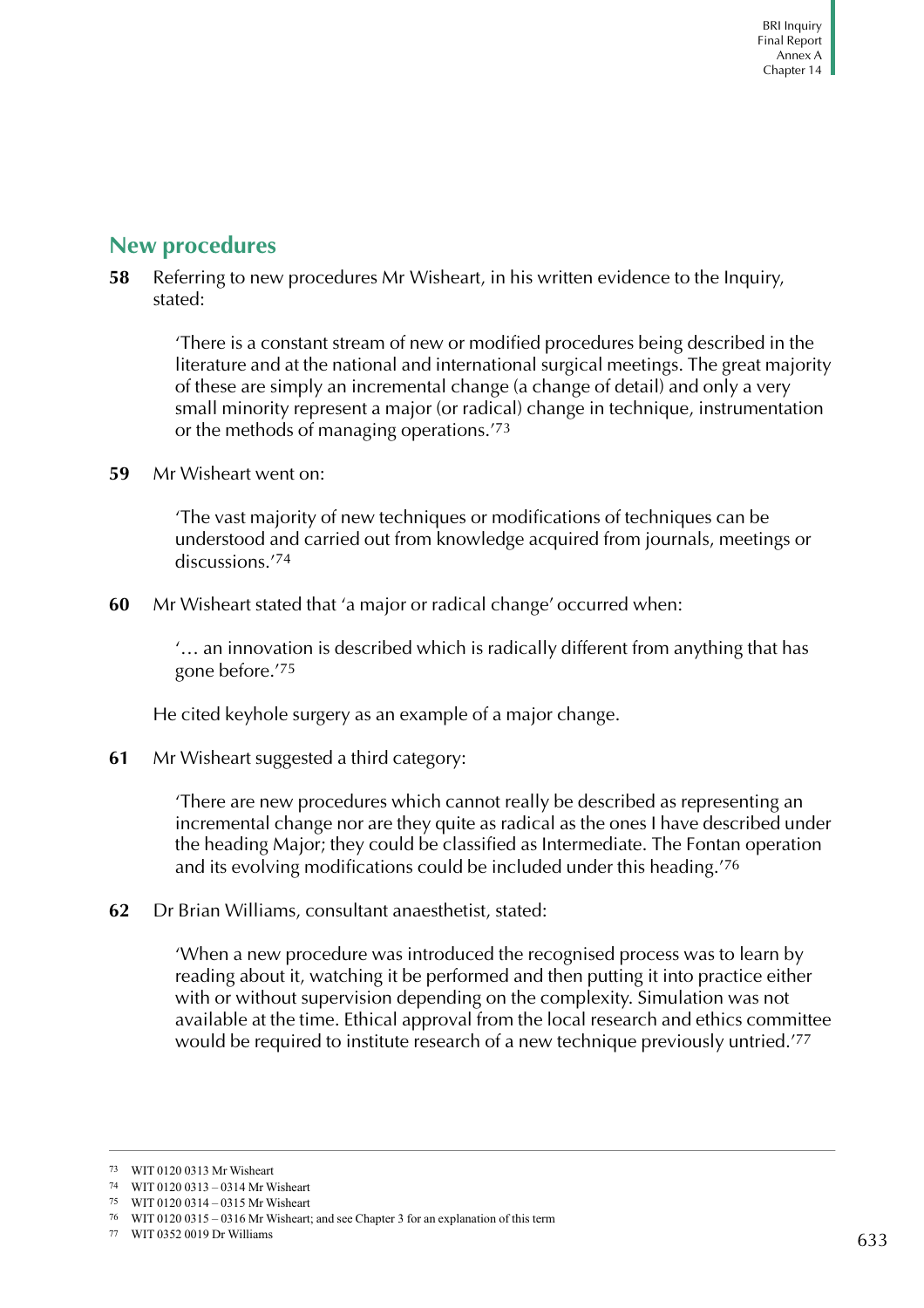## **The approach to a new procedure**

**63** In the course of his evidence, Dr Howard Swanton, President of the British Cardiac Society, was asked:

'Q. There is obviously a difference between the development of a new technique where previously there was no technique at all, where the surgeon or the cardiologist would say, "Until the development of this technique, there was nothing we could do, but now we can try this", on the one hand, and on the other hand, the development of a new technique where there is an existing technique, where it is thought that the new technique might provide better and longer life, but at least initially with a higher mortality.

'At the moment, as I understand it, there is no formal structure in which debate would take place as to when and in what respects the new technique would be developed in that second example; is that right?

'A. Well, not quite right. Every hospital has its ethical committee with lay members on the Board, certainly, if you were planning, for instance, to try a new drug or a new drug trial on the medical side, you would submit the protocol to the ethical committee.

'Q. So the surgeon who wanted to do a new operation would submit the proposal to the committee?

'A. That would be appropriate, yes.'78

- **64** It was put to Dr Michael Godman, President of the British Paediatric Cardiac Association (BPCA), that often a new procedure 'may burst onto the world' and that following publication there was 'perhaps naturally a temptation, in the rest of the world, to wish to follow suit?'79
- **65** Dr Godman agreed that there was, and added:

'I listened earlier this morning to some of the evidence that was produced on the ethics of the Arterial Switch procedure in the early 1980s and late 1970s, and I think many of the arguments and points raised in that ethical debate obviously hold true for any new technique that is introduced.<sup>'80</sup>

<sup>78</sup> T7 p. 50–1 Dr Swanton

<sup>79</sup> T7 p. 108–9 Dr Godman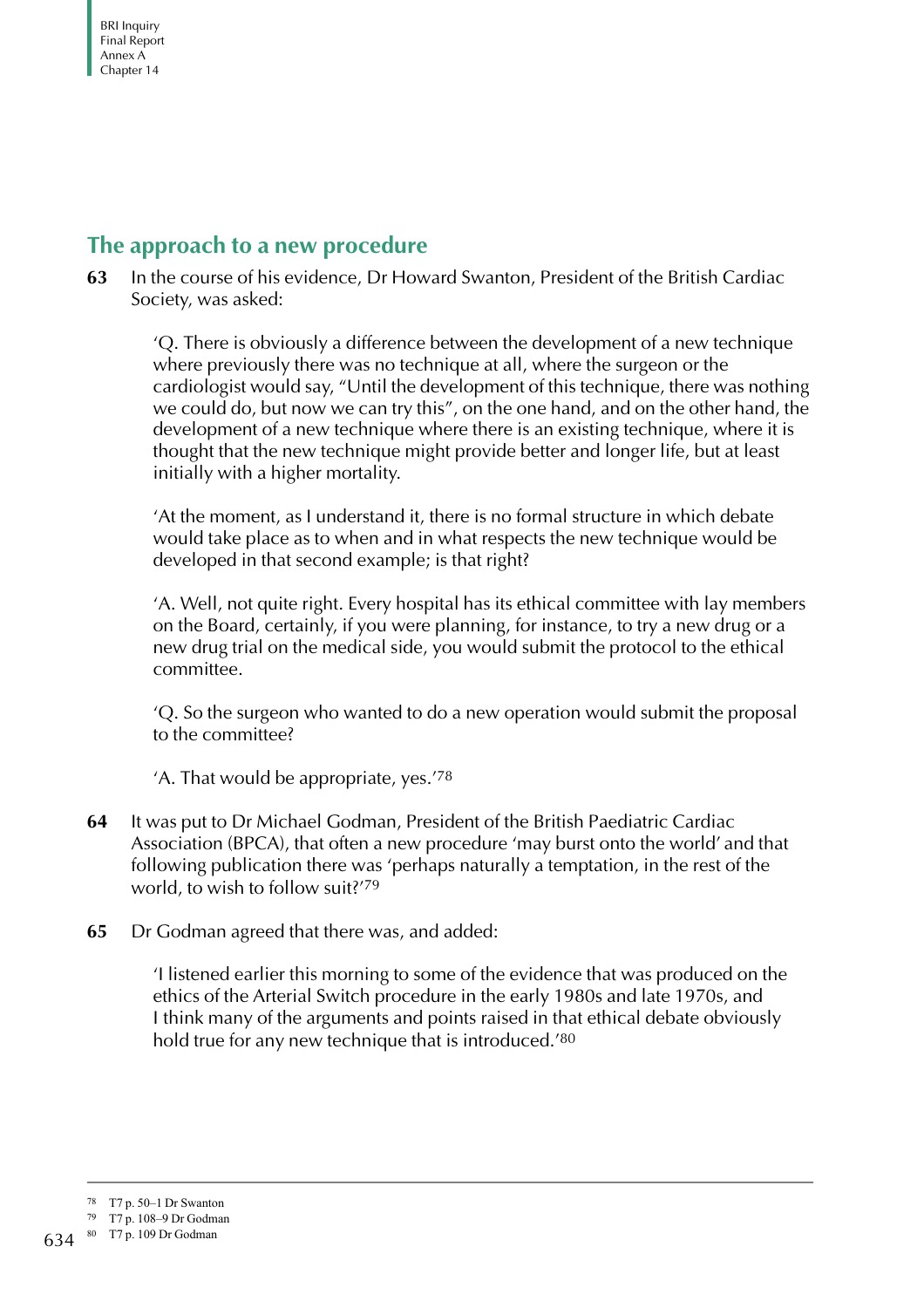**66** Dr Godman was questioned about the approach urged by the BPCA:

'Q. When you are talking about the learning curve here, you are talking about somebody visiting from one centre to another centre?

'A. Yes.

'Q. That has funding implications?

'A. Yes, it does.

'Q. So the position of the BPCA would be that this is necessary in the protection of the patient, and necessary to divert a surgeon from his operating list in Birmingham so that he can go to – again, purely hypothetical – Newcastle? …

'A. Or Edinburgh.

'Q. And work there for a week, two weeks, hands-on, before he comes back to Birmingham?

'A. No, in practice it would not be a week or two weeks. We are talking about individual procedures. We are talking about small numbers in congenital heart surgery, so if we are talking about a particularly complex lesion a visiting surgeon was asked to come to help with or introduce, that might be a series of visits, four, five or six in the course of a year, rather than coming and spending a week or two weeks. It is more probable it would be a visit for a day.

'Q. If it is to be a learning curve, that has to be done before the surgeon actually operates himself for the first time?

'A. Yes.

'Q. That would mean your four or five visits would have to be sufficiently narrowly spaced so that —

'A. Ideally yes.'81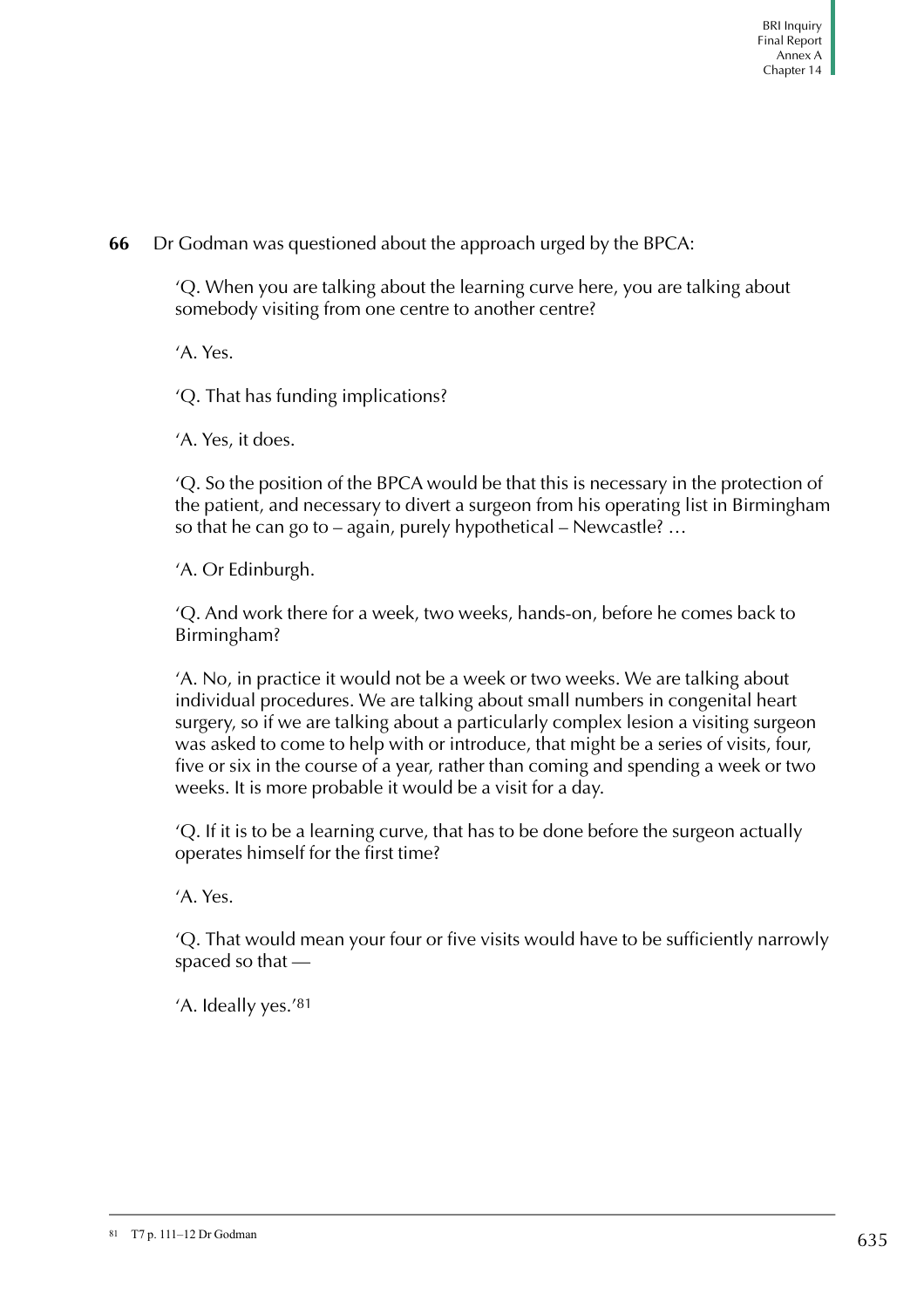#### **67** He added:

'I know a number of centres where increasingly, for example, there are two paediatric cardiac surgeons in the centre, they are working together, particularly on more complicated cases, so they are not working in isolation, you have two assisting each other with the procedure. If one is a relatively new appointment, his senior colleague may at least help him in a significant number of cases, for example, in his first six or nine months in a post.'82

**68** He also illustrated his views by describing the steps that had been taken in respect of the 'progressive' introduction in the last two and a half/three years in the UK of:

'… a new device, an occlusion device to close a hole in the partition between the two upper chambers of the heart, the Atrial Septal Defect. The practice there has been that a centre has to do a minimum of six procedures with an experienced investigator or clinician who has done the procedure in a substantial number of cases. He needs to be present for 6 procedures.'83

#### **69** Mr Wisheart stated:

'In terms of what was written in contracts or professional guidance no appraisal or training was required by a paediatric cardiac surgeon before embarking on a new operative procedure. I believe that most surgeons would acquaint themselves fully with the requirements, and details of any new procedure and be in a position to perform it competently.'84

#### **70** Mr Dhasmana stated:

'There was no professional guidance or contractual obligations at that time available for clinicians to follow any particular regimen or protocol when embarking on a new procedure. Decisions were made in regard to a clinicians training, confidence and skill. The support and advice of fellow clinicians was very important in deciding to do so, and in achieving a team spirit, essential for the success of any programme.'85

#### **71** Mr Wisheart stated:

'The practice has become widespread of inviting experts to visit one's own centre in connection with starting a new and complex operation. At the beginning of this period [the period of the Inquiry's Terms of Reference], however, it was not at all common, but it probably grew slowly during the period up to 1995.'86

<sup>82</sup> T7 p. 111 Dr Godman

<sup>83</sup> T7 p. 110 Dr Godman

<sup>84</sup> WIT 0120 0313 Mr Wisheart

<sup>85</sup> WIT 0084 0111 Mr Dhasmana 86 WIT 0120 0316 Mr Wisheart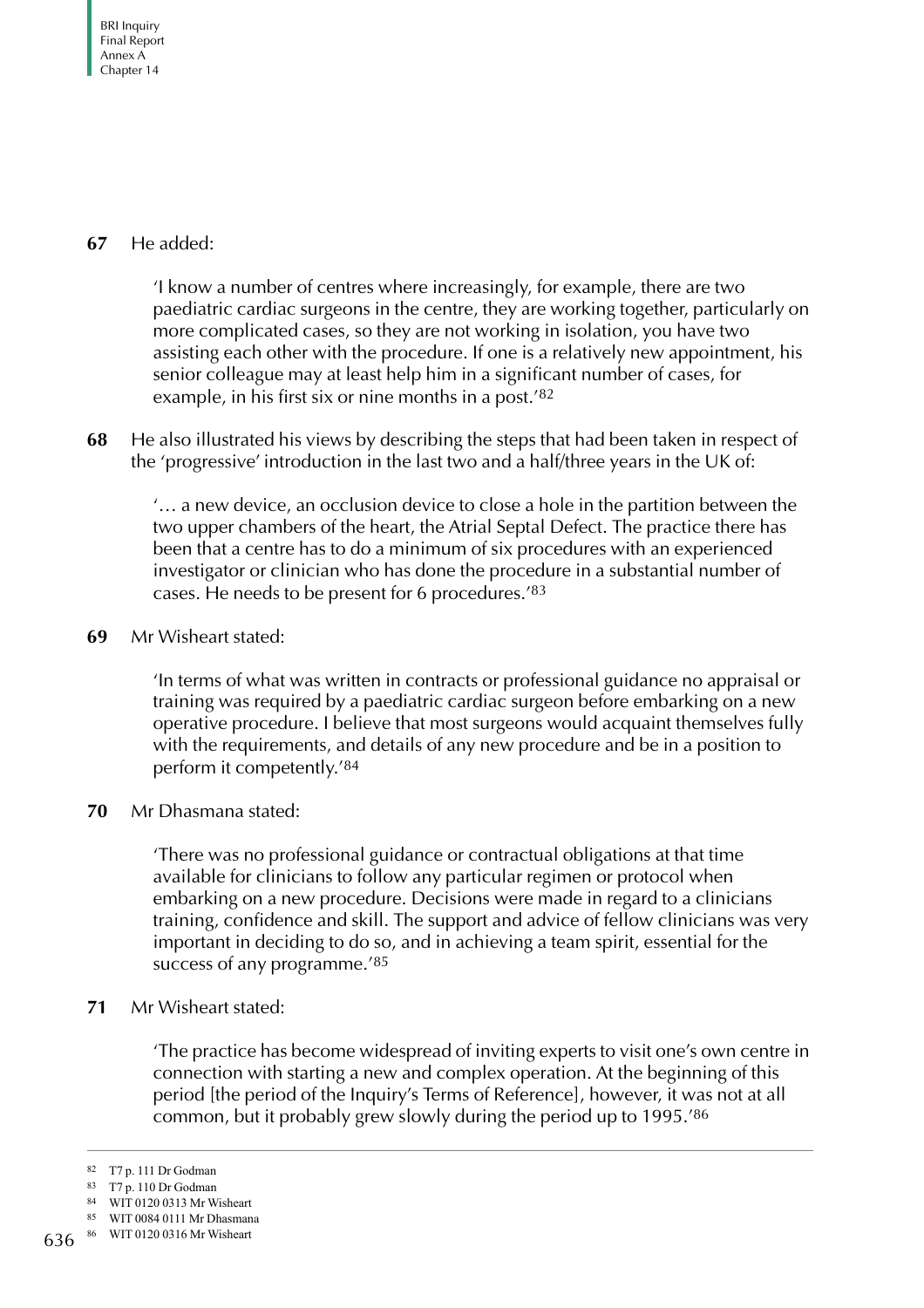#### **72** Mr Wisheart explained the effects of introducing a new procedure:

'If any member of the Team introduces a new procedure or technique, that may alter what is expected from other members of the Team. For example, if the surgeon is doing something different, then he may expect the nurse to supply him with different instrumentation or equipment. Similarly, if the anaesthetists change their management of anaesthesia, it may well interact with what the perfusionist is doing in his management of the circulation on bypass.'87

#### **73** He went on:

'If the surgeon is going to undertake a radically new procedure in paediatric cardiac surgery, he would need to explain it to the nurse, the anaesthetist, and the perfusionist. To the nurse he would want to explain what will be done, and in what order, so that the nurse can have the appropriate instruments and equipment available. To the anaesthetists he will wish to explain the plan of the operation so that they can place the patient in the appropriate position, can provide for all appropriate monitoring needs and can tailor what they do to the plan and needs of the operation. Similarly the perfusionist will want to know how the operation is likely to proceed, what temperature the patient will need to be at, whether there will be periods of low flow or circulatory arrest and so forth.<sup>'88</sup>

#### **74** Professor Angelini, Professor of Cardiac Surgery, University of Bristol, stated:

'Every time a new procedure has been introduced I have been in lengthy discussions with the medical as well as the nursing and perfusion personnel, with a specific purpose to try to plan ahead what we wanted to do.<sup>'89</sup>

#### **75** Dr Underwood stated:

'For a brand new procedure the members of the cardiac surgery team would need to be trained. However, variations on operations already performed or operations performed on patients at a different age or size may not seem to be sufficiently new to warrant further training.'90

#### **76** Dr Williams referred to the anaesthetists':

'… responsibility for ensuring that those who assist them, that is, operating department assistants, nurses and trainee anaesthetists were appropriately trained for the task delegated to them.'91

<sup>87</sup> WIT 0120 0321 Mr Wisheart

<sup>88</sup> WIT 0120 0322 Mr Wisheart

<sup>89</sup> WIT 0073 0008 Professor Angelini

<sup>90</sup> WIT 0318 0008 Dr Underwood

<sup>91</sup> WIT 0352 0021 Dr Williams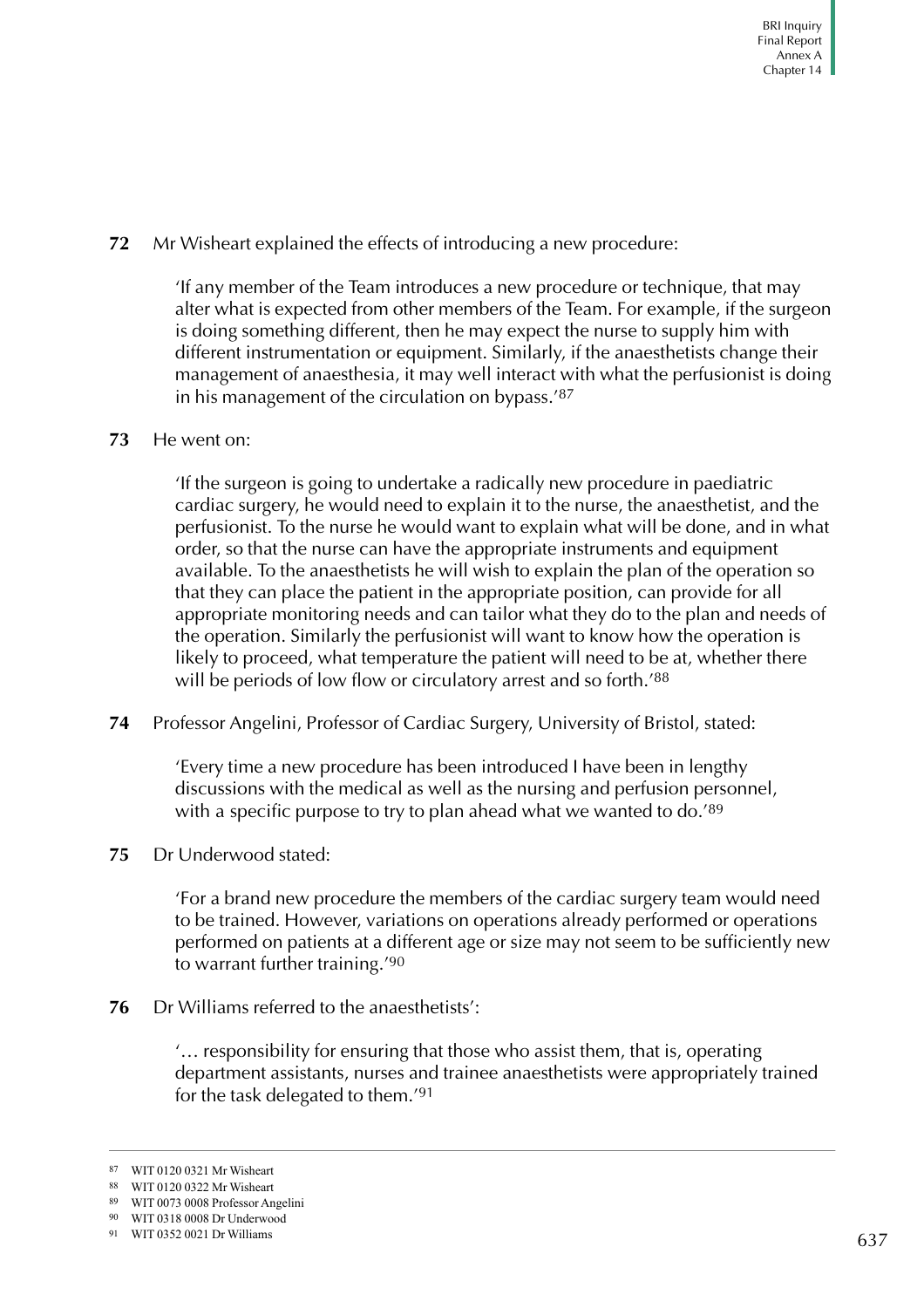**77** Ms Barbara Sherriff, Assistant General Manager at the BRHSC since 1992, stated:

'If a surgeon introduced new surgical procedures and other members of staff needed to be aware of any implications, then the medical staff trained those who needed to know … For a procedure with clinical implications which was not purely a nursing matter ... then liaison took place between medical staff and ward staff.<sup>'92</sup>

**78** The way in which managers were involved was addressed by Kathleen Orchard, General Manager of the Directorate of Surgery from 1991 to 1993, now a Senior Manager, Avon Health Authority, in her witness statement:

'Clinicians would ask their theatre managers for any new equipment and the first I would hear of it was when managers were concerned about costs or staff. This was something I would have to address, as it would affect the budget … Sometimes the ward manager or the theatre sister would come to me and say that Dr X wanted a new procedure, particularly if it would require extra resources. If this was the case, the Clinical Director and I would meet with the clinician and find out what the implications of this new procedure were.'93

**79** Kathryn Hale, a senior nurse at the BRHSC from 1983 to 1989, stated:

'… the paediatric cardiologists (and indeed the paediatric cardiac surgeons) were excellent at appraising staff of the need to introduce new clinical procedures. They, along with the clinical manager, developed the written procedures. Unit meetings, open to all grades of staff, were fora at which staff would have the opportunity to discuss new procedures and their possible implications on practice. Nursing staff were involved in preparing documentation to support new care interventions.'94

## **Defining the 'learning curve'**

**80** Mr Julian Dussek, President of the Society of Cardiothoracic Surgeons, in his paper for the Society entitled 'Avoiding the Learning Curve', wrote:

'The inference to be drawn from the phrase "learning curve" in the context of cardio-thoracic surgery is that there is an expected and acceptable excess of patients who will die or be harmed in the early experience of a learner but who would have fared better if they were operated upon by a surgeon who is on the plateau of experience.'95

<sup>92</sup> WIT 0234 0034 – 0035 Ms Sherriff

<sup>93</sup> WIT 0170 0032 – 0033 Mrs Orchard

<sup>94</sup> WIT 0180 0042 – 0043 Ms Hale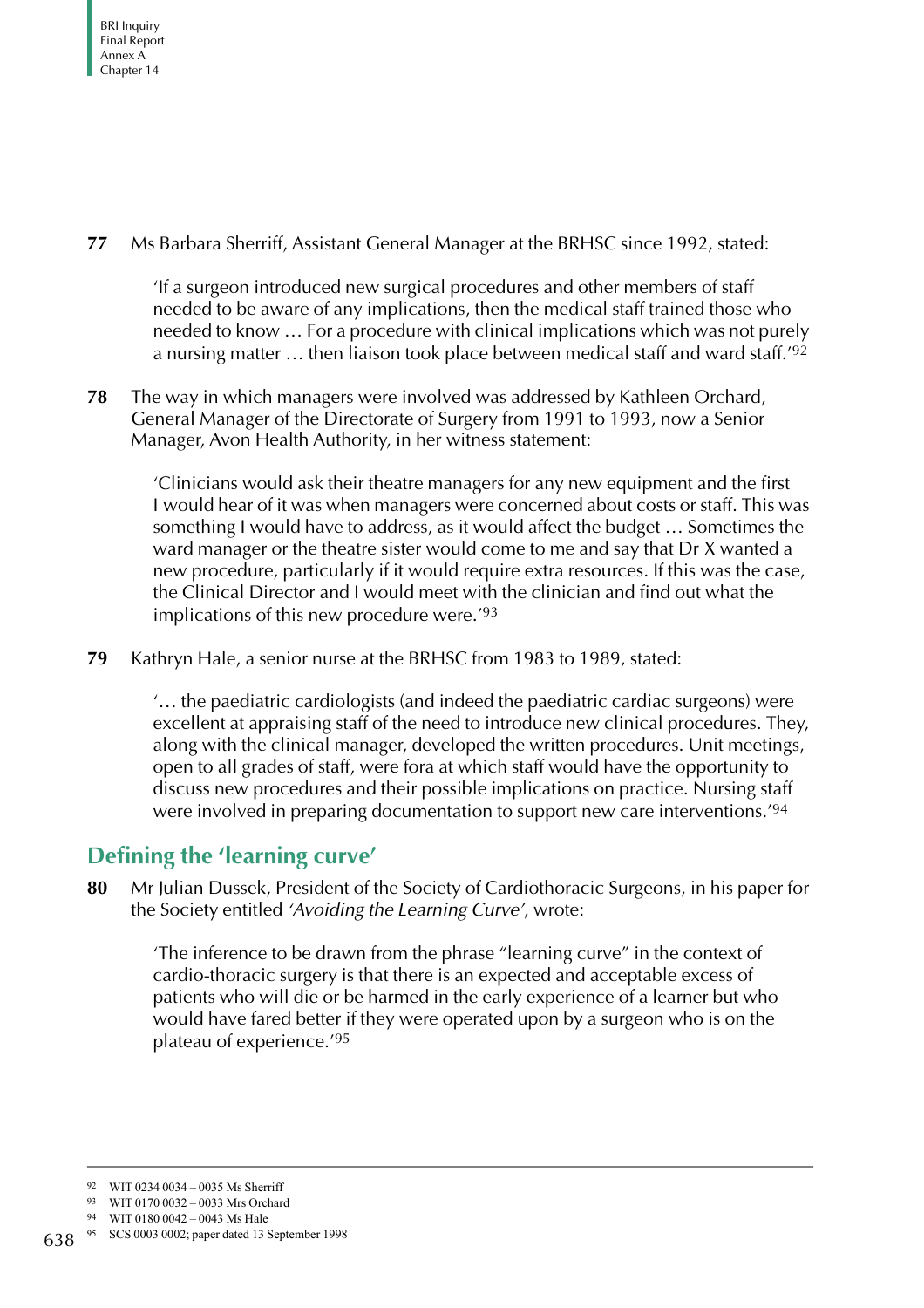#### **81** Mr Wisheart stated:

'A "Learning Curve" is learning from experience about a new procedure, particularly in the initial phase, but also continuing beyond that.'96

#### **82** He went on:

'It is probably not inevitable, and in principle it is possible that a learning curve might not happen, but I believe that it will usually be present and measurable. My own experience indicates that the learning curve is a real phenomenon. Regardless of whether it is inevitable or not, the imperative is always to minimise the learning curve.'97

#### **83** Mr Dhasmana stated in his written evidence to the Inquiry:

'The learning curve in a clinical setting is very difficult to define and defend. In any technical field there are bound to be "failures", which improve with increased experience. In complex and technically demanding operations like Arterial Switch, failure usually means loss of life, which is totally unacceptable to any surgeon. Unfortunately it occurs. Though it is unacceptable, its inevitability is well recognised … there is no clear-cut definition of an acceptable length of time period for the completion of this learning curve, although there is some indication that the period could be less in "High Volume" centres.'98

**84** Dr Underwood commented:

'I believe that it is inevitable that anyone undertaking a new procedure will experience a "learning curve" during which results may fall below those of someone more experienced in the technique.

'It seems inevitable that learning curves must exist if new forms of treatment are ever to get started and advance medicine for patients. It is the minimising of the learning curve which is important in maintaining acceptable levels of performance.'99

#### **85** Professor Angelini stated:

'I accept that for every new procedure there is a learning curve during which the results may fall below standard. I think it is, however, important that any new surgical procedure is carried out with the support and with full discussion with all the rest of the surgical team members, and the complications which are bound to occur are equally openly discussed.'100

<sup>96</sup> WIT 0120 0336 Mr Wisheart

<sup>97</sup> WIT 0120 0336 Mr Wisheart

<sup>98</sup> WIT 0084 0115 Mr Dhasmana

<sup>99</sup> WIT 0318 0009 Dr Underwood

<sup>100</sup> WIT 0073 0008 Professor Angelini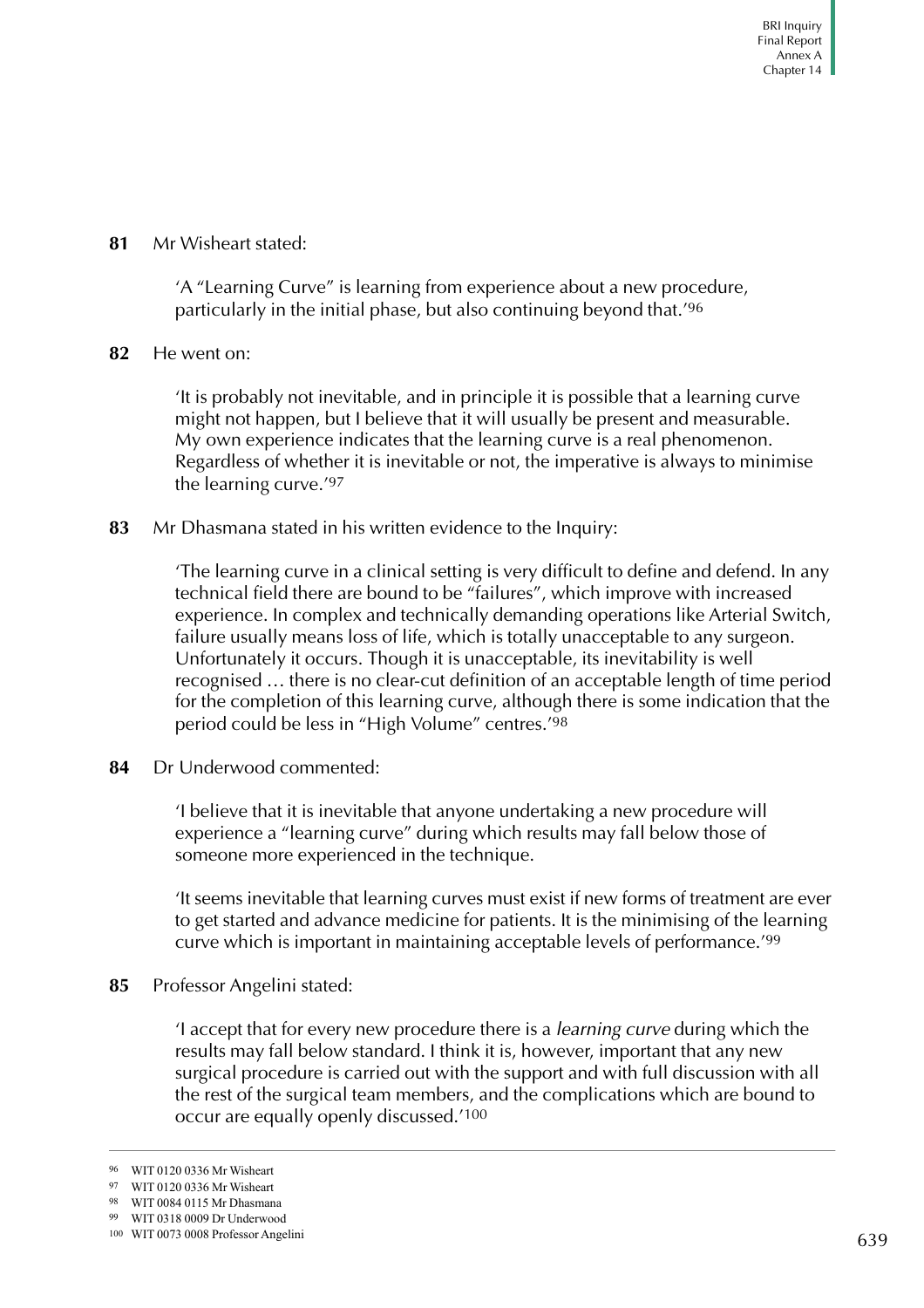**86** Mr Jaroslav Stark, consultant paediatric cardiothoracic surgeon and a member of the Inquiry's Expert Group, described 'the learning curve' as an experimental period in the development of a procedure:

'… all the new operations you may in summary call "experiments" because you can not experiment on animals because you do not have the animal model, and even if you had the animal model we are not … allowed to try the operations on animals … So to some extent "experimenting" sounds a harsh word, but I think it was.'101

**87** Professor Sir Kenneth Calman, Chief Medical Officer for England 1991 to 1998, commented:

'If it is an entirely new procedure you are going to pioneer yourself, you are likely to have done some of that in some kind of experimental way beforehand to ensure the outcome is likely to be what you think it will be …'102

**88** Dr Robin Martin, consultant cardiologist, told the Inquiry:

'… any time you make a treatment strategy there is a risk of a learning curve, a change in outcome for that group … What you are dealing with here still is a relatively small group of patients compared with [the] rest of our throughput … You see fluctuations in different groups at any one time. That makes it I think always difficult for us to analyse exactly what is happening with individual [small] groups of patients.'103

## **Managing the 'learning curve'104**

**89** Dr Underwood stated in her written evidence to the Inquiry:

'I believe it may be possible to shorten a learning curve by good theoretical knowledge of the new procedure, observing others with experience, training alongside others and then working with decreasing supervision by the experienced operator, in the same way that a trainee learns new skills.'105

<sup>101</sup> T50 p. 12 Mr Stark

<sup>102</sup> T66 p. 64 Professor Sir Kenneth Calman

<sup>103</sup> T76 p. 143–4 Dr Martin

<sup>104</sup> Mr Barry Jackson, President of the Royal College of Surgeons of England, told the Inquiry that the Royal Colleges have since sought to respond to the issue of the 'learning curve' through a system called SERNIP, the Safety and Efficacy Register, New Interventional Procedures, introduced in 1996. Mr Jackson explained how SERNIP functioned: 'New techniques should be referred to this new body, SERNIP, for a careful assessment as to whether or not this was a technique that could be recommended to Trusts and purchasers for widespread implementation, or whether it needed further refinement, proper controlled trial assessment, or whether it was found wanting.' See T28 p. 104–5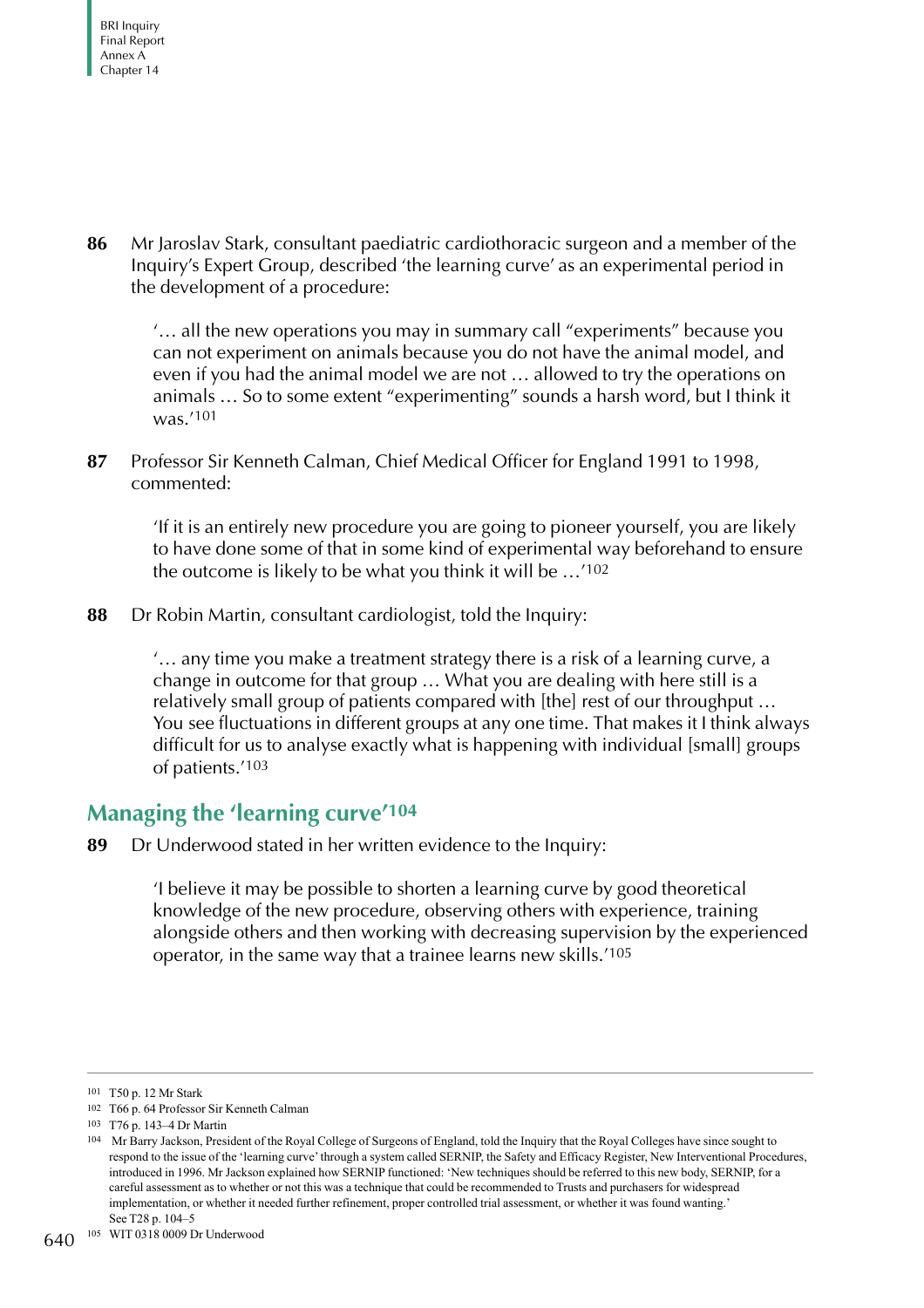- **90** Mr Wisheart, in his written evidence to the Inquiry, suggested that the following steps could be taken:
	- 'Private preparation which includes reading, attending meetings, courses etc.
	- 'Visiting centres of "excellence" and observing there.
	- 'Visiting centres of "excellence" and having an opportunity to assist the experienced surgeon at an operation.
	- 'Attending workshops dedicated to promoting technical proficiency in specific procedures.
	- 'Inviting experts to operate or assist the surgeon in his own centre.<sup>'106</sup>
- **91** He went on:

'… it will always be a different experience when a surgeon does an operation for himself for the first time.'107

**92** Professor Angelini explained, in his written evidence to the Inquiry, how he approached a new procedure:

> 'Any time I have embarked on a new surgical procedure, and this has happened on several occasions since 1992, I usually have gone to visit centres where those procedures were carried out, and subsequently have invited the expert(s) to Bristol to help me with the surgery. This has often been with regard to both surgical and anaesthetic expertise.'108

**93** Professor Sir Kenneth Calman told the Inquiry of his experience:

'I was involved surgically, for about eight years, mainly on transplantation and vascular surgery. During that process, the senior consultant I worked with took a year out to go and work in the United States on liver transplantation. He would not have done a liver transplant on his own in this country without a year's experience with one of the most outstanding liver transplant surgeons in the world. That would be the way he would deal with an entirely new procedure: he would normally go somewhere where they are doing it and learn how it is done, come back with the skills and expertise and build up a team.'109

<sup>106</sup> WIT 0120 0341 Mr Wisheart

<sup>107</sup> WIT 0120 0341 Mr Wisheart

<sup>108</sup> WIT 0073 0008 Professor Angelini

<sup>109</sup> T66 p. 63–4 Professor Sir Kenneth Calman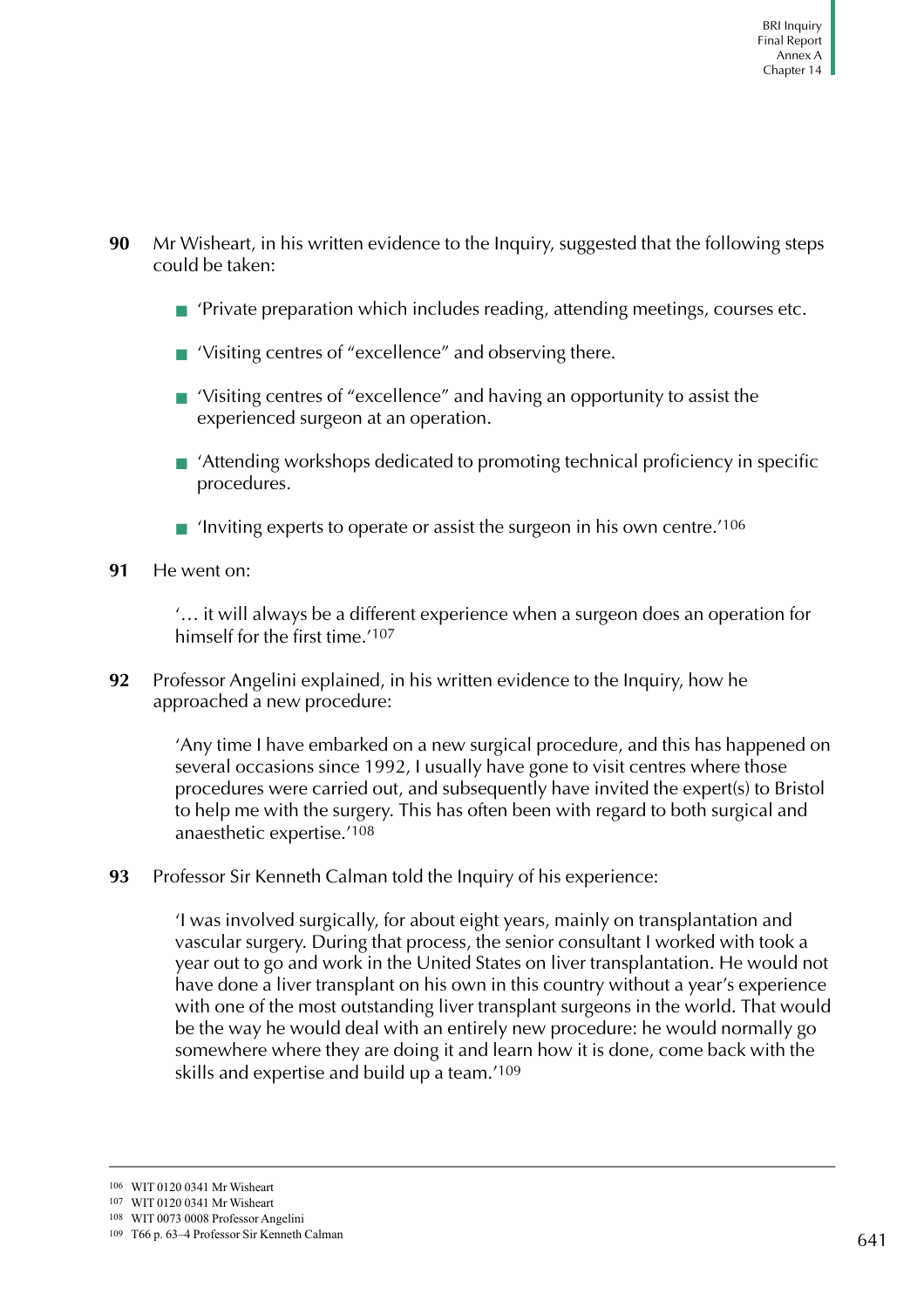**94** Sir Barry Jackson discussed the extent to which there were formal requirements to be followed, in the following exchange:

'Q. … what would be the expectations as to the practical steps that had to be taken before a person could be confident or reasonably confident that actually they would not be harming their patient if they embarked on something relatively new?

'A. There was nothing laid down about this. It was not formalised. It was up to an individual surgeon to take what steps they considered necessary to enable them to carry out that operation with a clear conscience.

'Q. So perhaps there might be a range of steps available to them. The obvious one would be to review the literature to make sure they were familiar at least in theory with the steps that needed to be taken in performing this new technique. That presumably is something that everybody would have been aiming to do during the period with which we are concerned?

'A. Yes, well, without either reading the literature, reading the technique in an article … or seeing a video, and videos were widely used at this time, or having seen the operation in somebody else's operating theatre when visiting another surgeon, I do not think any surgeon would embark on a new operation without one or other of those steps being taken before they put, as we say in the trade, knife to skin.

'Q. If the first level would be reviewing the literature, the second might be viewing a video; the third step that one might perhaps take would be to visit another centre and watch a colleague perform the procedure.

'How common would that have been as a method of informing oneself across the …

'A. I think it would have been less common than reading and watching videos, but I cannot quantify it.'110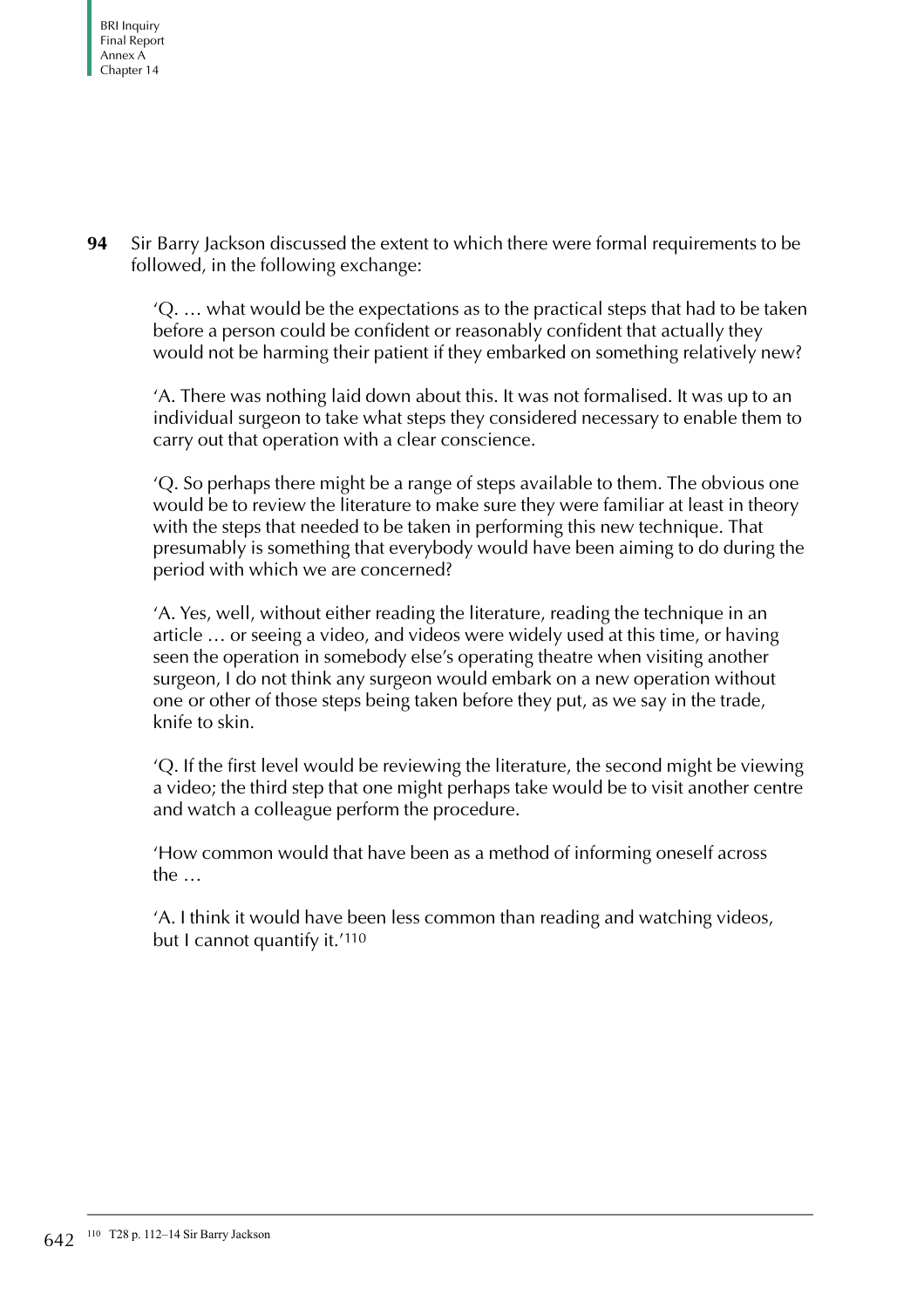#### **95** In his paper 'Avoiding the Learning Curve', Mr Dussek recommended:

'Surgeons should not be performing operations until they are competent to do so at an accepted general level of risk.

'Every surgeon should feel confident that he has the necessary education and experience to perform a new operation skilfully and that this skill should extend where necessary to the peri-operative management.

'Funding must be available for surgeons to attend the necessary training courses …

'The best way of learning a new procedure is to be taught by an established expert. Therefore facilities must exist whereby visiting consultants can be given honorary contracts with the minimum of fuss. The arrangements for recognised experts from overseas need to be simplified so that they can come at short notice. Possibly the GMC should keep a computerised register of consultants who would be recognised to train in other hospitals.

'Consultants must relinquish a historical reluctance to ask other consultants to help. With the emergence of the new "Calman trainees"111 with possibly less surgical experience than their predecessors this is going to be of increasing importance.'112

## **Retraining**

**96** Mr Wisheart stated in his written evidence to the Inquiry:

'The concept of "Re-training as routine" was not established during the period [of the Inquiry's Terms of Reference]. The routine was the continuous learning which was needed to maintain one's knowledge and skill and keep abreast of new thinking, understanding and development. This was done through the reading of journals, the attendance at meetings and courses and regular dialogue and interchange with colleagues both junior and senior. In the latter part of the period this would have become finalised under the label of Continuing Medical Education.'113

**97** He told the Inquiry that "retraining" carried connotations which were punitive in nature, although there is more acceptance now of the idea of undertaking retraining. Mr Wisheart went on to say that 'It was the philosophy of the team to consider together areas where there was room for improvement … Mr Dhasmana, on his own initiative, sought re-training in the neo-natal switch operation in 1992–1993.'114

<sup>111</sup> *'Hospital Doctors – Training for the Future, The Report of the Working Group on Specialist Medical Training'*, DoH 1993

<sup>112</sup> SCS 0003 0005 Mr Dussek

<sup>113</sup> WIT 0120 0327 Mr Wisheart

<sup>114</sup> WIT 0120 0328 Mr Wisheart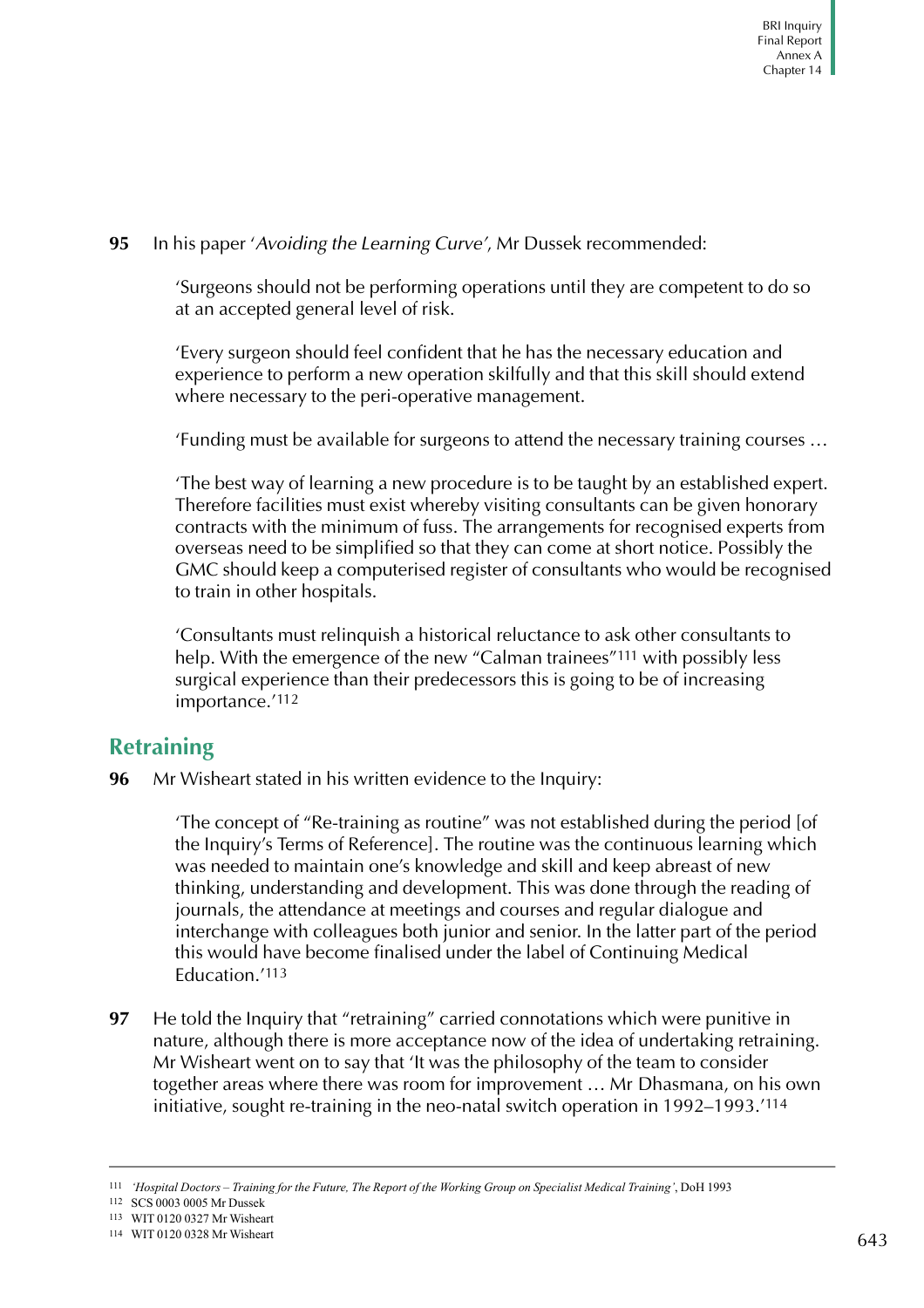**98** Professor Marc de Leval, consultant paediatric cardiac surgeon, Great Ormond Street, commented:

'I have never found the definition of retraining. I have used the word in my paper on the "Cluster of Failures", and I still do not know what it means. Obviously retraining may indicate training to understand or try to pick up some technical details of a procedure or the management of the perfusion, the bypass, so I think that if you are facing failures, by definition you do not know exactly where the figure arises from. I think as surgeons we have a tendency, at least most of us, to incriminate the skill or the actual technical performance of the procedure, which I think is very shortsighted. We all make the mistake. So I think when you have a problem, you are in the dark and it is very difficult to decide whether it is appropriate, not knowing exactly what the cause of the failure was, and, for example in my own experience, I decided to retrain by doing the same, going to see Bill Brawn and having him to help me to do one or two Switches, and I believed, when I started to do the Switches myself, that I had learned some technical tricks.

'Five years later, I had realised that the way I do the Switches is the way I did them before my "Cluster of Failures", not the way I learned it, and I am convinced that my retraining has given me back the confidence that I had lost and I think this is the most important point, to reach a state of mental readiness which is such that you cannot proceed with confidence and you have to regain it.'115

## **The Arterial Switch procedure**

- The 'learning curve' and the Arterial Switch procedure
- **99** Mr Wisheart stated:

'I believe that the reality of the learning curve may be illustrated by the evolution of surgery for transposition of the Great Arteries in this country … in the late 80s and the very early 90s it was generally understood and accepted that when a unit introduced the Arterial Switch operation for neonates there would initially be a period of disappointing results.'116

**100** Professor de Leval told the Inquiry:

'In the early 1980s we were balancing the early and the late risks, and one of the questions was, what kind of lower [sic] risk can you afford, assuming that the longterm results will be better? I do not think that question has been answered. The acute problem was the decision to deal with the learning curve. When we started the Switch operation, those who had started before us started with a mortality of — I mean, the person I am quoting is Jan Quaegebeur, who has become a master of the Switch, who started with a mortality of 25 per cent.

115 T60 p. 50 Professor de Leval 116 WIT 0120 0337 – 0338 Mr Wisheart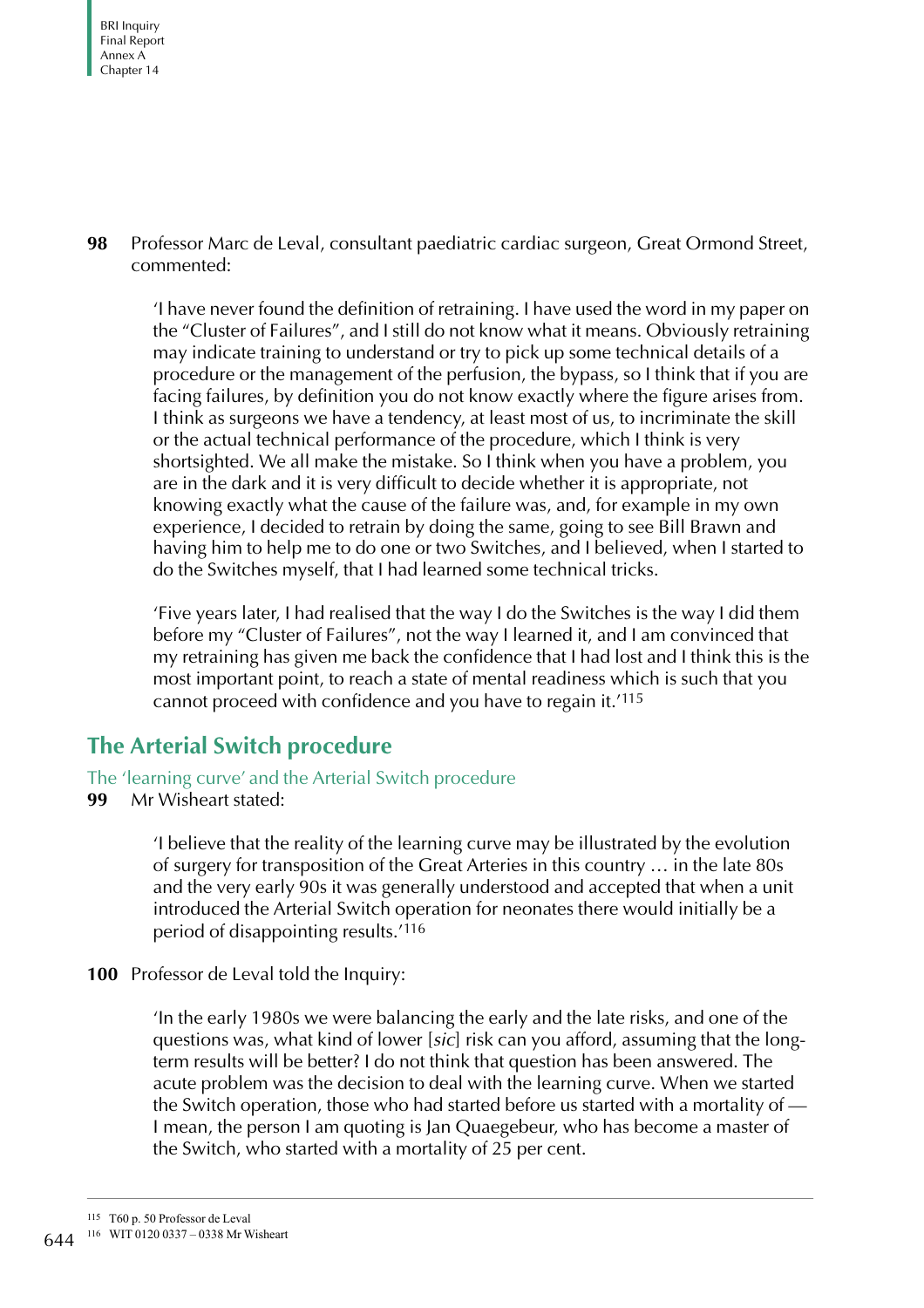'… which, within a few years, came down to below 10 [per cent] and now, in his results, is probably about 2 or 3 per cent.'117

#### **101** Mr Dhasmana told the Inquiry that his technique was derived:

'Mainly from Great Ormond Street but that was the same technique as you would be seeing in the books and by that time books had started really printing it out in the same way and also almost all publications at that time would come with techniques how to really do … this was also a similar technique with Mr [now Professor] Yacoub, published in 1980. A similar technique was by Dr Jatene from Brazil in 1977/1978. So technique was there, I just took it on. It is not a new technique, I did not use any new technique.'118

**102** Mr Dhasmana was asked about referring a patient elsewhere for a Switch operation rather than operating himself, in the following exchange:

'Q. If you had thought about it, you might have seen perhaps that because of the consequences of the learning curve … that someone who had experience in the operations might well succeed in a difficult condition in the case of a patient who in your hands at the start might not survive the operation because of the underlying problems that the child suffered from and because of the lack of experience of the Unit; did you think of that and express that at all?

'A. Again we had that problem. We are talking in 1999 about the problem as was being seen in 1986 to 1988. I have already mentioned … when you start as a consultant paediatric cardiac surgeon, a lot of operations you are doing for the first time.

'So you could really take that analogy to all those operations when you are starting, you know right in the beginning. You know if somebody else could have operated on, I wish that was possible and I wished nobody … has to operate on somebody for the first time but unfortunately that was the practice at that time and I was just keeping up with the practice.

'Q. Does it follow that, if you had thought about it, you might have said to yourself, "There is Mr Sethia in Birmingham (or whoever) by 1988; that there are experienced surgeons elsewhere in the country dealing with this sort of operation; that if I take the first ten cases that come to me and if they are operated on by him or by somebody else then more of those children will live than if I carry out the operation myself". If you had thought about that, one of the consequences nowadays might be to transfer the child to another centre so that the operation can take place for the benefit of the child in that other centre, might it not?

<sup>117</sup> T50 p. 10 Professor de Leval

<sup>118</sup> T84 p. 64 Mr Dhasmana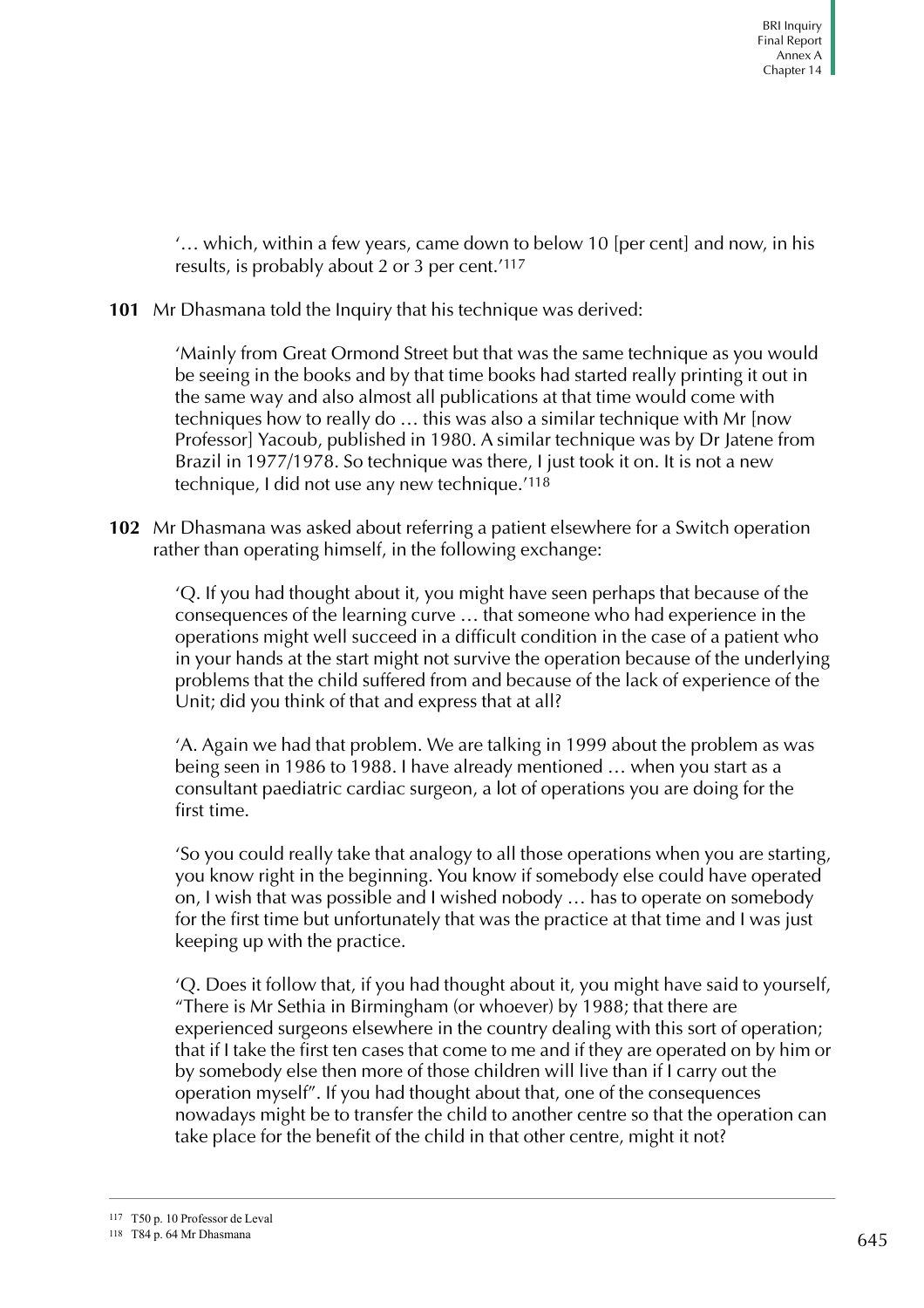'A. That is the case in the 1990s, yes, but that was not the case in 1988.

'Q. It is a consequence of what you are saying that a deliberate decision was taken within the unit by the unit as a whole to carry out or begin a series of operations which would lead to the death of children in Bristol who would not necessarily die elsewhere; that is the consequence of the decision that was taken, is it not?

'A. Whenever you are put on any complex case anywhere there is always that possibility that the child could survive elsewhere, how do you know whether he is going to survive here or there unless you have got very clear guidelines? Unfortunately at that time there were no clear guidelines so almost every surgeon was really doing the best available practice at that time and this is the reason you have a whole team to decide on.'119

**103** Mr Dhasmana told the Inquiry that when he commenced the Arterial Switch programme at Bristol he anticipated that:

'… mortality would be higher than what you could achieve a few years later.'120

#### The Arterial Switch programme at Bristol

**104** The Arterial Switch programme for non-neonates was introduced at Bristol by Mr Dhasmana in 1988. He stated:

'By 1988 this was a well-established procedure for the treatment of Transposition of the Great Arteries in the USA, Australia and a few centres in Europe. I was aware that a few centres in the UK, like GOS [Great Ormond Street], Harefield and Brompton, were using this technique in older children with TGA and VSD.'121

- **105** After discussion with colleagues in Bristol, Mr Dhasmana stated that he decided to start the Arterial Switch procedure given that:
	- $\blacksquare$  'I was familiar with the operation as I had assisted and looked quite a few [sic] of these patients operated on at the GOS, London during my term as Senior Registrar during 1982–1983.
	- 'I had kept myself well informed with developments in this field, having attended various courses, reviews of cine-films and read available published literature, giving details of techniques and various types of coronary arterial abnormality in this condition.
	- <sup>'</sup>I considered myself experienced enough to deal with major operation[s] in this condition.

<sup>119</sup> T84 p. 58–60 Mr Dhasmana

<sup>120</sup> T84 p. 51 Mr Dhasmana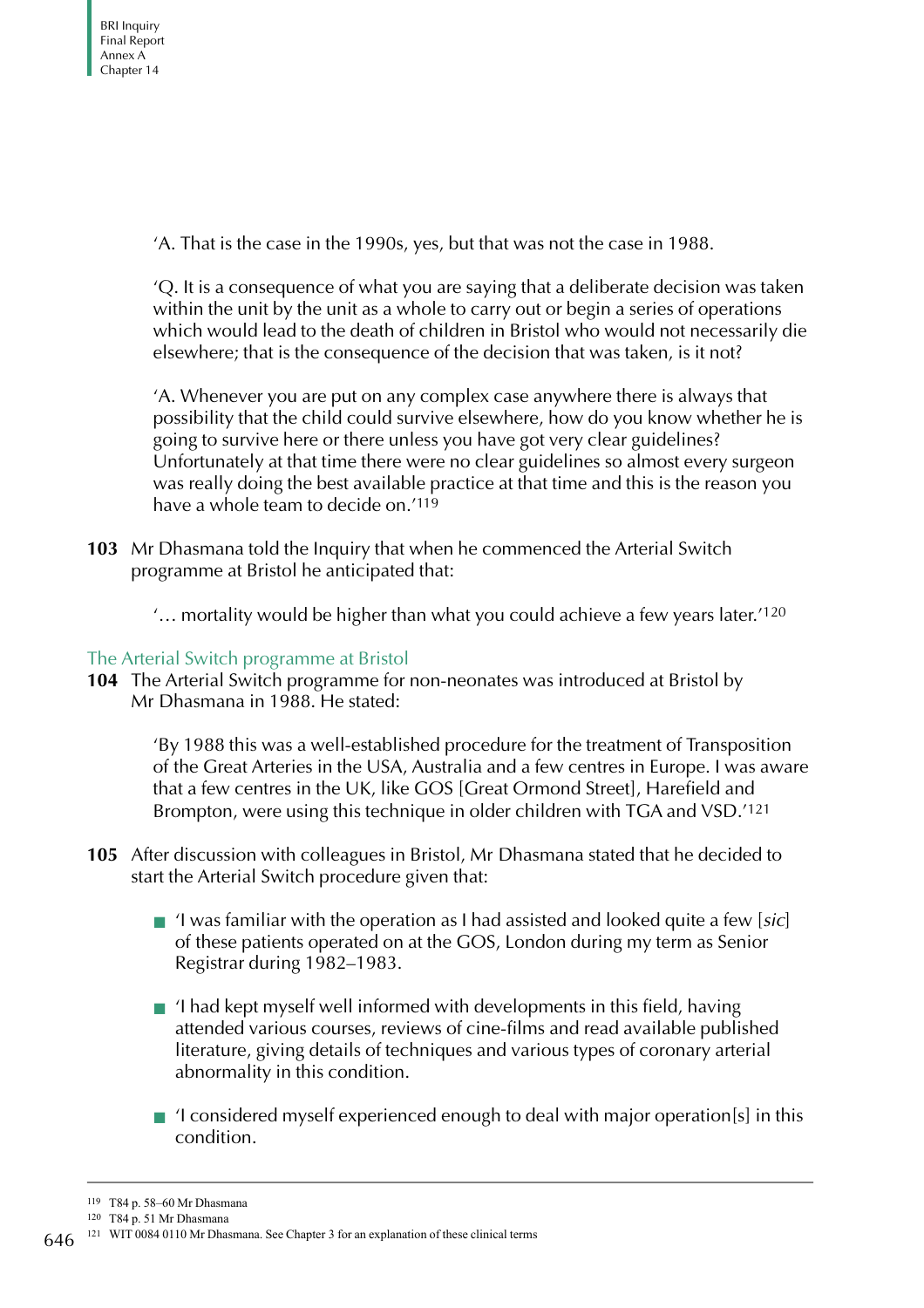- 1 was already using micro-vascular surgical techniques in dealing with coronary artery anastomosis in adult patients.
- 'and, most importantly, I believed that anatomical repair by Arterial Switch was the right treatment for this condition in the long run, even though the conventional operation by Sennings repair carried lower mortality this procedure was only a physiological repair with uncertain long-term prognosis.'122

#### **106** Mr Dhasmana went on:

'Though there was a gap of about 5 years since the last operation, I had kept up to date on developments by attending courses and reading the literature available from various publications I was receiving. I believed that I followed the usual practice prevalent at that time, when embarking on a new procedure. I discussed the plan amongst colleagues … and appeared to have their support. Dr Martin joined the cardiology team during the early part of this programme, in 1988, and provided necessary advice and help, as he had been closely involved with the Arterial Switch programme at the Harefield hospital. He also gave me a copy of a section of Dr Quaegebeur's thesis on the subject, which proved very helpful.'123

**107** Mr Dhasmana stated that Dr Sally Masey:

'… was the only anaesthetist capable of helping me with this programme … I believe she had experience of Arterial Switch operations during the period of her training at Brompton…'124

#### **108** Mr Wisheart stated:

'The early results of the non neonatal switch operation were disappointing in that they were less good than the results at centres where the procedure was established at that time.'125

**109** In January 1992, Mr Dhasmana started the Arterial Switch programme for neonates:

'… there were still no guidelines, or procedures for developing new operations, or for making major changes. However, more information from various publications and courses were becoming available on the subject i.e. Arterial Switches.'126

<sup>122</sup> WIT 0084 0110 Mr Dhasmana

<sup>123</sup> WIT 0084 0110 Mr Dhasmana

<sup>124</sup> WIT 0084 0111 Mr Dhasmana

<sup>125</sup> WIT 0120 0352 Mr Wisheart

<sup>126</sup> WIT 0084 0112 Mr Dhasmana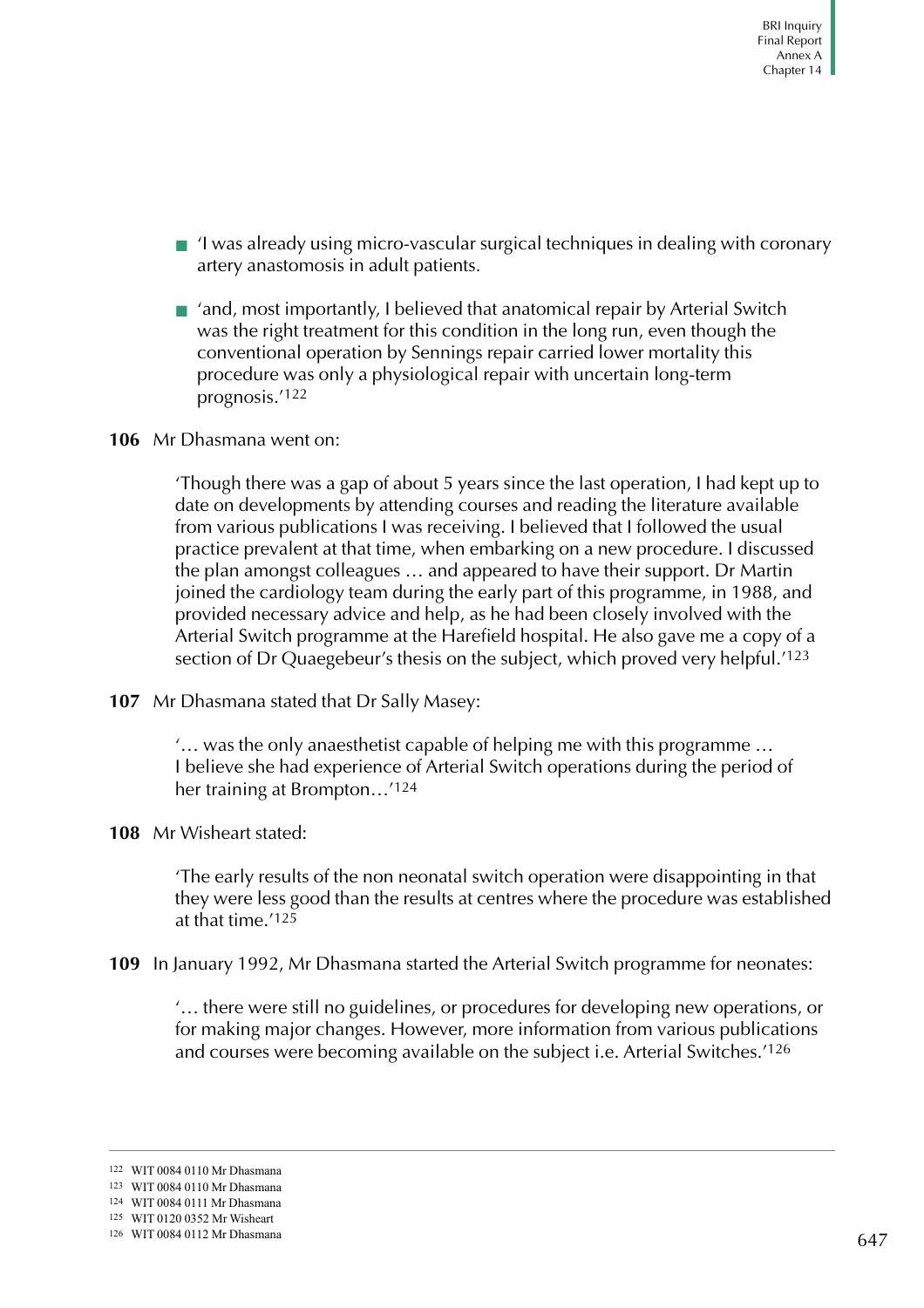**110** Mr Dhasmana stated that it was decided to proceed with the neonatal programme after a review of the 14 Switch operations carried out before mid-January 1992:

'It was felt that technical competence had been achieved and that anaesthetists, cardiologists, perfusionists and nurse teams had gained enough experience. Therefore all members of the team agreed, that the procedure had proved successful in the group of older switches … Therefore, after consideration of all the issues, in the same way as in 1988, i.e. discussion with cardiologists and anaesthetists, it was agreed to develop this operative procedure with the neonate group.'127

- **111** In the neonatal Switch programme in the period up to September 1992 all five children died.128
- **112** Mr Wisheart stated:

'Evaluation of the disappointing results for this operation was made difficult because in addition to the expectation of the learning curve, the situation was confused further by the occurrence of a number of significant additional risk factors in either four or five of the nine neonatal switch patients who died …

'There were a significant number of patients with additional abnormalities in this small series so that the real cause of death remains a matter of debate.'129

**113** Dr Martin was asked:

'Q. Was there at this stage anything in the way of what you would see as a learning curve taking place at Bristol?

'A. Certainly we looked at the first few cases and looked to see if there were any lessons there. Now whether that constitutes the learning curve or not I think it is very difficult to say. I think if you look, you know, just looking at the individual cases there were, the first case there was an unsuspected Coarctation of the Aorta130 which we felt was a contributing factor.

'The second case, there were problems with thrombosis and infection and we were concerned there may be other factors that were important, if you like, other than the surgical expertise of doing the operation.

<sup>127</sup> WIT 0084 0112 Mr Dhasmana

<sup>128</sup> UBHT 0054 0081 'Neonatal Switches'

<sup>129</sup> WIT 0120 0352 Mr Wisheart; Mr Wisheart is referring to the series, not just the period up to September 1992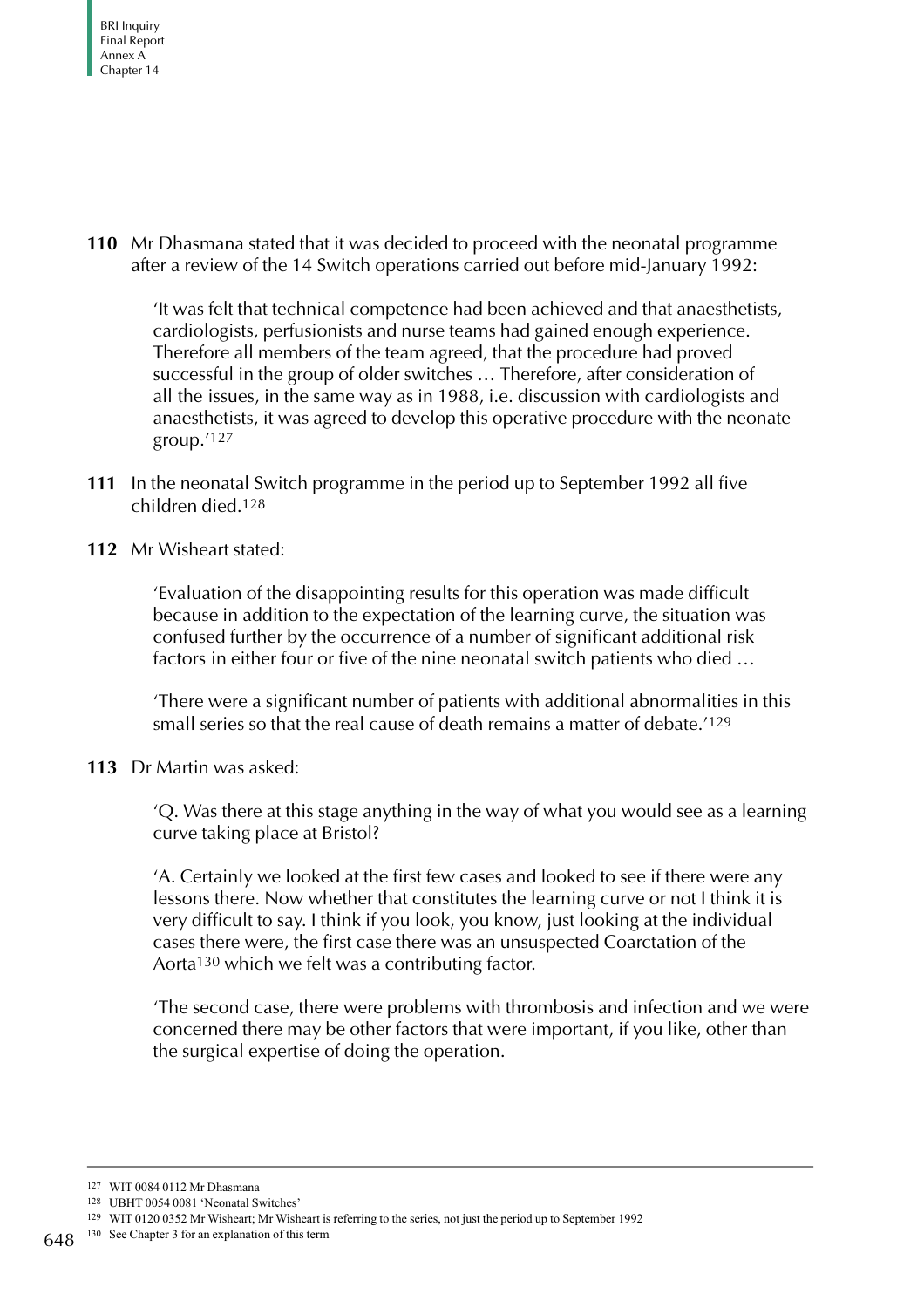'So I think we looked at these cases individually. If we found what we thought was a reasonable reason for that patient's death then, if you like, that colours your view as to whether it is appropriate to carry on later.

'Q. I think the question I asked was whether you thought there was something of a learning curve or not. Did you?

'A. I think we thought that possibly was part of our learning curve, yes.'131

### **Mr Dhasmana's visits to Mr Brawn in Birmingham**

**114** Mr Dhasmana stated that he halted the programme and sought help from outside Bristol:

'As I could not get any advice locally, I talked to my fellow surgical and cardiological colleagues during a BPCA [British Paediatric Cardiac Association] meeting held at Birmingham in November 1992. A cardiologist from the GOS Hospital, London, told me of problems Mr de Leval had experienced with neonatal switches on his most recent 7 or 8 patients, and that Mr Brawn had helped him to rectify the problem. I was therefore advised to seek Mr Brawn's help in this matter. I met Mr Brawn, at the same meeting, and he was very receptive, advising me to visit him in Birmingham when he was operating on the next neonatal switch. I did invite him to Bristol and help me with the operation, to which he politely declined.'132

**115** Asked why he chose Mr Brawn, Mr Dhasmana told the Inquiry:

'It was not Birmingham I went to initially, it was the BPCA meeting at Birmingham in November 1992, which I was attending as a member. There I met a lot of my other colleagues, both cardiologists and paediatric surgeons and I discussed my problem with them, and one of the paediatric cardiologists from the Great Ormond Street Hospital then told me that they had a similar problem at Great Ormond Street Hospital and Mr Brawn was able to help really and "It would be a good thing if you talked to Mr Brawn". It so happened Mr Brawn was also attending the meeting, so I talked to Mr Brawn and also Mr Sethia. So it was following that meeting that I decided to go to Birmingham.'133

**116** Dr Masey, who accompanied Mr Dhasmana, said that the reason for the visit was that:

'A programme to perform neonatal Switch procedures had started in 1992 and the results had been uniformly poor, so it was felt that some form of retraining was required in order to see whether we could proceed with this particular procedure.'134

<sup>131</sup> T76 p. 140–1 Dr Martin

<sup>132</sup> WIT 0084 0112 Mr Dhasmana

<sup>133</sup> T85 p. 3 Mr Dhasmana

<sup>134</sup> T74 p. 87 Dr Masey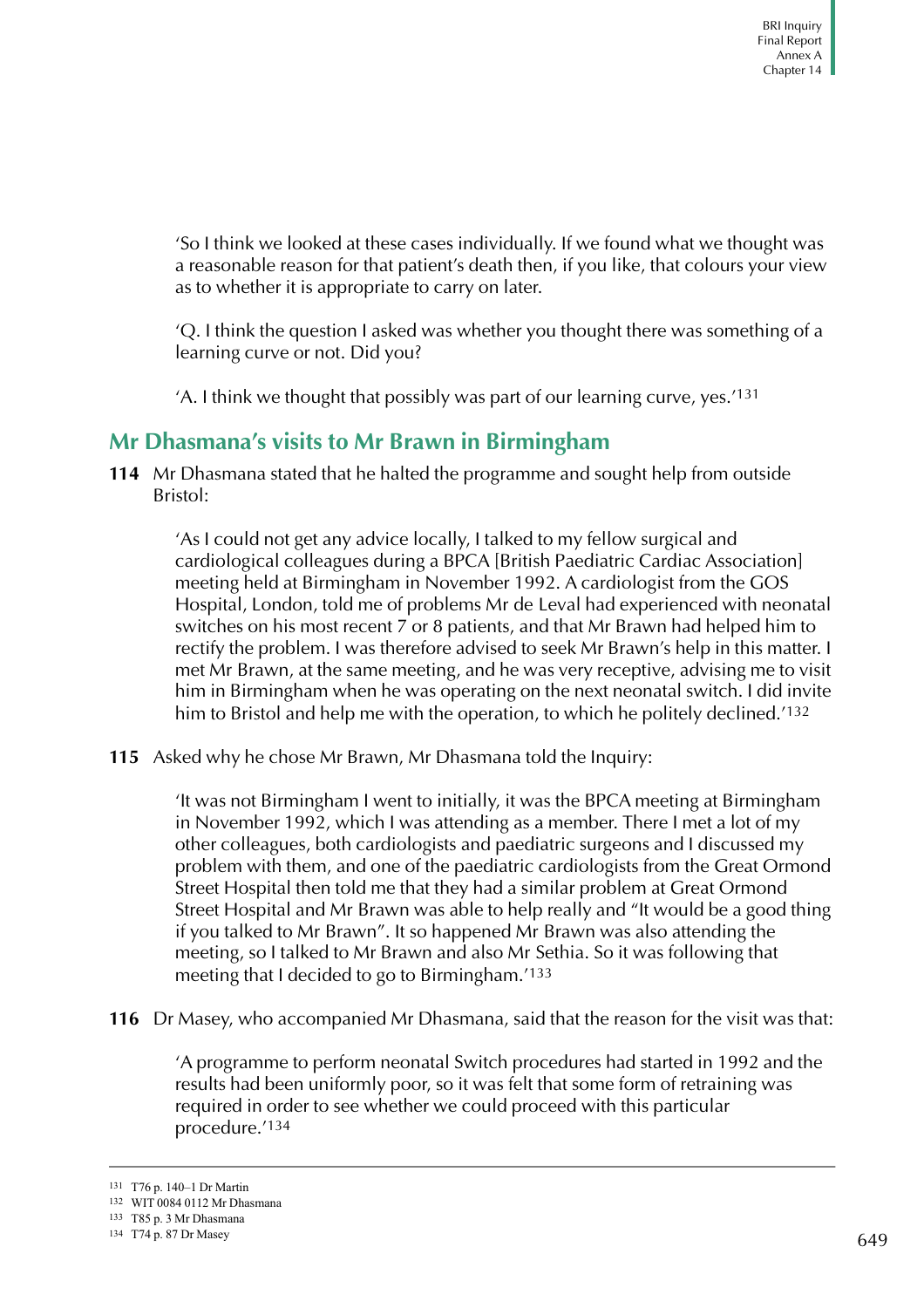**117** Mr Dhasmana and Dr Masey visited Birmingham in December 1992 in order to observe Mr Brawn at work. The operation was recorded on video and Mr Dhasmana kept a copy. Mr Dhasmana stated:

'I was particularly impressed with the organisation. As a result of this I arranged for theatre nurses and other perfusionists to visit and learn the workings of the Birmingham set-up … I believe that the whole team received further training as a result of these visits.'135

**118** Dr Masey described Mr Dhasmana:

'He came back on the train and he was extremely enthusiastic about what he had seen and what he had been able to talk through with Mr Brawn, and felt very encouraged by what he had seen in relation to how he felt he would go forward with the neonatal Switches that he was going to be operating on.<sup>'136</sup>

**119** On his return, Mr Dhasmana stated that he:

'… discussed proposed changes in the technique, set-up, pre- and post-operative management, with anaesthetists, cardiologists and nurses. They agreed to make the changes and to re-start the neonatal Switch programme … On the table I made various changes in technique, for example reductions in cross clamp and by pass time, as observed during Mr Brawn's neonatal operation, and from studying the video recording … Nurses were involved with operations. These changes resulted in an observable improvement, with the next two patients surviving the operation. Although the third patient died the fourth survived resulting in optimism in the Unit.'137

- **120** The neonatal programme was recommenced. Six operations were carried out. Patients one, two and four survived. After the death of the sixth patient, Mr Dhasmana halted the programme and again visited Mr Brawn in Birmingham.
- **121** Mr Dhasmana told the Inquiry:

'I lost two patients in succession and both of these patients had normal coronary arteries, so in a way, that raised doubt again in my mind that here I was, I did two successful operations, the third did not make it, but it was a highly abnormal coronary artery and probably could be explained in any centre. But the next one survived so I am still happy, I have got, you know, out of four, three survivals. And the next two did not, although of course, with one of them we did have evidence of myocardial infarction, but nevertheless, these two did not and they had a normal coronary artery.

<sup>135</sup> WIT 0084 0112 – 0113 Mr Dhasmana

<sup>136</sup> T74 p. 92 Dr Masey

<sup>137</sup> WIT 0084 0113 Mr Dhasmana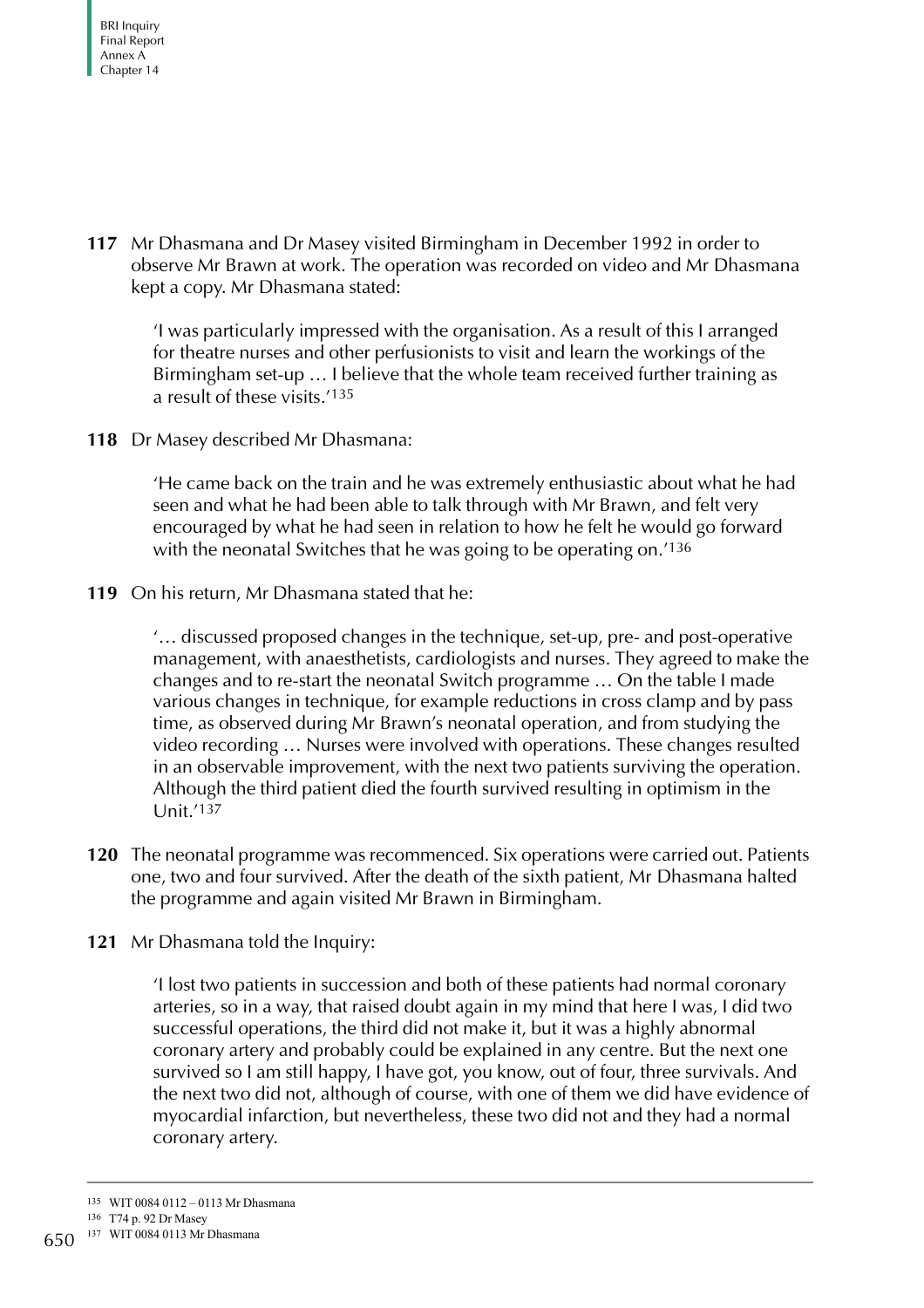'… during this period, between 1992 and this time, July 1993, I had operated on about 7 or 8 older Switches and they all survived. So that is why, really, I was very concerned that something is probably a little different in neonates which I have not still been able to transfer. That is what was quite worrying me.

'I told Dr Joffe that, "I am very sorry, it appears that I will not do any more neonatal switches" … He said, "Well, it so happens that I was going to get in touch with you". I said "What for?" He said "I have got another patient admitted with a similar problem".

'Then I narrated again what happened during the day in theatre and he I think tried to probably comfort me, saying "Let us just wait for the post mortem examination and then we can really …". I said, "Well, I am not taking that next case on …".

'… He said "Well, what should we do?" I said "I tell you. We talk to Birmingham". He said "Well, why do you not do that?" So the next day, I ring Birmingham, I ask for Mr Brawn. It so happened he was nearby … he said "No problem, you know, bring the patient and I will operate here, and I tell you, I have got another patient here, so you will see two patients operated on the same day".'138

**122** Mr Dhasmana recalled:

'I re-visited Birmingham in July 1993 accompanied by Dr Underwood and a patient from Bristol that Mr Brawn had agreed to operate on. We had further discussion on the problem being experienced in the Unit. We returned to Bristol, re-assured and prepared to re-start the programme. The next neonatal patient survived followed by a further fatality and the programme was ended.'139

**123** Dr Underwood accompanied Mr Dhasmana to Birmingham. Dr Masey on her return from Birmingham in 1992, had instituted changes in practice. Dr Underwood told the Inquiry:

'… when I went in the middle of 1993, it was to observe them doing the same thing which Dr Masey had described to me, and I do not remember adding anything different or extra after that particular visit.'140

<sup>138</sup> T85 p. 48–9 Mr Dhasmana

<sup>139</sup> WIT 0084 0113 Mr Dhasmana

<sup>140</sup> T75 p. 99 Dr Underwood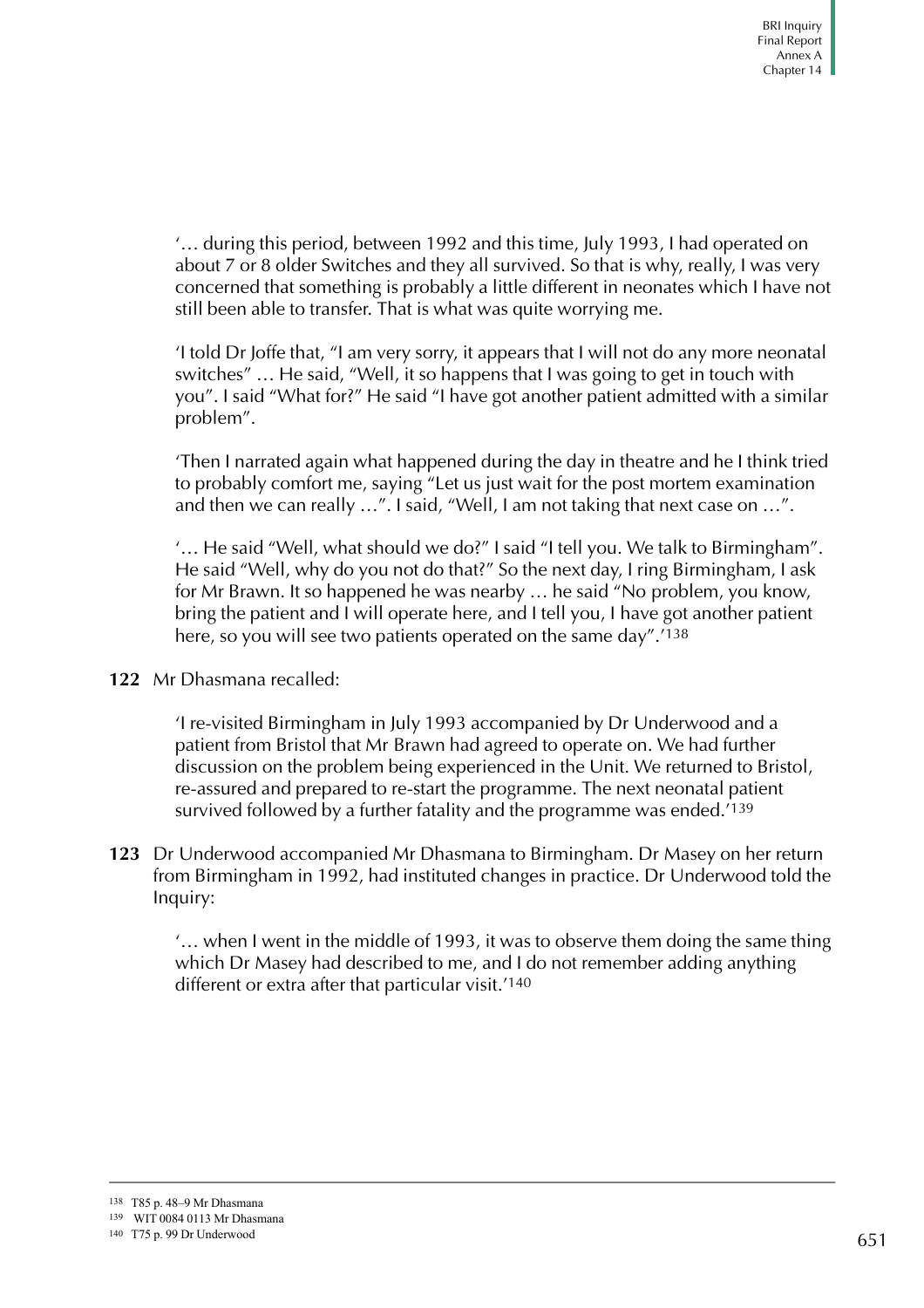

**124** When asked by Counsel to the Inquiry what he expected to discover from a second visit to Birmingham, Mr Dhasmana replied:

'What I noticed over these cases is that somehow, from outside and even when I have gone back in, the coronary artery looked in the right place. There was no obvious kink from outside. So I started asking myself whether what I called at that time the "lie", the way they are lying over the heart, have I got the angulation right, and maybe, technically anastomosis fine, and when you are looking at the post mortem, it looks fine, no problem, but the heart did not work. One of the things with anastomosis I think is the coronary artery, which I think is very important.<sup>'141</sup>

**125** Professor de Leval commented as to whether Mr Dhasmana's visits to Birmingham constituted retraining:

'Whether this is what Mr Dhasmana was looking for, I am not sure. I think that the word "retraining" here might not be appropriate because he had never achieved good results in the Switches, so it was a question of training rather than retraining, which is slightly different, I believe.<sup>'142</sup>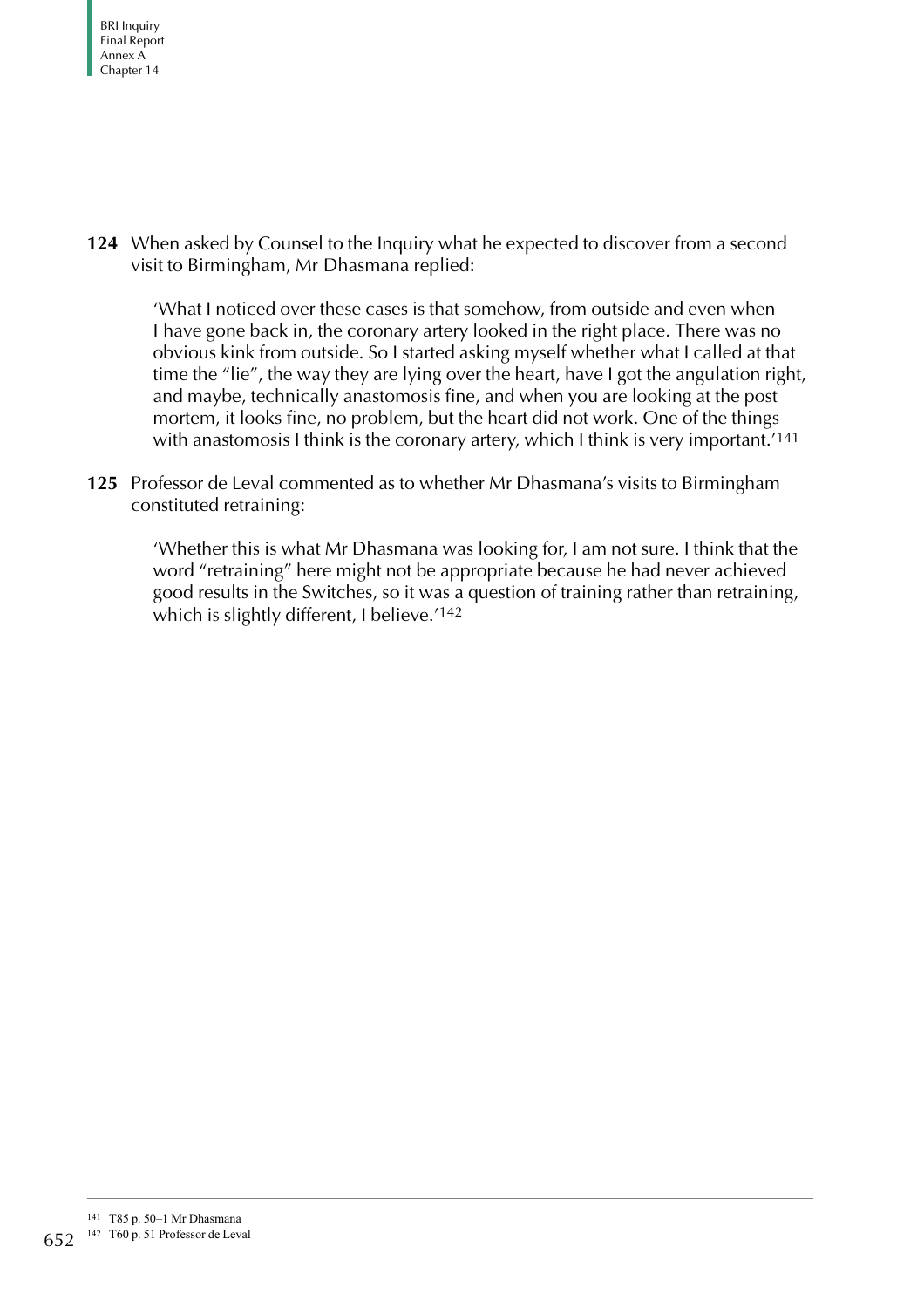# <span id="page-64-0"></span>**Chapter 15 – Post-operative Care**

| The management of post-operative care     | 654 |
|-------------------------------------------|-----|
| Equipment and cleanliness in the ICU      | 660 |
| Role, training and numbers of nurses      | 662 |
| <b>Staffing levels</b>                    | 668 |
| Skill mix                                 | 676 |
| Involvement of clinical staff             | 682 |
| Cardiologists                             | 682 |
| Surgeons                                  | 684 |
| Anaesthetists                             | 686 |
| Intensivists                              | 686 |
| Consistency of approach                   | 689 |
| Communication between the specialties     | 690 |
| Who was in charge of post-operative care? | 694 |
| Involvement of parents                    | 697 |
| Discharge                                 | 698 |
| Post-discharge care                       | 699 |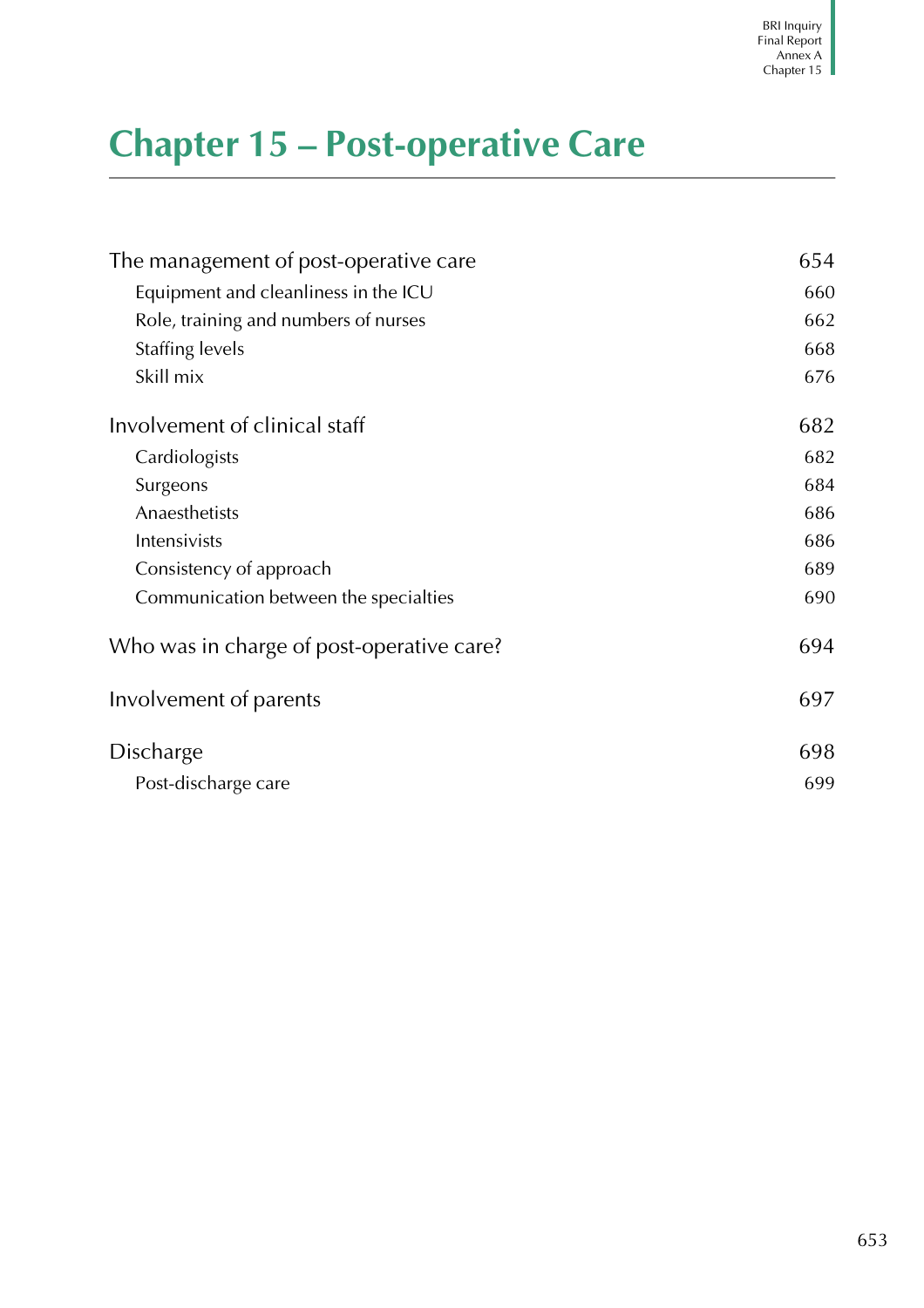## <span id="page-65-0"></span>The management of post-operative care

- **1** After paediatric cardiac surgery at the BRI, the practice was that the consultant anaesthetist<sup>1</sup> accompanied the child back from theatre to the Intensive Care Unit (ICU, also referred to in evidence as ITU) with the theatre nurse. He or she connected the child to the ventilator and ensured that the necessary drugs were being delivered correctly, and gave instructions to the nurse regarding these matters. The consultant surgeon usually arrived 10–15 minutes later2 to discuss the way forward with the anaesthetist, and to make any changes to the continuing care if appropriate.3
- **2** The child was received by the senior ward nurse in charge and the ICU nurse who was to look after the patient, who would be given relevant information about the operation performed, any problems encountered, the present condition, and treatment to be given.4
- **3** Julia Thomas stressed that:

'The children always had one nurse per shift, per 24 hours, to care for them. This was always a senior staff nurse or above and NEVER a nurse in training.'5

If the patient was very ill, then two nurses per shift were required. This was usually where the child required renal support in addition to ventilation and cardiac support.

**4** Mr Roger Baird, consultant general surgeon, described the distance between the cardiac wards and the operating theatre:

'Q. Am I right in thinking that the operating theatre was two floors below the ITU used for cardiac services?

'A. At that time it was. Today they are on the same floor.

'Q. But then?

'A. Then they were two floors apart.

'Q. And access from one to the other by means of a lift?

'A. Yes.

<sup>1</sup> Together with a senior registrar anaesthetist, a Senior House Officer (SHO) surgical team member and a surgical registrar

<sup>2</sup> Unless the child was very ill, in which case they arrived with the child

<sup>3</sup> WIT 0114 0087 Fiona Thomas. Fiona Thomas worked as a nurse on Ward 5 from 1986, became a G grade Sister from 1988, and became Clinical Nurse Manager of Cardiac Surgery from 1992

WIT 0213 0040 Julia Thomas. Julia Thomas was Sister in charge of cardiac surgery, ICU from 1982 to 1988, and Clinical Nurse Manager of the Cardiac Unit from 1988 to 1992. She is now a G grade Sister

 $654$ <sup>5</sup> 5 WIT 0213 0040 Julia Thomas (witness's emphasis)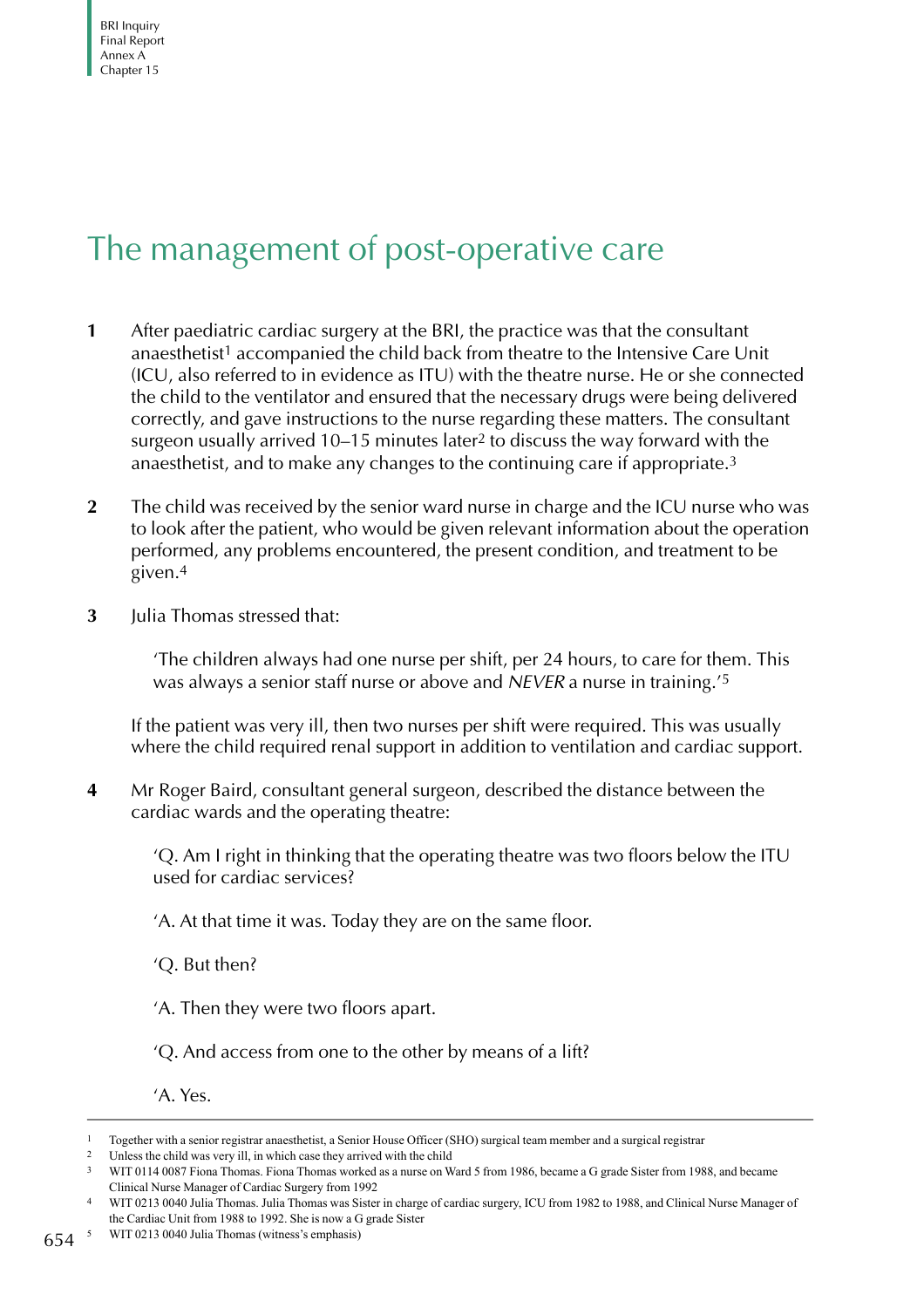'Q. A small lift?

'A. Yes.

'Q. And once one got up to the floor where the Intensive Care Unit was, a distance to be pushed along a corridor before one got to the ICU?

'A. Yes.'6

**5** Dr Susan Underwood, consultant anaesthetist, spoke of the journey from theatre to ICU. She was asked if this compromised the health or safety of patients:

'A. No, I do not think so specifically. I think because we knew that the journey was long and potentially hazardous, we would not embark on it until the patient was quite stable, so that in moving a sick patient from the operating table to the cot or the bed, there may be some instability in a very sick patient, but then you would not move out of the theatre until you had overcome that period and then you would move to the Intensive Care Unit. There was never any pressure to press on with the next patient if the patient was not fit to make the journey, because everybody understood that you must not set out on the journey unless it was going to be made as safe as possible.

'Q. Did you move directly from theatre to the ITU or was there a room immediately outside theatre where you would stabilise the patient after surgery?

'A. No, you would stabilise in the theatre and then move up to the Intensive Care as one journey.'7

**6** Dr Sally Masey, consultant anaesthetist, explained the nature of the surgical and anaesthetic presence in the ICU during the period 1984–1995. Her evidence included this exchange:

'A. During that period there was a resident Senior House Officer in surgery and also a more senior surgeon, Registrar or Senior Registrar level, who was not necessarily resident but would sleep in the hospital if there was considered a reason to be so.

'Q. You say "not necessarily resident". You mean not ordinarily resident; not a fulltime resident Registrar?

'A. He was not expected to be resident. It was not in the contract to be resident.

<sup>6</sup> T29 p. 103 Mr Baird. See Chapter 9 for a diagram showing the departmental relationship at the BRI

<sup>7</sup> T75 p. 15 Dr Underwood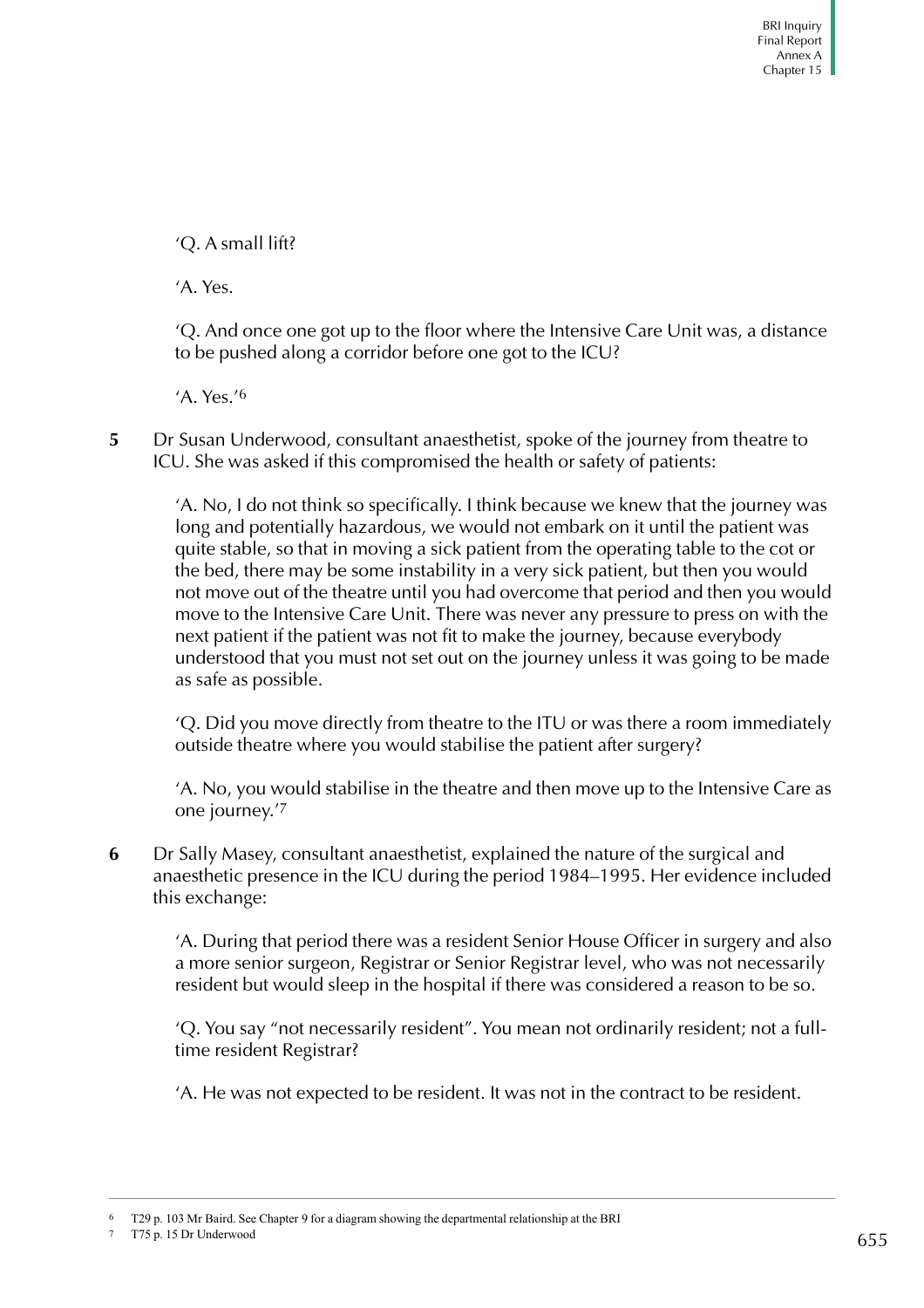'Q. So the usual position would be that the resident Senior House Officer in surgery would be the permanent presence in Intensive Care?

'A. During the whole 24 hours. During the working day there was also an anaesthetist of Registrar or Senior Registrar level who was designated to be on the Intensive Care Unit.

'Q. And at night what was the position for anaesthesia?

'A. At night that Registrar or Senior Registrar was not resident.

'Q. So what was the anaesthetic cover in Intensive Care at night?

'A. The anaesthetic cover was from home both for the trainee anaesthetist and the consultant anaesthetist.

'Q. And so you would have, I imagine, some provision in your contract that you must live within X miles of the hospital, something of that sort?

'A. I believe my contract states a mileage, although I think some contracts now or in certain parts of the country state a time within which one should be able to get into the hospital rather than a mileage.'8

**7** In their report in 1995 Dr Stewart Hunter and Professor Marc de Leval9 commented that:

'The overall post-operative management at the Royal Infirmary appears to be less organised with multiple decision making processes between the surgical Senior Registrar and the SHO who do rounds at 8.00 am, the anaesthetists who see the patients at 9.00 am and the intensivists who work three days a week.'

#### **8** Mr Wisheart commented on this criticism. He told the Inquiry:

'I have to say that I was shocked when I read this, and I did not recognise the Intensive Care Unit that I worked in, and have done for many years. I recognise that everybody did not always, at the first word, agree with everybody else, but nearly always, after proper discussion, agreement would be reached. I actually refrained from any comment – well, pretty well any comment – to anybody on this, until very recently, when I read in the transcripts of these proceedings that this remark was based on the evidence of one person only to Mr de Leval and Dr Hunter. That is the evidence of Fiona Thomas. In fact – I am not really wishing to criticise Mr de Leval or Dr Hunter, because they had a very limited time to carry out their inquiry, but they did state quite clearly that they did not take evidence on this point from

<sup>8</sup> T74 p. 42–3 Dr Masey

<sup>9</sup> PAR1 0008 0118; *'Visit of Cardiac Services Directorate of the United Bristol Healthcare NHS Trust 10 February 1995'*. The visit and the report are dealt with in detail in Chapter 30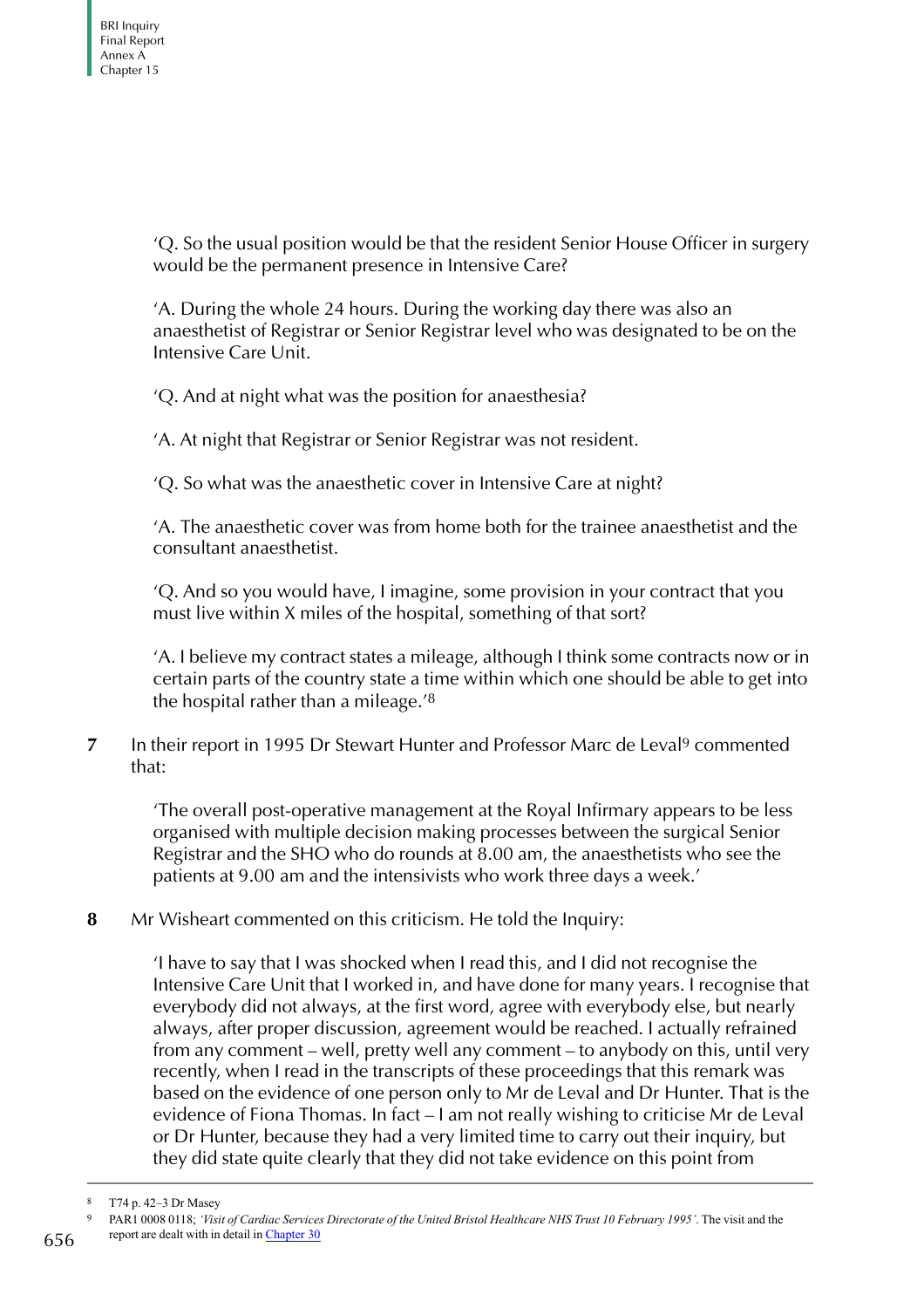anybody else. All I knew was that they had not taken evidence from me on this point, but I did not know who else. So I would simply draw your attention to that. I think that, therefore, this conclusion is not based on canvassing a broad spectrum of opinion.'10

**9** Mr Wisheart confirmed, however, that during the period of the Inquiry's Terms of Reference there was no 'common ward round'11 carried out by the surgeons and the anaesthetists together. He told the Inquiry that the surgical senior registrar and SHO would do their rounds at 8 am, before theatre, in addition to which:

'There would always be a Senior House Officer who was present 24 hours a day, and there would normally be a Surgical Registrar who is not in theatre and who would be available for discussion. And of course, all the consultants are not in theatre at the same time, so some of those would also be available for discussion. I would normally see the case when I came in and that might be 8, 8.30 or 9, depending on whether I had a meeting, so I would normally pick up anything that they had left for me or endorse what they had done or whatever somewhere between 8 and 9 o'clock.'12

**10** Mr Wisheart confirmed that the anaesthetists would do their ward round at 10.30 or 11, at which time a surgical member of staff:

'… would be present on the ward but he might or might not be physically with the anaesthetist doing their ward round; he might well have other things that he felt he had to do. By the same token, the anaesthetic registrar was present in intensive care at 8 o'clock when the surgical team were doing their ward round and would be available for discussion with the surgeons, so that the opportunity to liaise was certainly present.'13

**11** Mr Wisheart was asked whether it was easy to co-ordinate the care in the ICU. He explained that there was:

'… a cardiac surgical Senior Registrar, or Registrar, who are available at all times to intensive care. … the cardiac SHO … was just the person who was there, and indeed, one of his functions stated explicitly in the "red book"14 that has been referred to was to ensure that if somebody came at one time and somebody else came at another time, they would be aware of each other's suggestion and advice in the event that it was not written down. So he was very much a co-ordinator, a person who did things that people more experienced than himself advised him to do, or he helped the more experienced person to do it. Then, of course, the

<sup>10</sup> T93 p. 79 Mr Wisheart

<sup>11</sup> T40 p. 145 Mr Wisheart

<sup>12</sup> T40 p. 144 Mr Wisheart

<sup>13</sup> T40 p. 144–5 Mr Wisheart

<sup>14</sup> UBHT 0152 0008 – 0098; *'Bristol Royal Infirmary Cardiac Surgical Unit – A Notebook for Members of the Team.'* This was last updated in 1988, and was described by Dr Pryn at WIT 0341 0007 as '... a set of guidelines for the management of patients, both adult and children, undergoing cardiac surgery'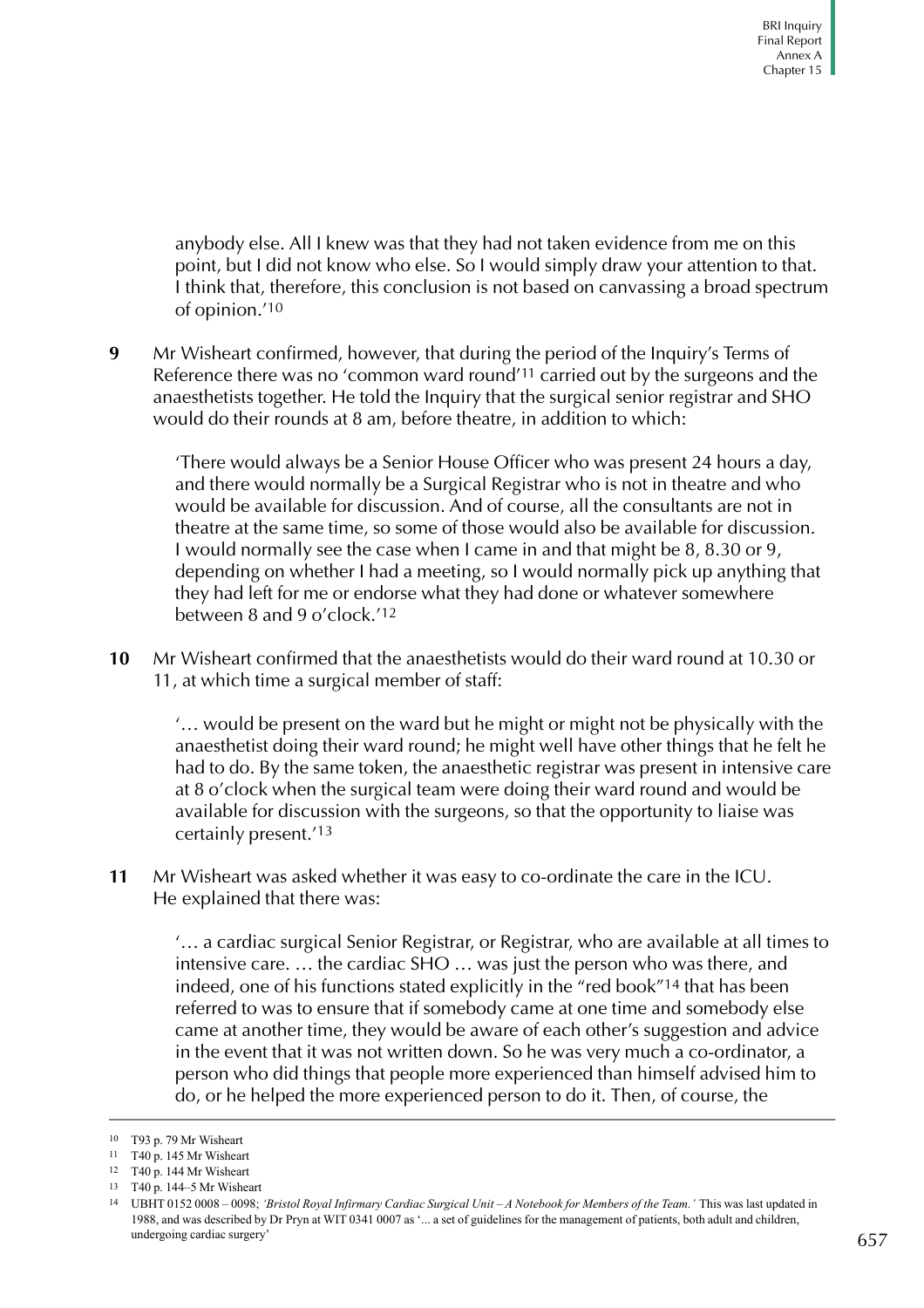consultants involved were actually frequently in intensive care, as operations, outpatients, whatever commitments, permitted. They would be in and out. They were keeping a careful eye and offering their advice, because things change and evolve and it is necessary to do so. So I would regard this as an incomplete picture. I would not claim it was ideal, and the basic reason it was not ideal is that not all of the members of the team were totally committed to either cardiac surgery or paediatric cardiac surgery. Some members of the team had commitments elsewhere, and that was quite a major difficulty, and one of the things we had been seeking to overcome.'15

**12** Mr Dhasmana was asked to comment on evidence he gave to the General Medical Council (GMC)16 in which he had said of the paediatric work being done at Bristol that, having worked in Great Ormond Street, and having seen centres like Chicago and Alabama, he felt that Bristol was 'at a very low, primitive level … either because of the facilities, or theatre, or ITU, or availability of beds'.

He told the Inquiry that these comments related to the position in 1984 and 1985 when he was a senior registrar:

'There was only one surgeon doing the paediatric work, Mr Wisheart, and I thought for a centre to work in that type of facility with one surgeon working — and if I remember it correctly, our ITU was not big enough, really, to accommodate more than one patient – I may be wrong – one paediatric patient at that time. You had to juggle with your adult list to fit in the paediatric cases, and I was uncomfortable with some of the waiting list that some of the children were really going through. ... Maybe "primitive" was a little bit too harsh on Bristol, really. … I would say, if not "primitive", I would say it was at a lower level, really; it was not very high up, even on my scale.'17

**13** Dr Stephen Pryn, consultant anaesthetist and intensivist, told the Inquiry of his overall impressions of the cardiac surgical unit at the BRI when he was appointed as an intensivist in August 1993:

'It was a unit that was often run minute by minute by relatively inexperienced doctors, with their senior cover not being that available, and it was a unit run by trainees who were not used to general intensive care issues, were quite familiar with managing the cardiovascular system, but were relatively poor at integrating that with the other systems, for instance, the respiratory system. … Their background was not in general intensive care.'

<sup>15</sup> T93 p. 81–2 Mr Wisheart

<sup>16</sup> GMC transcript day 42 p. 19 17 T84 p. 18–19 Mr Dhasmana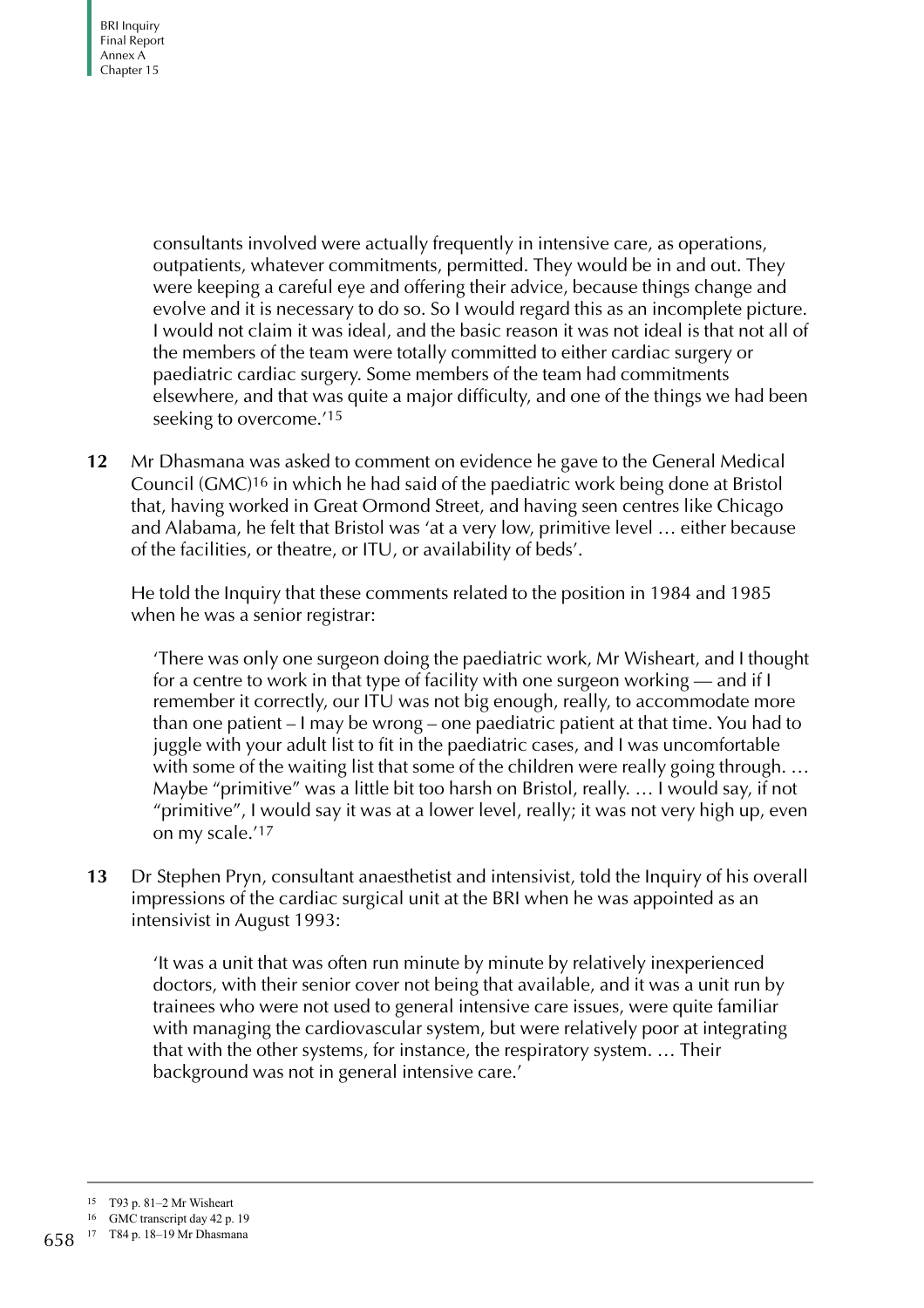He told the Inquiry that he felt that there needed to be more input from a general intensive care background, and that senior cover needed to be more available, and agreed that it was an awareness of this that had fuelled the appointment of himself and of Dr Ian Davies.18

**14** Dr Stephen Bolsin, consultant anaesthetist, was asked whether the situation in ICU ever became so critical that he refused to anaesthetise any more patients because of the problems in ICU. He said:

'I do not think that specific decision was ever made by me, but I think a parallel decision was sometimes made by the surgeons where they would cancel a paediatric case in order to do an adult case because there were already critically ill children on the Intensive Care Unit. Whether that was because there were not enough paediatric nursing staff to go round, or whether it was because they were worried about the human resources and medical resources available, I am not sure.'19

**15** Mr Wisheart suggested that the problems perceived by the Hunter/de Leval report might have been a result of the team increasing in size over time. He said:

'I believe that historically there was close teamwork, and if we went right back to the beginning of the period of this review, in 1984, there were just two anaesthetists working in paediatric cardiac anaesthesia and they, of course, were unable to have the continual presence that the five or six or whatever number of anaesthetists provided in the 1990s. Interestingly, by their personal commitment and a feeling of being a member of the team, it was actually quite easy to co-operate with them, to get their advice, and there was always a clear knowledge of who to go to. It may be that some of what has been reflected to you is a consequence of the team increasing in numbers and the fact that in some areas of work somebody was responsible on Wednesday, but it was somebody else on Thursday and somebody else again on Friday. It is against that background that the surgeons I think felt not less but more of a pressure to maintain a continual interest, and they had to deal with the differing notions that people might have had on Wednesday, Thursday and Friday, and tried to work that into the system. But I do actually still feel – and I do not want any misunderstanding to come from my remarks – that the commitment of the people who provided that service in the 1990s, I mean, by and large was terrific. I did not, myself, sense that there was any lack of a feeling of being on the same team with them in this area in theatre and so forth.'20

<sup>18</sup> T72 p. 20 Dr Pryn

<sup>19</sup> T82 p. 32 Dr Bolsin

<sup>20</sup> T93 p. 95–6 Mr Wisheart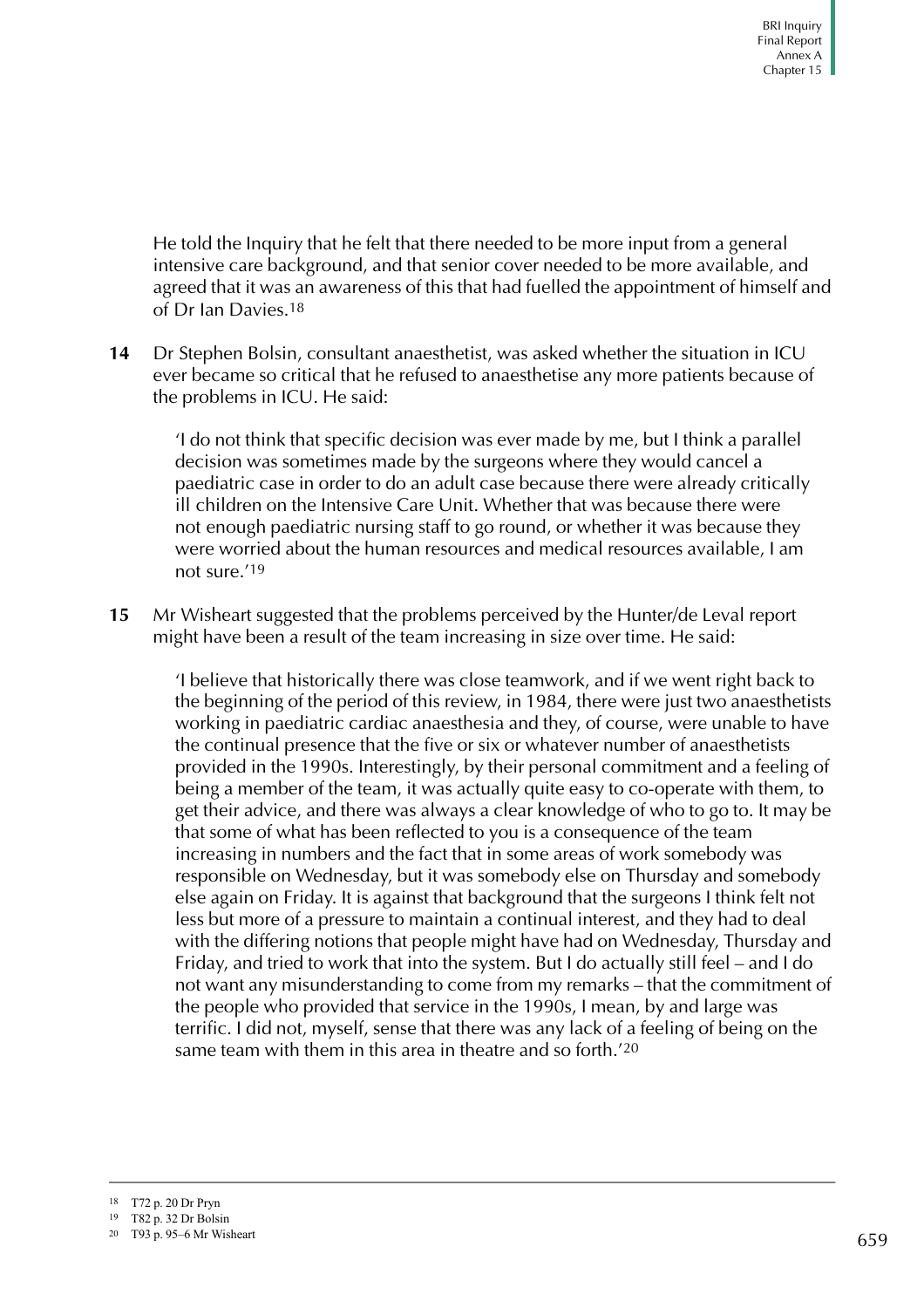## <span id="page-71-0"></span>**Equipment and cleanliness in the ICU**

**16** Julia Thomas set out what equipment was available in the ICU throughout the period of the Inquiry:

'The ITU had excellent paediatric equipment. Each bed had:

- 'ECG monitor (HP) with memory, alarm & recorder (attached to central monitoring)
- 'Arterial, CVP and PAP.LAP monitoring
- Body temperature monitoring
- 'Oxygen, air vacuum
- 'Pulse oxometer
- $\Box$  'O<sub>2</sub> monitor
- Paediatric ventilators (Bear Cub and Servo C) with CPAP Ventilation Mode
- 'Humidifier
- $\blacksquare$  'Infusion pumps  $\times$  6
- 'Volumetric infusion pumps x 2
- 'Full resuscitation equipment
- **■** 'Humidified  $O_2$  with face mask/head box
- 'Special baby therms (warming cots)
- *'Pacing equipment*
- 'Cardiac output computer
- **■** 'End tidal  $CO<sub>2</sub>$  monitor

'The Unit also had a 12 lead ECG machine, echo machine, high frequency ventilator, CPAP equipment, oxygen head boxes, blood gas machine, full resuscitation equipment (defibrillator), cots, paediatric bed and incubator, peritoneal dialysis machine, pressure mattresses.'21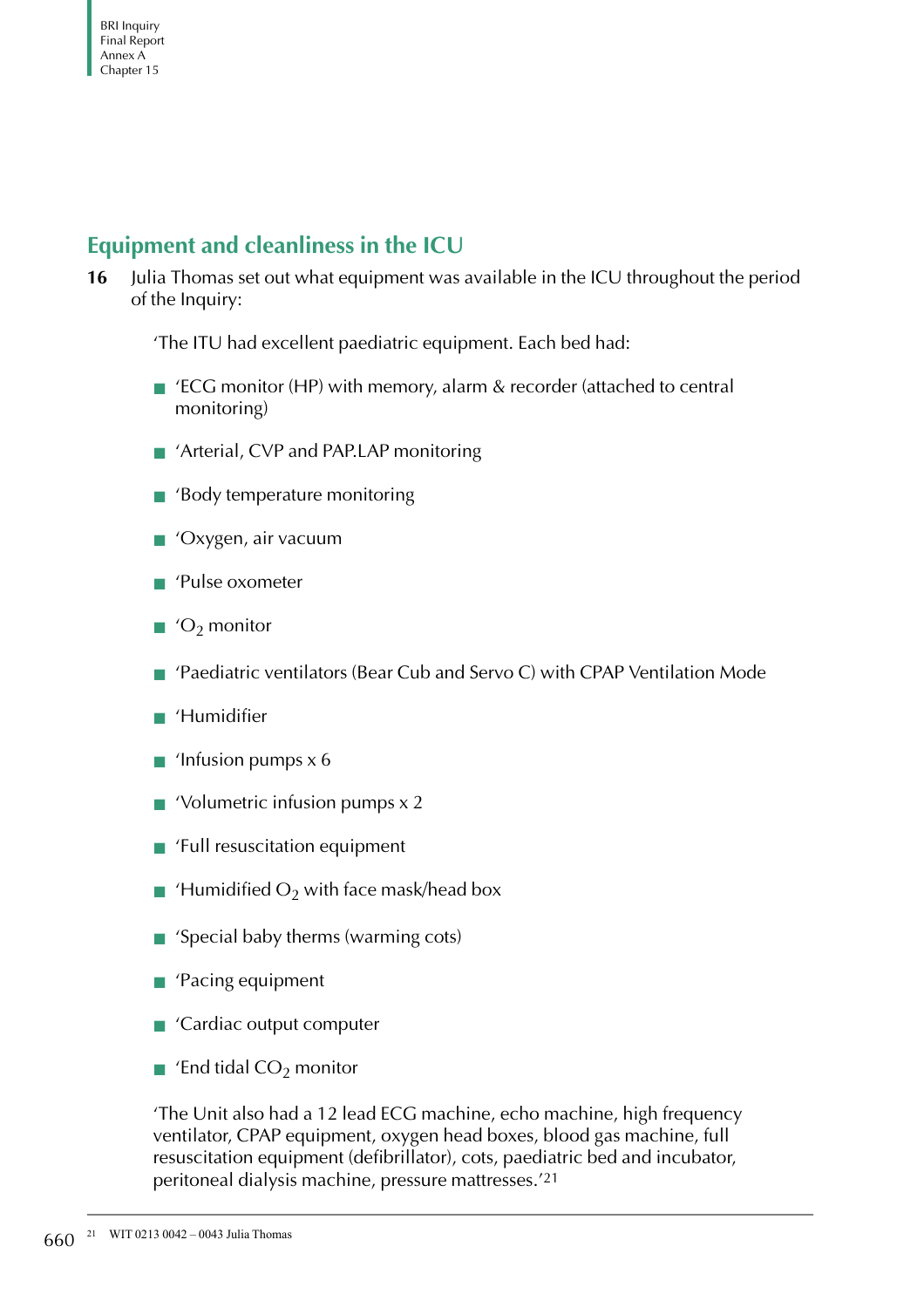**17** Julia Thomas also commented on the maintenance of equipment:

'The equipment was fully maintained by the hospital Maintenance Department, who were very reliable and would usually respond to a call to see equipment on the Unit within an hour. All the equipment was regularly serviced. … The ventilators were maintained by a small maintenance team headed by a senior technician.'22

**18** Fiona Thomas, Clinical Nurse Manager of Cardiac Surgery, told the Inquiry:

'I mean, equipment in the early time, a lot of equipment, when I remember taking over, when I was a sister and an early Nurse Manager, equipment was bought and donated by the Heart Circle, which was very generous of them. They used to buy a lot of equipment, but there was not necessarily any consistency in the equipment that was bought. It just tended to be what was on offer at the best [price], at that time. You know, reps could come in and say "I have a syringe pump at this price", and that is how we had it. So we had quite a mixture, but, I mean, there was only a couple of companies that made them. I do not think there was any particular programme on how old certain equipment was, whereas nowadays one would say most medical equipment, you should not be using it after it has been used for ten years. So nowadays, I am keeping an eye on how old some of our equipment is. But I think in those days, I do not think we probably were looking at it from that sort of angle. I mean, I think just as technology has advanced and how we are using more equipment today. We are having to look at that continuously.'23

**19** Fiona Thomas also said:

'… the thing with cardiac surgery is, it has to be well resourced. If you do not have the equipment, you cannot do the work. If you do not have a good ventilator or heart-lung machine, there is no point in doing the work, if you have no nurse to look after the patient afterwards. It is more expensive work than if you do general surgery, for instance, and you do not need any equipment to look after a patient post-operatively, whereas with cardiac surgery you need to have the equipment. I think a lot of the equipment was getting old and there was no maintenance or renewal programme. We have set up a renewal programme of when equipment definitely needs to be changed. I suppose I inherited it as it was.'24

<sup>22</sup> WIT 0213 0043 Julia Thomas

<sup>23</sup> T32 p. 30–1 Fiona Thomas

<sup>24</sup> T32 p. 79–80 Fiona Thomas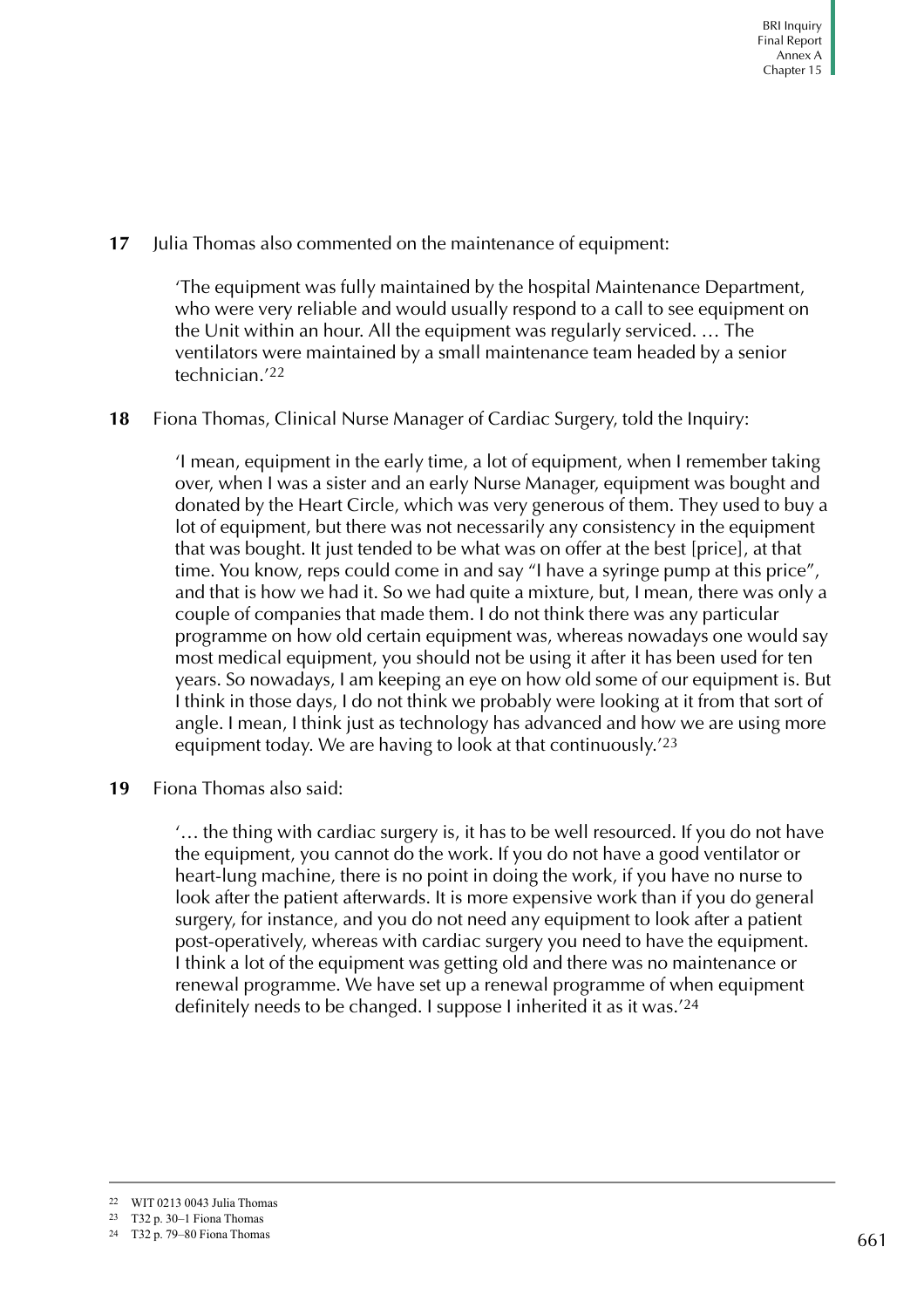**20** As to cleanliness in the ICU, Belinda House, mother of Ryan, told the Inquiry:

'We had one cleaner who was there a long time, she was wonderful. She was rather upset because the cleaning contract had been privatised and they were the same people but they were not allowed to talk to the patients, they had to clean from there to there, they were reprimanded if they were talking and she felt that had taken something away from the patients. They had to clean up at a particular time, and she was concerned that the IT Unit was not as well cleaned as it had been previously, but she had allotted times and it did not matter if a new patient was put into that bed space, she was not allowed to clean because she might have cleaned ten minutes previously.'25

#### **21** Julia Thomas said:

'The microbiologists at the BRI were involved with our Unit, carrying out daily rounds of the patients, discussing possible infections and appropriate treatment. We have an infection control nurse on the Unit. The Unit had the facility to isolate infected patients in the isolation bed. Barrier nursing was always instigated if infection was a problem. On the issue of hygiene and cleanliness, I would make the point that, prior to contracting out cleaning services, the ward had a wonderful team of cleaners who stayed with us for many years and cared passionately about the cleanliness of the Unit. Following the cleaning being contracted out in the early 1990s, it has not been of such a high standard.'26

## **Role, training and numbers of nurses**

**22** Julia Thomas told the Inquiry:

'The paediatric patients always had the most experienced nurses looking after them<sup>'27</sup>

**23** She continued:

'The patients were brought back to the Unit from theatre by the anaesthetist and theatre nurse, who handed over the child to the ITU nurse caring for him/her, and the senior nurse in charge. This handover included information about the actual operation performed, problems (if any) encountered, and treatment and present condition. All patients were ventilated on return. The anaesthetist would set the ventilator for the child and settle him/her into the Unit. The nursing policy for caring for the patients in the immediate post-operative period consisted of two nurses settling the child – one nurse responsible for ventilation and IVs and lines/ fluids, and the other for drains, observations and comfort. When the child appeared settled the senior nurse would leave the bed space, but was available to return if

<sup>25</sup> T6 p. 107 Belinda House

<sup>26</sup> WIT 0213 0045 Julia Thomas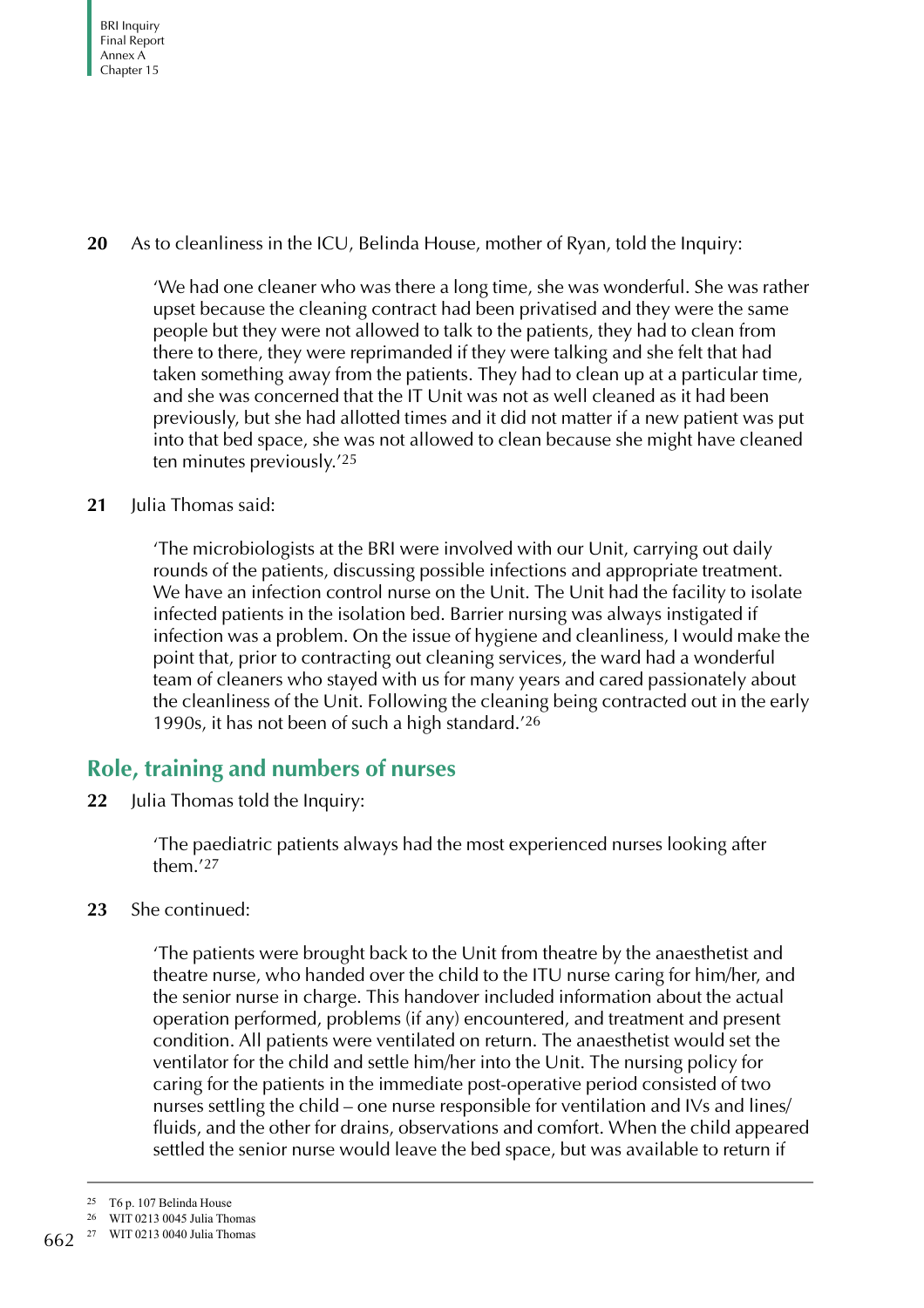any problems arose. There was a written policy along these lines. The surgical Senior House Officer would write up all the drugs required and prescribe the fluids. The consultant surgeon always visited soon after the patient's return to the ICU to assess condition and treatment. The surgeon would decide what parameters of blood pressure, heart rate, central venous pressure, left atrial and pulmonary artery pressures, were acceptable. The anaesthetist would assess the child's ventilatory state, looking at the blood gas, oxygen etc. He/she would leave instructions for those aspects of that patient's care.'28

**24** Julia Thomas stated:

'Continuity of care by the nursing staff was assured by the same nurse always looking after the child on two shifts running. As there was a group of experienced nurses who looked after the children, there was usually good continuity. Liaison between medical specialties was often carried out by the surgical SHO and anaesthetic registrar on duty. The nurses always reported to the physiotherapists, dieticians, and cardiac liaison nurses, about the child they were looking after.'29

**25** Dr Peter Martin, consultant paediatrician, worked as an SHO at the BRHSC for 12 months from August 1988 to July 1989, four months of which was spent working with Mr Wisheart and Dr Jordan, consultant cardiologist. He also worked as a paediatric registrar at the BRHSC from February 1991 to January 1992. Comparing the ICUs at the BRHSC and the BRI, he said:

'... myself and colleagues thought it was rather bizarre that the sickest children post-operatively were managed in a unit where the resident staff were generally not paediatrically trained and the nursing staff were also not paediatrically trained [the BRI]. This was in stark contrast to the children requiring less intensive surgery who were looked after on a paediatric ICU with paediatric anaesthetists, resident and paediatric medical staff, as well as of course nursing staff who only looked after ill children [the BRHSC].

'I think in summary therefore that circumstances transpired to work against those sickest children who required the most skilful input.'30

**26** John Mallone, father of Josie who spent five weeks in the ICU, said:

'I felt there was tremendous continuity in the nurses because they work 8-hour shifts, do they not, and so they got to know us and they got to know their patients, the children who were in there, they treated them as human beings. I found the doctors, they would come round perhaps on a 10-minute ward round twice a day

<sup>28</sup> WIT 0213 0040 Julia Thomas

<sup>29</sup> WIT 0213 0041 Julia Thomas

<sup>30</sup> INQ 0042 0005 – 0006; letter to the Inquiry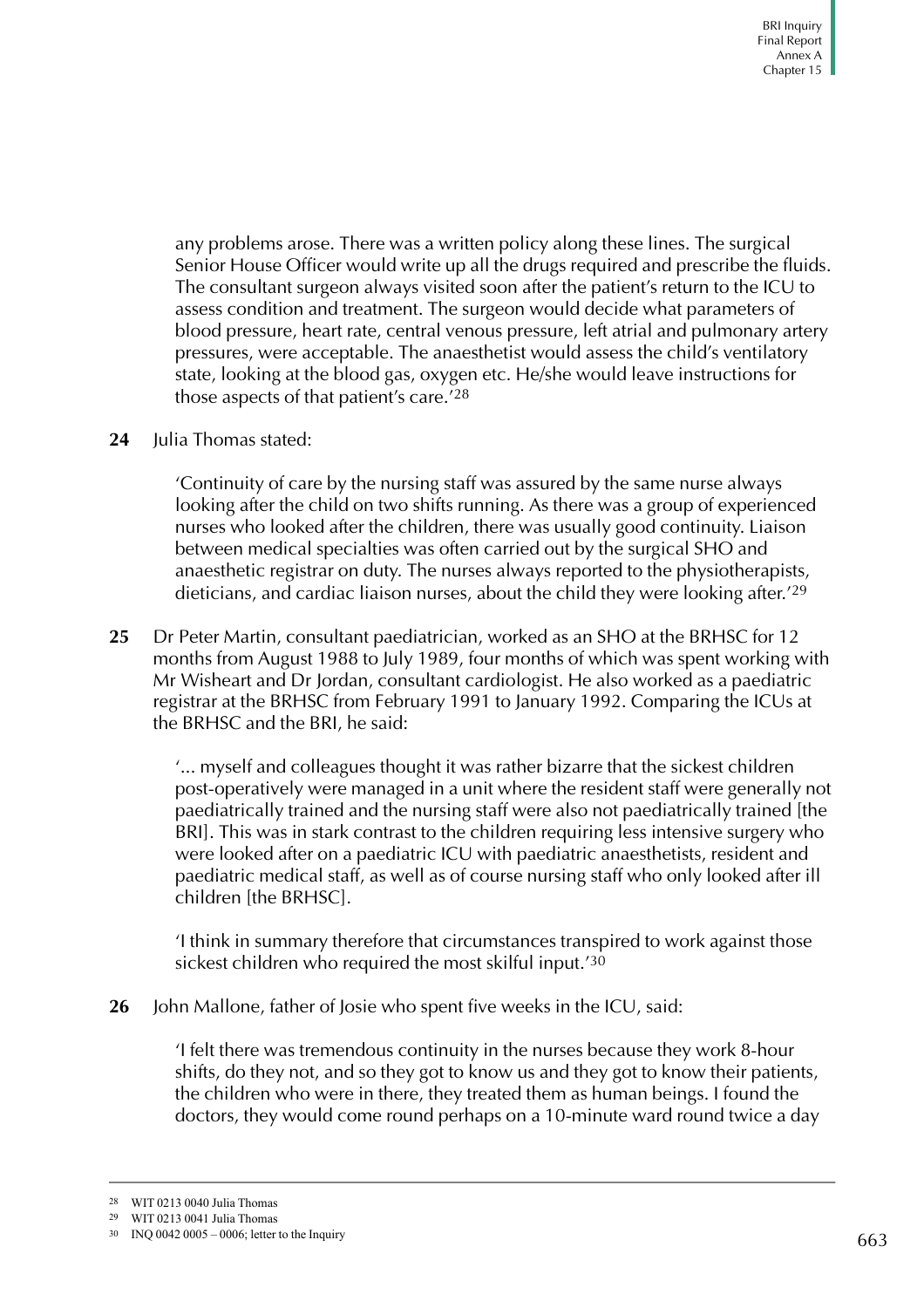and I always had the impression that they did not see the children, the babies, as human beings, more just as anatomical problems that had to be solved.'31

#### **27** Fiona Thomas said:

'In intensive care the aim was that the E grade32 nurses or above ... looked after the children following surgery, and then there was this F grade RSCN, and the F grade RSCN would work always in the intensive care unit on a Tuesday late shift and a Thursday late shift, which was the days that the majority of children's big cases were done in those days, so she was there. She may not necessarily have looked after those children, but she was actually in the unit for support for the nurses caring for the children coming out of theatre.

'In the nursery, which was the pre- or the post-operative area, she would be working there and she was also based there for the other 3 days of the week that she worked. She worked with a D grade RSCN who was a newly qualified paediatric trained nurse. She had done no adult training so all her training was in paediatrics. She was employed to work in the nursery because she did not have the experience of any intensive care to work in ITU.

'Otherwise, we would have had D and E grade nurses working in the nursery for support as well, so she would not have been in there by herself, she would have had an E grade on the other shifts or the F grade, Cathy Warren, on the other shifts as well.'33

**28** Mr Dhasmana told the Inquiry about difficulties in recruiting nurses for the ICU in Ward 5 of the BRI:

'The problem with the BRI, because it is a place in the hospital where it is mainly an adult service, so whenever we wanted to recruit a paediatric trained nurse in the cardiac surgery, we were not very successful because nurses who were trained in children's care, they are in high demand everywhere and there is a shortage in almost all hospitals so obviously they get absorbed there quickly. If somebody lives, say in Bristol or other places and having been trained in paediatric, they did not feel that they wanted to look after adults when a child is not being looked after in ITU. So we had a very real problem in recruiting a pure paediatric trained children's intensive care nurse in our cardiological department. However, we had some very good, very dedicated nurses. They by their own effort, by their own experience and by going to the Children's Hospital, they doubled up their expertise as to get my confidence that I was always happy for them to look after my patients. But because of this we had a core group and there were a small number of nurses who I would

<sup>31</sup> T95 p. 180 John Mallone

<sup>&</sup>lt;sup>32</sup> The nurse grading system was introduced in April 1988, when all nurses were graded according to the roles, responsibilities, experience, etc. The pre- and post-clinical grading equivalents were as follows (WIT 0114 0070): Nursing Manager – H Grade; Sisters – G Grade; Senior Staff Nurses – F Grade; Staff Nurses – E/D Grade; State Enrolled Nurse – C Grade; Auxiliary Nurse – A/B Grade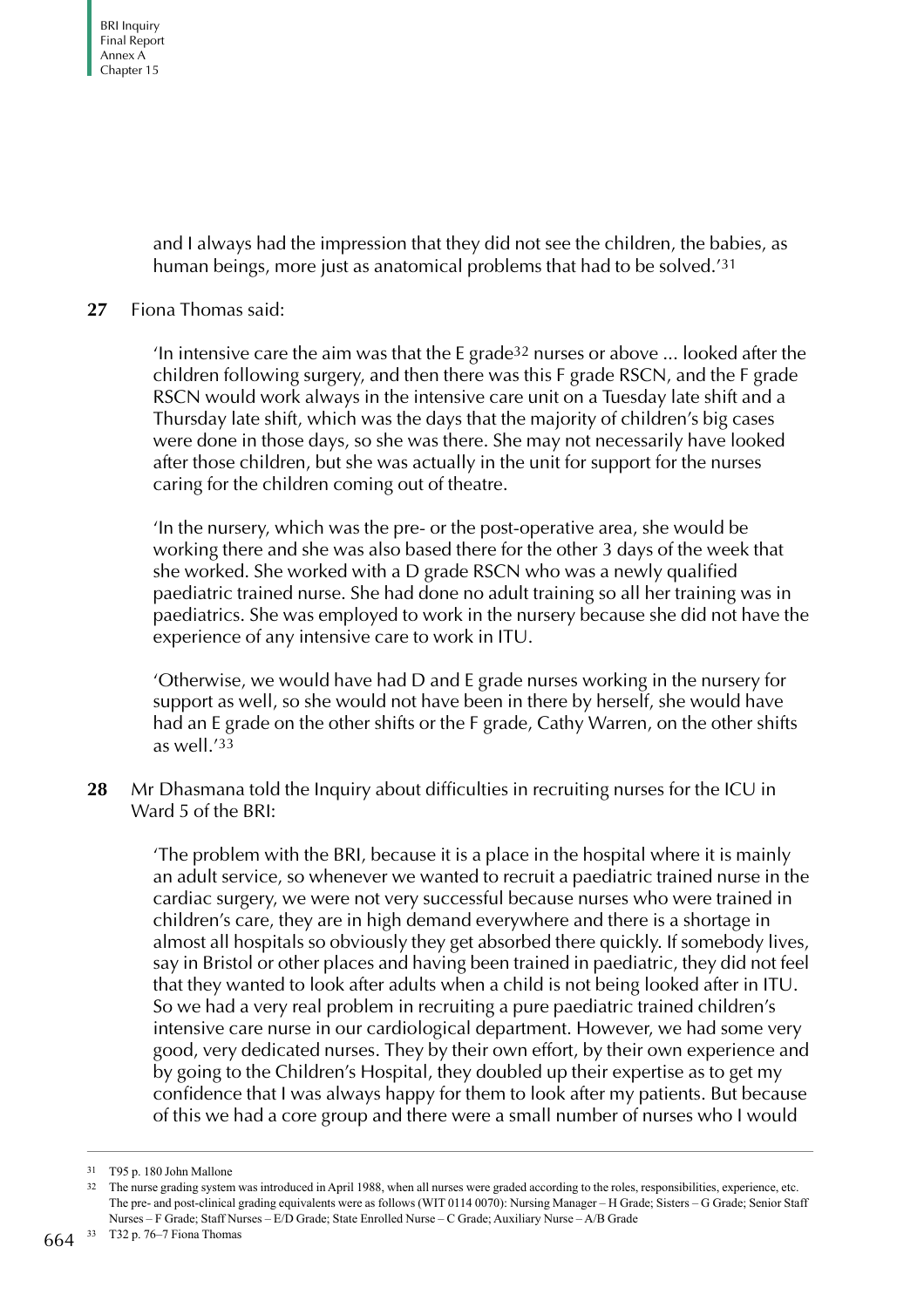feel happy to leave my patients with, and that used to cause some problems and that is where the term "shortage" really comes, because of course you know sickness or illness, nobody can really foresee those things.<sup>'34</sup>

**29** Michelle Cummings, mother of Charlotte, told the Inquiry she felt there was a lack of trained staff. Her evidence included this exchange:

'I do know, when Charlotte was in intensive care, that she had a student nurse looking after her. I think there was a question, being that it was the BRI, it was not the Children's Hospital, it was a mixed intensive care, whether there were actually enough paediatric trained nurses, and I spoke to many of the nurses about this, and it was something they themselves were extremely concerned about. I know they were extremely concerned over the resources that were available to them at that time. So, yes, there were definitely students there, and at times, instead of having a one-to-one, it was a one-to-two, so one nurse would be looking after two patients, as opposed to just looking after the one. … I cannot say whether they were there all the time. I know Charlotte did not always have a paediatric nurse looking after her, it depended on the shifts and everything, but I know the nurse looking after her was paediatric trained at times, at other times I know she was not. That is all I can say.

'Q. Of the nurses you were told were paediatric trained, did they seem to you to have other patients to care for as well?

'A. As I said, sometimes you found that you had a nurse one-to-one, so there was one nurse looking after Charlotte on a continual basis; other times there was one nurse between two patients.

'Q. And the ward which Charlotte was in was mixed children and adults?

'A. That is right.

'Q. So when it was one-to-two, one nurse to two patients, was the other patient sometimes an adult and sometimes a child?

'A. I do not remember if that was so all of the time. I know in the latter part of her stay in Ward 5 intensive care, there was another child in there at the same time. What happened was that generally the nurses would – whoever was on duty would look after – they would be sharing the two children they looked at. I do not specifically remember anything else at that point.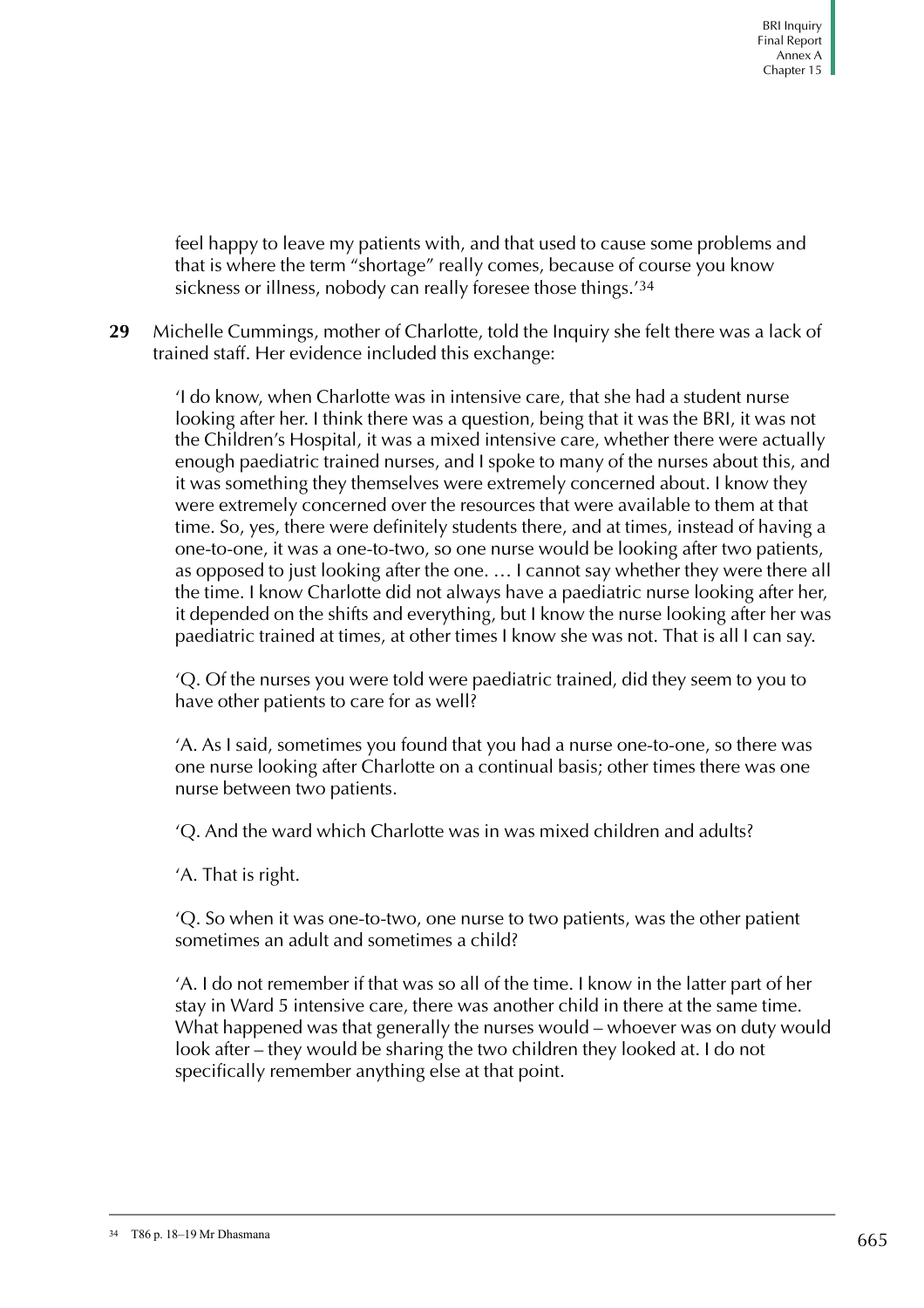'Q. From what you suggest, I just want to make sure this is right, so it is not taken the wrong way, there may have been occasions when one nurse was looking after, as it were, on her right, Charlotte and on her left, an adult?

'A. Oh, yes, yes.'35

**30** Belinda House talked about the demands placed on nurses in the ICU:

'Well, the routine, any demands placed on nurses in the ITU situations, it is a very stressful situation, with emergencies happening quite frequently, and often, when we went back to visit the nurses, they had changed, because I think the turnover in ITU is quite high because of the stress. … Yes. The equipment, the ventilator, we were told that the ideal ventilator was a certain type, I cannot remember. A cub ventilator came to mind. If they were lucky they could find one of those but they were not sure because there was a very short supply, so that indicated to us there was a short supply of ventilators when there was a great need, so there must have been a cost. There were empty beds at the time and we asked why. They said there were not the nurses that were needed to look after the patients, so that was why that particular bed was not being used.'36

**31** Michelle Cummings told the Inquiry that there was no ventilator for her daughter Charlotte at the BRHSC:

'… and there were no beds in the baby unit, and she ended up being put on the bed of a child who had gone down to have his tonsils out whilst they decided what to do with her. I have to say, at this point Mr Dhasmana, who at the time was caring for Charlotte because Mr Wisheart was away, he actually had no knowledge of what had gone on until his return, and he was furious, that is the only way I can describe it. The man was furious. He had not even been told she had been moved at that point, and he was absolutely livid when he got to the Children's to find us there and in that predicament. In fairness to the man, there was very little he could do at that stage. It caused untold distress for the nurses and doctors who were actually looking after her, let alone the unacceptable gamble that we had to witness being taken with her life.'37

**32** Michelle Cummings said:

'She went on to — I again thought it was Ward 37, but that was the baby unit. It was Ward 33, the general surgical ward, and what they — as I said, she was on the bed of the child who had gone down for a tonsillitis operation. They then had to ask a parent if they would be prepared for their child to be moved down to the nonsurgical ward so that Charlotte could have a bed and that party graciously agreed, and Charlotte was placed very close to the nurse's office and everything. All this

<sup>35</sup> T3 p. 142–4 Michelle Cummings

<sup>36</sup> T6 p . 94–5 Belinda House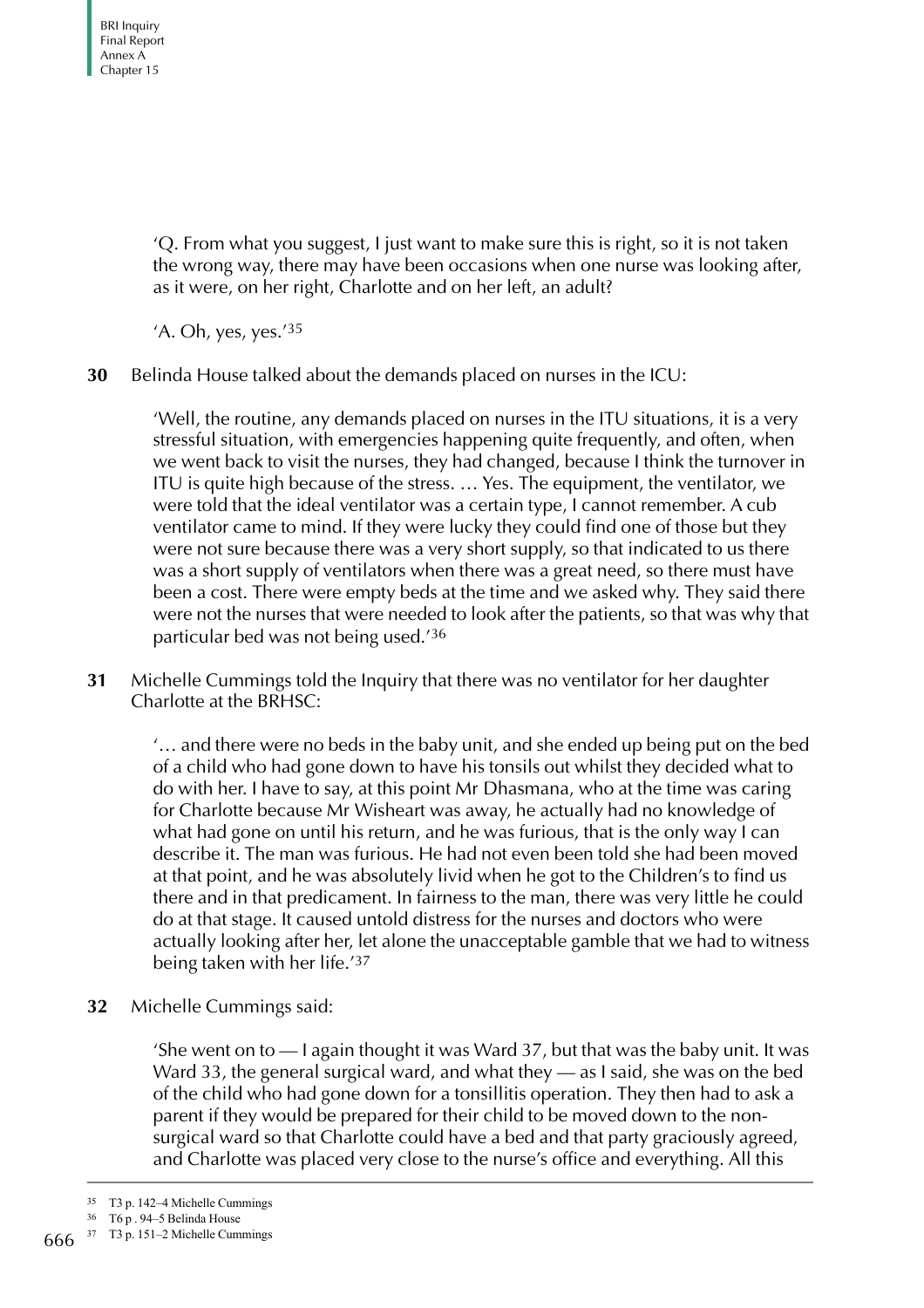time, she is still being hand ventilated. It got to a point in the afternoon where a decision had to be made, and it was clear that they could no longer continue to hand ventilate her. It was just a totally ridiculous situation. So it was decided to risk just placing her in an oxygen box, and seeing how she coped. Thankfully, she coped. But again, it was a totally unacceptable position that everybody was put in. And an incredible gamble.

'Q. And you say in your statement that there were no specially trained nurses around?

'A. I meant ITU nurses. There were no intensive care nurses.

'Q. Obviously there were no children's nurses?

'A. Yes, but I meant she was not having intensive care nurses looking after her, which, you know, I mean, the attention that these children get when they are in ITU. There was also the other issue over the risk of infection on a general surgical ward, so close, which again, could not be addressed because of the circumstances.'38

**33** Dr Pryn commented on the standard of nursing care:

'I think in general, the standard of nursing care was quite good considering the circumstances. I think if more nurses had had paediatric intensive care qualifications, then they would have perhaps brought slightly different techniques, but not a major change in the care. …'39

**34** He outlined what he meant by 'considering the circumstances':

'The circumstances being that they were having to look after children one day and adults the next; that the junior doctors that were working with them at the time more often than not were not that experienced with children.'40

**35** As for the 'slightly different techniques', he explained these were:

'Techniques such as the method of stabilisation of nasopharyngeal airways, or the way in which you can involve parents in the care of their child.'41

<sup>38</sup> T3 p. 154–5 Michelle Cummings

<sup>39</sup> T72 p. 30 Dr Pryn

<sup>40</sup> T72 p. 30 Dr Pryn

<sup>41</sup> T72 p. 30 Dr Pryn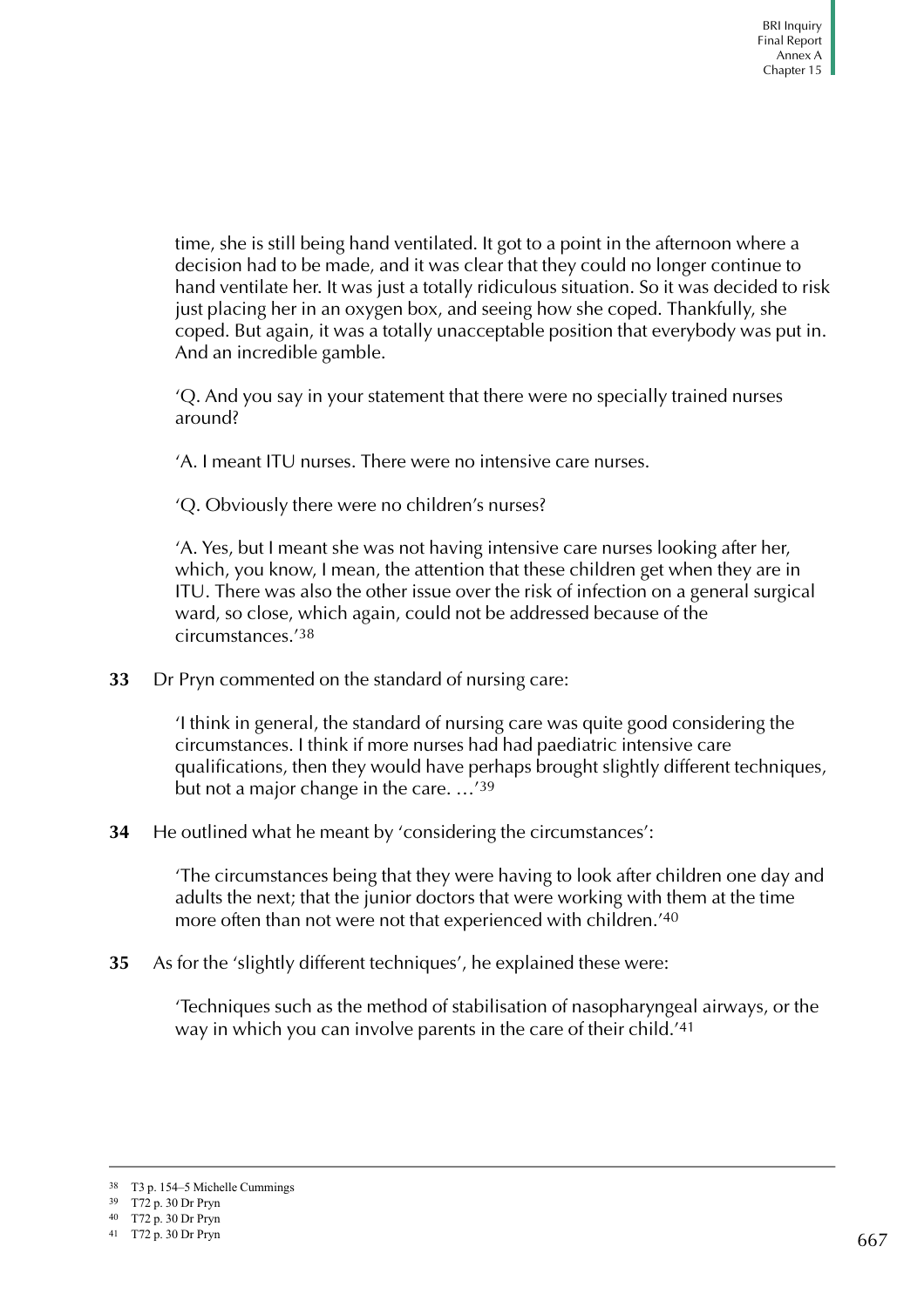**36** The Inquiry was also referred to a letter42 sent by Mr Ashwinikumar Pawade, consultant paediatric cardiac surgeon, to Fiona Thomas in October 1995:

'Dear Fiona, As you know, today was the day when I operated on the last child at the BRI. Personally, I have found my last five months with you most enjoyable. I have no complaints whatsoever regarding the promptness, expertise and level of the care that the children received, both in and outside theatre. I am sure that the parents will echo my feelings. Please convey my gratitude to all those people involved, including those in the operating theatre, Wards 5A and 5B, and ancillary staff. ...'43

## **Staffing levels**

**37** Julia Thomas described the staffing situation at the BRI ICU when she was Clinical Nurse Manager as follows:

'The ITU was staffed on the basis of 5.60 WTEs [whole-time equivalents] per bed over a 24-hour period, making a ratio of 1 nurse per patient around the clock. This figure allowed for holidays and sickness. The Unit WTE was well up in the range for staffing ITUs recommended by the Government at that time.'44

**38** She stated that the ICU at the BRI was fully staffed in that it had one nurse per intensive care bed, and including the Ward Sister, one nurse over and above that number. The number of nurses subsequently increased in proportion to the number of beds as a result of the various expansions that took place over the period 1984 to 1995. In addition, she stated that when she was Clinical Nurse Manager:

'This area [the ICU] was staffed by RSCN [Registered Sick Children's Nurse] qualified nurses and senior NNEB [National Nursery Examination Board] trained nursery nurses. A qualified play leader worked in the nursery and playroom five days a week.'45

- **39** Julia Thomas told the Inquiry in her written statement that cases rarely had to be cancelled due to shortage of nursing staff. When this did occur it was mainly due to sickness, either among ward staff forcing the closure of an intensive care bed or theatre staff. If the theatre staff had been working during the night on an emergency case, the theatre lists for the rest of the day would be affected and the first case scheduled for the morning would be postponed.46
- **40** Julia Thomas said that, otherwise, cases had to be cancelled on occasions when there were seriously ill patients in intensive care and the beds became blocked. Adult cardiac cases were sometimes cancelled because beds were occupied by the

<sup>42</sup> T32 p. 86 Fiona Thomas

<sup>43</sup> UBHT 0129 0005; letter dated 9 October 1995

<sup>44</sup> WIT 0213 0005 Julia Thomas

<sup>45</sup> WIT 0213 0005 Julia Thomas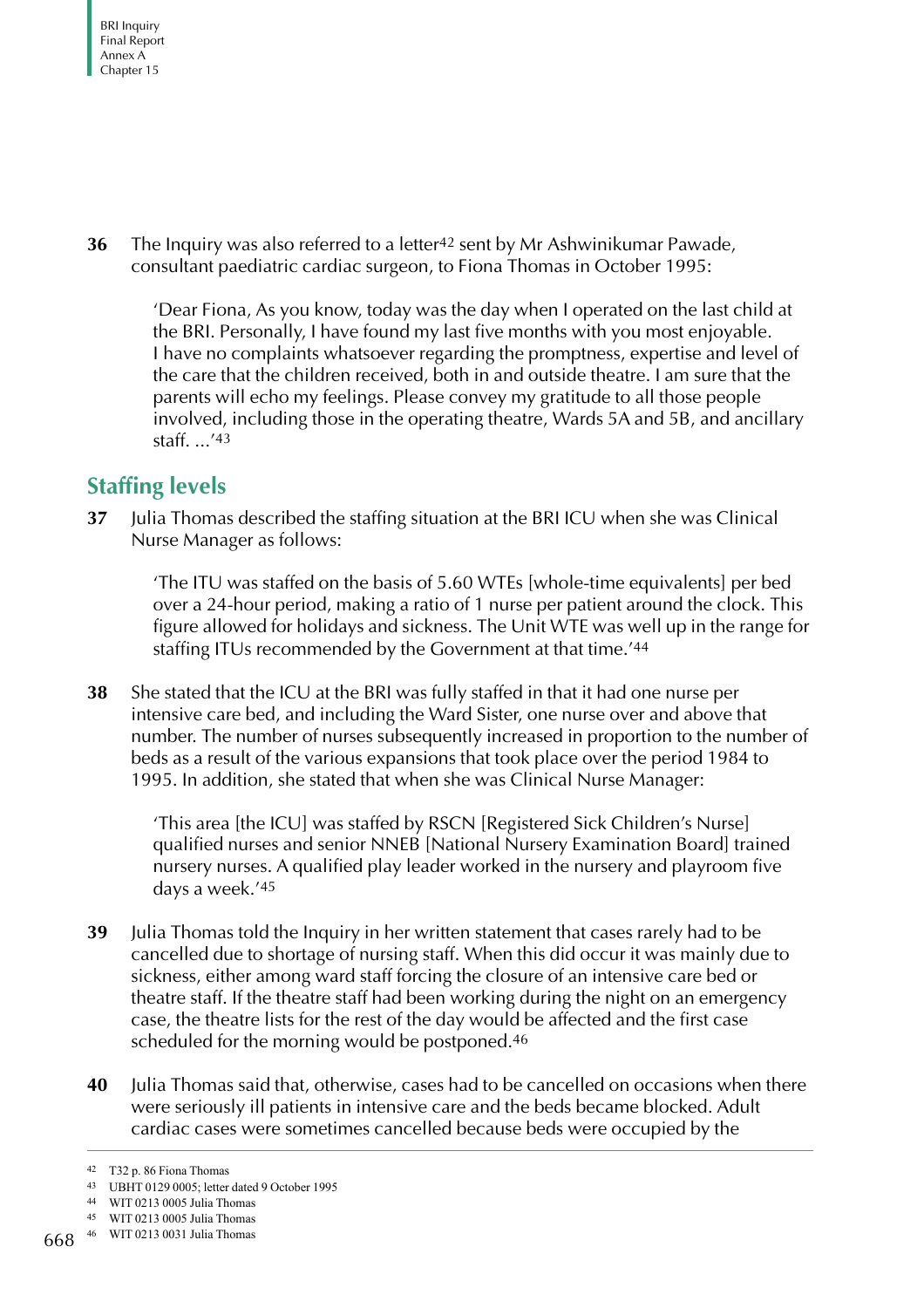paediatric cases, which took priority over the adult cases and tended to progress more slowly.47

- **41** She was of the opinion that this situation improved after the expansion of the Unit in 1988, when the number of intensive care beds was increased to eight. The provision of seven high dependency beds enabled the less complicated adult surgery cases to be fast-tracked, leaving the intensive care beds available for the more seriously ill patients.48
- **42** Fiona Thomas, in her written evidence to the Inquiry, stated that the Nurse Manager had overall responsibility for planning of staffing levels and skill mix.49 On a day-today basis, Ward Sisters in the ward areas looked at the staffing levels to ensure that an area had the correct level of staff to cope with the patients having operations on a given day.50 The Sister in charge of the Unit occasionally sought the advice of the Nurse Manager if the severity of a patient's illness made it necessary for two nurses to care for them.51
- **43** Fiona Thomas explained that although the staffing levels in the ICU were usually one nurse to one patient, there were times when one patient may have required two nurses. In such circumstances if there was also a patient who may not have needed one WTE nurse, one nurse could be allocated to two patients. Alternatively, an extra nurse would be employed, releasing a specialised nurse.52
- **44** As regards the High Dependency Unit (HDU), Fiona Thomas stated that it was staffed with 0.5 nurses per patient, the nursing complement being a combination of Health Care Assistants (HCAs) and trained nurses.53
- **45** She wrote that when she took over as Nurse Manager in 1992, the staffing levels seemed adequate on the ICU and HDU, but in Ward 5A they were not sufficient to cope with the level of dependency of the patients. Patients were being put through the ward more quickly, at an earlier stage of recovery and in greater numbers, so the staffing levels needed to be adjusted accordingly.54
- **46** Fiona Thomas explained her approach to staffing levels:

'Each intensive care bed should have, I believe, between 4.5 and 7.5 full time equivalent nurses over a 24-hour period. This would of course depend on how ill the patients were. In Bristol, I recall that we have worked on the basis of 5.8 nurses per intensive care bed. This is a figure that I work on now, even though I do have a

<sup>47</sup> WIT 0213 0031 Julia Thomas

<sup>48</sup> WIT 0213 0031 Julia Thomas

<sup>49</sup> WIT 0114 0018 Fiona Thomas

<sup>50</sup> WIT 0114 0019 Fiona Thomas

<sup>51</sup> WIT 0114 0010 Fiona Thomas

<sup>52</sup> WIT 0114 0010 Fiona Thomas

<sup>53</sup> WIT 0114 0010 Fiona Thomas

<sup>54</sup> WIT 0114 0019 Fiona Thomas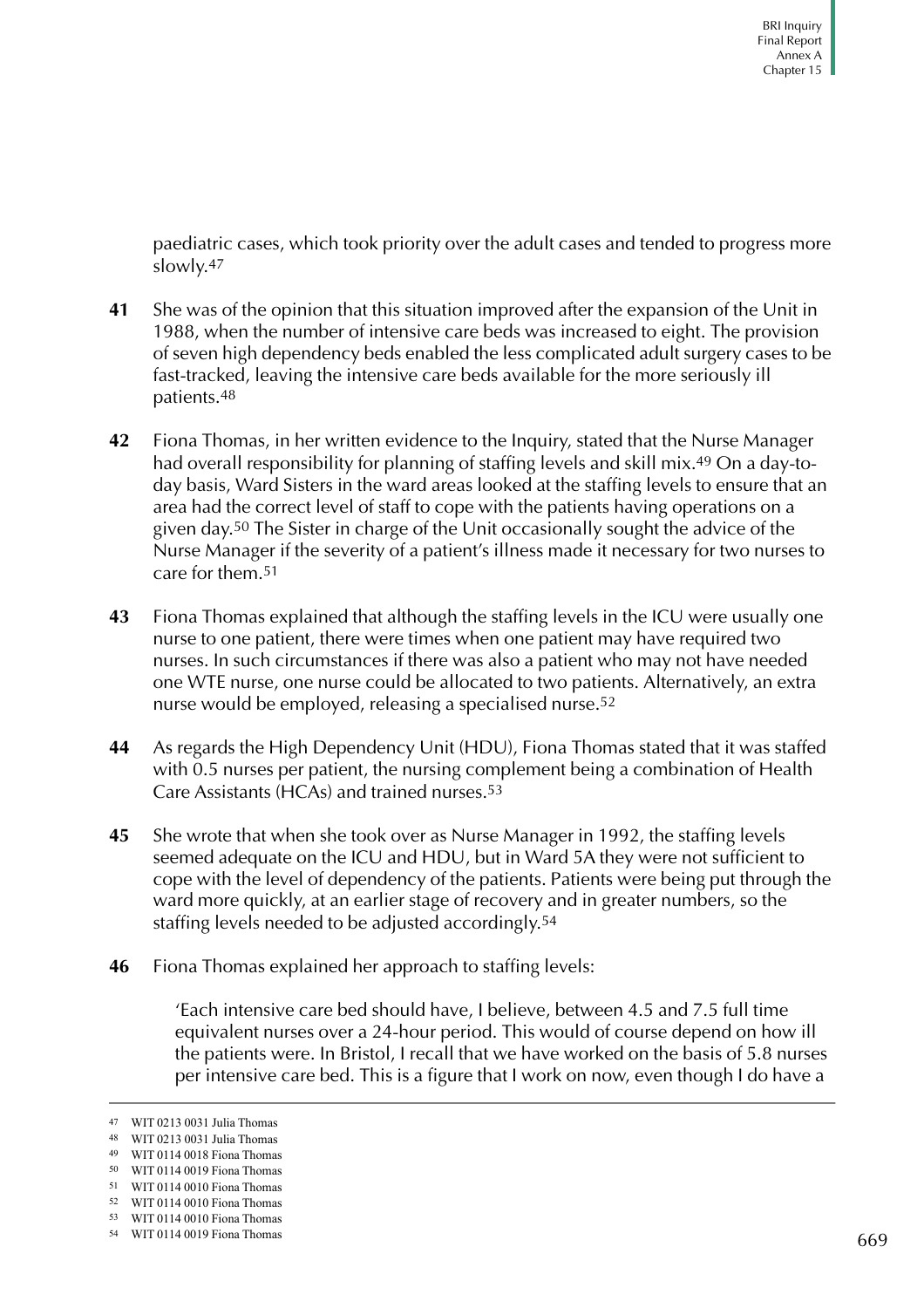slightly different system of calculation. I use the following method of calculation: number of staff required per shift x hours  $\div 37^{1/2} + 23\%$ . The figure of 23% covers study leave and sickness.'55

**47** At a later point in her written statement, she commented:

'I believe that the national standards for ITU staffing levels were a bracket of 5.1 to 7.8 qualified nurses per bed. This provided 24-hour cover at an appropriate level. The figures varied within the bracket, according to the level of complexity of care required within ITU. Depending on how ill a patient is, he/she may require one-toone care, or may be treated by a nurse allocated to a patient requiring similar levels of care (i.e. one-to-two ratio). In the ITU at the BRI we had a ratio of 5.4. This was, I believe, lower than the optimum indicated for pure paediatric units, but reflected the case mix of adults and children we treated.'56

- **48** She went on to say that the staffing levels were no different during the night from during the day, with a one-to-one ratio per patient, and always with a G grade or an F grade nurse in charge of the shift. In addition, the night shift (6 pm to 8 am) was supported by an SHO who was on duty 24 hours a day and the registrars and consultants were on call and could be on the ward within ten minutes if needed.57
- **49** Fiona Thomas commented in her written statement on morale among the nursing staff at the BRI ICU, noting that there are peaks and troughs of morale, but that in 1994 and 1995 it was particularly low. She ascribed this to the changes taking place, redeployment of staff to the BRHSC and the number of very sick paediatric patients coming through the unit. She also stated:

'There had been a shortage of staff since, I believe, around mid-1993...'58

**50** The Paediatric Intensive Care Society's (PICS's)<sup>59</sup> 'Standards for Paediatric Intensive Care', published in 1992,<sup>60</sup> said that it was essential for there to be a senior nurse with several years' experience of paediatric intensive care in charge of the unit and a minimum of one trained nurse to one patient throughout the entire 24-hour period. Also, when calculating the nursing establishment, it was necessary to make allowances for staff handover time, holidays, sickness and study leave. Dr Jane Ratcliffe, former honorary secretary of the PICS, confirmed that, taking the various factors into account, the establishment recommended by the PICS was 6.4 WTEs to one patient per 24-hour period.61

<sup>55</sup> WIT 0114 0019 Fiona Thomas

<sup>56</sup> WIT 0114 0085 Fiona Thomas

<sup>57</sup> WIT 0114 0086 Fiona Thomas

<sup>58</sup> WIT 0114 0025 Fiona Thomas

<sup>59</sup> The Paediatric Intensive Care Society was set up as an independent multidisciplinary body in 1987 to develop and promote standards of paediatric intensive care, education, training and research. As such it has a major role in promoting research and education in paediatric intensive care: WIT 0060 0001 Dr Jane Ratcliffe

<sup>60</sup> WIT 0060 0011 Dr Ratcliffe 61 T7 p. 152 Dr Ratcliffe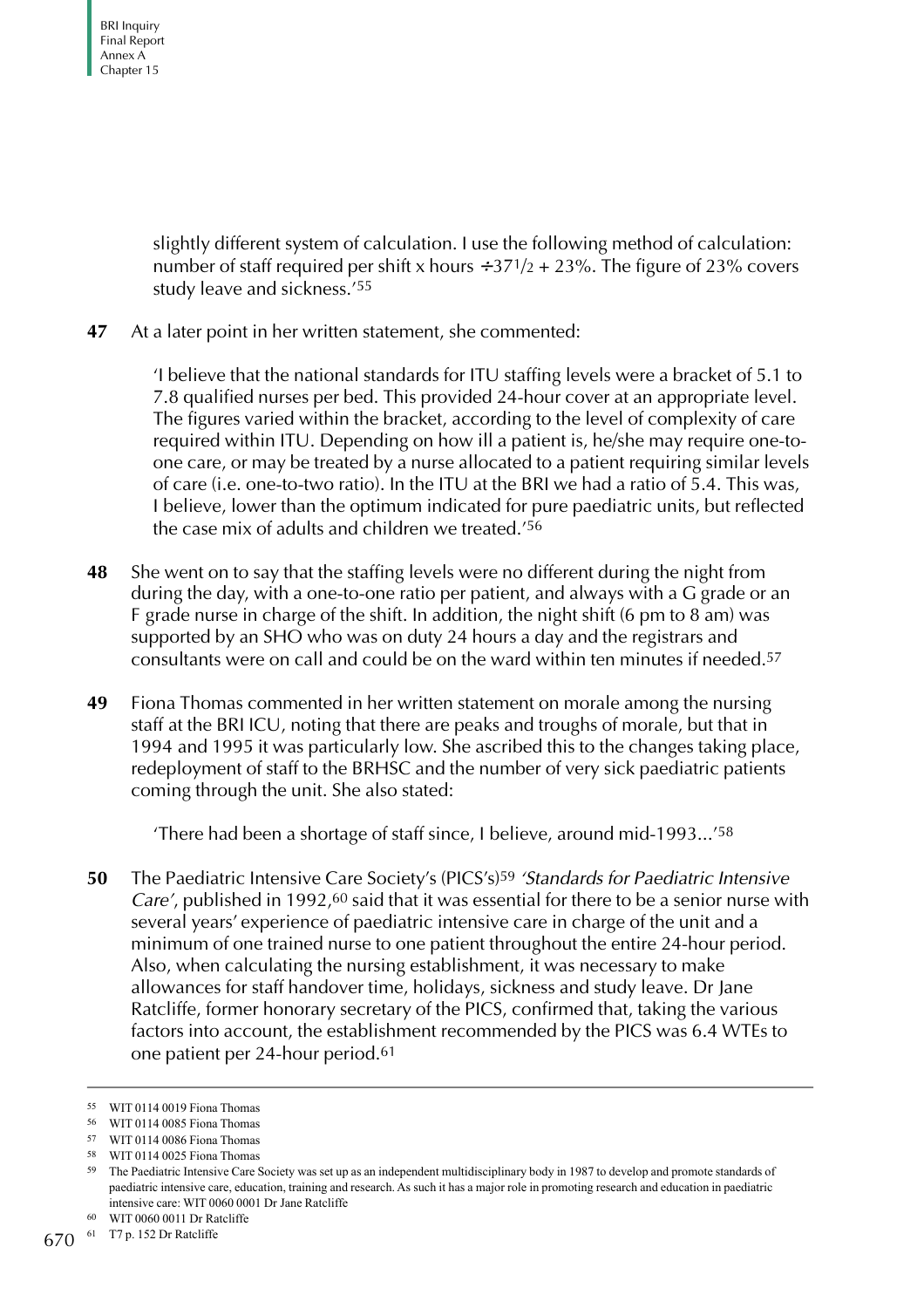**51** In the light of this, Fiona Thomas drew the distinction between this recommendation which was for a purely paediatric unit, and what was needed for a mixed adult and paediatric unit. She added that, while there were eight intensive care beds on the ward, the most children she could remember on the unit at any one time was five:<sup>62</sup>

'You have to remember that the unit was a mixed unit. That is why when I answered the question it was 5.4 for the whole intensive care unit, because of course there were 8 beds, not necessarily 8 beds would have been [occupied by] a patient, at this stage when we are talking, who would be ventilated and may be considered an intensive care patient.'63

'They [paediatric patients] always received one nurse per patient every single shift. If the patient was more dependent, which sometimes they were and they needed two nurses per shift, then another nurse would have worked with that nurse.'64

**52** Julia Thomas stated that:

'The English National Board for Nursing and Midwifery (1991) guidelines covered the numbers of staff in ICUs [i.e. both adult and paediatric] and recommended staffing at a ratio of 1 nurse per bed per shift.

'These guidelines recommended 70% of nurses to be children's [nurses] trained in paediatric wards/ITU. I believe the same ENB guidelines recommended regular skill mix exercises to be carried out, which I carried out regularly with Lesley Salmon, the then Associate General Manager of Cardiac Surgery.

'In 1988, I was made aware of the recommendations of the DoH for a play specialist to be available on all units where children were routinely nursed. This led to the appointment of a full time play leader for our playroom. Prior to this the post had been a part time one.'65

#### **53** She went on:

'The Department of Health's 1991 recommendations of an RSCN on duty 24 hours a day to advise on care, and the [ENB's] target of 70% paediatric nurses on ITU, were not met. However, as ward 5B was not a designated Paediatric Intensive Care Unit (PICU) I am not sure whether this recommendation applied to the unit. In the British Paediatric Association survey of 1993, adult ITUs which admitted paediatric patients were shown to have less than 1% RSCNs. This study also concluded that 84% of PICUs and 80% of adult intensive care units failed to meet the recommended minimum. Ward 5B employed a specialist paediatric nurse to advise ITU staff on care issues. We always had 1 nurse per ITU bed. We tried very hard to

<sup>62</sup> T32 p. 48 Fiona Thomas

<sup>63</sup> T32 p. 42–3 Fiona Thomas

<sup>64</sup> T32 p. 43 Fiona Thomas

<sup>65</sup> WIT 0213 0038 Julia Thomas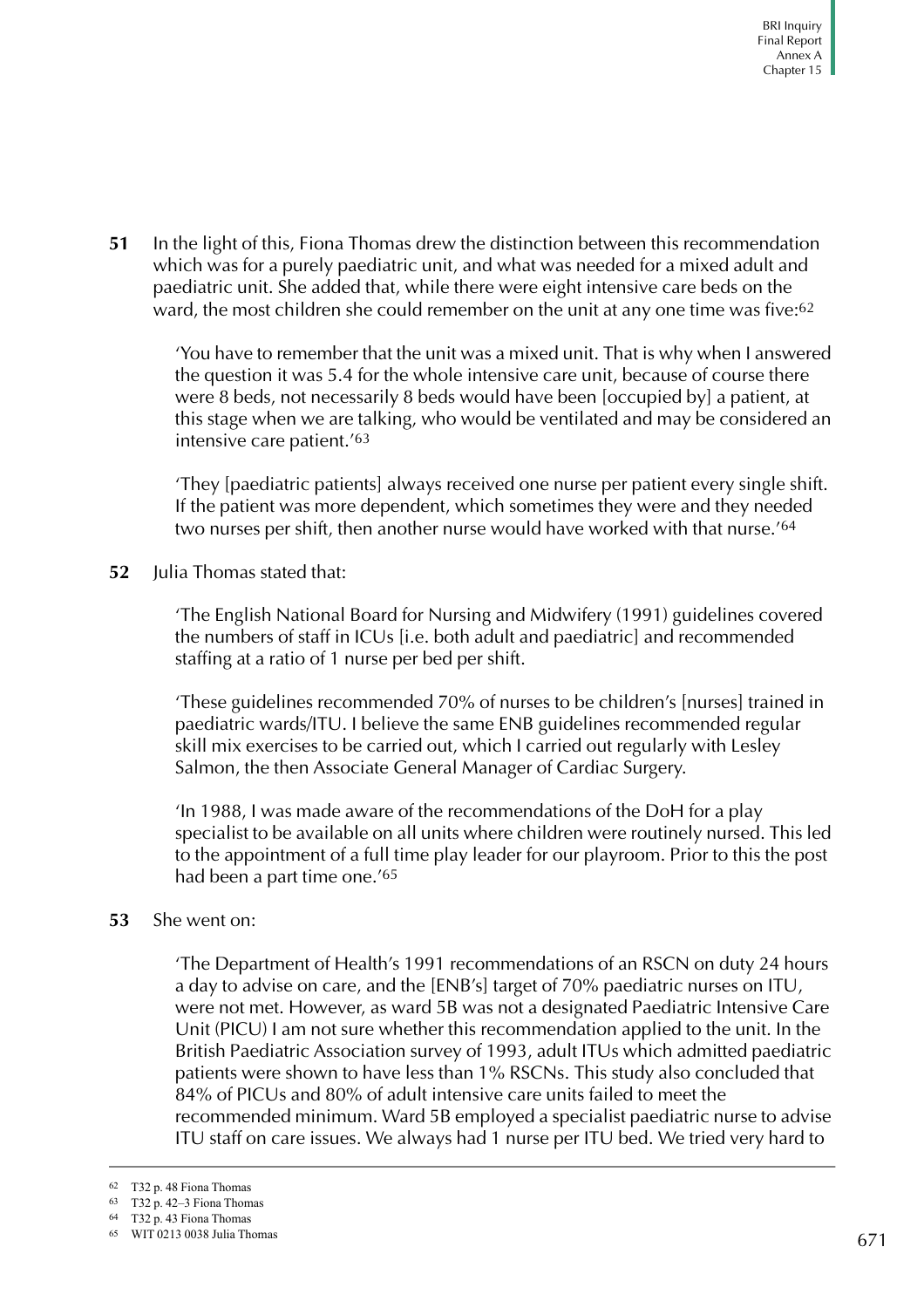employ RSCNs on the unit, but this was difficult to achieve, due to a national shortage of children's trained nurses.'66

**54** The change in the training of nurses in 1990, which led to nurses receiving more of their training at university, taking a diploma or degree in nursing, had an effect on the arrangements for nursing on the ward, as Fiona Thomas explained:

'It was quite drastic on some wards, because some wards did require those extra staff, extra nurses, and third-year student nurses particularly were used as a good pair of hands for patient care. Student nurses up until the change were used as staff caring for patients.'67

**55** She further explained the situation due to the change in nurse training:

'When they were not around, there was a deficit of nurses, of carers, then, one could say, and then the BRI had introduced quite a big training programme for HCAs to try and get more HCAs to try and fill up the gap that was going to be present when there were no student nurses.'68

**56** The gap left by the student nurses was filled by nursing auxiliaries:

'... auxiliaries were trained, the training for auxiliaries changed to become health care assistants so an auxiliary could do extra training to NVQ [National Vocational Qualification] level 2 so they were able to be more knowledgeable about certain aspects of nursing care, so they were able to do some of the nursing care roles.'69

**57** In her written evidence Fiona Thomas stated:

'There were occasions when post-registration students, who were undertaking extra courses in cardiac care or Project 200070 students, visited the ITU/HDU. Both were supernumerary. However, the ENB students occasionally looked after patients by themselves, but only when it was felt that they were competent and confident. The Project 2000 students never looked after patients by themselves.'71

69 T32 p. 64 Fiona Thomas

<sup>66</sup> WIT 0213 0039 Julia Thomas

<sup>67</sup> T32 p. 63–4 Fiona Thomas

<sup>68</sup> T32 p. 64 Fiona Thomas

<sup>70</sup> Project 2000 replaced the previous system whereby pre-registration nurses were trained on a ward-based apprenticeship, with a universitybased diploma education. All student nurses on the ward under Project 2000 were supernumerary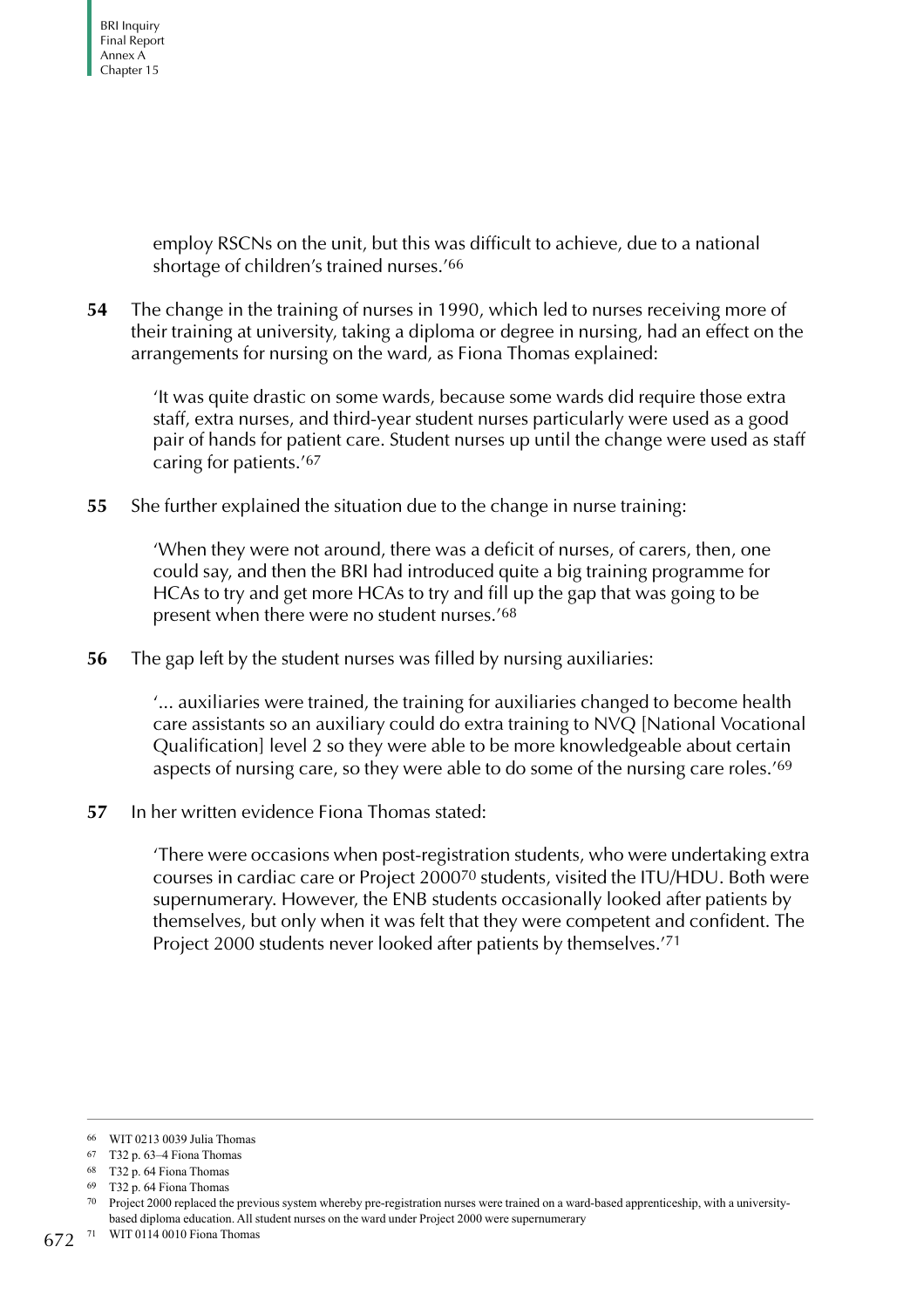**58** In her written statement, Belinda House said:

'While the nurses there [in the Nursery] were helpful and appeared to do their job very well, we were surprised how few of them there were, particularly considering that there were several children on the ward who had recently come back from the intensive care unit and at times there were no nurses in the room at all.'72

**59** Fiona Thomas replied to this in her oral evidence:

'... the children only went back into the nursery from the intensive care when they were well. I mean, the children, in 1990, used to stay in intensive care for quite a while, even once they were extubated and breathing by themselves, they did not go back to the nursery until they were fairly well, because there was nothing inbetween. We had intensive care and we had the nursery, there was nothing inbetween. To a parent's perception of somebody coming back from intensive care, it may have just looked fairly dramatic, I suppose, they might have come back with a drip or two, but they would not have actually gone into the nursery very much at that stage.'73

**60** Belinda House also stated that a trainee failed to notice that a ventilator had run out of water. Fiona Thomas replied that it would not have been a trainee's responsibility to refill the ventilator:

'The trainee nurses never looked after the children unless they were ... with a trained nurse, so there were many times when the trained nurses had a trainee with them. Maybe that was what the parents were referring to; that trainee was the one who was with the trained nurse. But I agree the water should not have run out in the ventilator. There was a pot we used to have to top up continuously; as time went on and advances were made it used to top itself up, but it had to be filled with water which made sure the ventilator was humidified with oxygen and that went to the child's lungs.

'... it would not have been the trainee's responsibility to do that. She would have been there with one of the trained nurses as well.'74

**61** Asked by Counsel to the Inquiry whether she could recall cancelling operations due to not having sufficient staff on the ICU, Fiona Thomas replied:

'What I do recall doing ... was rallying round, calling extra staff, but I do not remember being able to get agency staff, because agency staff were not clinically able to care for the children, so if we did have agency staff, they would look after the adults and our own nurses would look after the children. ... That is how we

<sup>72</sup> WIT 0025 0005 – 0006 Belinda House

<sup>73</sup> T32 p. 87–8 Fiona Thomas

<sup>74</sup> T32 p. 89–90 Fiona Thomas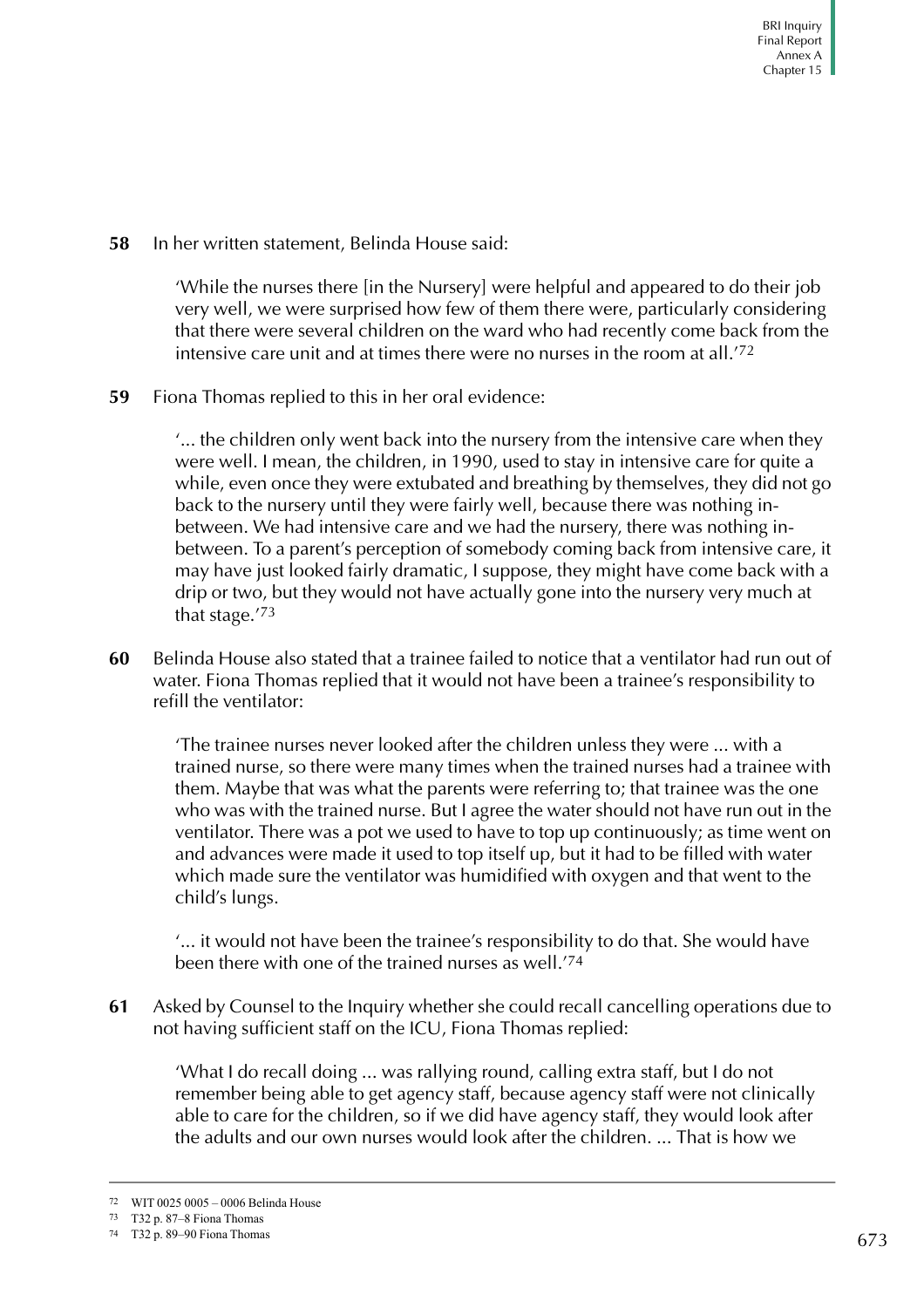would manage it. I do not recall cancelling operations; I remember just trying desperately to sort the staffing matters out by phoning around.'75

#### **62** Lorna Wiltshire said that while she was Nurse Manager of the Cardiac Unit:76

'We did use bank nurses, but it was often the case that it was easier to manage with what we had rather than to bring in someone who had no experience on the ward. It was rare to bring in an agency nurse, unless all else failed. We would try to look at who we had and see if we could shift people around. It was quite often the case that sisters dealt with the problems and only came to me if they could not resolve them.'77

#### **63** She continued:

'If all avenues failed, we had to close a bed. This did happen on occasion. It had to be approved at a higher level, and was only done as a last resort.'78

- **64** Pat Fields was employed as an Operational Nurse at the BRI in November 1990, in order to organise the nursing services within the surgical unit as the unit was using high numbers of agency staff.79
- **65** She said of the nursing situation throughout the Trust:

'When the Trust was created, the structure became very fragmented. Everyone had their own budgets, all the way through the structure. By way of an example, if there was a shortage of nurses on one ward, then agency nurses would be used, rather than asking for (or obtaining) help from another ward, because of the budget implications. This meant that units no longer worked together as closely and cooperatively as they had before, always being concerned about the implications for their own budgets, which were jealously guarded.'80

She also said that the increase in the use of agency staff was in part due to the changes in nurse training and to clinical grading issues.81

**66** Mrs Fields was of the opinion that this would have an adverse effect on care throughout the surgical unit:

> 'I felt that the quality of care offered was bound to be reduced due to the large number of agency nurses. My first task was to advise Mr Roger Baird as Clinical

<sup>75</sup> T32 p. 92–3 Fiona Thomas

<sup>76</sup> Lorna Wiltshire was Nurse Manager during Julia Thomas' maternity leave in April 1990, and subsequently became an Assistant Manager in General Surgery from late 1990 until 1993

<sup>77</sup> WIT 0330 0007 Ms Wiltshire

<sup>78</sup> WIT 0330 0007 Ms Wiltshire

<sup>79</sup> WIT 0154 0002 Mrs Fields; her appointment was part-time for three months, but her contract was subsequently extended

<sup>80</sup> WIT 0154 0006 – 0007 Mrs Fields

<sup>674</sup> 81 WIT 0154 0018, 0022 Mrs Fields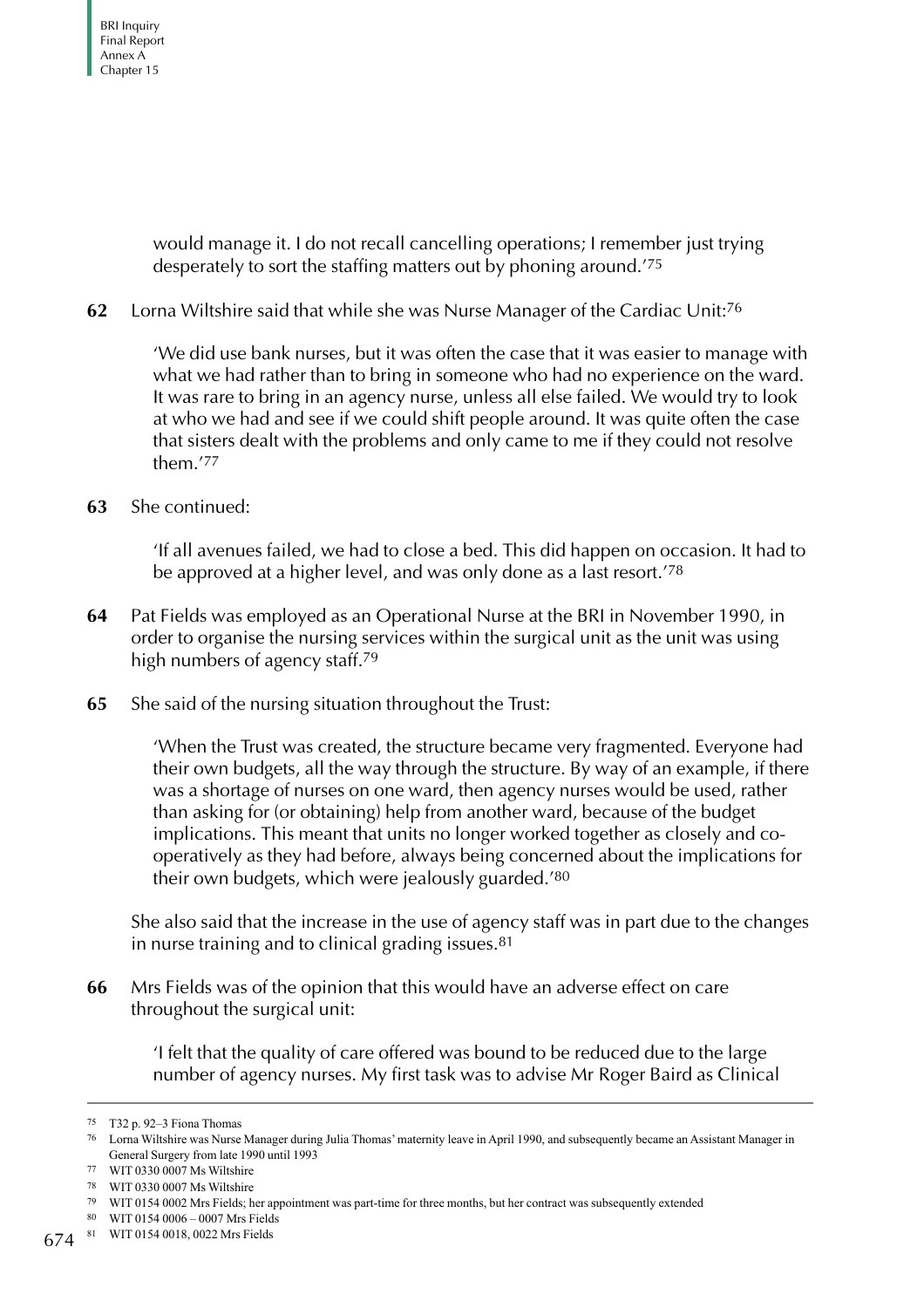Director for Surgery that, in order to sustain a good quality service for all patients, we would have to close some beds on the ward, and reduce the number of agency nurses being used.'82

- **67** Mr Dhasmana said that when a shortage of nurses occurred due to an unforeseeable sickness, in order that an operation on a child should not be postponed, bank nurses needed to be recruited to the BRI ICU. He said that this was unfortunate because they may have got nurses who were intensive care trained, but not in the field of cardiac surgery. In such a situation an adjustment was made whereby the bank nurse was placed in the HDU and a suitable nurse was moved from the HDU to the ICU.83
- **68** As regards staffing levels in the Cardiac Theatres, Sister Kay Armstrong, Cardiac Sister, noted in her statement that when she first began to work as a staff nurse in the theatres in October 1984, there were approximately 11 nursing staff including her. This covered the three Level 4 Theatres of the BRI. Between 1986 and 1988, she did not recall more staff being employed, although the allocation of one person to cover nights was increased to two.84
- **69** After the expansion of cardiac surgery in 1988, staff numbers increased, although Sister Kay Armstrong stated that:

'... it was very hard to find out from management what our staffing allocation should have been.'85

**70** Sister Armstrong also stated:

'The sisters were responsible for the day-to-day running of the theatres but did not hold the budget or have any control over the staff numbers allocated to each theatre. This was very frustrating as we were frequently understaffed without the power to do anything about it.'86

- **71** Sister Armstrong explained the nursing element of the team for each theatre ordinarily comprised an anaesthetic nurse assistant, a scrub nurse and a circulating nurse. In addition, there would be an allocated sister-in-charge. The sister-in-charge would rarely be supernumerary and would often take up one of these positions.<sup>87</sup>
- **72** Mrs Margaret Maisey, Nurse Advisor to the B&WDHA and later to UBHT, told the Inquiry that on two separate occasions she had had carried out formal reviews of

<sup>82</sup> WIT 0154 0007 Mrs Fields

<sup>83</sup> T86 p. 19–20 Mr Dhasmana

<sup>84</sup> WIT 0132 0002 Ms Armstrong

<sup>85</sup> WIT 0132 0003 Ms Armstrong

<sup>86</sup> WIT 0132 0003 Ms Armstrong

<sup>87</sup> WIT 0132 0041 Ms Armstrong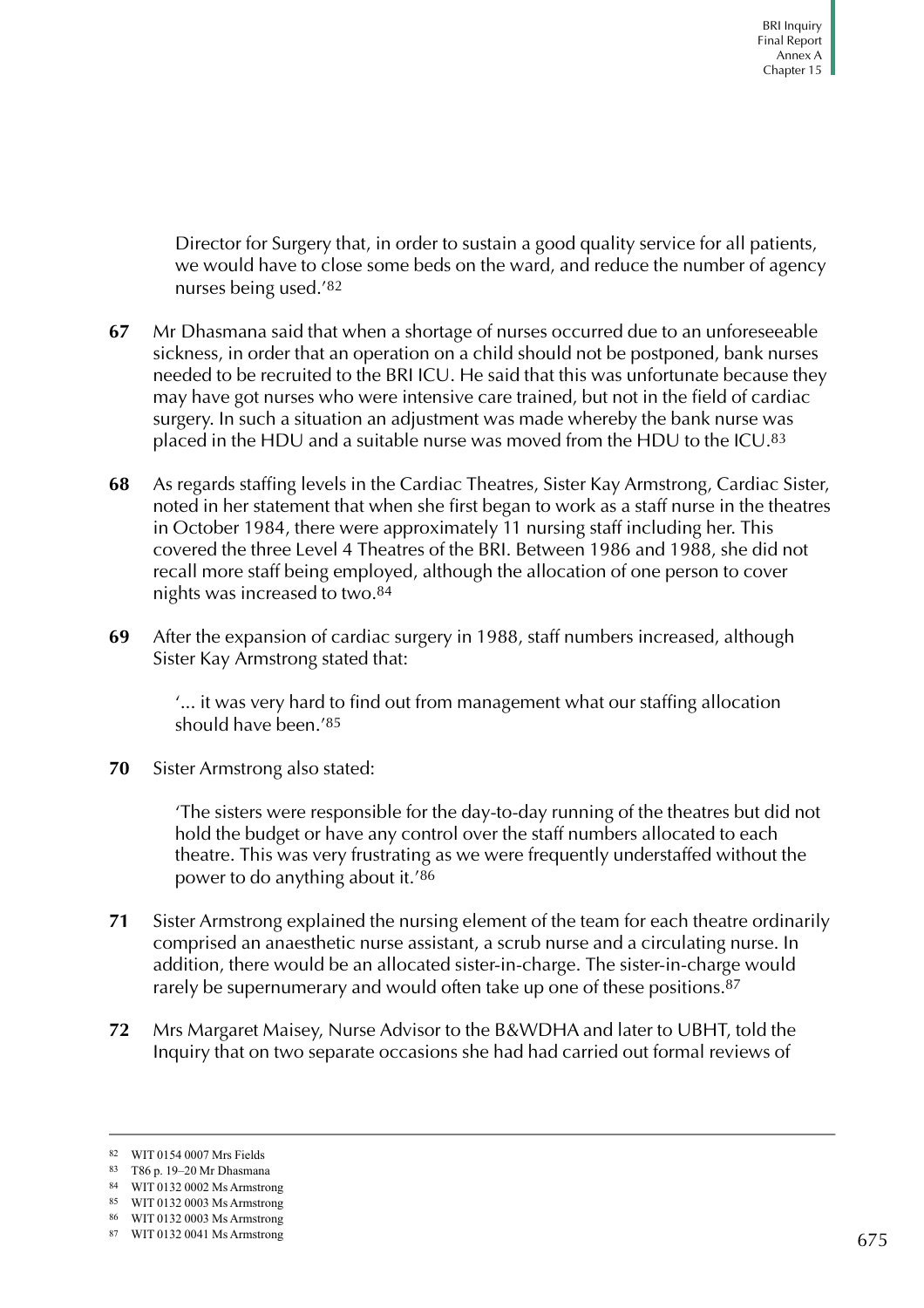nurse staffing and the skill mix. The first one was across all of B&WDHA and the second across UBHT. She stated that, as regards staffing (establishment):

'At the time the results of the first survey revealed no significant nursing establishment problems. On the second occasion, the Trust, in general, appeared to be as well as, or better, staffed than comparative institutions in the middle and senior grades on clinical nursing staff. The results of the surveys were discussed at DNAC [District Nursing Advisory Committee] and TNAC [Trust Nursing Advisory Committee].'88

**73** Mrs Maisey went on in her written evidence to refer specifically to the cardiac ICU at the BRI:

'With reference to the BRI cardiac ICU, I am sure that if there had ever been a reason to raise the subject of nurse staffing on the cardiac ICU because of a shortage of staff, the Nurse Advisers, again, experienced professional nurses who would have had no difficulty in raising any subject, would have brought it to the attention of the relevant manager, and, if the situation had not been resolved satisfactorily, to myself. From 1991, when the service was an Associate Clinical Directorate, the situation would have been reported to the Clinical Director, and, if that failed to improve the situation, brought to my attention with the expectation that I would support the Nurse Adviser's recommendations for corrective measures.'89

## **Skill mix**

**74** Mr Andrew Darbyshire90 said that the differences between nursing adult and paediatric patients are that, although there are similarities in the physiological care, the anatomy of children is not as straightforward. Also, there is the additional need to understand and deal with the interactions between the parents and the child, so as to deliver 'family-centred care':91

'But in terms of delivering that physiological care, I think experienced adult nurses, provided they have made the adjustments into paediatrics and the anatomical and physiological problems of the child, could deliver that.'92

<sup>88</sup> WIT 0103 0027 Mrs Maisey

<sup>89</sup> WIT 0103 0029 – 0030 Mrs Maisey

<sup>90</sup> Expert to the Inquiry in Post-Operative Nursing Care

<sup>91</sup> T51 p. 31 Mr Darbyshire 92 T51 p. 32 Mr Darbyshire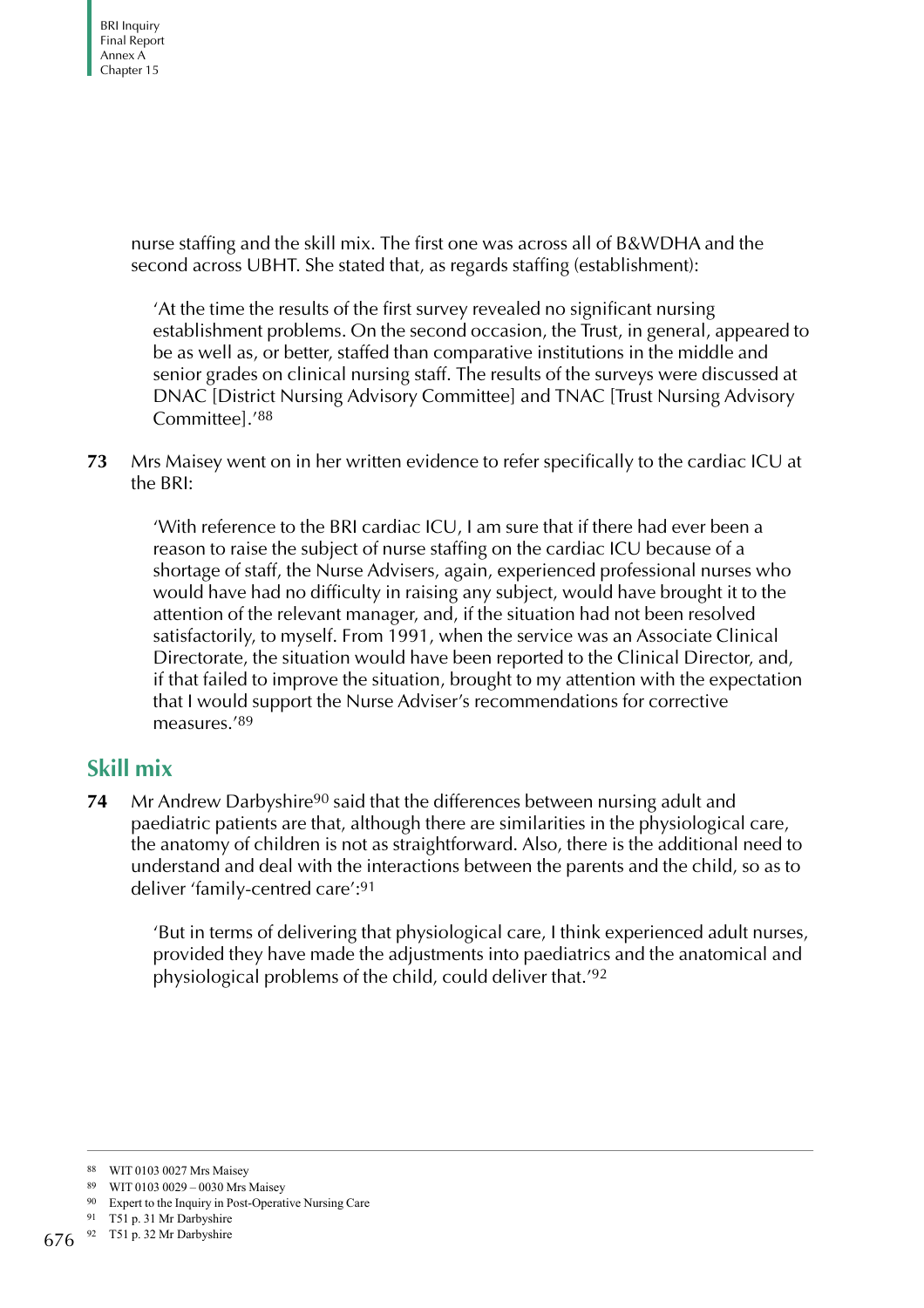**75** Mr Leslie Hamilton93 was asked whether in his opinion a nurse might not pick up the more subtle signs from a child that there may be a problem or deterioration in condition, if that nurse is not paediatrically trained.94 He replied:

'Personally, I think the key is that they are used to dealing with patients who have the abnormal physiology that we see after coronary pulmonary bypass, or after repair, closed surgery. I think that is very specific to cardiac patients. As Andrew [Darbyshire] said, if you are an adult nurse, as long as you are in that paediatric environment, your skill will be in picking up those subtle signs.

'I think, again, the background of the person is less important than how they are integrated into the unit. To me, paediatric intensive care is very much a team thing and everyone has their own input. The role of the intensivist is to bring all that together. The nurses are the key at the bedside; they are the ones who pick up, usually first of all, that something is not quite right. It may be a surgical problem, it may be something else, but I think it is very much an integrated thing.'95

**76** Dr Barry Keeton96 gave his view of the paediatric training and experience required of nurses as follows:

'On the nursing side, clearly it is very desirable that the nurses have had paediatric training, but we must not ignore the very experienced nurses who became very adept at looking after both adults and children within the intensive care environment. Although they may not have had paper qualifications, they have looked after children, and families, for many years and done it very well. Clearly things have changed in more recent years, where they now go off on courses and get their paediatric qualifications, but our senior nursing staff were very expert with the children.'97

**77** Dr Duncan Macrae98 told the Inquiry:

'I think on the question of first of all nursing skills, some of the best paediatric cardiac intensive care nurses I have come across have actually been adult nurses who have come to paediatric intensive care nursing, adult nurses with intensive care training, who have been absorbed and trained within the unit by the paediatrically trained people there who really have been excellent nurses.

'Having said that, the overall feel of the paediatric nursing needs to come from nurses with paediatric training, so it is possible for units to function with a proportion of intensive care trained nurses who are not specifically paediatric

<sup>93</sup> Consultant cardiac surgeon at the Freeman Hospital, Newcastle; Expert to the Inquiry in Paediatric Cardiac Surgical Services

<sup>94</sup> T51 p. 32 Mr Hamilton

<sup>95</sup> T51 p. 32–3 Mr Hamilton

<sup>96</sup> Consultant paediatric cardiologist, Expert to the Inquiry in Paediatric Care

<sup>97</sup> T51 p. 36 Dr Keeton

<sup>98</sup> Director of Paediatric Intensive Care at the Royal Brompton Hospital, London; Expert to the Inquiry in Post-Operative Intensive Care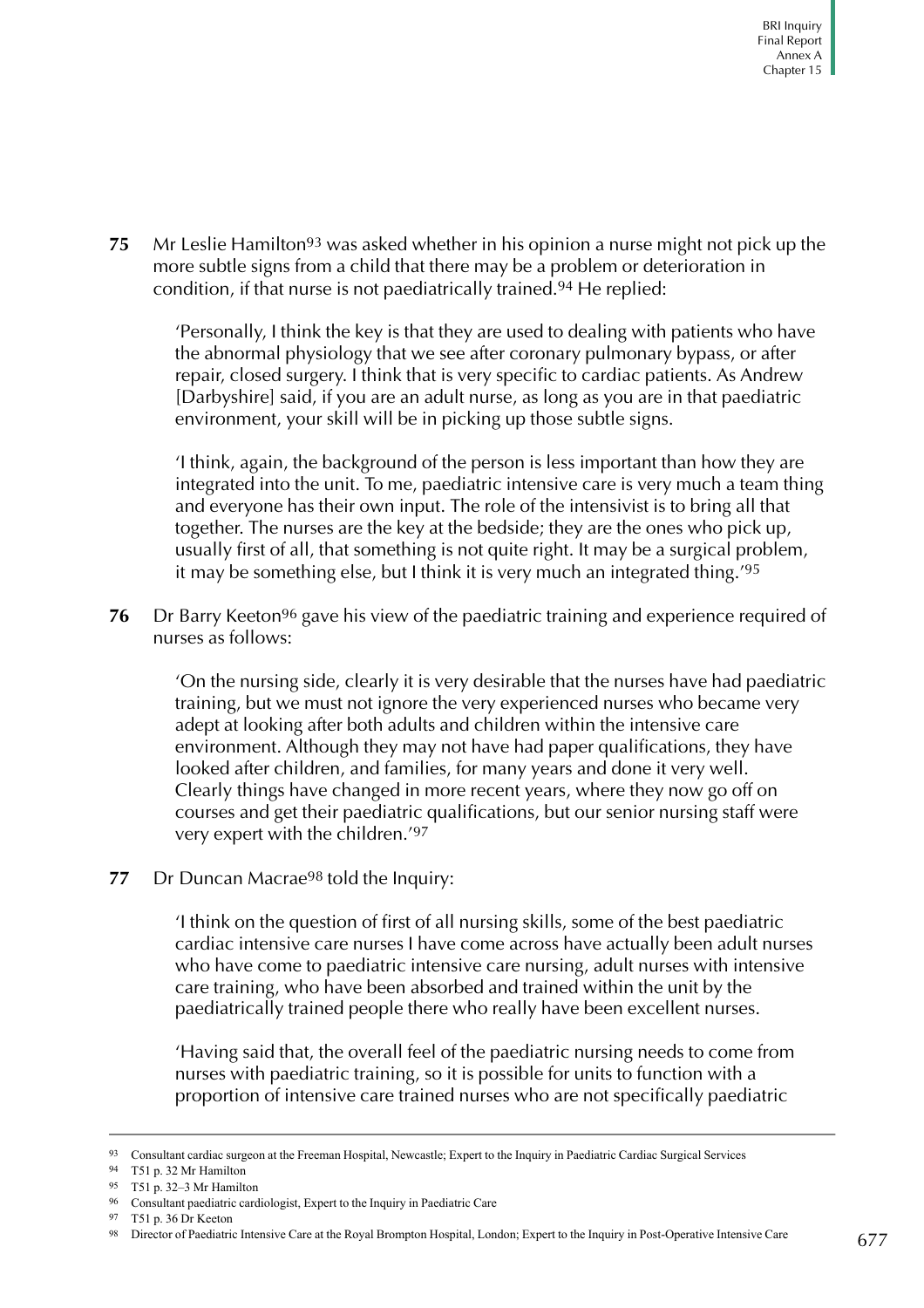nurses but there very definitely needs to be a balance, or indeed a majority, of paediatrically skilled people to set the overall tone and policy of the unit.'99

### **78** Mr Darbyshire took up the point:

'I take on board the point that Duncan [Macrae] made, that an adult ICU nurse may well be able to offer very good physiological care for children within the ICU, and maybe from a medical perspective that is how you would judge a good nurse; what information you get to enable you to do your job. I think from a paediatric nursing perspective there is a little bit more to it and I think paediatricising a unit is something that paediatric nurses are qualified and trained to do.

'I think the support of the family, again, is something specific to paediatrics, and the involvement and the relationship between the patient and their parents is very important and is an important facet of, if you like, paediatric training.

'I think there is a bottom line underneath all the statements I have made that is what is really important is that you have a skilled, experienced paediatric intensive care nurse, and they can come from an adult background. They can come from a paediatric background. It is the experience that they have within the PICU that I think is of fundamental importance.

'There are all sorts of arguments about what sort of ratio do you need of paediatric trained staff to non-paediatric trained staff; I do not know the answers to those questions. I know recent guidelines have been published that state that a very large percentage should be paediatrically trained.

'I think the other issue surrounding paediatric nurses in PICU in a mixed unit is how you actually allocate those staff to the patients. Do you have an individual nurse who one day is allocated to adult patients and the next day to paediatrics? No matter how good an adult nurse is, on the first day she looks after a paediatric patient she will not be as good a paediatric nurse as she was an adult nurse and it is how you actually structurally organise that situation in a mixed unit that I think would be of great importance in the delivering of skilled nursing intervention really.'100

## **79** Mr Hamilton added:

'Essentially I would agree with both the previous speakers. As a surgeon, I want a nurse at the bedside who is going to pick up the subtle changes that we see after cardiac surgery, so I want an intensive care nurse who is experienced in, and knows about, cardiopulmonary bypass and post-operative cardiac patients. I think it is very important to have the paediatric environment. Whether it is physically separate has to be clearly identified, and I think the senior nurses in the unit need to

<sup>99</sup> T51 p. 56 Dr Macrae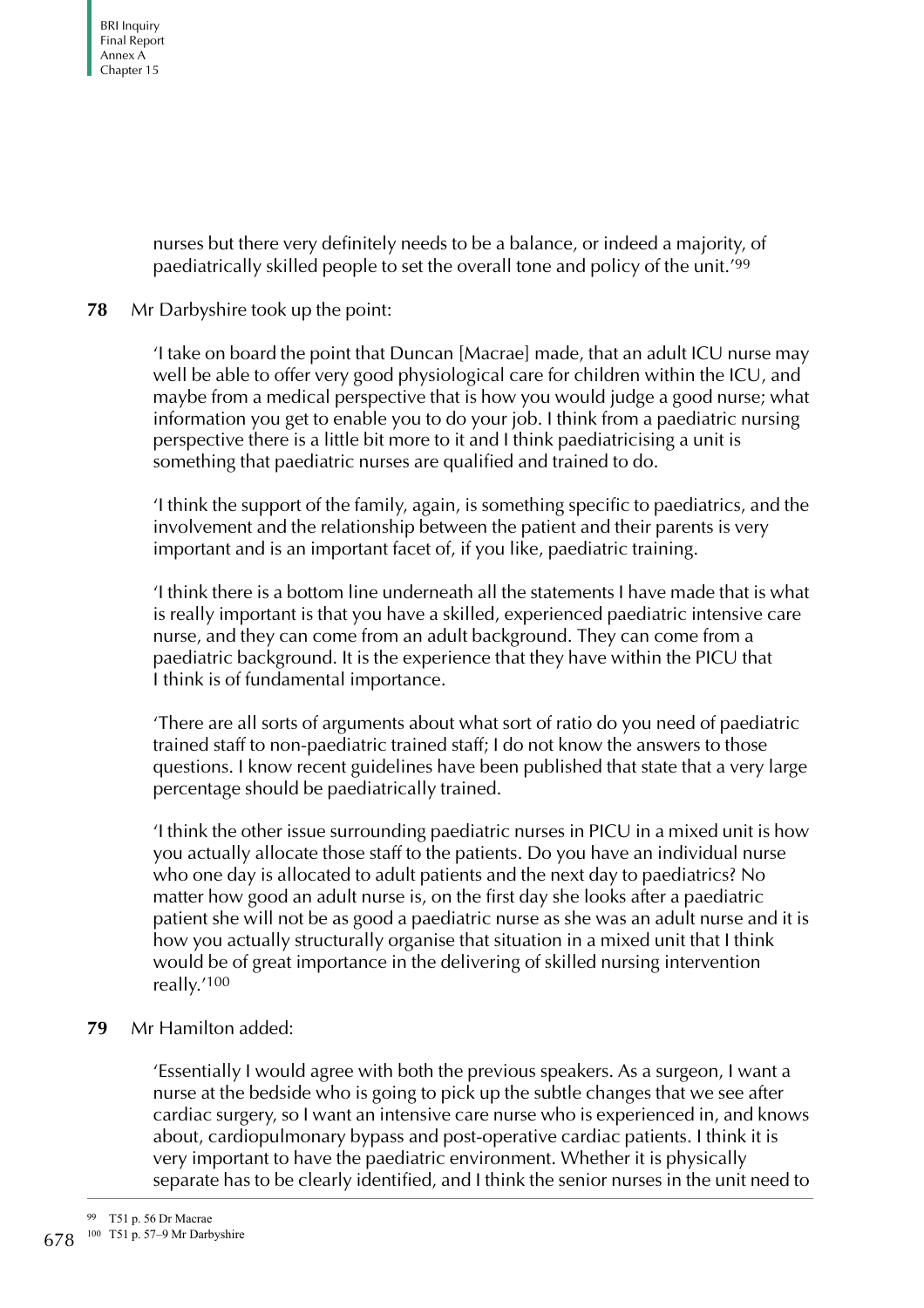be paediatrically trained to bring that paediatric component and the care of the whole family into it, so I think those need to be wedded together.<sup>'101</sup>

#### **80** Dr Keeton said:

'I would agree with the previous comments that have been made. I obviously have personal experience of evolving from working within a specific cardiothoracic intensive care unit which housed both adults and children to now the much better situation that we have of having a separate paediatric ITU.

'I think the paediatric bits of nursing — the paediatric nurses do not have a monopoly of it. There were some very good adult-trained intensive care nurses who were extremely good at looking after children and within our unit we had a group of nurses within the intensive care unit staff who liked looking after children and who did it quite well, and in fact they are the nurses now who have gone off and got their paediatric qualifications and now some of them are running the paediatric intensive care unit or the cardiac bit of the new paediatric intensive care unit which we have.'102

**81** Julia Thomas explained how an even skill mix was ensured on the BRI ICU between 1984 and 1995:

'Each shift in the ITU and theatre is run by a G grade or F grade nurse, both day and night. The senior nurse delegates work to her team of nurses, assessing their experience in relation to each patient's needs. All students are supernumerary. Rotas are worked out every four weeks, thus allowing an even skill mix over [a] 24-hour period.'103

**82** Julia Thomas stated that the experience and skill mix of the nurses on the ICU at the BRI varied over the period 1984–1995, but all the senior nurses from F grade to G grade had taken a recognised intensive care course and had at least three years' ICU experience.104 The E grade staff nurses had at least one year's ICU experience and many had done an ENB intensive care or cardiac course. The D grade staff nurses were sometimes newly qualified, but had some ICU experience and an interest in gaining more.105

<sup>101</sup> T51 p. 59 Mr Hamilton

<sup>102</sup> T51 p. 60 Dr Keeton

<sup>103</sup> WIT 0213 0012 Julia Thomas

<sup>104</sup> WIT 0213 0038 Julia Thomas

<sup>105</sup> WIT 0213 0039 Julia Thomas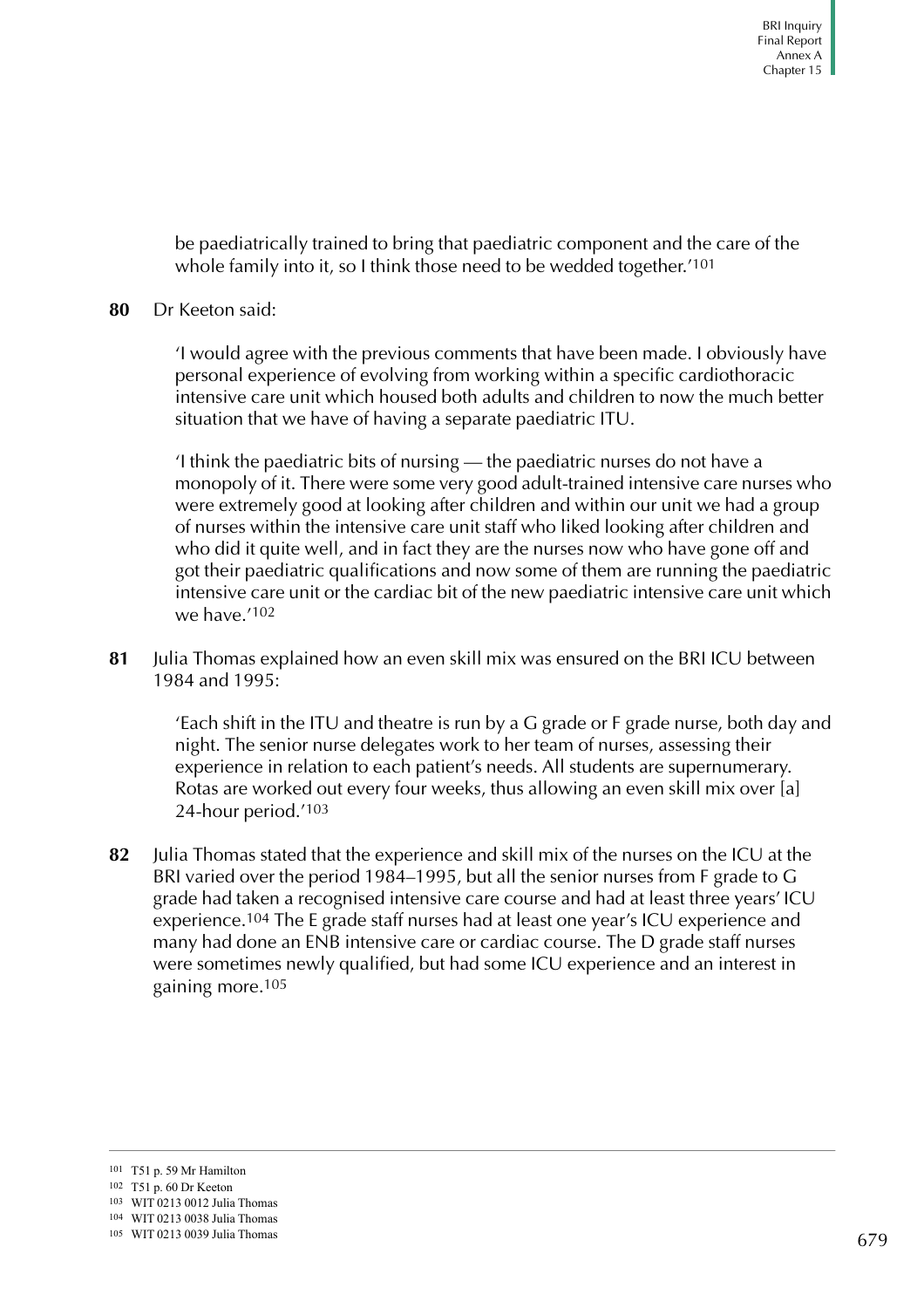**83** Although the skill mix varied during this period, the majority of the staff were graded between G and E grades, with ICU experience, and over 50% of staff had attended recognised ICU courses. As for paediatric qualifications:

'Between two and four nurses on the ITU were RSCN trained. At any one time other senior nurses had undertaken shortened paediatric courses, including SEN [State Enrolled Nurse] children trained nurses. All nurses caring for children had undertaken the Unit's in-house training in paediatric ITU nursing. This was a threeweek training, undertaken on the Unit, following strict protocols laid down by a senior paediatric nurse.'106

'Qualified nurses undergoing post-graduate courses worked on the Unit. These nurses were never allowed to look after paediatric patients, unless they were upgrading their paediatric nursing skills, in which case they would be working alongside, and supervised at all times by, a cardiac/ITU experienced nurse. These nurses wore student uniforms so that they were readily identifiable by medical and nursing staff as supernumeraries.'

'We also had general student nurses on the Ward. They were never left alone with any of the patients and worked as supernumeraries at all times with named mentors. The Unit had a core of nurses qualified to look after children. They were very well qualified. ... we would always try to recruit a children's trained nurse but there was a huge shortage, so the next best thing was to recruit a nurse with general or cardiac ITU experience and then training the nurse to look after children on the ITU. On the whole, the children were looked after by an ITU nurse with an ENB 100 qualification.'107

- **84** Julia Thomas explained that the cardiac ICU course (ENB 249) was only introduced nationally in 1992. It is now offered at the BRI.108
- **85** Catherine Warren took the general ICU course (ENB 100) in 1990 and trained as an RSCN in 1991–1992. As an F grade senior paediatric nurse, she was in charge of writing the protocols for care standards following her qualification as RSCN, and also carried out audit work. She also attended outpatients' clinics so parents could talk to her after they had seen the consultant.109
- **86** After April 1992, when Ms Warren returned to the Unit with the RSCN qualification, she worked only with children, either in the Nursery or on the CICU,110 whereas before this she had worked on the CICU caring for both children and adults. This change came about because she was the only nurse who had both experience of cardiac care and a paediatric nursing qualification.111 Depending on the severity of

110 Cardiac ICU

<sup>106</sup> WIT 0213 0039 Julia Thomas

<sup>107</sup> WIT 0213 0006 Julia Thomas

<sup>108</sup> WIT 0213 0006 Julia Thomas

<sup>109</sup> WIT 0213 0007 Julia Thomas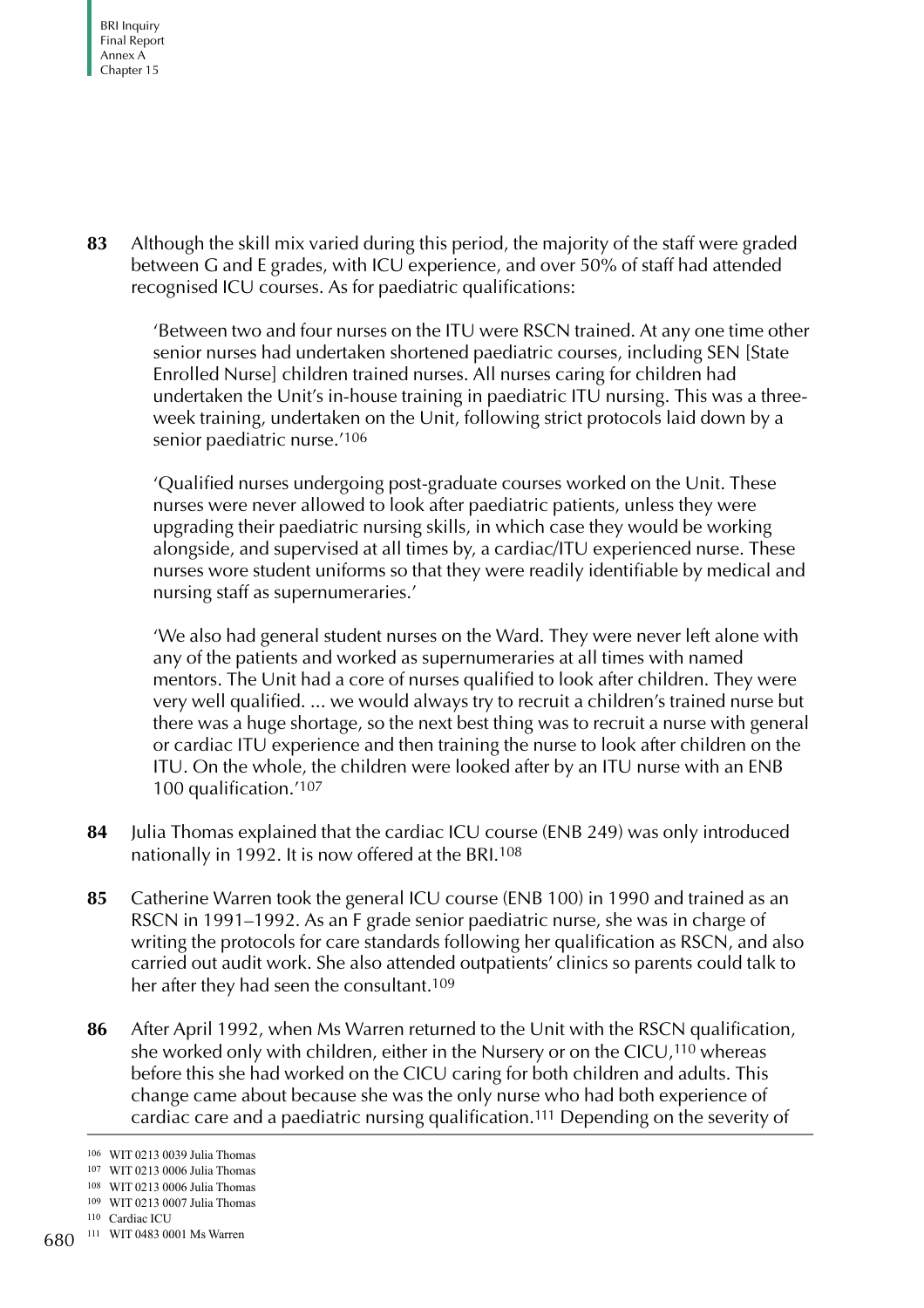the child's condition and the experience of the other nurses, she stated that she cared for most of the children immediately post-operative.112

- **87** Catherine Warren was the only nurse who rotated between Wards 5A and 5B.113 She worked on Ward 5B on the two days of the week when children were being operated on, caring for the children when they returned from theatre. Otherwise she worked in the nursery. Since Ms Warren had also completed the cardiac course, her knowledge was used extensively throughout the unit to advise all staff on how to care for the children.114
- **88** From 1992 there was a D grade nurse who was a newly qualified RSCN working solely in the nursery. The other nurses in the nursery were D and E grade.115 A play leader116 was also employed from the mid-1990s.
- **89** Fiona Thomas stated that since she became Nurse Manager, in 1992, she carried out skill mix reviews with the General Manager, every year or every two years, depending on workload and when expansion plans were scheduled to take place.117 She explained that skill mixes had always been easily addressed in intensive care because of the existence of national guidelines on staffing levels. She stated that she had always found the General Managers very accommodating when discussing skill mix, and, although they may have questioned why extra members of the team were needed, she never encountered any particular problem in justifying the need to recruit.118
- **90** She went on to say that on a day-to-day basis, skill mixes were readily determined by the knowledge of the case mix of patients expected. Staffing levels and mixes were always appropriate to the case mix.119
- **91** She agreed that the overall mix and expertise of the ICU staff differed from that set out in published guidelines, because the guidelines stipulated that only paediatric nurses should at all times care for paediatric patients, which the ICU at the BRI could not meet. She put the lack of specialist paediatric nurses down to the difficulty in recruiting such nurses to a mixed adult and paediatric unit.120

<sup>112</sup> WIT 0114 0085 Fiona Thomas

<sup>113</sup> Ward 5B contained the ICU and the High Dependency Unit, while Ward 5A contained the Admission and Continuing Care Beds and the nursery

<sup>114</sup> WIT 0114 0012 Fiona Thomas

<sup>115</sup> WIT 0114 0012 Fiona Thomas

<sup>116</sup> Ms Helen Passfield

<sup>117</sup> WIT 0114 0010 Fiona Thomas

<sup>118</sup> WIT 0114 0019 Fiona Thomas

<sup>119</sup> WIT 0114 0071 Fiona Thomas

<sup>120</sup> WIT 0114 0086 Fiona Thomas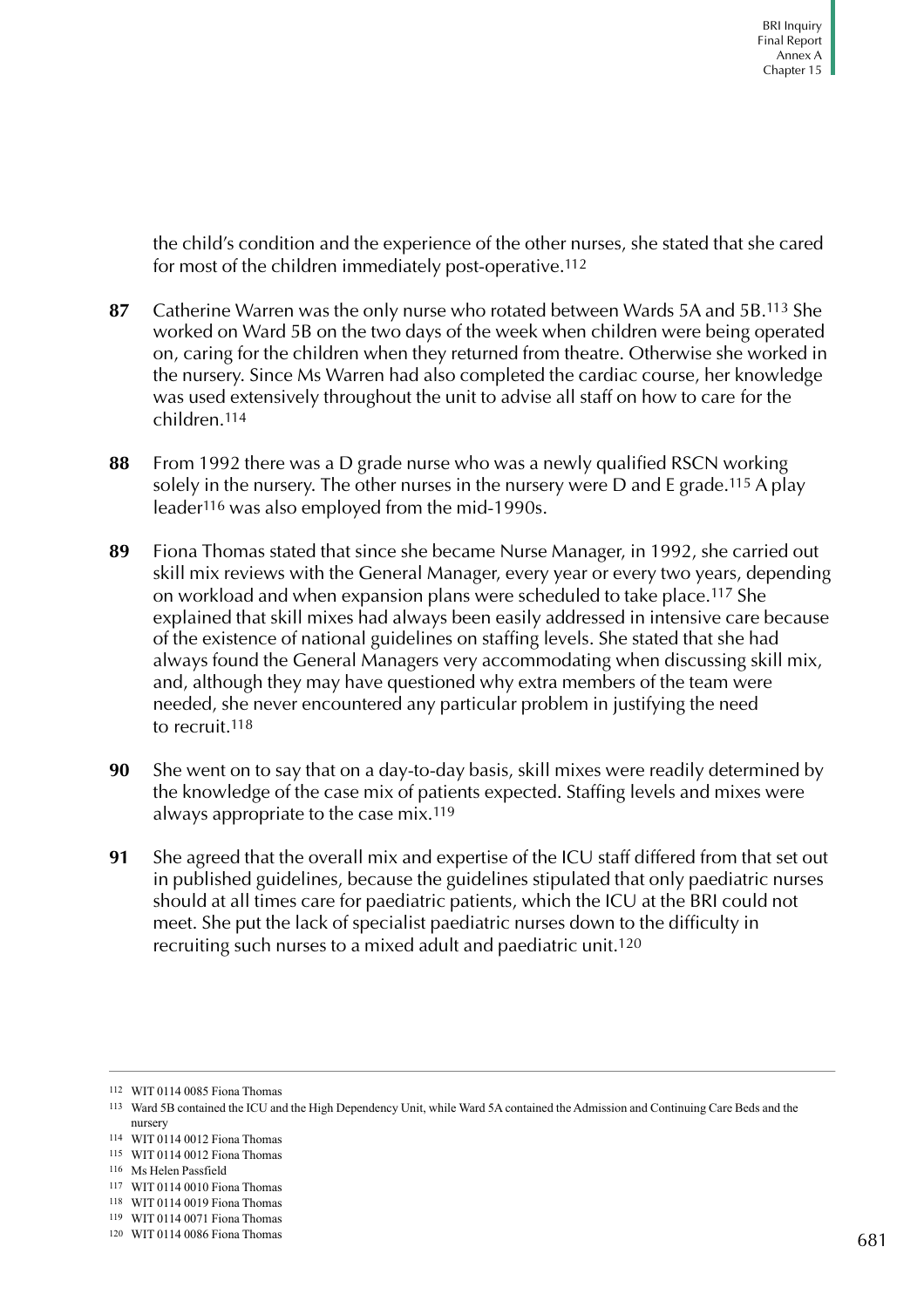**92** When asked how frequently children in intensive care at the BRI were cared for by nurses of whom none was paediatrically qualified, Sister Sheena Disley replied:

'It would be fairly common for there not to be an RSCN, but it would be extremely uncommon for it not to be a highly skilled nurse above E grade level who had had considerable orientation and training for it. That would just not happen.'121

# Involvement of clinical staff

# **Cardiologists**

**93** Dr Jordan, consultant cardiologist, in his written statement to the Inquiry stated that:

'It was difficult to maintain any continuing liaison between the surgeons and anaesthetists at the BRI and the cardiologists at the Children's Hospital. This actually became more of a problem as the number of adult patients increased and with this the actual number of anaesthetists and of cardiac ITU nurses, so that the role of the paediatric cardiologists inevitably appeared less important.'122

**94** Dr Jordan did not regard the fact that the cardiologists were based at the BRHSC as being a problem in itself. Rather:

'The main problem as I saw it was that the system had grown up as being managed by the surgeons and anaesthetists and we were not routinely involved in postoperative care. Another problem was that for much of the time there was no regular time for the surgeons and anaesthetists to carry out their visits, and these seldom coincided, so it was impossible to co-ordinate the visits which I did make with their attendance on the ward. The situation was actually better at weekends when I was able to at least make an effort to get there when the surgeons or anaesthetists were expected.'123

**95** However, as Dr Joffe, consultant cardiologist, told the Inquiry:

'Dr Jordan specifically made a point of going to the BRI every day and often twice a day, so it was not as if there was no presence whatsoever at the BRI. He found it slightly easier than I could because earlier on he was still involved in adult cardiology, had an office at the BRI, and needed to be there anyway, and indeed, he and later Dr Martin [consultant cardiologist, BRHSC] were running an outpatient clinic for adolescents and adults who had grown from the childhood period, usually post-surgery, at the BRI. Therefore, they had some time when they had to go. So,

<sup>121</sup> T32 p. 136 Ms Disley

<sup>122</sup> WIT 0099 0045 Dr Jordan

<sup>123</sup> WIT 0099 0045 – 0046 Dr Jordan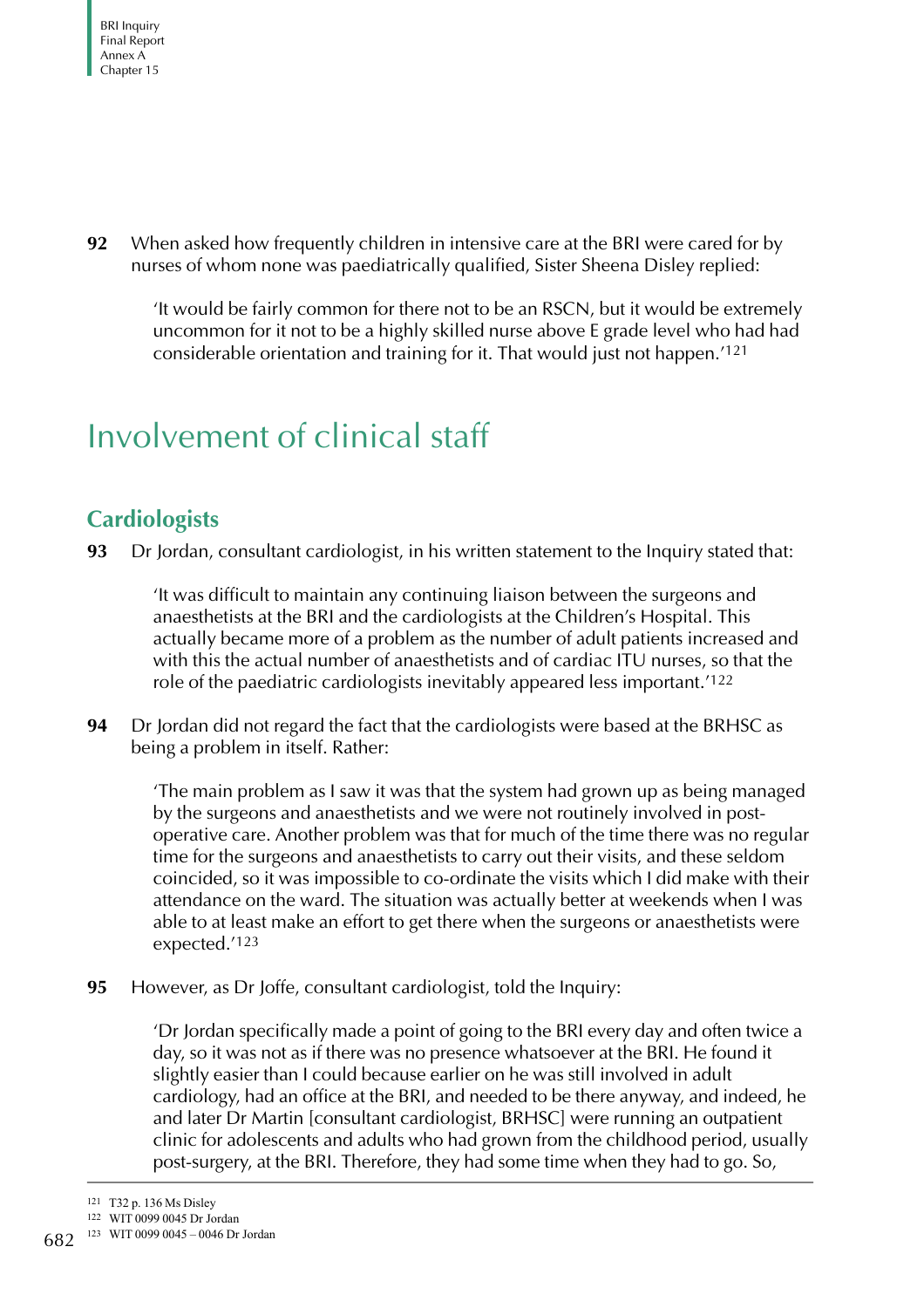apart from the weekends, I would say that on a daily basis there was at least one call by a paediatric cardiologist who would look at all the patients, not only his or her own, but all paediatric cardiac cases, and make recommendations about management, if necessary. In addition, we, or certainly I, tried, I think on two occasions, to establish a regular routine ward round at the BRI, twice or three times a week, and discussed this with Mr Wisheart at the time, and the intention was there, on both sides, but with all our other demands and the variation between timetables of surgeons and paediatricians, et cetera, it was just not possible to organise.'124

**96** As to his own input, Dr Joffe said that he regretted that he had not had the available time on every occasion to go to the BRI, from the BRHSC where he was based, in order to see his patients post-operatively. He told the Inquiry:

'I do regret it. I think we may have made a difference to the overall outcomes, but it is very hard to put hard figures on to that, so it is an impression. But I wish we had the time to have spent in the BRI for that purpose. Unfortunately, we did not.'125

#### **97** Dr Joffe went on:

'The physical separation was real, although of course not insurmountable. The distance between the two hospitals was really quite small: 150, 200 metres, maybe. But the hill, when you were walking up it, felt as if it was almost half a mile, rather than 200 metres. It was extremely steep, so it was difficult coming back up; it was easy going down. This may sound trite, but it does make a difference, and it also makes a difference in terms of the ordinary communication that exists in a unit where consultants and various doctors can meet with each other and bump into each other in a corridor, and so on, which facilitates overall management.'126

#### **98** Dr Robin Martin's evidence to the Inquiry included this exchange:

'I personally found it difficult to get actively involved in the care of the patients down there [at the BRI]. Patients were under the care of the surgeons, the surgical team were looking after the patients in conjunction with the anaesthetic team. It was very difficult to arrange a time when you could be there when other people were there to discuss the individual case, so usually when I went down I would find there was no one else actually physically there that I could talk to about the case and —

'Q. The communication between yourself and the surgeon would necessarily have particular difficulties because of that?

'A. It would be difficult, yes. There would be occasions when surgeons or anaesthetists might specifically ask for an opinion about this or that and of course

<sup>124</sup> T90 p. 65 Dr Joffe

<sup>125</sup> T90 p. 62 Dr Joffe

<sup>126</sup> T90 p. 67 Dr Joffe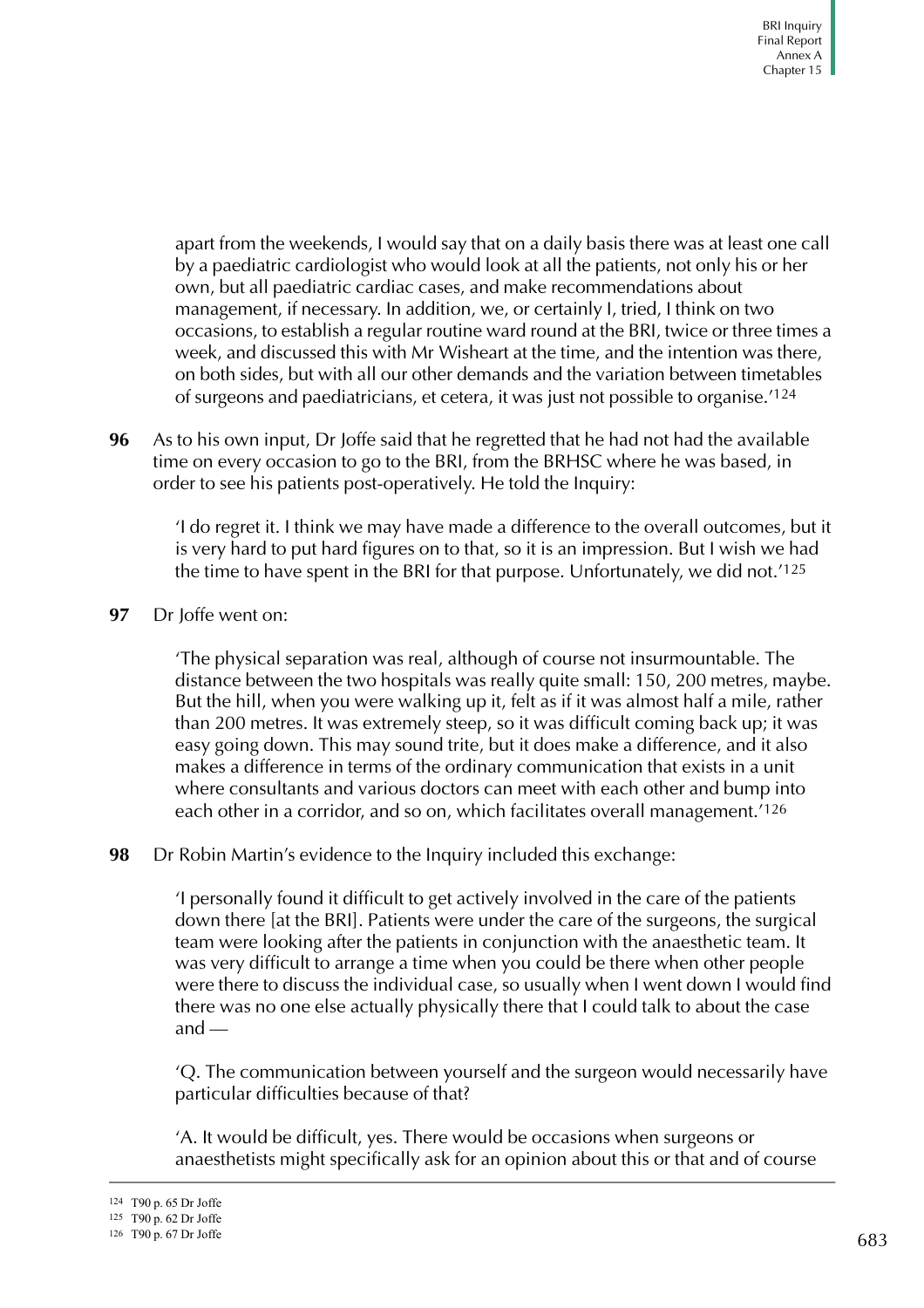BRI Inquiry Final Report Annex A Chapter 15

> we would give that opinion and there would be some discussion. But just in the day-to-day management it was very difficult to get very actively involved.'127

#### **99** Julia Thomas stated:

'The paediatric cardiologists visited their patients on the Unit on a regular basis. They would be contacted in an emergency. They would often come into the Unit to assess the child, give advice, or perform an echocardiogram.'128

**100** Dr Pryn said:

'There was a definite failure to involve the cardiologists enough. When they were called, they came down from the Children's Hospital and they were very helpful, but they were not called as a routine, and they were not there as a routine.'129

## **Surgeons**

- **101** The Inquiry heard evidence that the surgeons would fit in visits to the ICU around their other commitments.
- **102** Mr Dhasmana said:

'The Registrars we had in our unit, they were career grade, were going to be cardiothoracic surgeons in the future, so in a way they were more focused on the cardiac surgical aspect of these patients. They may not be necessarily experienced in the paediatric … we used to have one or two SHOs all the time who had expressed their opinion or ambition to become a cardiac surgeon in the future, and, of course, they had experience somewhere else, but at times we would have an SHO sent from rotation, another time – there were two posts, from rotation, from the surgical grade coming to cardiac surgery. Of course, in the beginning, the first few weeks, although they were very bright boys and they picked up very quickly, but in the first few weeks it used to be a hard time for all of us to train them in order to look after the children.'130

**103** Mr Dhasmana agreed that until the concept of the intensivist was developed in the 1990s, he was conscious that the management of the ICU was in the hands of a resident whose interest was in surgery but not necessarily in cardiothoracic surgery, and not necessarily in paediatrics, or in the hands even of someone who had no particular interest in either field, yet this person would be the only resident presence on the ICU, apart from the regular rotation of the nursing staff. He said:

'That did put a lot of pressure on us, really, especially on me. That is why I used to hang around almost up to midnight or 1 o'clock in the morning, really. …

<sup>127</sup> T77 p. 35–6 Dr Martin

<sup>128</sup> WIT 0213 0041 Julia Thomas

<sup>129</sup> T72 p. 39 Dr Pryn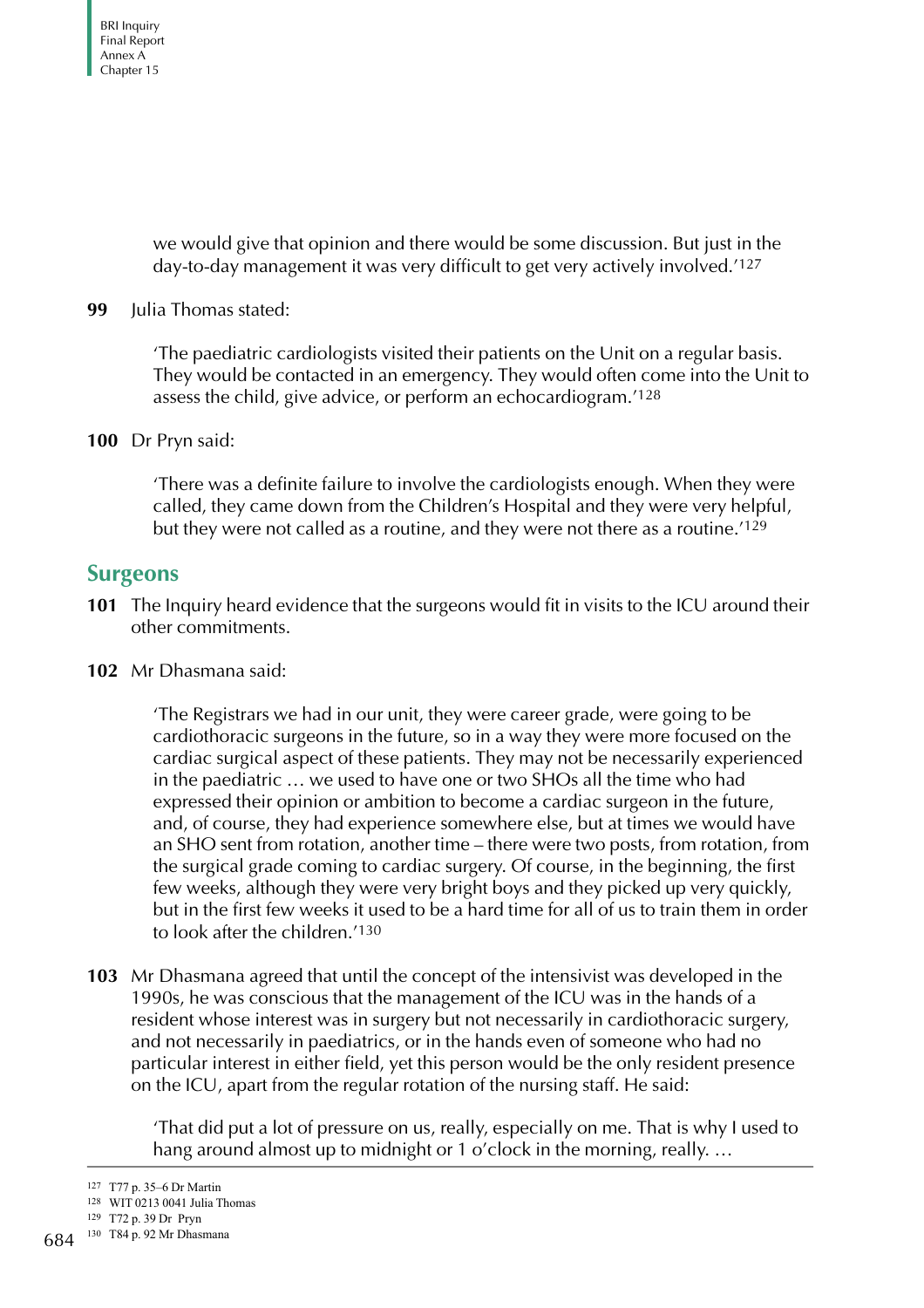Supposing I finished a case at 6 o'clock and I had got a paediatric patient or very sick adult patient, I would stay around in the ward up to 8 or 9 o'clock, because I always believed it is the first two or three hours when you get all the major problems. Then I would leave a message and also, you know, we did have a Registrar. It is not that when I am operating he is with us, but during other times he is there. One is not supposed to leave an SHO with a very sick patient unattended but I am always sure I am around there, but then I would go home, I would have a little meal or snack, snooze around the telly, if you understand what I mean. I would come back again around 11 o'clock, and especially I would come back because that is the night staff which would have settled by this time, so I would have really gone round, I would have seen that and talked to the nurses, and for children I had a type of co-ordinator, they knew about my feeling and somehow they would have one of those, who would look after the children.'131

**104** John Mallone spoke of seeing his daughter Josie in the ICU:

'She was actually on a steep incline on this incubator with obviously lots of wires going into her arteries and she was on a ventilator as well. … Mr Wisheart was there – this was at 3.00 in the morning. One concern I had was – that we both had at the time – was that he was operating at the end of a day when he had been at work since 9.00 in the morning. He started this operation at 7.30 in the evening and did not finish it until 3.00, finally went home some time after 4.00 and he was back on the ward at 8.00 in the morning. I could not understand how anybody could do that, physically stay awake that long and perform complex surgery, but he was there and he said he thought the operation was okay; he had performed the coarctation and everything was going to be all right, I think, at that stage.'132

**105** Dr Theo Fenton worked as a senior registrar in paediatric nephrology at Southmead Hospital in Bristol between 1992 and 1994 and was called on separate occasions to dialyse two of Mr Wisheart's patients in the ICU at the BRI. Dr Fenton stated:

'I remember that Mr Wisheart was on the Intensive Care Unit on both occasions, despite it being quite late at night. He discussed the two patients with me in some depth and I remember being impressed by his conscientiousness.'133

**106** Mr Wisheart agreed that he and Mr Dhasmana attempted to remedy some of the less attractive aspects of the split site by spending rather longer in the ICU than they might otherwise have done:

'I think that is correct, because we represented the regular cardiological input ... we were the cardiac specialists who were regularly there, yes.'134

<sup>131</sup> T84 p. 93–4 Mr Dhasmana

<sup>132</sup> T95 p. 161–2 John Mallone

<sup>133</sup> INO 0042 0001; letter to the Inquiry

<sup>134</sup> T93 p. 75 Mr Wisheart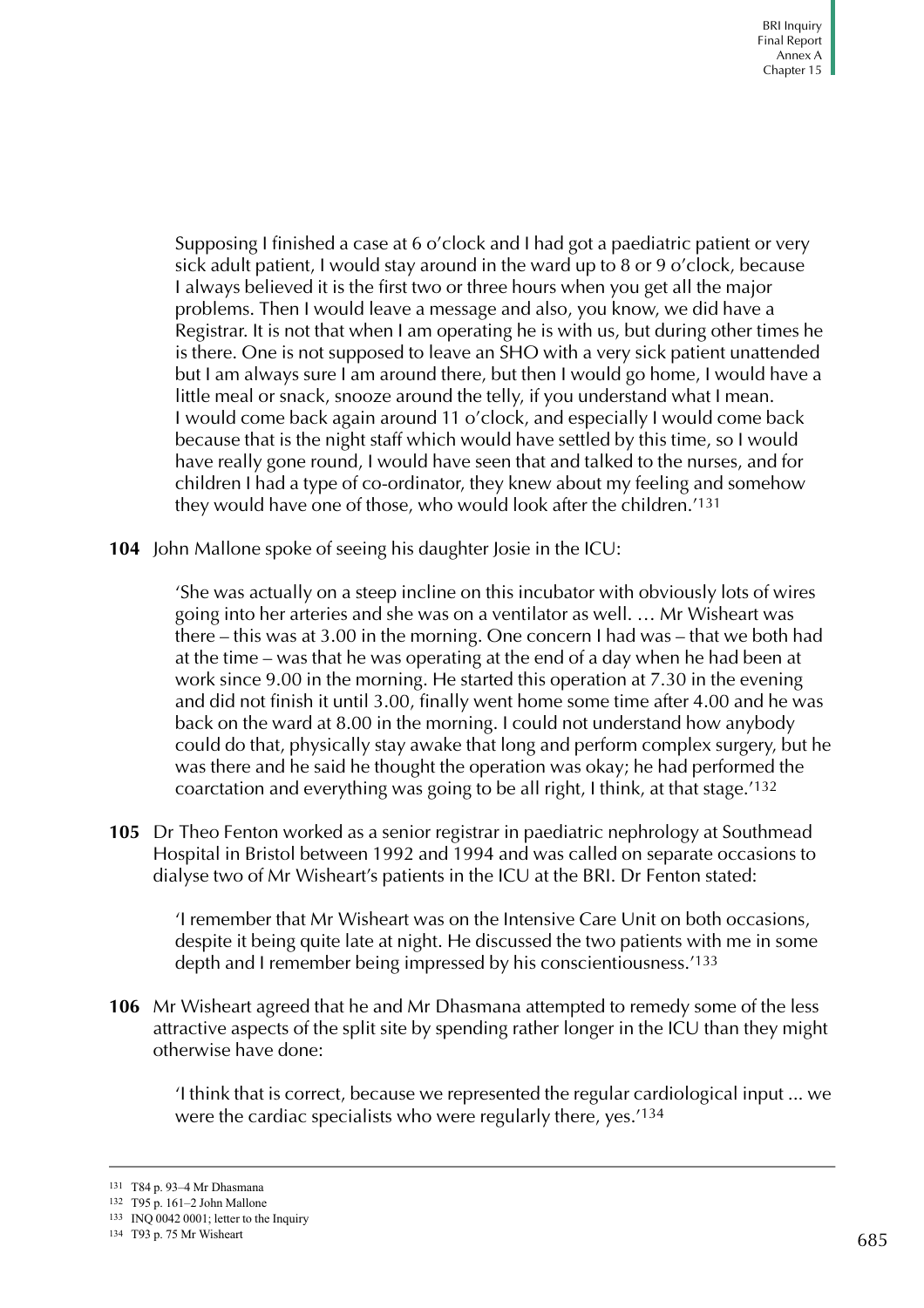## **Anaesthetists**

**107** Dr Pryn explained the anaesthetists' ward round. If he were the on-call anaesthetist on a Monday, he would wait until his patient in theatre was safely established before visiting the BRI ICU for a complete ward round. That would normally take place at 10 to 10.30 in the morning:

'So this would be the way the anaesthetic ward rounds were done on a Monday or Friday. On Tuesday, Wednesday or Thursday it would have been as previously stated, around 9 o'clock.'135

- **108** Dr Pryn said that when he conducted a ward round at 9 o'clock he found that complex decisions, with which he disagreed, had been taken in a hurry, at the earlier registrars' ward round.136 This happened 'relatively frequently'.137
- **109** Dr Pryn commented on what would happen if a decision had been made at the surgeons' 8 o'clock ward round which he would have disagreed with, on a day when he did not have a round at 9 o'clock:

'It would either have been picked up on when the anaesthetists did their round, at 10, 10.30, on Monday or Friday, or it would not have been picked up at all. At weekends, the anaesthetic consultant on for the weekend would always do a thorough ward round, around intensive care, with the Surgical Registrars on for that weekend. It was better at weekends because there was not this pressure of time, assuming we did not have an emergency case. Quite often we had emergency cases to do on a Saturday morning, which meant that again the anaesthetist could not get to do their ward round because we were doing an emergency case.'138

## **Intensivists**

**110** Dr Macrae explained the role of the intensivist:

'Traditionally, when cardiac surgery started in children, the key people involved were a paediatric cardiologist who was largely responsible for pre-operative and post-operative care, mainly in the non-surgical sense, and a surgeon and cardiac anaesthetist who were mainly involved in the immediate operative and postoperative care. There was not such a thing as a specialist in intensive care itself. Most of that fell to a combination of the skills of the anaesthetist to look after ventilators and some of the devices, arterial lines and access, that sort of thing, and the surgeon, who broadly speaking perhaps understood the inside of the heart, and between them they decided what the best support and treatment for that child is, with additional support from cardiology. But the difficulty of course was that at the end of an operation, a surgeon and indeed his anaesthetist would probably have to

<sup>135</sup> T72 p. 44 Dr Pryn

<sup>136</sup> WIT 0341 0011 – 0012 Dr Pryn

<sup>137</sup> T72 p. 50 Dr Pryn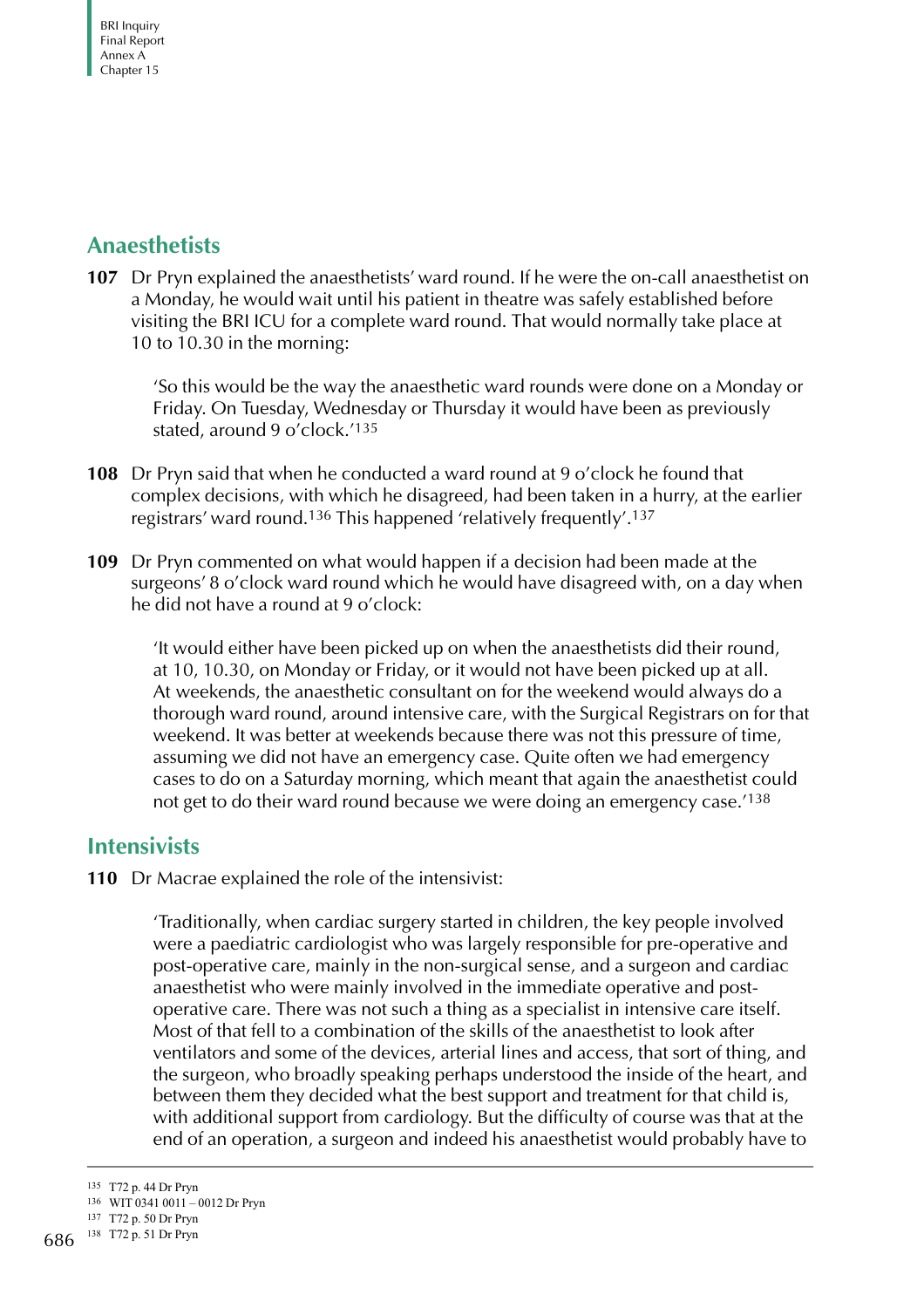go back to the operating room, or perhaps even another hospital, to do some other procedure, leaving the patient in the intensive care unit often being looked after by very skilled nurses, but a hotchpotch of resident doctors in training who may or may not have particular skills in intensive care; they were there to monitor and call people back to help if possible.

'The history of my job at Great Ormond Street was that there was funding for another surgeon and the surgeons looked at one another and said "We do not really want another surgeon; we want someone to look after the things we now do in the intensive care unit, so let us put the money towards someone to do that, to take that load off our shoulders so we do not have to worry about the intensive care unit while we are back in the operating room".

'I think perhaps that helps to explain the perception of this skill gap, the sort of vacuum that was there, and increasingly over the last ten years, that gap has been filled by people who are called intensivists, many of whom are anaesthetists who specialise in intensive care, some physicians or paediatricians who have done the same.'139

**111** Dr Masey commented on the introduction of the intensivists:

'Over the time that I was there in the 1980s I felt that it would be advantageous to have personnel who had within their contracts actual time set aside for Intensive Care.'140

- **112** The Inquiry heard that two intensivists were appointed in Bristol: Dr Pryn and Dr Davies.
- <span id="page-98-0"></span>**113** Dr Pryn was appointed in August 1993:

'I was also appointed as an intensivist: prior to my, and Dr Davies', appointment141 there were no anaesthetic consultant sessions on the cardiac intensive care unit (CICU). Dr Davies and I covered three morning sessions a week, alternating months. During my CICU month I anaesthetised for a paediatric cardiac list on Mondays and, on my non-CICU month, I anaesthetised for two cardiac theatre lists per week on Monday, Wednesday or Thursday (of which one was often paediatric).'142

<sup>139</sup> T51 p. 19–20 Dr Macrae

<sup>140</sup> T74 p. 45 Dr Masey

<sup>141</sup> Dr Davies was appointed in April 1993 and took up his appointment at the BRI in July 1993

<sup>142</sup> WIT 0341 0002 Dr Pryn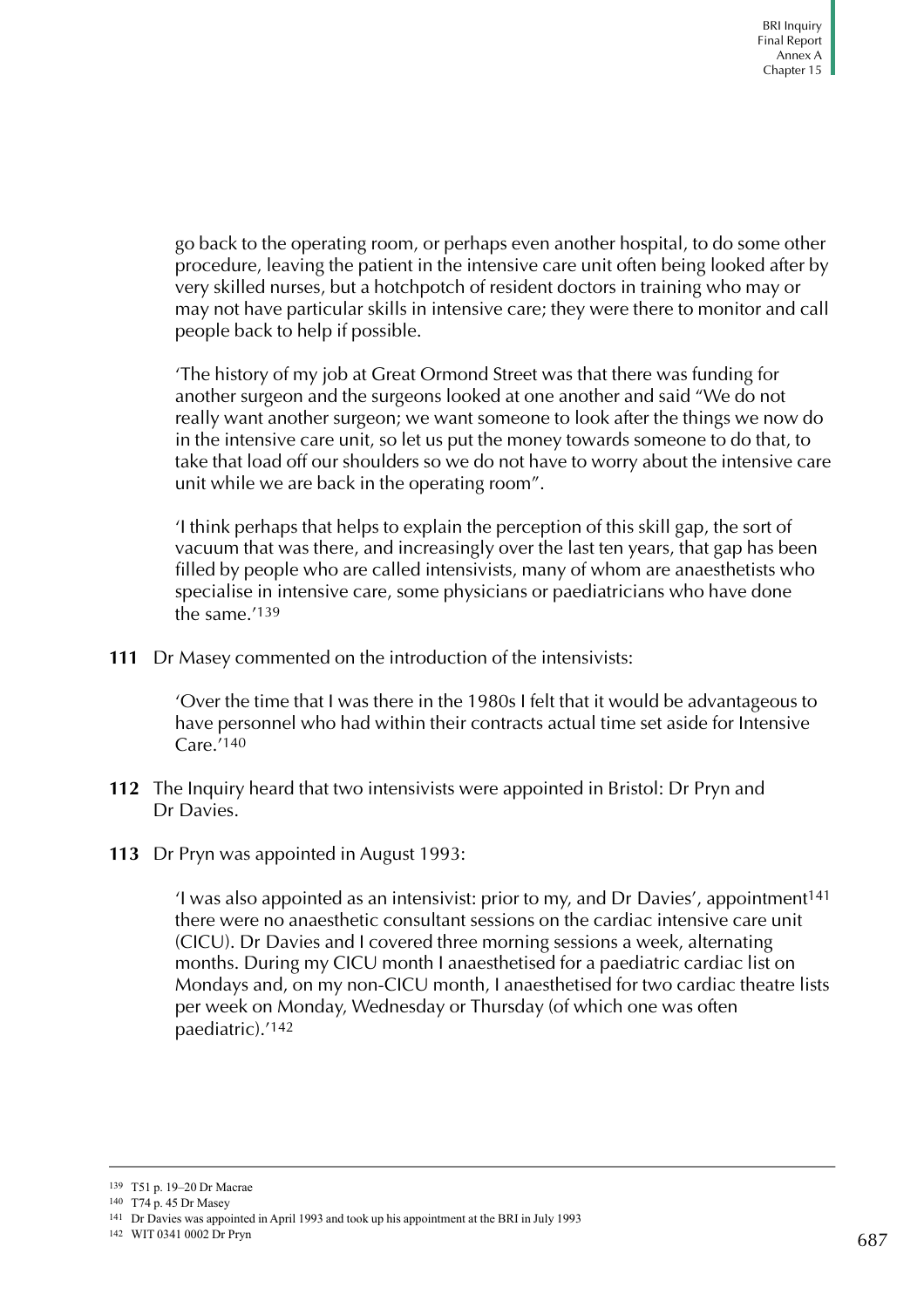**114** Mr Wisheart was asked how the intensivists, once they began, related to anaesthetists and surgeons. He said:

'Well, they were anaesthetists, so they related relatively easily, but not totally with the anaesthetists, because again different people have different views. The intensivists began in 1993 with two sessions a week,143 that is, two mornings a week devoted to intensive care, so on those mornings they played, if you like, a role in relation to the detailed care of the patients, but that was only on two mornings a week.'144

**115** Mr Wisheart told the Inquiry about the advent of the intensivists:

'I think it is like all major changes, and this represented quite an important change. We debated it and part of the difficulty, I think, in it was that there was a rather long and difficult transitional period. My view to intensive care was very much that people needed to be committed to it, and it was very hard to function in intensive care if you just came in and went out again, so to speak, and did not pick up the consequences of what you had advised or instituted or done, so there had to be an element of continuity. The difficulty with the transitional period, when we first had intensivists, was, of course, that we only had them part of the time and therefore, it was still necessary for the surgeon, and I think Mr Dhasmana – I do not know what he said on this point, but I do not think there was a great deal of distance between us – so we continued to feel that in fact the continuing responsibility lay with us.'145

**116** Dr Pryn was asked about the ward rounds:

'When I first started at the BRI, that round, the surgeons used to insist that all the surgical registrars and all the surgical SHOs go on that round as part of their training, so you can imagine a round of maybe 10, 12 people, surrounding a bed, thinking about complex issues in two to four minutes: not conducive to discussion.'146

**117** Dr Pryn told the Inquiry he felt that the consultant cardiac surgeons were concerned that they would lose control of clinical decisions relating to their patients to the intensivists:

'I believe it came from all surgeons. I think Mr Bryan and Professor Angelini voiced those opinions openly, but I believe that Mr Wisheart felt that he did not want to lose clinical control and so did Mr Dhasmana, initially, although he warmed to the concept of us taking over some of the management of his cases at a later stage.

<sup>143</sup> Compare with Dr Pryn's evidence in [para 113,](#page-98-0) above

<sup>144</sup> T40 p. 147 Mr Wisheart

<sup>145</sup> T93 p. 74 Mr Wisheart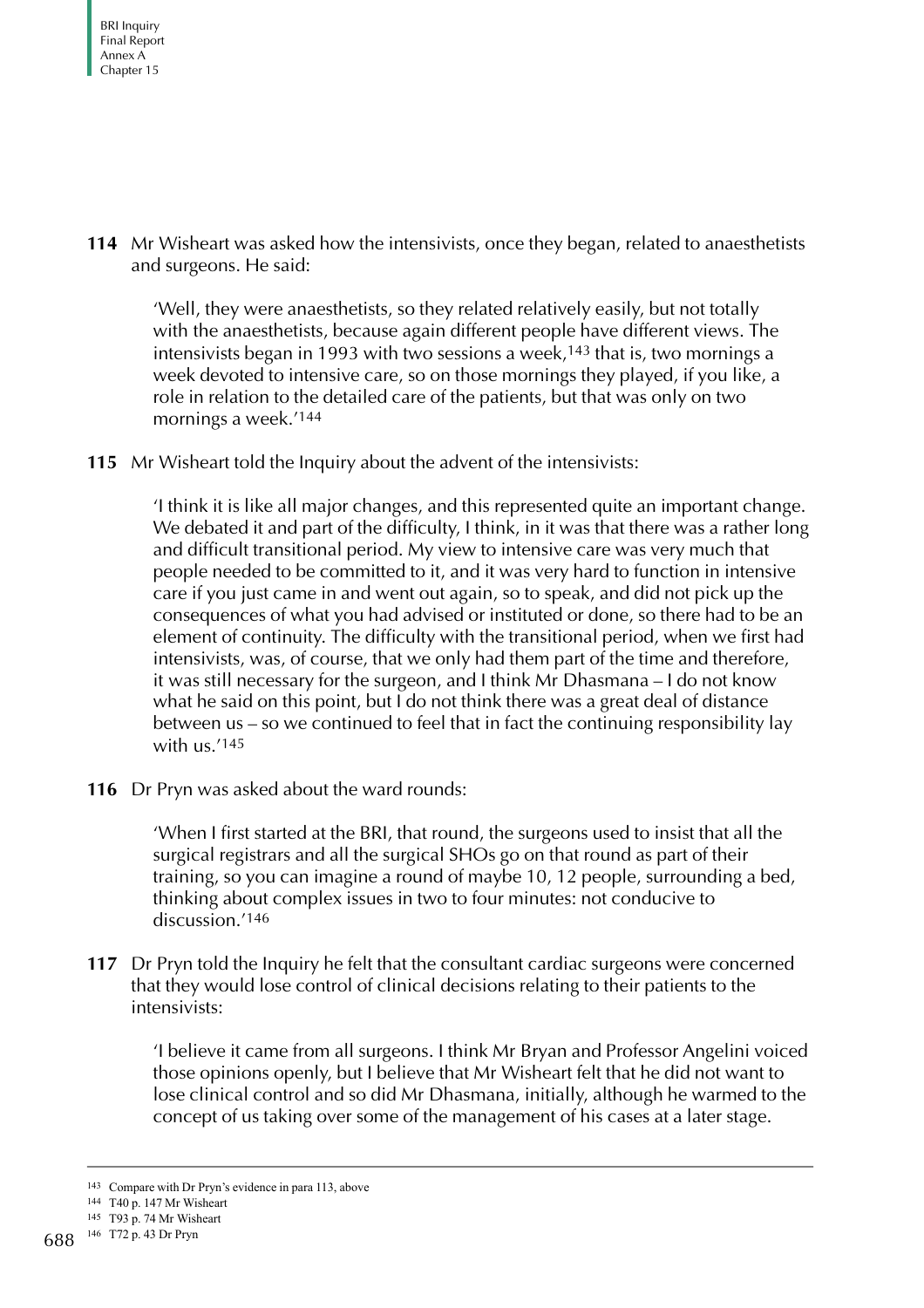I have to say that Professor Angelini now has completely gone over to our role and is now very keen on the intensivist's role. This was just initially.'147

#### **118** Dr Pryn said:

'The early days were an uncomfortable time. Our uncertain role was compounded by the fact that we were only available on CICU for three morning sessions a week.'148

## **Consistency of approach**

**119** Dr Pryn told the Inquiry of protocols he introduced shortly after his appointment in 1993 to improve care. His evidence included these exchanges:

'The particular one I am thinking about is, say, the drug infusion protocol, where some people were using that type of protocol already, but others were not. It was 50:50 whether somebody was going to use it or not. I thought that needed to be standardised throughout. That was the reason for that protocol.'149

'As far as the daily clinical note written in the child's notes, they were of a relatively poor quality because they did not thoroughly assess the level of sickness of the child and, in particular, they did not thoroughly assess or document all the organ systems, and they did not document the clinical plan that was in the minds of the clinicians looking after the child. So my attempt at this daily structured note was to make it easy to document the support the child was on, i.e. how sick they were and what the daily plans were, and any changes in the plans throughout the day. … It was based on a daily note that I saw from one of the London hospitals, I think it might have been Great Ormond Street, but basically, it was tick boxes to start with, as to what level of support the child was on, and then different sections for the different organ systems and a section at the end for the daily plan.

'Q. So by introducing sections for every organ or matter that you wanted clinicians to look at, you were increasing the chances of those being considered in a systematic way and documented in a systematic way?

'A. That is what I wanted to achieve, yes.

'Q. Did you achieve it?

'A. Well, unfortunately, what tended to happen was that this was seen as an anaesthetic note and the trainee surgeons would often write their notes separate to this and not use the form. We went with it for probably a couple of years before I finally admitted defeat and went back to an unstructured form.'150

<sup>147</sup> T72 p. 42 Dr Pryn

<sup>148</sup> WIT 0341 0010 – 0011 Dr Pryn

<sup>149</sup> T72 p. 27 Dr Pryn

<sup>150</sup> T72 p. 35–6 Dr Pryn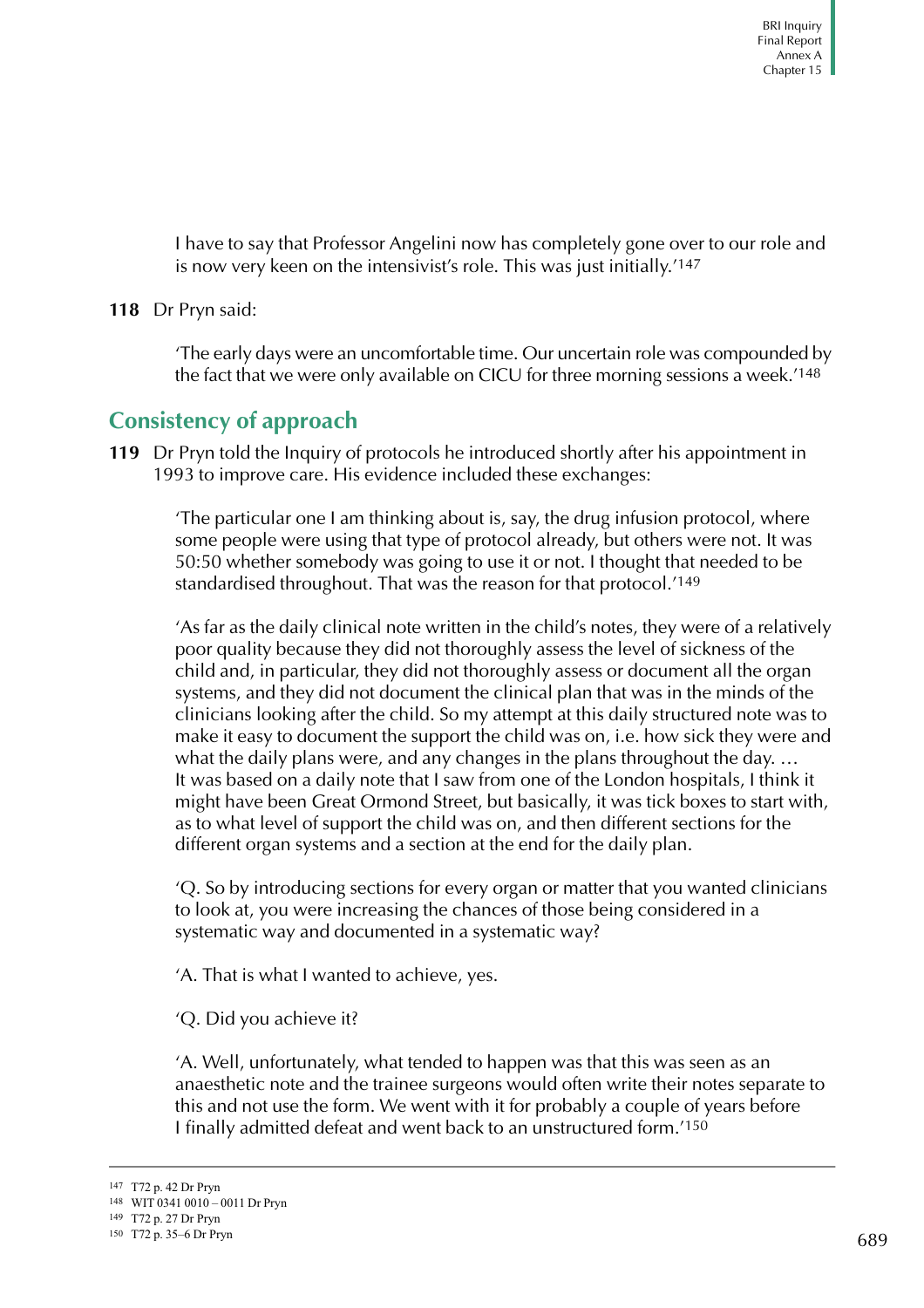**120** Dr Susan Underwood, consultant anaesthetist, told the Inquiry:

'The number of people working in intensive care, offering input in intensive care, is always a problem and how to organise the rounds is always difficult when people have other commitments as well. The biggest confusion arises between the medical staff and the nursing staff, and when the intensivists came and really pressed on trying to document things more clearly, this helped focus the mind and improve the prescriptions to which I referred before on the charts at the ends of the beds, so that if decisions were changed for good reason, it would be clear to the nursing staff who were trying to implement them which decision was current. So I think that like many things in intensive care, this was an evolving process and at one point it is true that the rounds took place at different times. In fact, before this, there would be the junior surgical round first thing in the morning and then the anaesthetist popping in before theatre, and then the consultant surgeon arriving individually and then the anaesthetist coming on bypass and so on. So I think over the years, it has gradually improved, although, until recently, it has not been really completely coordinated, because it has been evolving from a situation where people were years ago popping in and out to do their best, into a team led by an intensivist now.'151

## **Communication between the specialties**

**121** Mr Dhasmana was asked what, if any, measures he took to make sure that each part of the team responsible for the patient was performing adequately. He said:

'I thought I was trying to get the communication right but it appears it was not very good, communication amongst the staff. As a result I used to put in a lot of presence there just to make sure that what we talked about in the morning was being carried out during the day. What we are talking about in the evening would be carried out in the night; what we left in the night was carried out for the remaining part of the night because the rest of the staff were moving or changing. So the communication was not very good and I used to find that sometimes that could create confusion specially amongst nurses really because it is possible a different set of doctors may have advised differently on the same line because, as you know, for any management there could be more than one way of dealing with the problem.'152

**122** Mr Wisheart commented on the Hunter/de Leval criticism that:

'The overall post-operative management at the Royal Infirmary appears to be highly disorganised with conflicting decisions between surgical senior registrar and the SHO who do the rounds at 8.00 am, the anaesthetists who see the patients at 9.00 am, and the intensivists who work three days a week.'153

<sup>151</sup> T75 p. 94–5 Dr Underwood

<sup>152</sup> T86 p. 18 Mr Dhasmana 153 UBHT 0061 0356 – 0357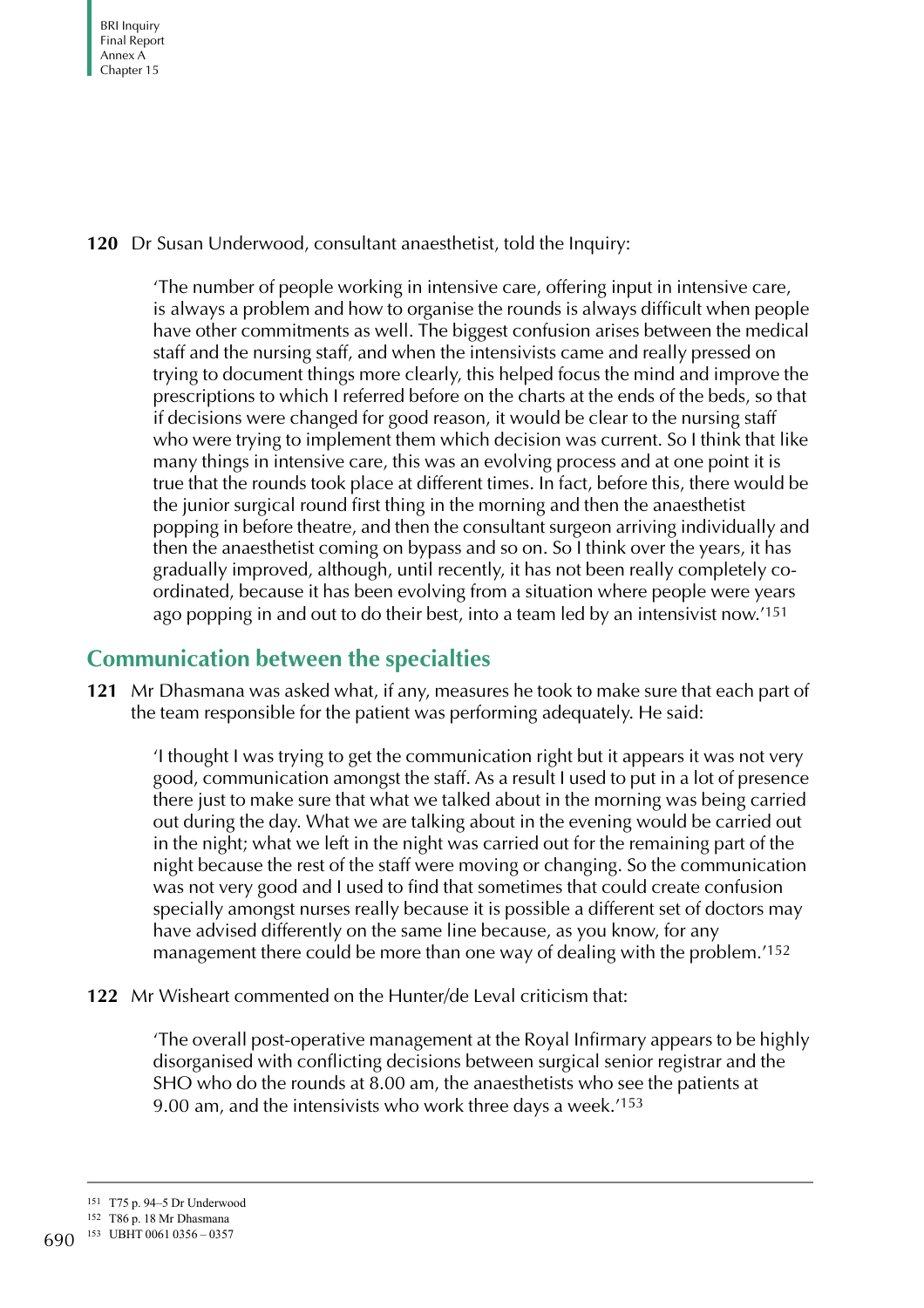He said:

'I thought that there was not a particular difficulty. The people involved in the intensive care of children following surgery came from a number of disciplines, and of course, in order to provide that care, they had to work together. Sometimes their views would coincide and at other times their initial views would be different … so frequently there were discussions, and some of those would have been quite vigorous discussions … usually an agreed way forward would emerge from that discussion.'

However, Mr Wisheart conceded that:

'Occasionally, however, a difficulty might arise if one party instituted a course of action, for whatever reason, without discussing it with the other party and the second party then comes along and may not agree with what has been done. … but it was usually resolved if the two people simply talked to each other … Whether there were issues that [when] … the anaesthetists did their ward round at 10.30 or 11 … when we were mainly in the operating theatre, but whether there were issues that emerged then that the nurses on the ground were more conscious of than I was when I came back at midday or lunchtime or whatever to see how things had progressed, I cannot say, but I was quite surprised when I saw this description.'154

**123** Asked whether there was any formal mechanism for briefing and handover, Mr Wisheart told the Inquiry:

> 'The formal mechanism was that there was a surgical SHO and registrar and there was an anaesthetic registrar who at any time was either on call or present and available and I would have expected them to discuss any issues that would appear to occur between them … it must be correct to say that there were occasions when it did not happen, but it had been my understanding that they were relatively rare.'155

**124** Mr Wisheart was asked by the Chairman of the Inquiry about the difficulties of having ward rounds at different times and the possibility of advice being given at 8 o'clock that might be changed at 9 o'clock, or countermanded by someone of a different specialty:

'Q. (The Chairman) Of course, if that has then to be communicated to a nurse who then has to speak to a parent who may have been up all night, that X is going to take place soon, that is the advice given at 8 o'clock, but then at 9 o'clock that decision is changed, you can see that the, as it were, rollercoaster of emotion which is already there in a parent might be even more exacerbated, if you can

<sup>154</sup> T40 p. 142–3 Mr Wisheart

<sup>155</sup> T40 p. 145–6 Mr Wisheart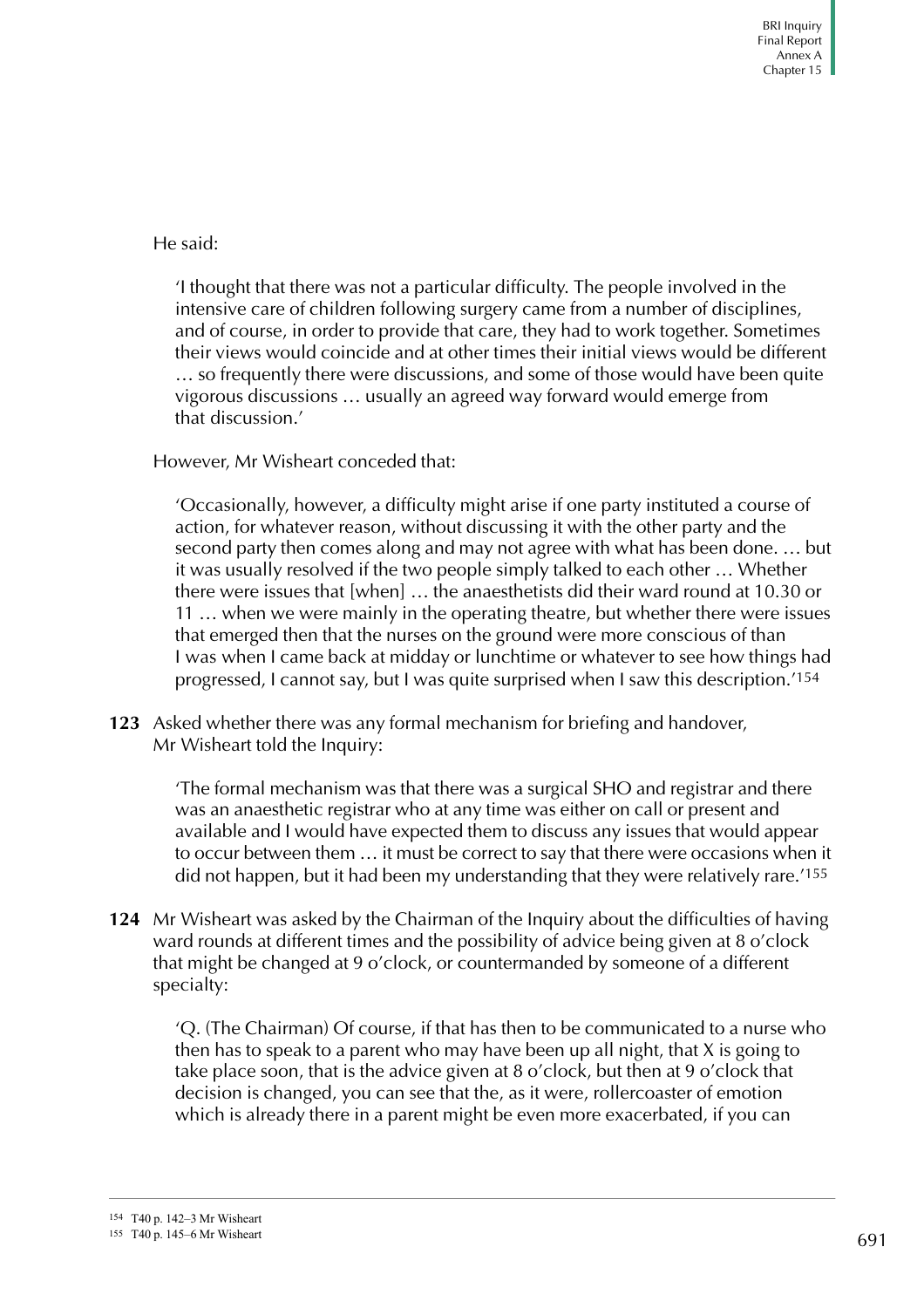exacerbate a rollercoaster. Is that not a problem in a very real and personal sense, as well as the organisational sense of managing the care of the child?

'A. ... I think that, taking the point of the consultant coming in at 9 o'clock, the junior having seen the patient at 8 o'clock or 8.30, or whatever … The junior surgeons and the junior anaesthetists were both present at 8 o'clock, so there is absolutely no reason why their views should not have been co-ordinated, or if they were not unanimous, some way found to resolve it. I think the question of coming in at 9 o'clock and changing the orders is one that has received some prominence in evidence, and of course I can only speak from my own perspective; I cannot speak for the other four cardiac surgeons, because I think that comment actually picked up adult and paediatric cardiac surgery. I would say that occasionally that happened, but the notion that it was the general rule I think lacks perspective. Of the occasions when it happened, it would only rarely, I think, have had consequences of the type that you have described. Usually it would be some adjustment of what was happening, which would not necessarily impinge in any dramatic way upon the parents. Of course, it would have to be communicated and discussed with the nurse, naturally, and if it were important, it would need to be discussed with whoever else had been involved in the earlier decision, so that everybody was working to the same plan. So I think that occasionally it may have happened the way you mentioned, but I think quite rarely. I think there is a perspective which needs to be applied to that.'156

**125** Dr Bolsin was asked what steps were taken to address the difficulty of there being blurred responsibilities between anaesthetists and surgeons and the difficulty of the one group, because of timing, talking to the other. He said:

'One of the big advances was bringing in an anaesthetic registrar into the Intensive Care Unit who became the communication point for the consultant anaesthetists with the surgical side. So that whenever the surgeons did a ward round there was always an anaesthetic presence. If we as anaesthetists had done our ward round earlier he would be able to pass on our view of what was happening to the patient. … I think the fact that things improved over time indicates that people were aware of the problems and were trying to address them as best they could.'157

**126** John Mallone, father of Josie, told the Inquiry of her care at the BRHSC:

'About three weeks into her stay in ICU I think, a doctor who we had never seen before, a middle-aged man, came and introduced himself, I cannot remember his name, and said he was a consultant and went straight over to Josie's ventilator and said "That looks a bit low" and turned it up, almost doubled the pressure and increased the frequency by 50 per cent I think as well. The following morning she had a punctured lung. That was the thing that staggered me most. He just seemed to walk straight into the ward without consulting any notes or talking to anybody

<sup>156</sup> T93 p. 92–4 Mr Wisheart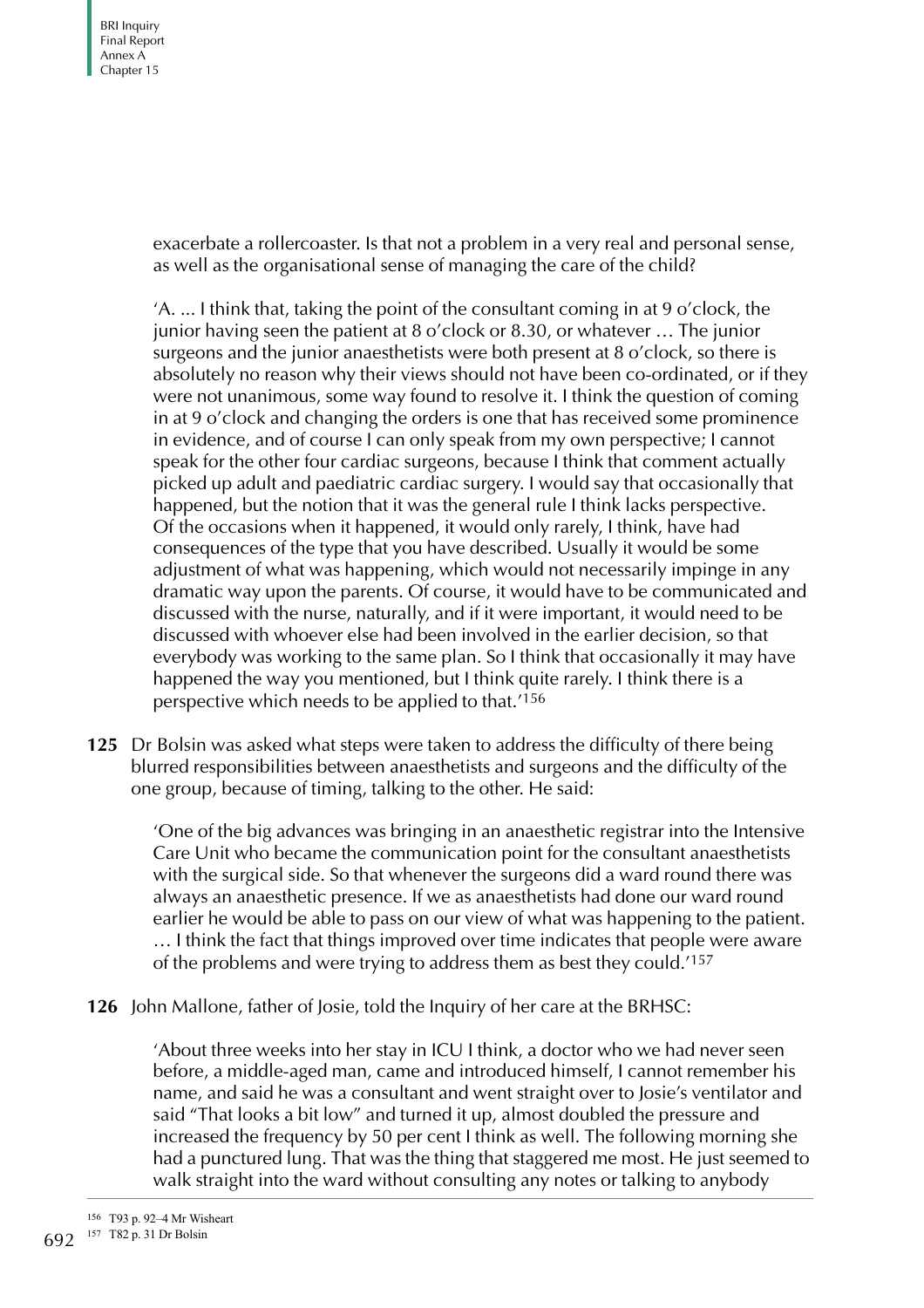whatsoever, I still have no idea who he was, and just interfere with the treatment of a child who had been on quite a continuous routine for something like three weeks post-operatively at that stage, I think.

'Q. Who had been looking after the child, who had been in charge as you saw it in a practical sense until then?

'A. In the practical sense Dr Martin, he was the one who we saw most often and he would tell us that he had consulted Mr Wisheart about certain things and we also saw Mr Wisheart from time to time, but on a daily basis it was Dr Martin who was saying what treatment would be followed for that day. I am sure you are aware there are big wall charts that operate for 24 hours and when they would come round in the morning they would look at what had happened in the previous 24 hours and it would be Dr Martin who would say "Okay, I think we ought to do this for the next 12 hours", until the next ward round and so on.

'Q. This other doctor was interfering in Dr Martin's arrangements?

'A. So far as I know he acted entirely on his own initiative. I think they were shocked when she developed this pneumothorax I think they called it, punctured lung anyway.

'Q. What sense did you have of the treatment strategy being co-ordinated and organised, in a coherent sense?

'A. Apart from that one incident it seemed to be very methodical, that the doctors would meet with the nurses and the nurses would say what had happened to Josie since they had last seen them and they would look at the charts and they would look at the notes hanging on the end of her cot and then they would talk about it for a bit and then they would say "I think we ought to do this", it seemed to have a method to it, it seemed to be well organised.

'Q. Did you have different doctors coming round at different times; you have mentioned two ward rounds?

'A. I do not know, I cannot remember what their particular working hours might have been, but the person who seemed to be in overall charge was Dr Martin.'158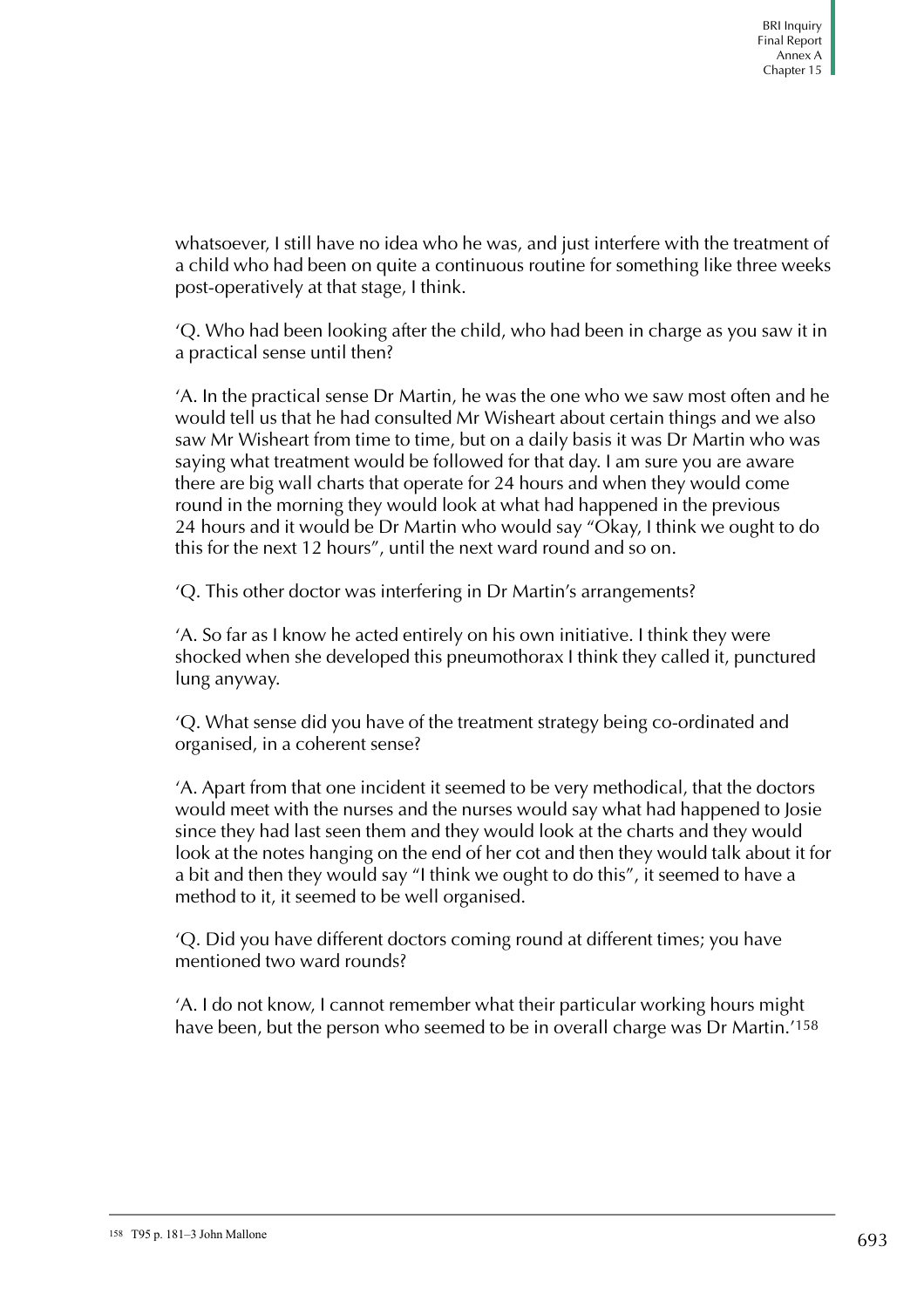# Who was in charge of post-operative care?

**127** The Inquiry heard a number of views as to who was in charge of post-operative care. Rachel Ferris, General Manager of the Directorate of Cardiothoracic Services, BRI, said that by the mid-1990s:

'... there were very severe expressions of stress from the nursing staff, who felt that the situation on intensive care was so difficult because it was not clear who was in charge of the patient in intensive care that they were actually feeling that this was now becoming dangerous, and I expressed this ...

'... we felt that without proper understanding of who was in charge of the patient and what was happening on ITU that we were at risk of, you know, an incident occurring.'159

- **128** The cardiologists' limited involvement in post-operative care has been set out above.
- **129** Fiona Thomas told the Inquiry of what she saw as the 'subservient' role of the nurses in ward rounds:

'The Sister would take the trolley and put the X-rays up. That is the subservience. I think the Sisters were able to say and comment on the care if they felt there was need to … I think if you felt you had something to say on that patient's care, you could say it. Whether it was listened to, was a different matter. … But then I do not think it was probably any different at that stage than probably in many other ward rounds in any other hospital, probably, or any other ward in the BRI.'160

**130** Mr Wisheart was asked whether, as the surgeon who had conducted an operation, he would have overall charge of intensive care. He agreed that ideally a regular presence was required and a regular review by someone who knew the details and the facts of the case:

'… and that is essentially me. Well, my team and myself. … I was able to undertake a regular review. I was not able to maintain a constant presence, rather a repetitive presence. I was not there all the time, but I was there regularly, keeping the review in mind, but then, you see, Dr Pryn was also there each day161 and in a sense, the fact that he was not there for a period gave him a slight distance that would enable him to see changes possibly more clearly than I would have seen them. So it is a team effort, but I absolutely agree, it was part of my fundamental attitude, that I was maintaining the continuity and the overview.'162

<sup>159</sup> T27 p. 111 Mrs Ferris

<sup>160</sup> T32 p. 66–7 Fiona Thomas

<sup>161</sup> Dr Pryn was appointed in 1993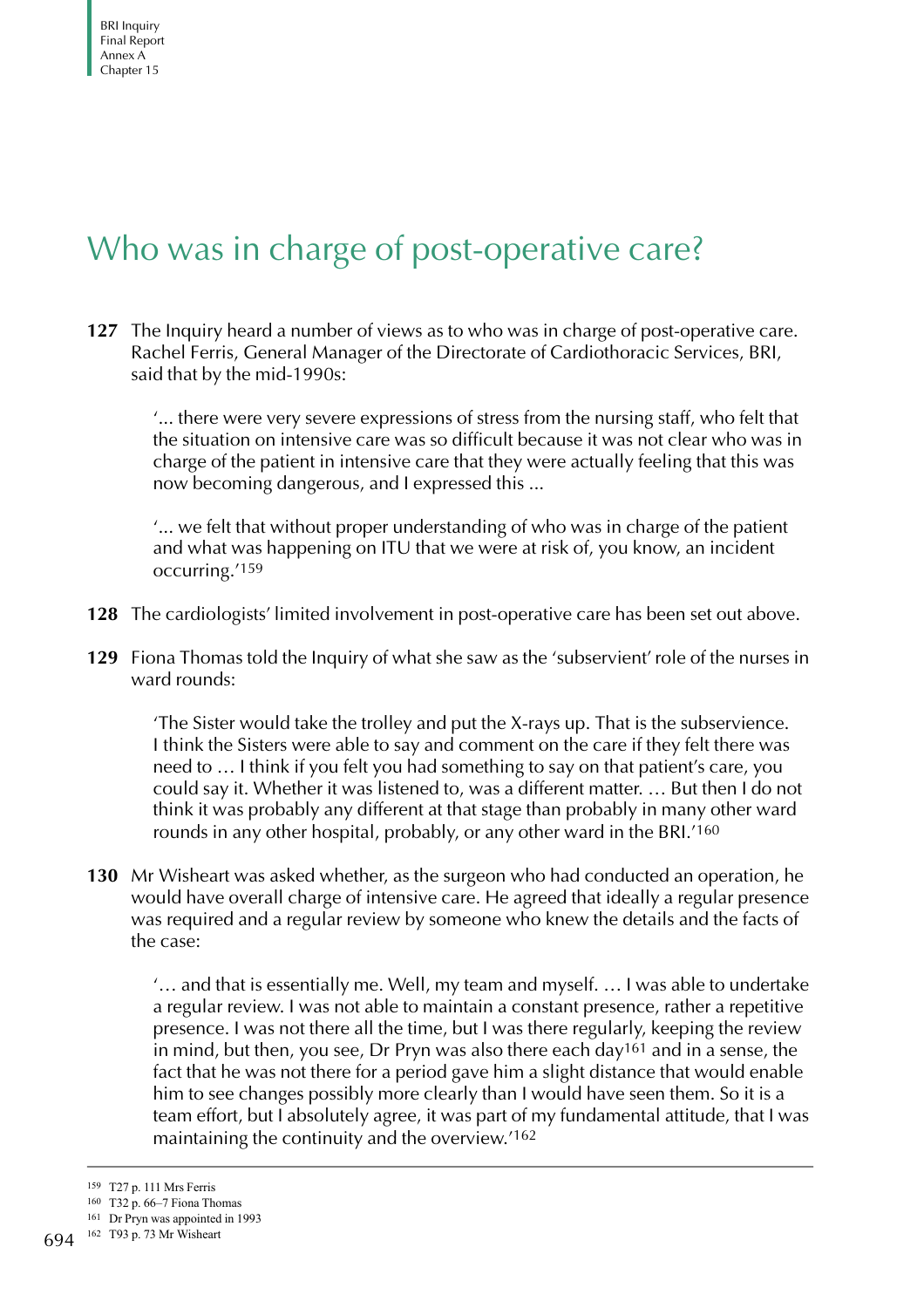#### **131** Mr Wisheart went on:

'It is certainly my view that there was by and large a very good co-operation between the members of the team in intensive care. There were areas that the anaesthetists certainly had the predominant interest. There were areas where the surgeon had the predominant interest, and there were also overlapping areas, but no aspect of the care of the child was outside the interests and comment and suggestion of any member of the team. If the anaesthetists suggested to me something that I would have regarded as predominantly my territory, then that would have been helpful and hopefully would have been properly considered. With all due sensitivity, of course, the surgeon from time to time might have suggested things to the anaesthetist and, by and large, that was properly received and it was just debated and common ground established. So my own view is that there was a good understanding mostly, in intensive care, and good co-operation …'163

**132** Mr Wisheart emphasised that there was, in his view, a team approach to the running of the ICU:

'As far as I am concerned, we were a team; we were colleagues. Whether they were anaesthetists, paediatric nephrologists, cardiologists, nurses, physiotherapists, whatever, we were a team, each with input, each with a freedom to make any comment they wished to make and contribute to the debate.'164

**133** It was put to Mr Wisheart by Counsel to the Inquiry that this was not a team that found it very easy to talk to each other because ward rounds were carried out at different times by surgeons and anaesthetists. He said:

'There were some practical difficulties, but if somebody wanted to talk to somebody, a way would usually be found and, for the great majority of the people, it was found.'165

**134** Fiona Thomas agreed that the conflict over the intensivist's role, once appointed in 1993, was essentially a struggle for who would be in charge of the patient postoperatively:

'Yes, it was, because at that time there were surgeons who would care for their patients predominantly in the intensive care unit and then the anaesthetist would come in as well and give their input as well, give their clinical knowledge, and there were various different anaesthetists and of course just one surgeon, and I think there was a view that the management of the patients in intensive care could be managed better if there was one person in that day managing the care of any patient. I think this is why the intensivist role was suggested and other units in the

<sup>163</sup> T93 p. 75–6 Mr Wisheart

<sup>164</sup> T93 p. 77 Mr Wisheart

<sup>165</sup> T93 p. 77 Mr Wisheart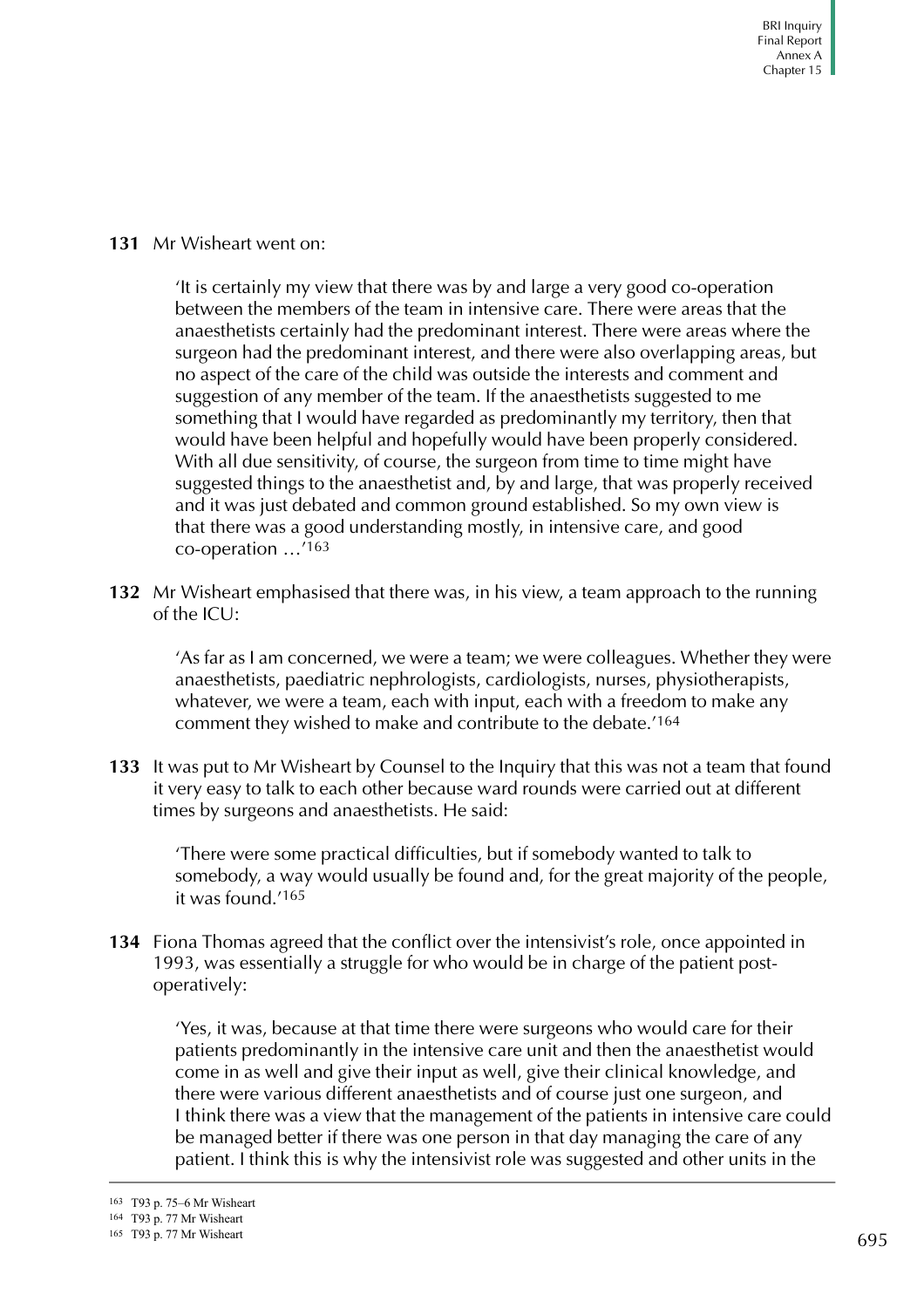country had different management of patients and in the intensive care unit ... I think there were some consultants, probably anaesthetists who had come from other areas, were bringing in ideas to look at, maybe to have one person in charge … there were times when anaesthetists and surgeons disagreed with care and management of children, whether it was a drug therapy or what it was … I do remember them being there, having great debates over changing drugs, changing drug therapies, because a tiny change of a drug therapy to a child is an absolute major change and it could have a major affect on the child, but often they did that together for support and to get the best care for that child in a way, so there were two angles really to that. One was to get the best care for the child and at other times they may disagree with each other.'166

**135** Belinda House was asked who was in charge of Ryan's care in the ICU:

'Mr Wisheart was always there. He always turned up, especially if there was a problem, but I feel it was more the anaesthetists at that point that were in charge of Ryan's care.'167

**136** Dr Pryn commented on the input of the paediatric cardiac surgeons and the adult surgeons:

'They basically would come in, have a look at their case and tell the nurses to do something, write it up on a drug chart and go away. … I think fundamentally, the surgeons have always considered these cases their cases, for their management. If they want to do something to the management, they can; it is their case.'168

**137** He commented on how the presence of the intensivists for three sessions a week had an impact on the attitude of the surgeons. His evidence included this exchange:

'It meant that they could discuss their decisions if they wanted to with another senior colleague on their selected three days, or three mornings, I should say, which is a very small percentage of the week.

'Q. But did it change, those three mornings a week, the hierarchy of control over the management of a case? Who was in charge of a child when the intensivists were in?

'A. No, I do not believe it did change the hierarchy. I think Mr Wisheart and Mr Dhasmana always felt in charge of their case. Sometimes, especially early on, I felt more like one of their senior registrars than a fellow consultant, and I was there to make sure their bidding was done, so to speak. I think in general, I did not have a big problem with that, as long as I agreed with the management. The main problem I had was with the speed with which we could change management.

<sup>166</sup> T32 p. 36–7 Fiona Thomas

<sup>167</sup> T6 p. 95 Belinda House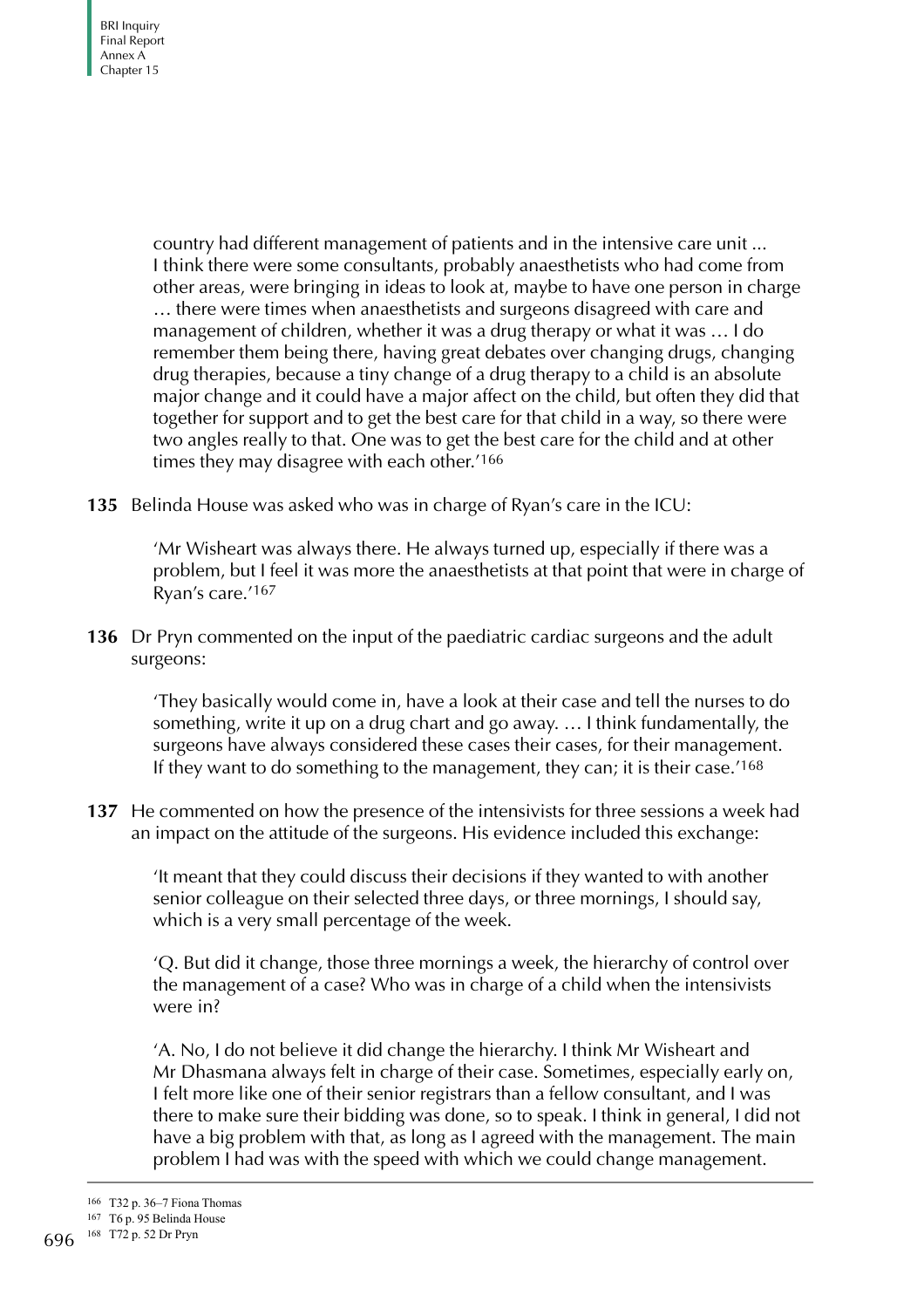For instance, Mr Wisheart would often come in and say: "What needs to happen today is that we need to wean these inotropes before we extubate the child", and I entirely agreed; we did need to wean those inotropes. Then he would write on the chart: "These inotropes are to be weaned by 0.1 ml per hour if [so-and-so] happens". Actually, if you work it out, that would have taken three days to wean off the inotrope, so a long time, and the child may be improving more rapidly than that and I would want to cut the inotropes down even faster. Once or twice I did. I remember on one occasion he was extremely angry with me for weaning inotropes faster than he had prescribed, but I did so because I was there with the child and it needed to be done. So he had quite tight control of what happened with his patients.'<sup>169</sup>

**138** Dr Pryn felt that this was slightly less true of Mr Dhasmana:

'I think he warmed to the concept of intensivists sooner than Mr Wisheart, and I think he saw that we were welcome allies.'170

# Involvement of parents

- **139** The Inquiry heard that it was policy at the BRI to promote family-centred care.
- **140** Julia Thomas dealt in her written statement to the Inquiry with the involvement of parents:

'The ward philosophy was to promote family-centred care throughout the child's stay. We encouraged parents to be involved with their child's care at all times. This included full care pre-operatively and post-operatively in the nursery, washing, dressing, feeding, and generally caring for their child. In the ITU the amount of participation varied depending on the parents and the severity of the illness. Some parents found the whole intensive care experience extremely upsetting and could not visit for long. Others were there all the time and were keen to do as much as possible for their child. We encourage parents to wash their babies, change nappies, and give eye and mouth care. Naso-gastric feeding was taught to parents, especially if their child was in ITU for a long time.'171

#### **141** She went on:

'We were very careful to keep the parents fully informed about their child's progress. The nurses explained all the procedures they were carrying out, and what

<sup>169</sup> T72 p. 52–4 Dr Pryn

<sup>170</sup> T72 p. 54 Dr Pryn

<sup>171</sup> WIT 0213 0046 Julia Thomas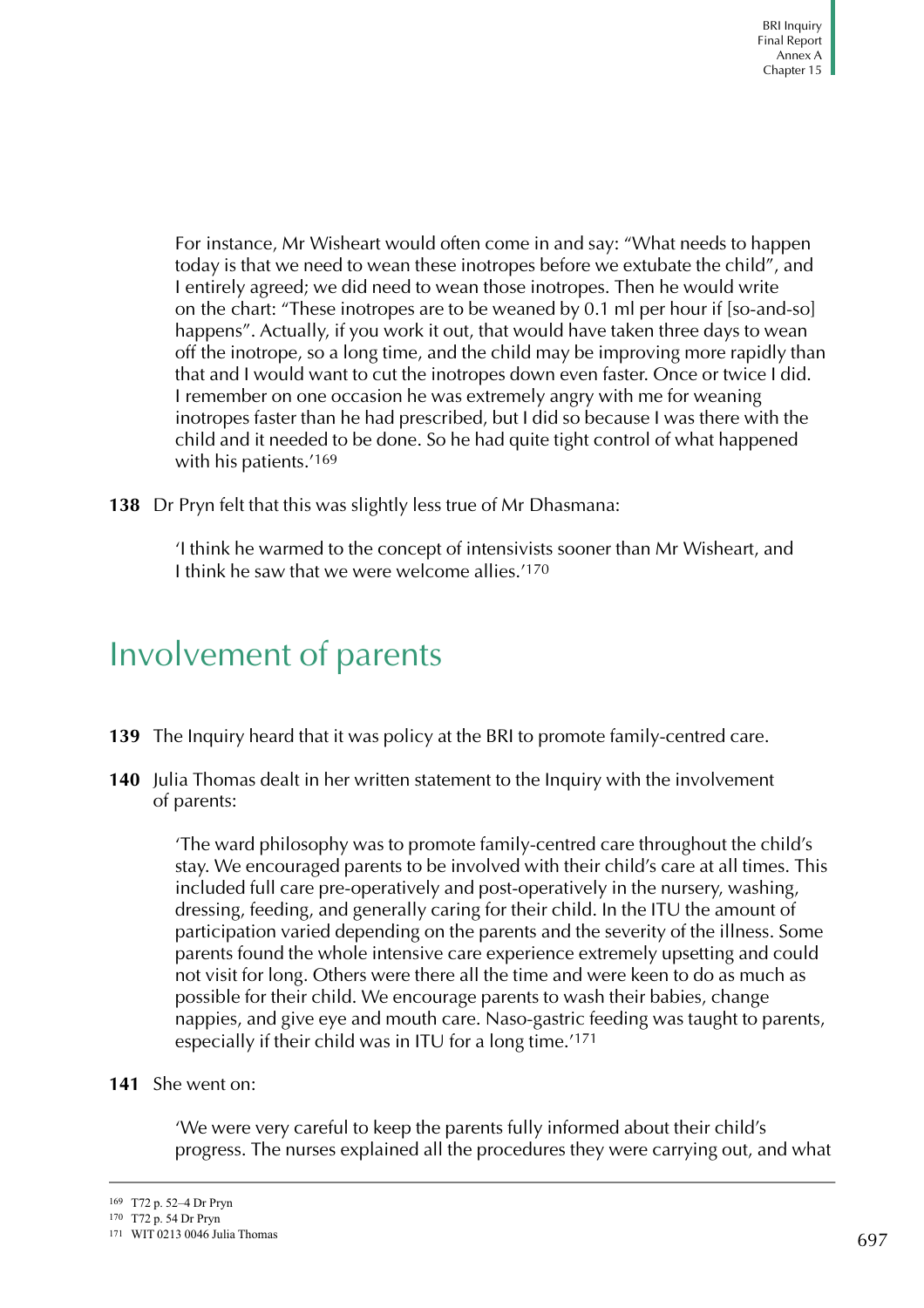drugs and treatment the child was receiving. The parents were able to read the care plan for their child, and were involved in discussions about any treatment changes required.'172

#### **142** However, she also stated:

'The babies were more stressful to look after in many ways. The parents often required a lot of support, which was time-consuming. Encouraging the parents to participate in their child's care also took time, to teach them about feeding nasogastrically, eye and mouth care, etc.'173

**143** Michelle Cummings, mother of Charlotte, said:

'I think sometimes it can be quite helpful for parents to help. When you have the operation and it is short-term … I found it a great help to feel I was included in Charlotte's care, that I was able to do basic things like wash out her mouth and wash her down, not do huge amounts, but it made me feel included. I think that is quite a help for parents.'174

**144** Karen Welby, mother of Jade, said:

'While Jade was in for her second operation in 1984, a little boy who was admitted whose mother could not cope at all, she delivered into the hospital and then left a few hours later and said she would be back after his surgery and after his intensive care. The nurses were very, very busy and they did not have time to play with him, or feed him. Obviously they would have made the time to feed him, but I took over his care, as well as Jade's. … he was a bit younger than Jade and I had two, both in a high chair, feeding them both at the same time.'175

## **Discharge**

**145** When the doctors deemed discharge appropriate, the senior nursing staff made the arrangements. The Cardiac Liaison Nurse talked to the parents about the arrangements. If she assessed the home environment to be unsuitable, or if the children were not yet well enough for discharge home, they would be transferred to Ward 36 of the BRHSC for further in-patient care.176

<sup>172</sup> WIT 0213 0047 Julia Thomas

<sup>173</sup> WIT 0213 0042 Julia Thomas

<sup>174</sup> T95 p. 88 Michelle Cummings

<sup>175</sup> T95 p. 102 Karen Welby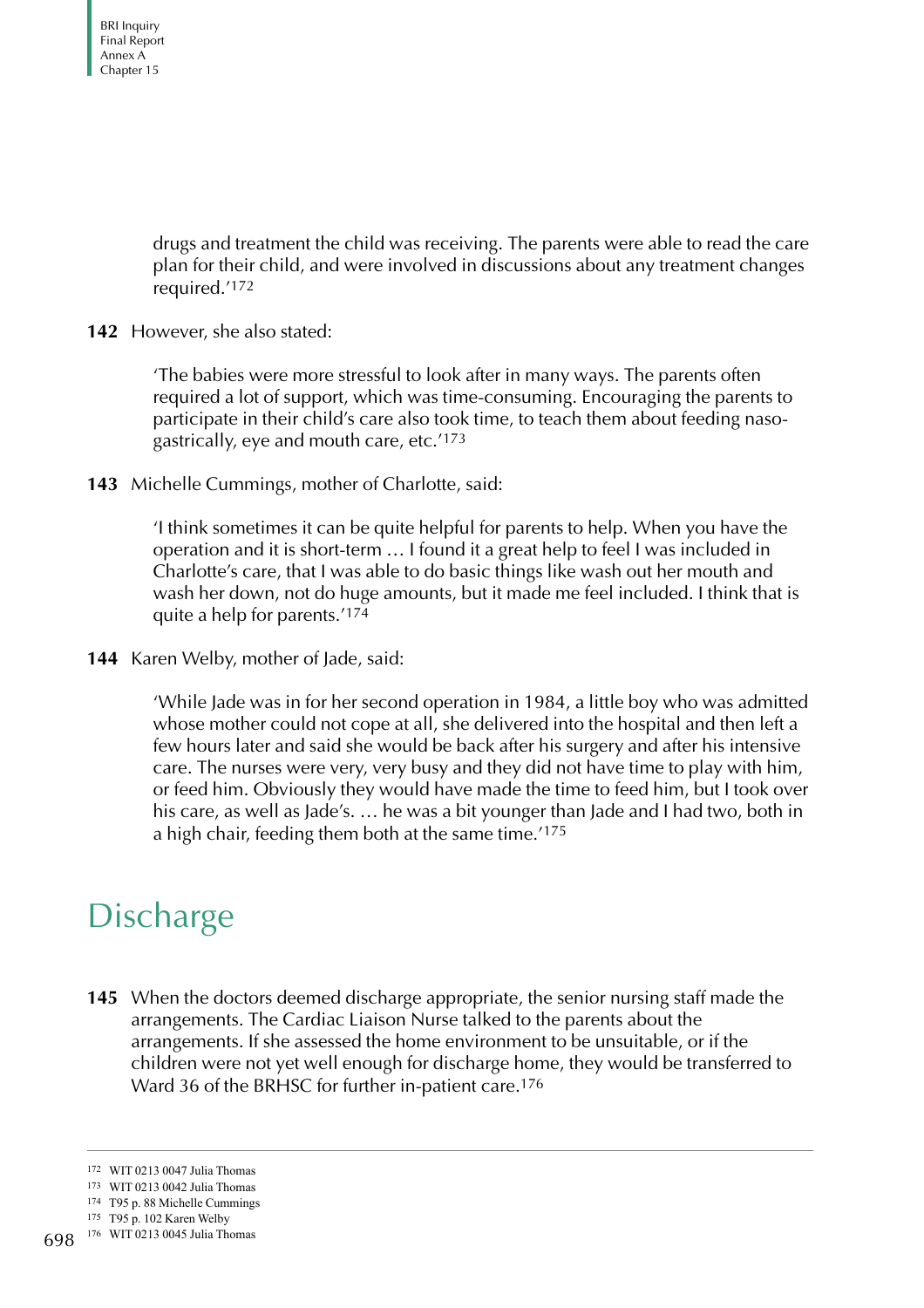- **146** Patients were transferred from the ICU in Ward 5B to the nursery in Ward 5A prior to discharge. When the surgeon adjudged the child to be well enough, they were sent home or back to the BRHSC if they needed further treatment or to gain in weight.<sup>177</sup>
- **147** The Cardiac Liaison Nurse would be involved in planning the patient's discharge, contacting the GPs and social workers.
- **148** When a child was returned from the BRI to the BRHSC, a nurse from the BRI accompanied them. Details of the drains, drips and lines for the child were given by telephone before they were transferred.178

### **Post-discharge care**

- **149** Post-discharge support and counselling are dealt with in Chapter 16.
- **150** Julia Thomas explained that, in addition to the involvement of the health visitor and Helen Stratton, Cardiac Liaison Nurse, or Helen Vegoda, Counsellor in Paediatric Cardiology, parents received a discharge booklet, and:

'… on discharge home, a doctor's letter and tablets to take out were provided, and the parents were spoken to at length about what to expect when their child went home. This included advice on mobilising, infection risk, eating, pain, behaviour, and starting school … Transport home was organised by the ward clerk and may have involved the ambulance services if the parents could not provide transport. The child was always seen at outpatients between four to six weeks after discharge at BRHSC.'179

**151** As to the management of discharge and future care, Dr Jordan told the Inquiry:

'The routine was for appointments to be made at the Children's Hospital for the cardiac surgeons' clinic. Although these ran at the same time as the cardiologists' (Wednesday afternoons) it was chance whether the cardiologist responsible for the pre-operative care was the one who was in the clinic that day. When patients were seen by the junior surgical staff there were sometimes problems in management of drug regimes and often no appreciation that follow-up in a peripheral clinic was more appropriate.'180

<sup>177</sup> WIT 0114 0090 Fiona Thomas

<sup>178</sup> WIT 0121 0005 Ms Woodcraft

<sup>179</sup> WIT 0213 0046 Julia Thomas

<sup>180</sup> WIT 0099 0046 Dr Jordan